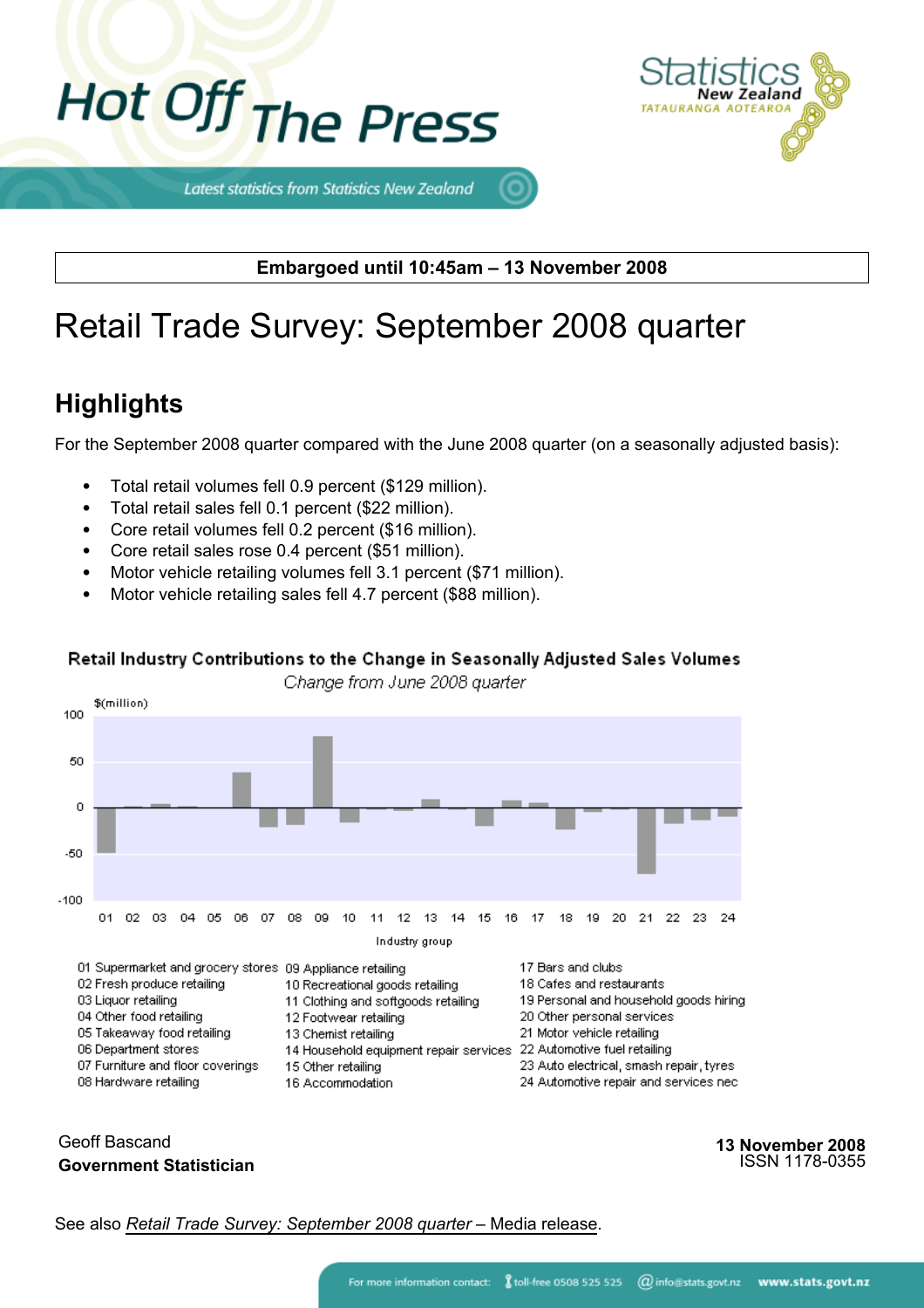# **Commentary**

All references to sales movements are to seasonally adjusted series unless otherwise stated.

# **Easter effect**

Easter has the potential to affect the seasonally adjusted retail trade figures when it falls in the March quarter (rather than in the June quarter), as it did in 2008. Any impact on the figures for the June quarter has the potential to affect quarterly movements between June and September. An analysis determined that the effect of Easter was minimal in relation to the normal level of variability in the retail trade series. Accordingly, no explicit adjustment for Easter has been made in the retail trade series.

### **September quarter sales volumes summary**

All references to dollar values in this section are at September 1995 prices.

The seasonally adjusted volume of total retail sales fell 0.9 percent (\$129 million) in the September 2008 quarter. This was the third consecutive quarterly decrease, with motor vehicle retailing (down 3.1 percent) the largest single contributor to the fall in volumes in all three quarters.

Sixteen of the 24 retail industries had decreased sales volumes in the September 2008 quarter, led by contributions from motor vehicle retailing (down 3.1 percent or \$71 million) and supermarket and grocery stores (down 1.9 percent or \$49 million). Ten industries had volume decreases of \$10 million or more. Of the eight that recorded increased volumes, only appliance retailing (up 6.1 percent or \$77 million) and department stores (up 3.8 percent or \$38 million) had increases of \$10 million or more.





#### Retail Industry Contributions to the Change in Seasonally Adjusted Sales Volumes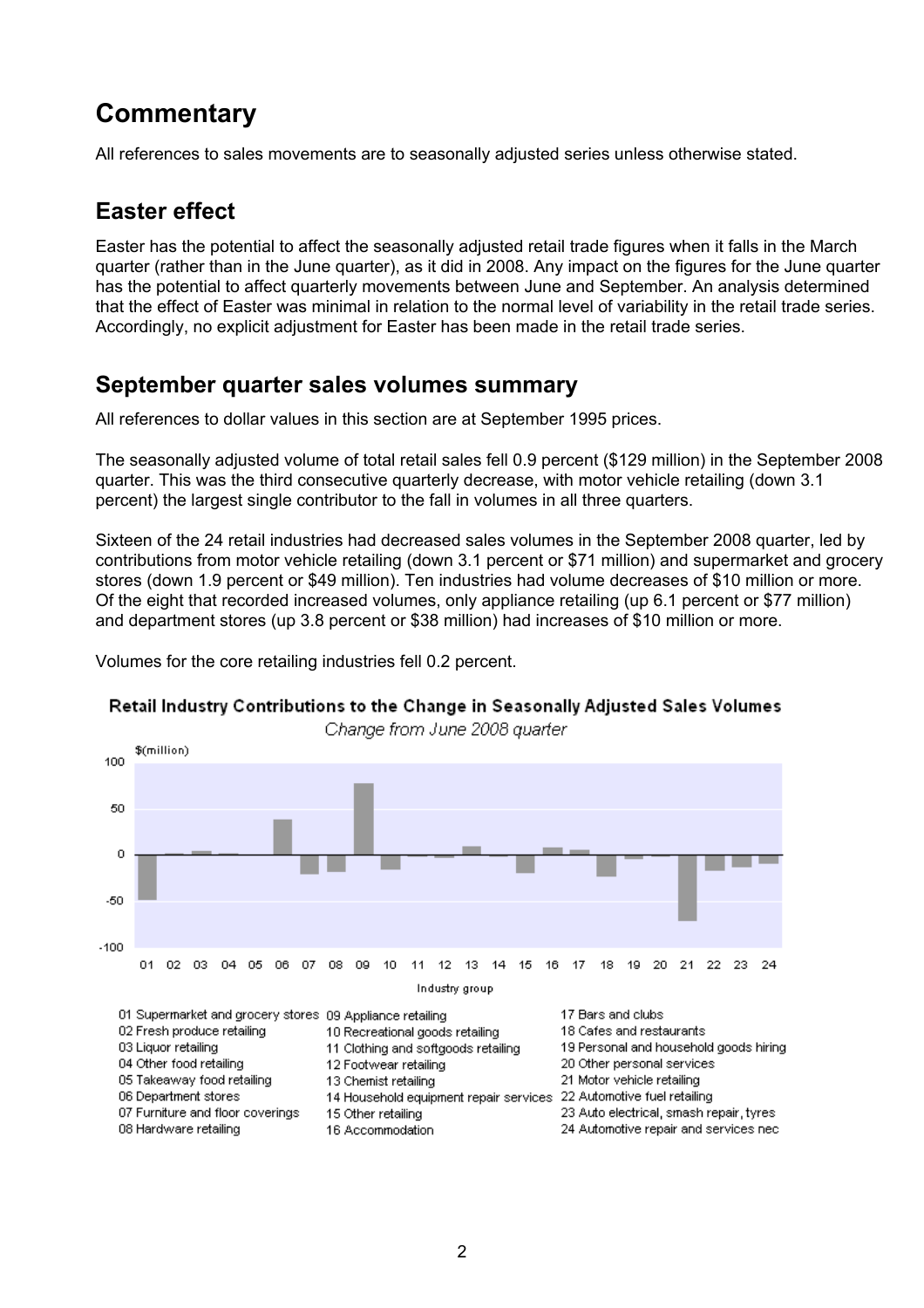### **September quarter sales values summary**

Total retail sales for the September 2008 quarter were flat (down 0.1 percent or \$22 million) compared with the June 2008 quarter. Price increases, particularly in key industries such as supermarket and grocery stores and automotive fuel retailing, have resulted in flat sales despite the drop in volumes. Values have been mostly flat throughout 2008, with flat sales in the March quarter and a small decrease in the June quarter. The core retailing group, which excludes the four vehicle-related industries, rose by 0.4 percent (\$51 million) in the latest quarter.

Half of the 24 retail industries had lower sales in the September 2008 quarter than in the June 2008 quarter, with the biggest decrease in motor vehicle retailing (down 4.7 percent or \$88 million). This was the third consecutive quarter that this industry saw a large drop in sales. Furniture and floor coverings had the next largest contribution to the overall drop in sales (down 7.1 percent or \$26 million), with its fourth consecutive quarterly decrease. Offsetting increases were seen in automotive fuel retailing (up 2.0 percent or \$38 million), department stores (up 3.8 percent or \$36 million), and appliance retailing (up 5.1 percent or \$31 million).



In the year ended September 2008, actual retail sales values increased by \$2,209 million (3.4 percent) compared with the year ended September 2007. Actual sales volumes decreased by \$337 million (0.6 percent) over the same period.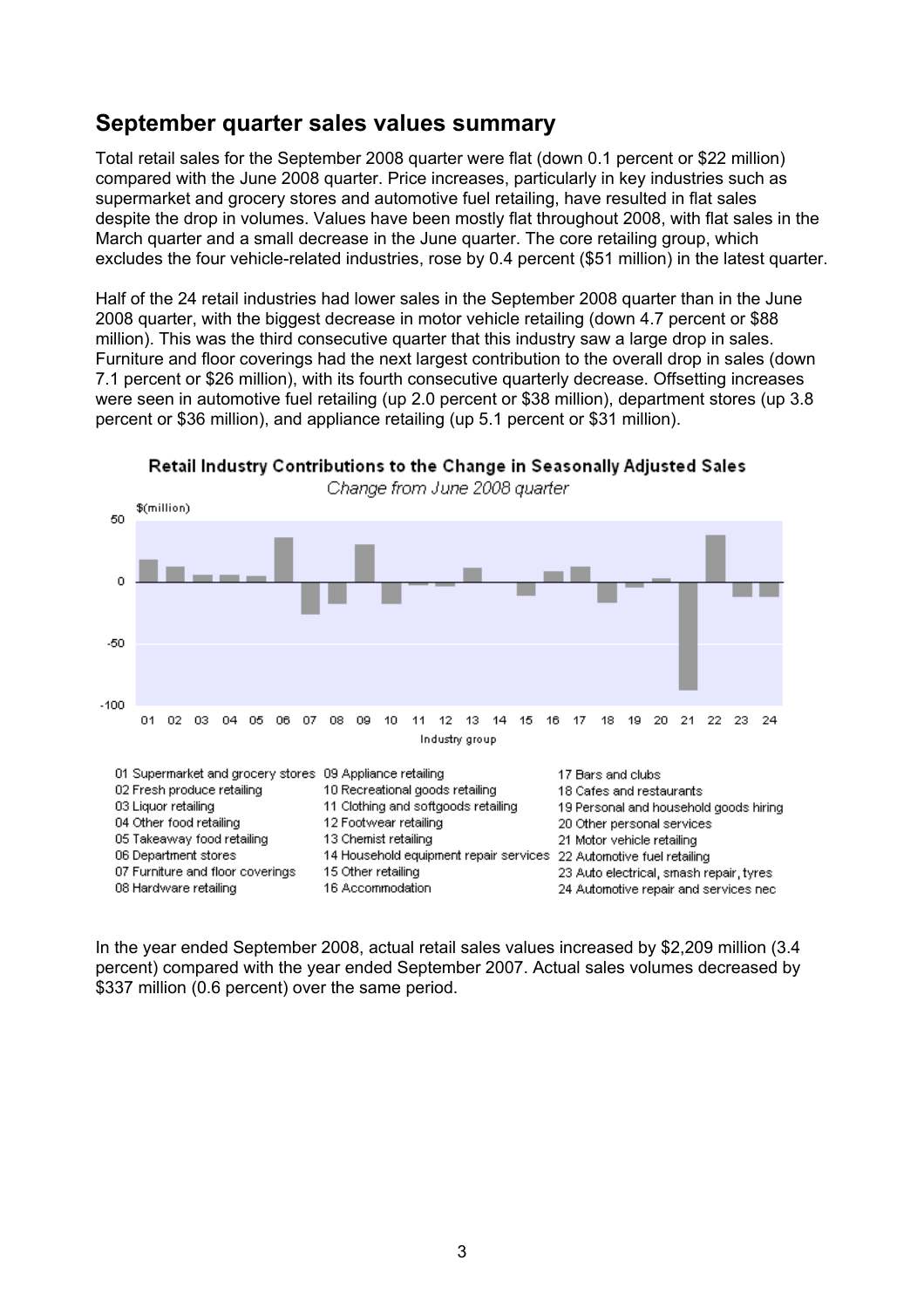### **September quarter trends**

The trend in retail volumes has fallen for the last five quarters and in the September 2008 quarter was 3.7 percent lower than in the June 2007 quarter, making this period of decline the most significant since the series began in September 1995. Before recent quarters, the trend had been generally increasing since the June 1998 quarter and had not declined by more than 1 percent at any period in the series.

The core retail volumes trend has also fallen for the last five quarters but to a lesser degree – in the September 2008 quarter it was 1.0 percent lower than in June 2007.



The trend in total retail sales values has been easing since the March 2007 quarter (from strong growth at the end of 2006 / start of 2007), and has flattened over the last three quarters. The core retail sales trend has also eased considerably over the same period, but has not flattened, sustaining an average quarterly increase of 0.5 percent over recent quarters.

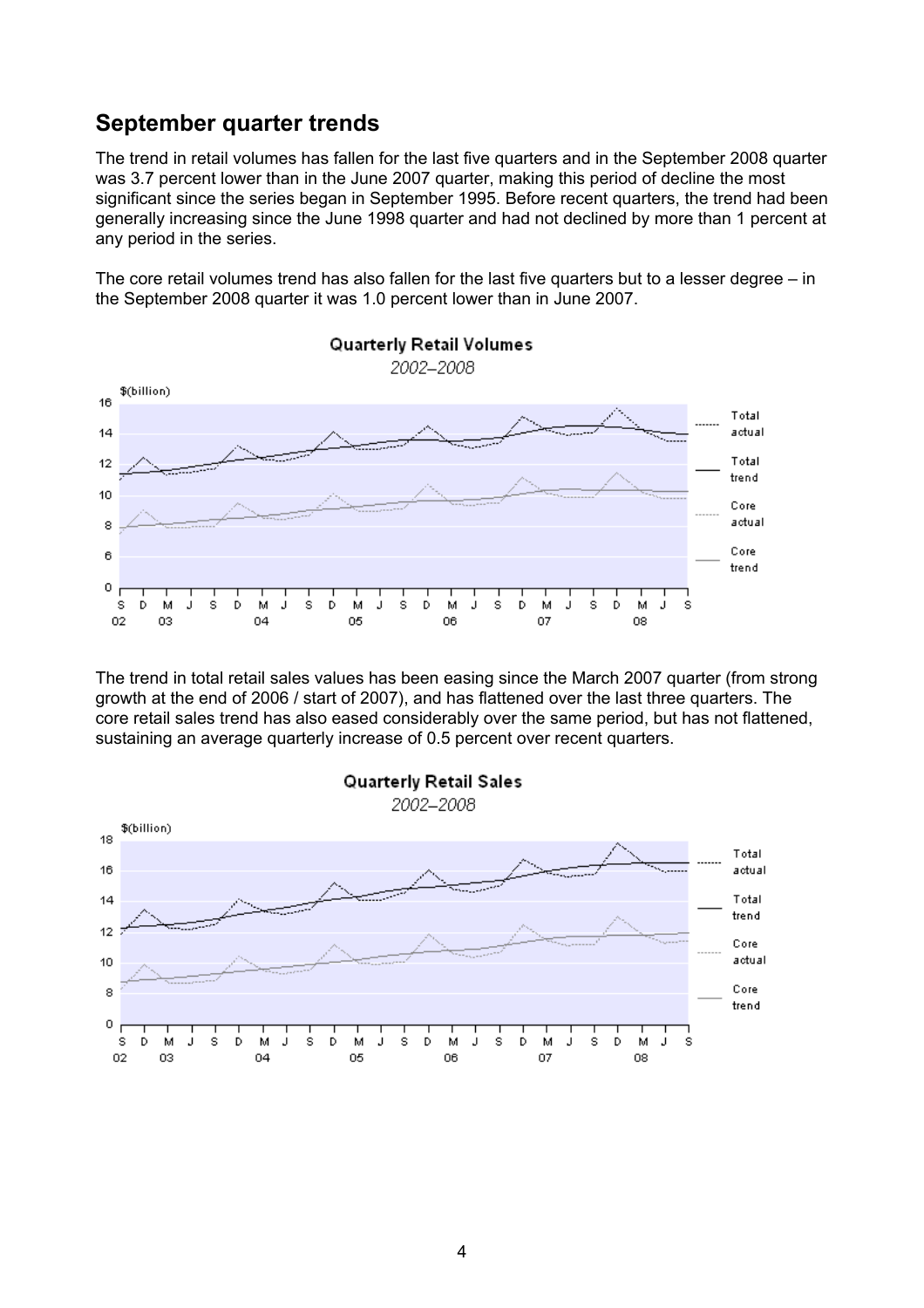### **Motor vehicle retailing**

Motor vehicle retailing sales volumes fell 3.1 percent in the September 2008 quarter – volumes have been decreasing or flat since early 2007. Sales values fell 4.7 percent (\$88 million) in the September 2008 quarter. This follows falls of 6.9 and 5.0 percent in the March and June quarters respectively, taking sales values down 15.7 percent (\$335 million) in the first three quarters of 2008. Prices had remained steady between September 2006 and June 2008, but in the latest quarter have fallen by 3.6 percent, more sharply than in any quarter since June 1997.

The trend in the volume of motor vehicle retailing has been falling since June 2007 and has fallen 14.1 percent since then. This is both the fastest rate of decline and largest fall since the series began in September 1995.

Similarly, the trend in motor vehicle retailing sales values has been declining for the last four quarters and has fallen 15.9 percent since September 2007. This decline is the fastest in motor vehicle retailing sales since the series began in September 1995, but it is not the largest: over a two-year period (from early 1996 to early 1998), the sales trend for motor vehicle retailing declined by 19.8 percent.

Land Transport New Zealand figures show new registrations of cars and station wagons (including cars previously registered overseas) fell 6.0 percent in the September 2008 quarter. Registrations have dropped by 24.7 percent from September 2007 and 35.2 percent from the series high seen in September 2005.



## **Automotive fuel retailing**

Automotive fuel retailing sales volumes fell 2.0 percent in the September 2008 quarter, following a fall of 4.2 percent in the June 2008 quarter. Despite the fall in volumes, sales values rose 2.0 percent (\$38 million) in the September 2008 quarter, reflecting price increases. Sales values have been rising throughout 2007 and 2008.

The trend in the volume of automotive fuel retailing sales rose 10.6 percent between the June 2006 and December 2007 quarters, but has declined 6.6 percent in the first three quarters of 2008. By contrast, the trend in the value of automotive fuel retailing sales (which fell slightly in the latter half of 2006) has risen 31.0 percent since the December 2006 quarter, with the majority (about three-quarters) of this increase coming in the three quarters ending March 2008.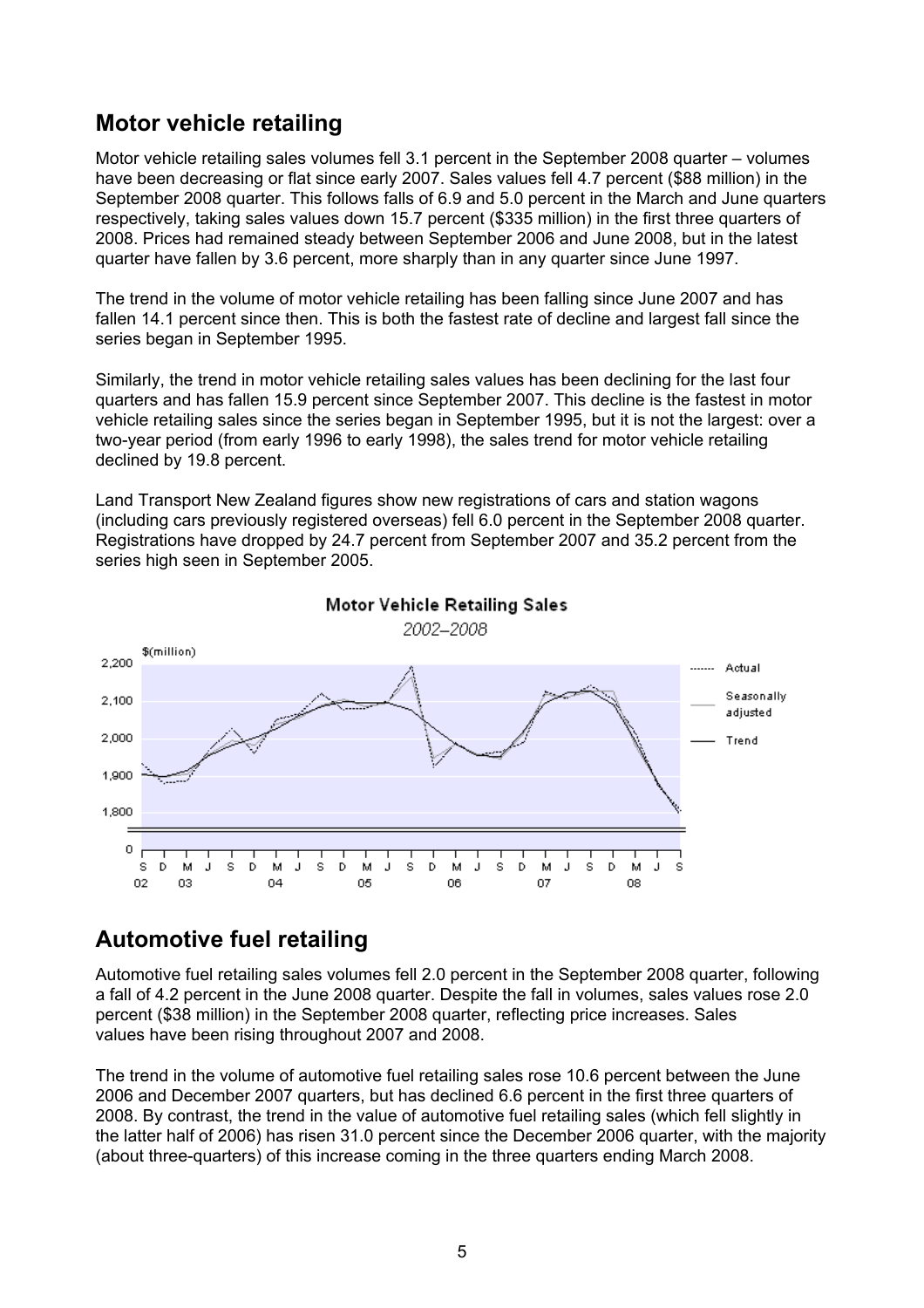#### **Automotive Fuel Retailing Sales**

2002-2008



### **Department stores**

Department store sales volumes rose 3.8 percent in the September 2008 quarter following an increase of 1.8 percent in the June 2008 quarter. Department store prices changed little in the September quarter and the increased sales volumes were the primary cause of an increase in sales values of 3.8 percent (\$36 million).

The trend in sales volumes has been rising since the December 2001 quarter and is now 56.9 percent higher than then. Over the same period department store prices have fallen 6.8 percent.

The trend in department stores sales values was flat between the September 2007 and March 2008 quarters. Since March 2008 the trend has strengthened, rising 4.8 percent since then.

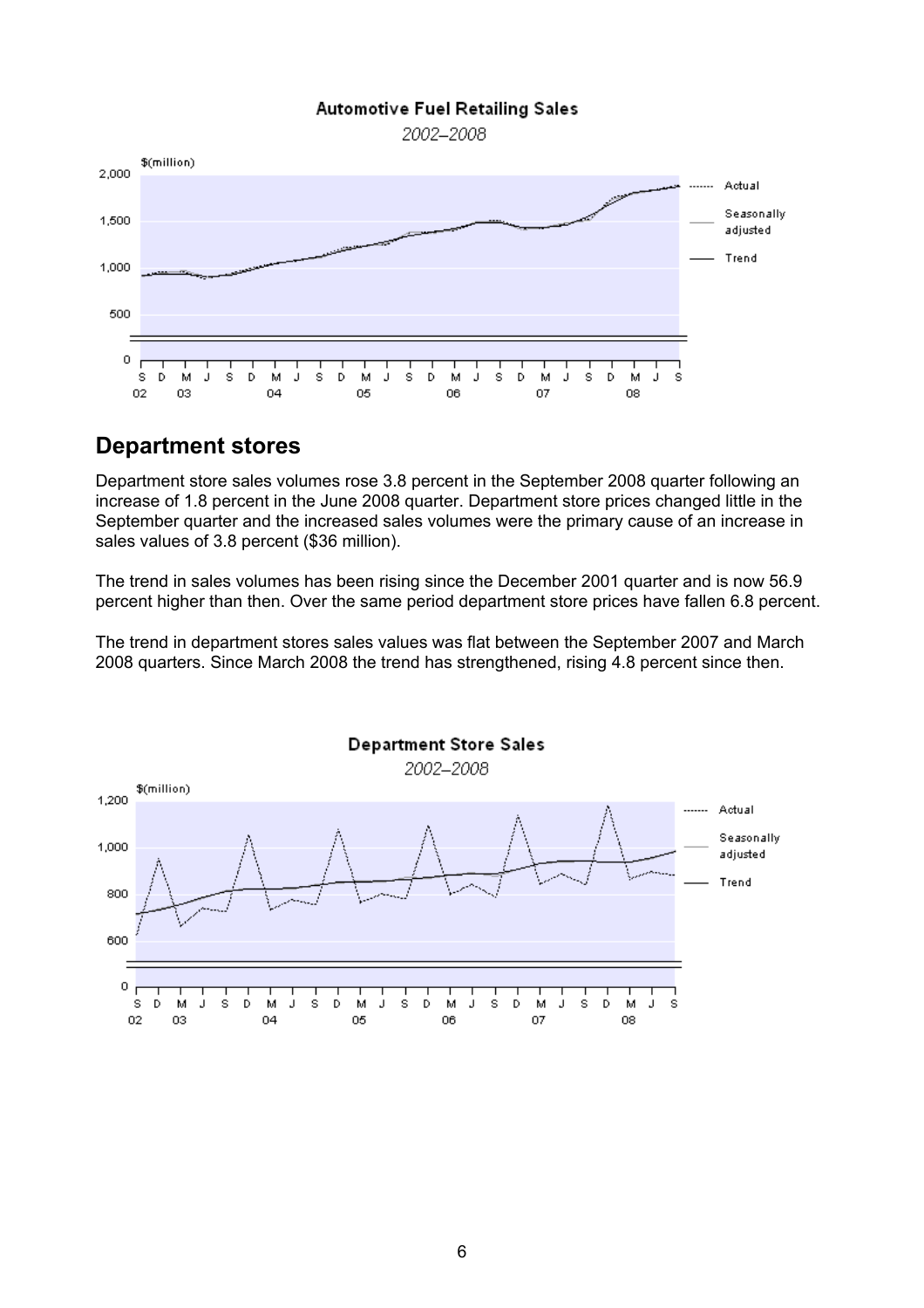### **Appliance retailing**

Appliance retailing sales volumes rose 6.1 percent in the September 2008 quarter, the biggest industry increase this quarter. This rise followed a 2.1 percent rise in the June 2008 quarter and a slight fall in the March 2008 quarter.

Appliance retailing sales values rose 5.1 percent (\$31 million) in the September 2008 quarter compared with the June 2008 quarter. In the June 2008 quarter sales were flat, and in the March quarter they fell 2.7 percent. Appliance retail trade deflators show prices continuing to fall, but the rate of decrease has slowed recently.

The appliance retailing sales volumes trend was flat during the June 2007 to March 2008 quarters but has strengthened since March, rising 7.4 percent since then. The trend in sales value fell 7.8 percent between the March 2007 quarter and the March 2008 quarter, but March 2008 appears to have been a turning point and the trend has risen 4.0 percent since then.



### **Supermarket and grocery stores**

Supermarket and grocery store sales volumes fell 1.9 percent in the September 2008 quarter. However, due to higher prices, there was an increase in the value of sales, up 0.5 percent (\$18 million) in the September quarter.

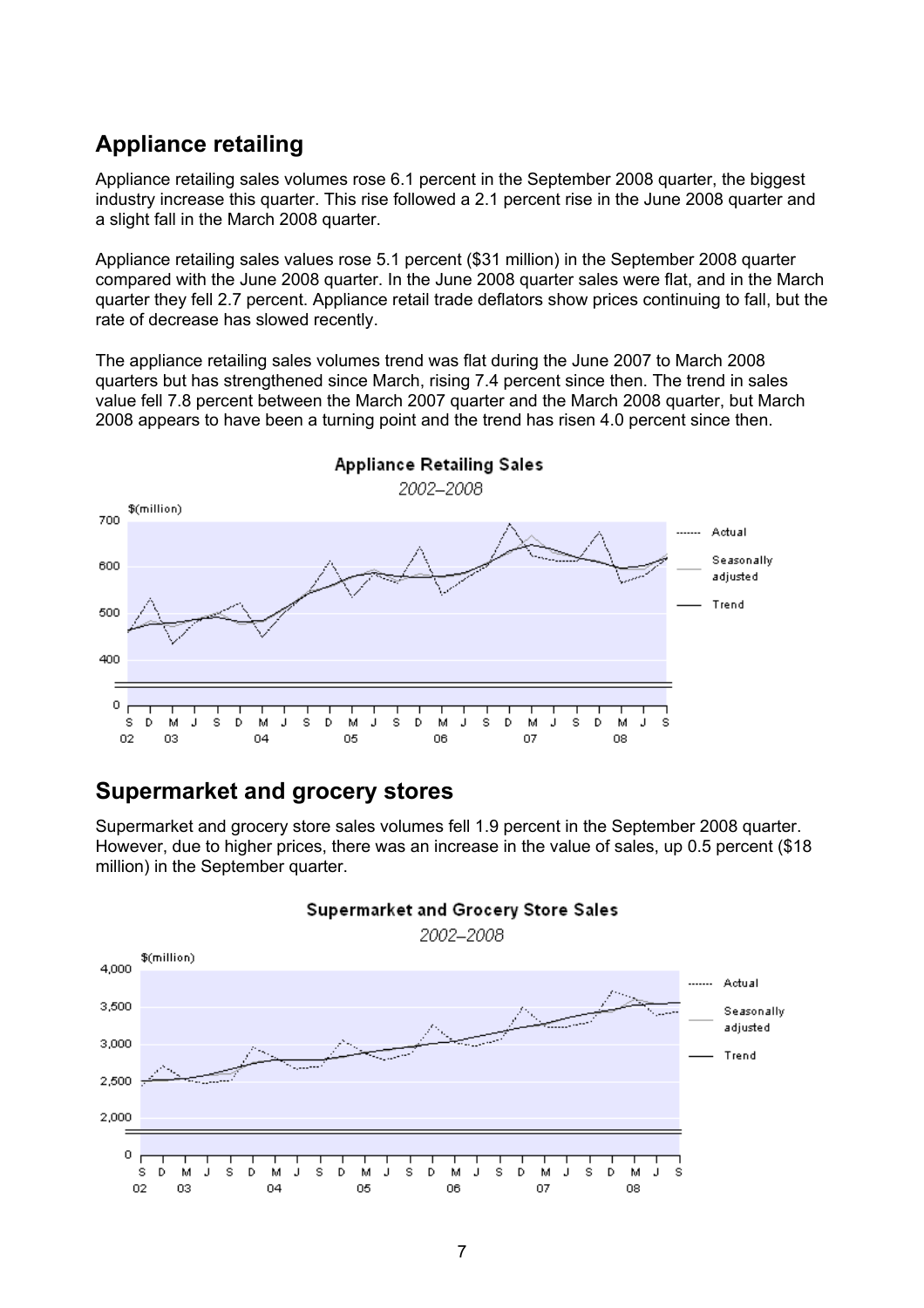The trend in supermarket and grocery store volumes rose strongly between December 2004 and June 2007, before easing in late 2007. Since the March 2008 quarter the volumes trend has been in decline, falling 3.5 percent since then. This period is the only time since the series began in September 1995 that the supermarket and grocery store volumes trend has fallen by more than 0.5 percent.

The trend in the value of supermarket and grocery store sales has been increasing since the series began in September 1995. Between December 2004 and March 2008 the rate of increase averaged 1.7 percent per quarter. Since the March 2008 quarter the rate of increase has eased.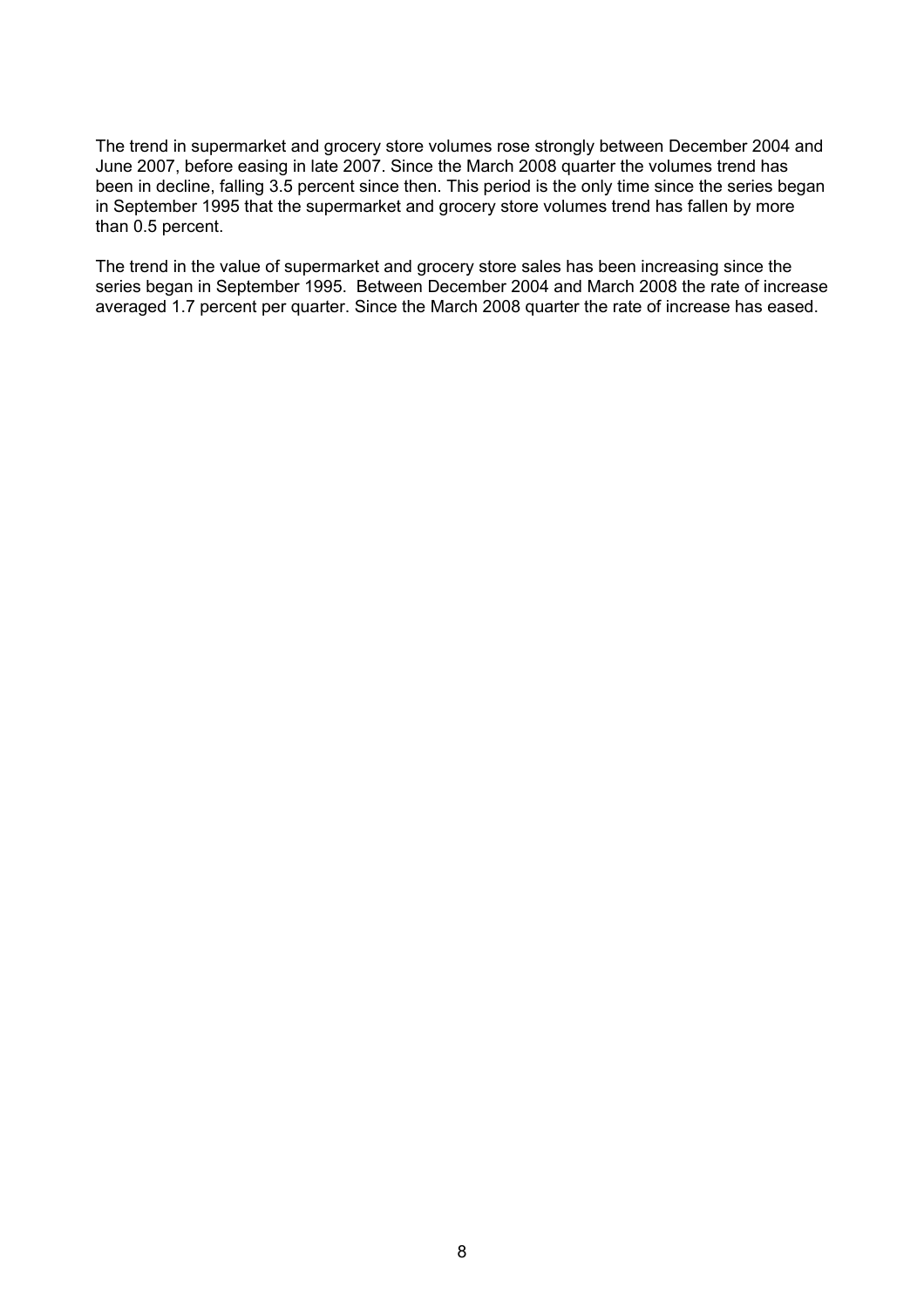# **Stocks**

The actual value of stocks held at the end of September 2008 was 1.6 percent (\$86 million) higher than at the end of September 2007. This increase in stocks was the smallest since September 2006 (compared with the same quarter of the previous year) and compares with an average annual increase of 5.3 percent since September 1999.



The largest dollar value increases in stocks compared with September 2007 were in:

- supermarket and grocery stores, up \$59 million (13.2 percent)
- department stores, up \$44 million (6.4 percent)
- hardware retailing, up \$28 million (9.4 percent).

The largest dollar value decreases in stocks were in:

- motor vehicle retailing, down \$70 million (6.2 percent)
- furniture and floor coverings retailing, down \$34 million (13.9 percent).

### **Regional estimates**

Seasonally adjusted sales values for the Total North Island fell 0.3 percent (\$39 million) in the September 2008 quarter (compared with the June 2008 quarter) – the third consecutive quarterly fall of 0.3 percent. Sales were down in Auckland, Wellington and the Remainder of the North Island, while Waikato showed a substantial increase. Sales in Waikato have fallen in three of the four previous quarters, but the latest increase was sufficiently large for the series to reach a new high.

- Auckland, down 0.5 percent (\$27 million)
- Waikato, up 3.4 percent (\$50 million)
- Wellington, down 1.0 percent (\$18 million)
- Remainder of the North Island, down 1.2 percent (\$45 million).

Sales fell 0.4 percent (\$16 million) across the South Island in the September 2008 quarter, with both Canterbury and the Remainder of the South Island decreasing by the same amount compared with the June 2008 quarter.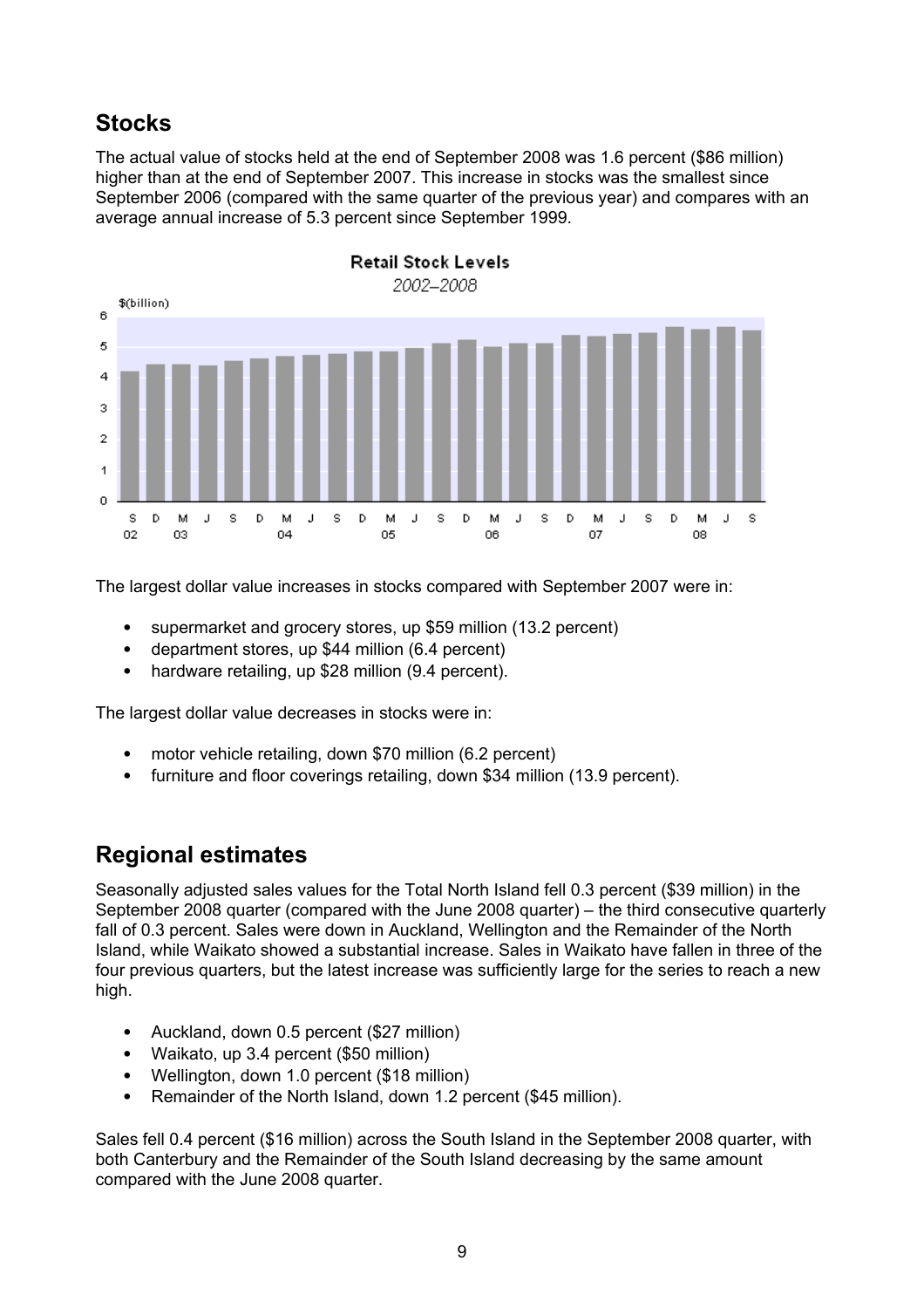- Canterbury, down 0.4 percent (\$8 million)
- Remainder of the South Island, down 0.4 percent (\$8 million).

Retail sales trends are very different across the regions: Auckland, the Remainder of the North Island and the Remainder of the South Island are showing declines, Wellington has flattened, Waikato is rising after recent flatness, and Canterbury is continuing to rise. (Initial trend estimates may be revised and should be used with caution until more data points are available.)



**Note:** The trend series in the graph above have been indexed to a base September 2004 quarter (=1000) for the purpose of comparing regional trends over a four-year period.

Contributions to total actual sales in the September 2008 quarter were:

- Auckland, 32.0 percent
- Waikato, 9.2 percent
- Wellington, 11.3 percent
- Remainder of North Island, 22.7 percent
- Canterbury, 12.8 percent
- Remainder of South Island, 11.9 percent.



#### Regional Contribution to Actual Retail Sales

September 2008 quarter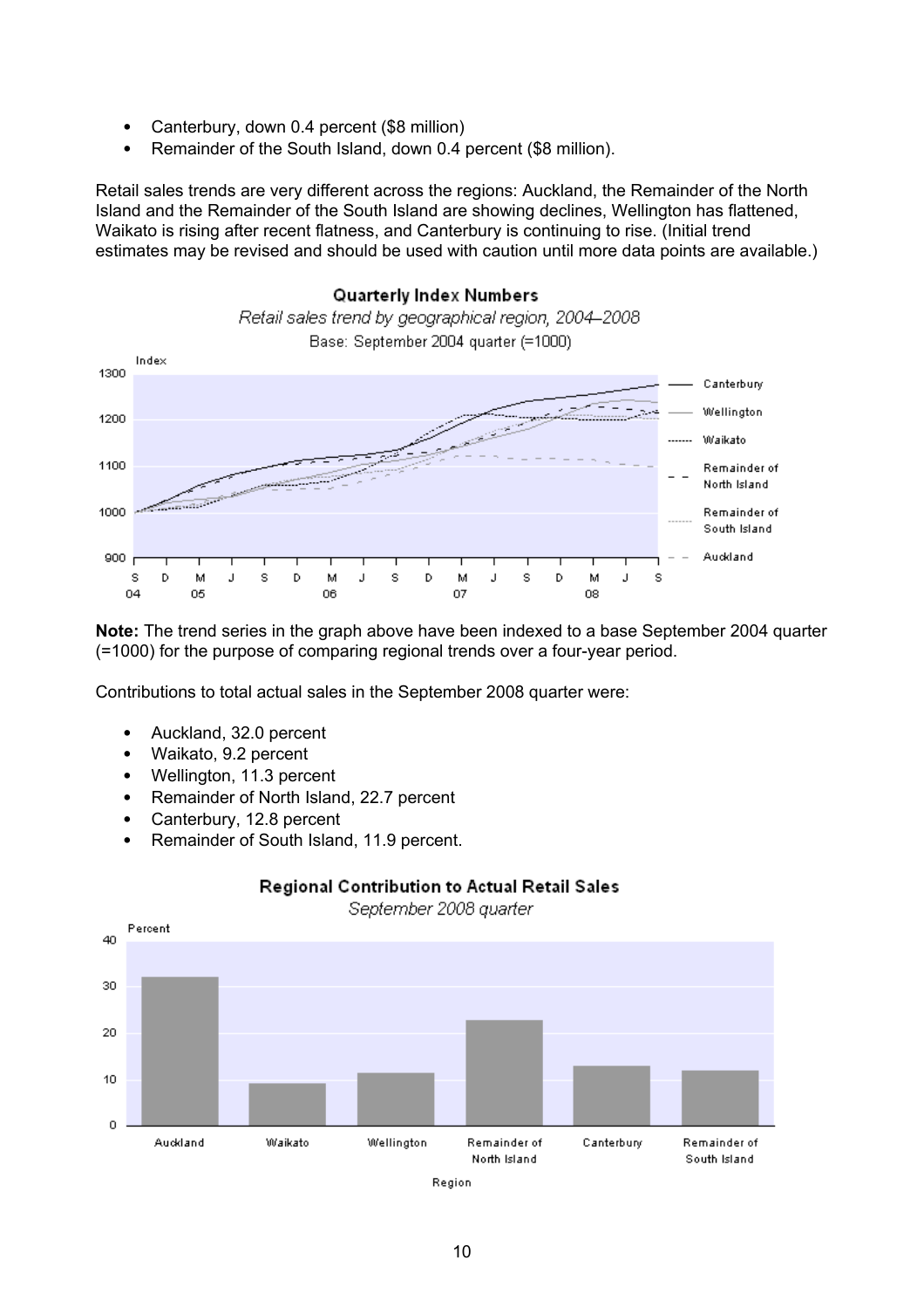### **September month**

Seasonally adjusted total retail sales values were flat in the September 2008 month, up just 0.1 percent (\$8 million), following an increase of 0.4 percent in the August month. Sales by the core retailing group decreased by 0.5 percent (\$19 million) in September 2008.

Ten of the 24 retail industries recorded sales increases (14 recorded decreases), while in the core retailing group seven of the 20 industries recorded increases. Monthly movements by industry were led by increases in motor vehicle retailing, up 3.5 percent (\$21 million), and supermarket and grocery store retailing, up 1.5 percent (\$18 million). The largest decreases were in department stores, down 3.9 percent (\$13 million) and clothing and softgoods retailing, down 4.7 percent (\$10 million).

The trends for both total retail sales and core retail sales have been flat throughout 2008, with the total trend showing an average monthly movement of less than 0.1 percent since November 2007 and the core trend up an average 0.1 percent since April 2007. Both trends have risen an average of 0.4 percent per month since the beginning of the series in May 1995.

Although motor vehicle retailing saw an increase in seasonally adjusted sales in the September 2008 month, the trend for this industry has been in decline since August 2007 and has fallen 16.4 percent since then. The trend for supermarket and grocery store retailing (which had been increasing since mid-2004) eased at the start of 2008 and has been flat since March. The trend for department stores was up in September 2008, but this was the fifth consecutive month in which the trend has eased.

Among the regions, the largest increase in seasonally adjusted sales was 3.9 percent (\$27 million) for Canterbury. Apart from Wellington (which was up \$2 million), all other regions recorded sales decreases. The sales trends for the regions have been mixed in recent months, with Waikato and Canterbury both showing increases, Auckland flat, and the other regions showing small but consistent decreases over the last half year.



Retail Industry Contributions to the Change in Seasonally Adjusted Sales Change from August 2008

19 Personal and household goods hiring 05 Takeaway food retailing 13 Chemist retailing 21 Motor vehicle retailing 06 Department stores 14 Household equipment repair services 22 Automotive fuel retailing 07 Furniture and floor coverings 15 Other retailing 23 Auto electrical, smash repair, tyres 16 Accommodation 08 Hardware retailing 24 Automotive repair and services nec-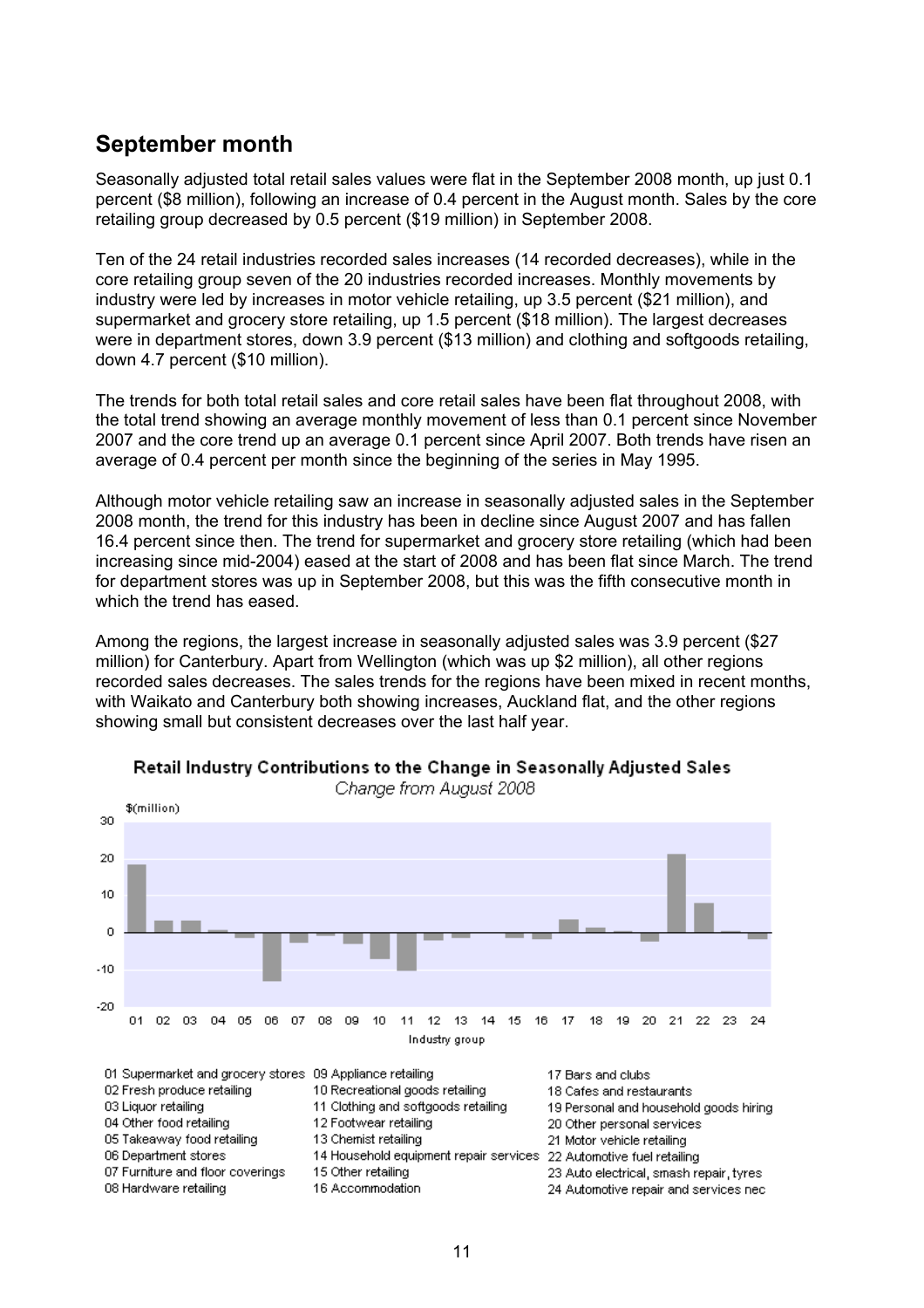# **Revisions**

There were no revisions in the September 2008 quarter.

# **Comparison statistics**

For the September 2008 quarter compared with the June 2008 quarter:

- The Consumers Price Index rose 1.5 percent.
- Land Transport New Zealand figures showed new registrations of cars and station wagons (including cars previously registered overseas) were down 6.0 percent.

Long-term comparisons:

• Credit card billings in New Zealand, including spending using New Zealand and overseas issued cards, rose 13.9 percent in the month of September 2008 and 4.7 percent in the September 2008 quarter (each compared with the same period of the previous year).

Other:

• The Reserve Bank of New Zealand's Official Cash Rate (OCR) was reduced twice during the September 2008 quarter. The OCR began the quarter at 8.25 percent and was reduced 0.25 percent on 24 July and 0.50 percent on 11 September. At the end of the September quarter the OCR was 7.50 percent.

### **Measurement errors**

All statistical estimates are subject to measurement errors. These include both sample errors and non-sample errors. In addition, the survey applies imputation methodologies to cope with small firms and non-response. These measurement errors should be considered when analysing the results from the survey. For more information on measurement errors, please refer to the Technical notes of this release.

#### **Sample errors**

The postal survey was designed to give statistics at the following levels of accuracy (at the 95 percent confidence interval limit):

- 2 percent for sales at the total national retail trade level
- 10 percent for sales at the published national retail industry level.

This means, for example, that there is a 95 percent chance that the true value of total retail trade sales lies within 2 percent of the published estimate.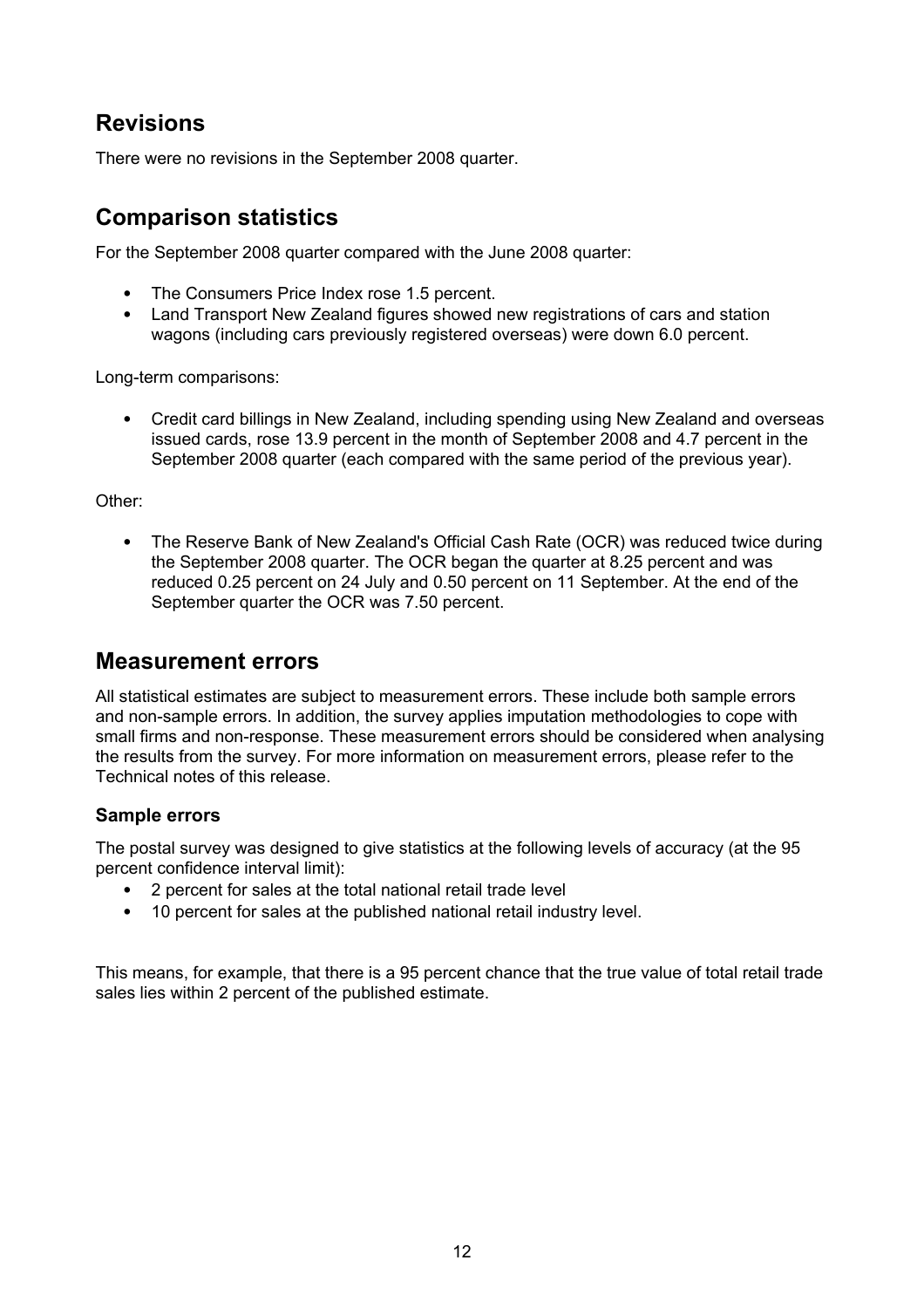| <b>Retail industry</b>                                             | Level<br>(relative percent) | <b>Movement</b><br>(absolute percent) |
|--------------------------------------------------------------------|-----------------------------|---------------------------------------|
| Supermarket and grocery stores                                     | 5.4                         | 0.7                                   |
| Fresh meat, fish, poultry, fruit and vegetables                    | 8.4                         | 4.3                                   |
| Liquor retailing                                                   | 12.9                        | 0.9                                   |
| Other food retailing                                               | 9.0                         | 4.7                                   |
| Takeaway food retailing                                            | 6.1                         | 2.4                                   |
| Department stores                                                  | 0.0                         | 0.0                                   |
| Furniture and floor coverings                                      | 7.7                         | 5.0                                   |
| Hardware                                                           | 5.8                         | 2.5                                   |
| Appliance retailing                                                | 7.3                         | 2.7                                   |
| Recreational goods                                                 | 8.1                         | 5.8                                   |
| Clothing and softgoods                                             | 5.2                         | 2.7                                   |
| Footwear                                                           | 11.0                        | 4.2                                   |
| Chemist                                                            | 5.7                         | 6.0                                   |
| Household equipment repair services                                | 15.4                        | 7.3                                   |
| Other retailing                                                    | 7.3                         | 4.5                                   |
| Motor vehicle retailing                                            | 10.2                        | 6.7                                   |
| Automotive fuel retailing                                          | 4.7                         | 1.7                                   |
| Automotive electrical services, smash repairing, tyre<br>retailing | 5.8                         | 5.3                                   |
| Automotive repair and services nec                                 | 7.4                         | 2.9                                   |
| Accommodation                                                      | 4.5                         | 3.7                                   |
| Bars and clubs                                                     | 9.0                         | 2.9                                   |
| Cafes and restaurants                                              | 5.4                         | 1.8                                   |
| Personal and household goods hiring                                | 13.9                        | 5.5                                   |
| Other personal services                                            | 6.5                         | 2.4                                   |
| Total retail trade                                                 | 2.0                         | 1.8                                   |
| المملم المعامرين والمحامر                                          |                             |                                       |

#### **Retail Trade Survey: September 2008 Month Sample Errors by Industry** At the 95 percent confidence interval limit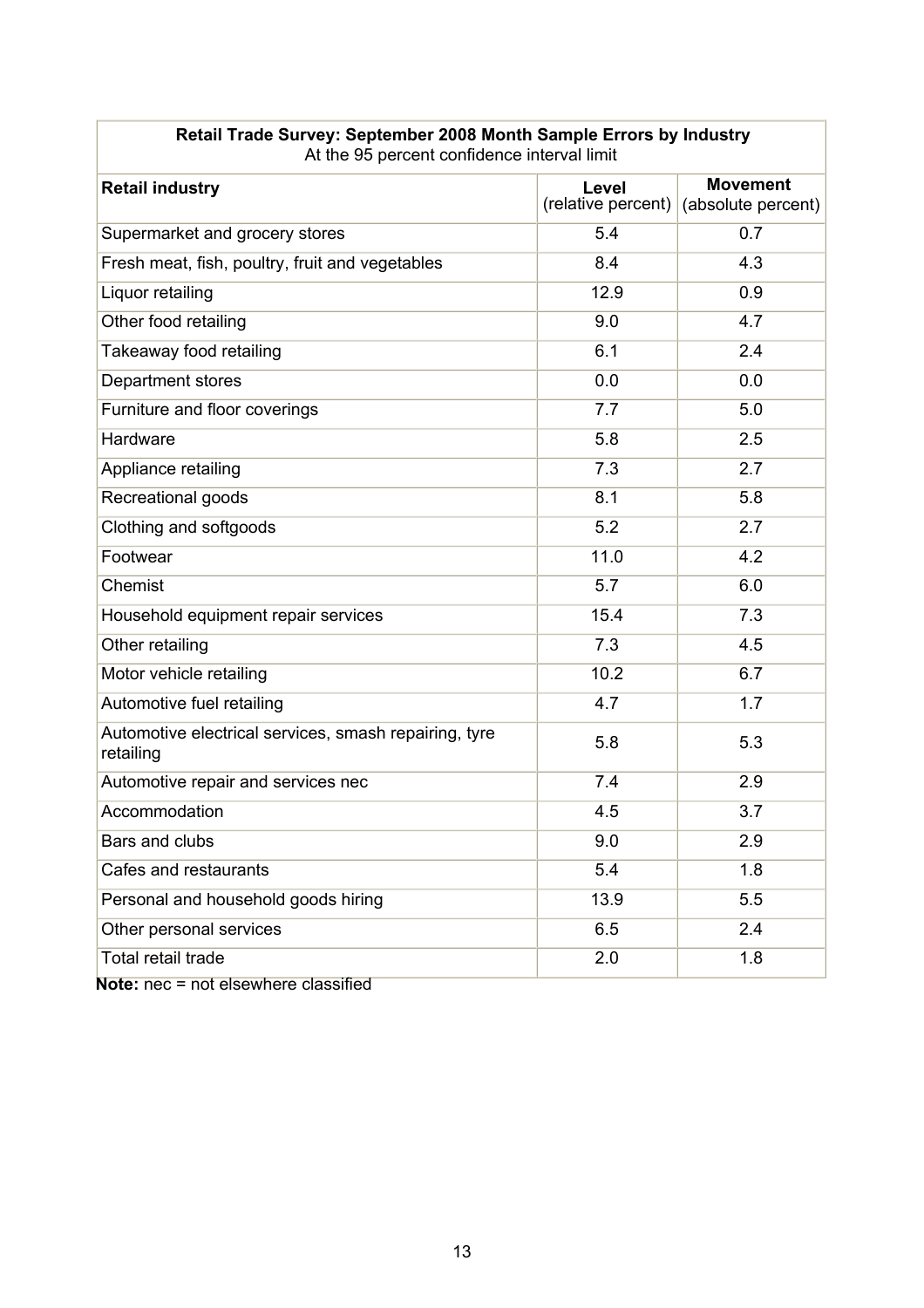| Retail Trade Survey: September 2008 Month Sample Errors by Region<br>At the 95 percent confidence interval limit |                             |                                       |  |  |  |  |  |  |
|------------------------------------------------------------------------------------------------------------------|-----------------------------|---------------------------------------|--|--|--|--|--|--|
| <b>Region</b>                                                                                                    | Level<br>(relative percent) | <b>Movement</b><br>(absolute percent) |  |  |  |  |  |  |
| Auckland                                                                                                         | 3.2                         | 1.0                                   |  |  |  |  |  |  |
| Waikato                                                                                                          | 8.9                         | 5.0                                   |  |  |  |  |  |  |
| Wellington                                                                                                       | 9.5                         | 1.0                                   |  |  |  |  |  |  |
| Remainder of the North Island                                                                                    | 7.6                         | 1.5                                   |  |  |  |  |  |  |
| Canterbury                                                                                                       | 6.9                         | 3.5                                   |  |  |  |  |  |  |
| Remainder of the South Island                                                                                    | 7.8                         | 1.7                                   |  |  |  |  |  |  |

Industries with zero sample error are full-coverage industries. In these industries, all large firms are surveyed and all small to medium-sized firms are modelled using administrative data sourced from Inland Revenue.

#### **Imputation**

#### **Small firms**

Small to medium-sized firms are generally not surveyed. Their variables are instead modelled from administrative data (GST) sourced from Inland Revenue. Ratios calculated from the postal sample units are applied to the administrative data to provide an estimate of their variables.

#### **Non-response imputation**

Although every attempt is made to achieve a 100 percent response rate, in practice this does not occur. Values for non-responding businesses are estimated by a number of methods, including:

- regression imputation
- historic imputation
- mean imputation.

Regression imputation involves estimating sales from the unit's administrative data (GST sales) based on the relationship shown by similar businesses. Historic imputation involves multiplying their response in the previous period by a non-response factor. The non-response factor is the average movement over the month of similar businesses. Mean imputation involves estimating a value for a unit by using the average value for a set of similar businesses.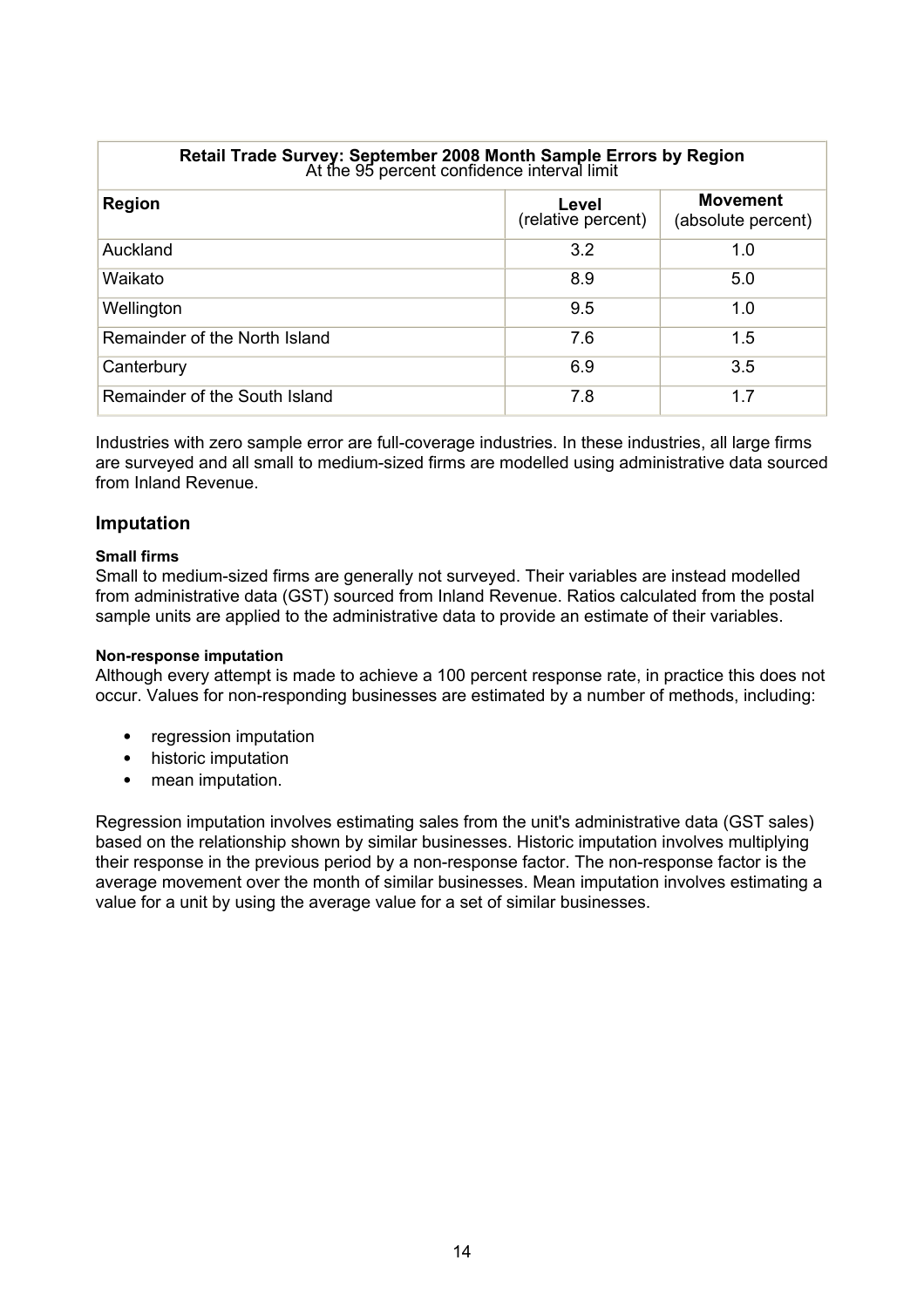| Sales Imputed in the September 2008 Month                          |                     |                     |  |  |  |  |  |
|--------------------------------------------------------------------|---------------------|---------------------|--|--|--|--|--|
| <b>Retail industry</b>                                             | <b>Tax modelled</b> | Non-response        |  |  |  |  |  |
|                                                                    |                     | Percentage of sales |  |  |  |  |  |
| Supermarket and grocery stores                                     | 6.2                 | 1.5                 |  |  |  |  |  |
| Fresh meat, fish, poultry, fruit and vegetables                    | 9.2                 | 9.7                 |  |  |  |  |  |
| Liquor retailing                                                   | 10.4                | 7.3                 |  |  |  |  |  |
| Other food retailing                                               | 12.3                | 12.6                |  |  |  |  |  |
| Takeaway food retailing                                            | 8.6                 | 14.7                |  |  |  |  |  |
| <b>Department stores</b>                                           | 0.0                 | 0.0                 |  |  |  |  |  |
| Furniture and floor coverings                                      | 11.7                | 11.7                |  |  |  |  |  |
| Hardware                                                           | 6.4                 | 11.4                |  |  |  |  |  |
| Appliance retailing                                                | 9.5                 | 6.0                 |  |  |  |  |  |
| <b>Recreational goods</b>                                          | 11.0                | 12.7                |  |  |  |  |  |
| Clothing and softgoods                                             | 9.1                 | 12.7                |  |  |  |  |  |
| Footwear                                                           | 7.9                 | 8.6                 |  |  |  |  |  |
| Chemist                                                            | $\overline{5.7}$    | 10.1                |  |  |  |  |  |
| Household equipment repair services                                | 9.2                 | 16.6                |  |  |  |  |  |
| Other retailing                                                    | 13.1                | 11.0                |  |  |  |  |  |
| Motor vehicle retailing                                            | 9.4                 | 5.9                 |  |  |  |  |  |
| Automotive fuel retailing                                          | 2.7                 | 4.1                 |  |  |  |  |  |
| Automotive electrical services, smash repairing, tyre<br>retailing | 11.1                | 11.2                |  |  |  |  |  |
| Automotive repair and services nec                                 | 12.3                | 13.8                |  |  |  |  |  |
| Accommodation                                                      | 9.9                 | 17.0                |  |  |  |  |  |
| <b>Bars and clubs</b>                                              | 11.9                | 11.6                |  |  |  |  |  |
| Cafes and restaurants                                              | 12.2                | 14.8                |  |  |  |  |  |
| Personal and household goods hiring                                | 13.5                | 10.4                |  |  |  |  |  |
| Other personal services                                            | 14.3                | 14.8                |  |  |  |  |  |
| <b>Total retail trade</b>                                          | 8.0                 | 7.5                 |  |  |  |  |  |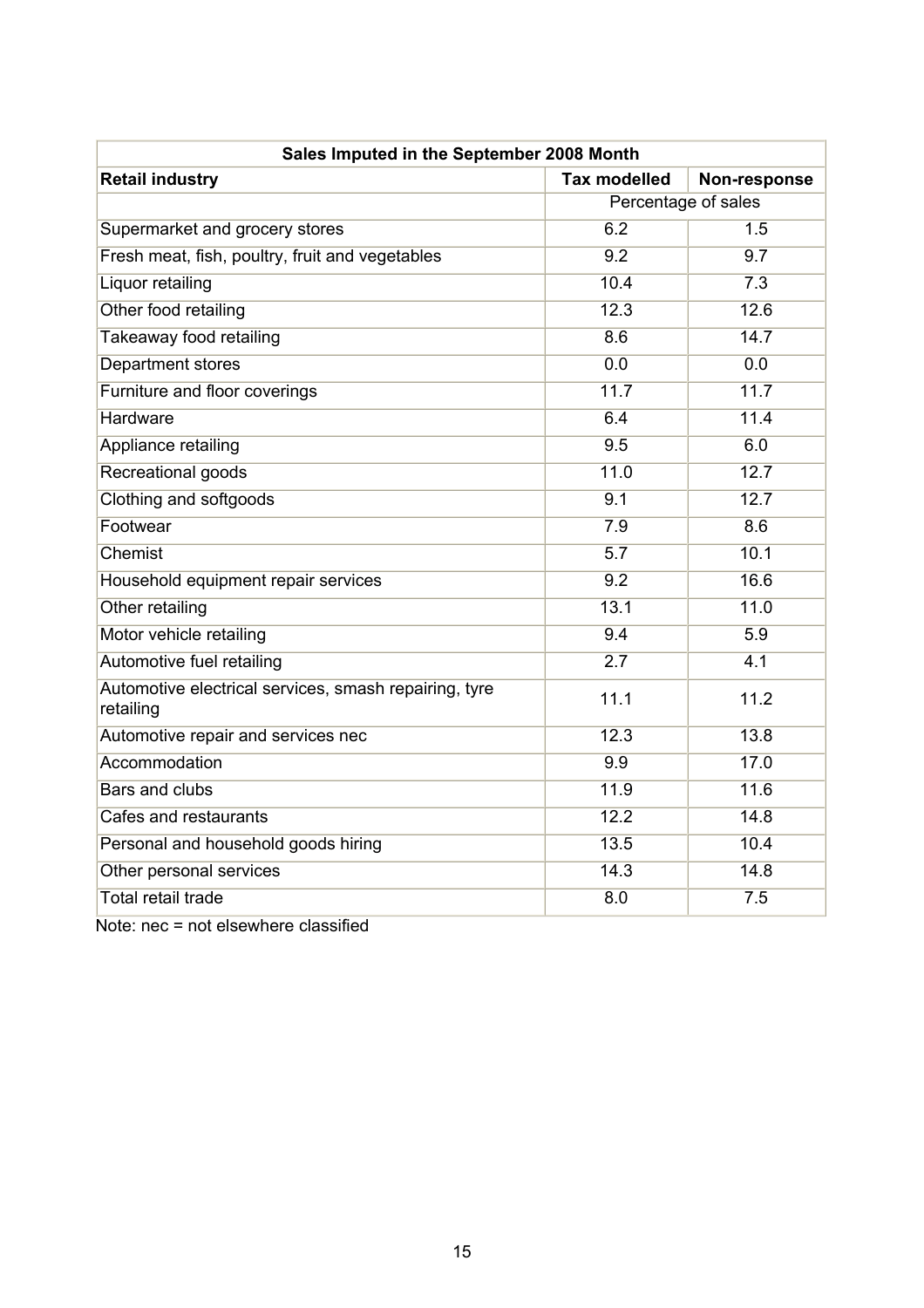### **Postal response rate**

The response rate describes the proportion of geographic units that provided survey responses. Note that the calculation of this response rate relates only to data for the postal sample. The Retail Trade Survey has a target response rate of 85 percent. The response rate achieved for the September 2008 month was 92 percent.

For technical information contact: Chris Stephenson or Ken Smart Christchurch 03 964 8700 **Email**: info@stats.govt.nz

#### **Next release ...**

*Retail Trade Survey: October 2008* will be released on 12 December 2008.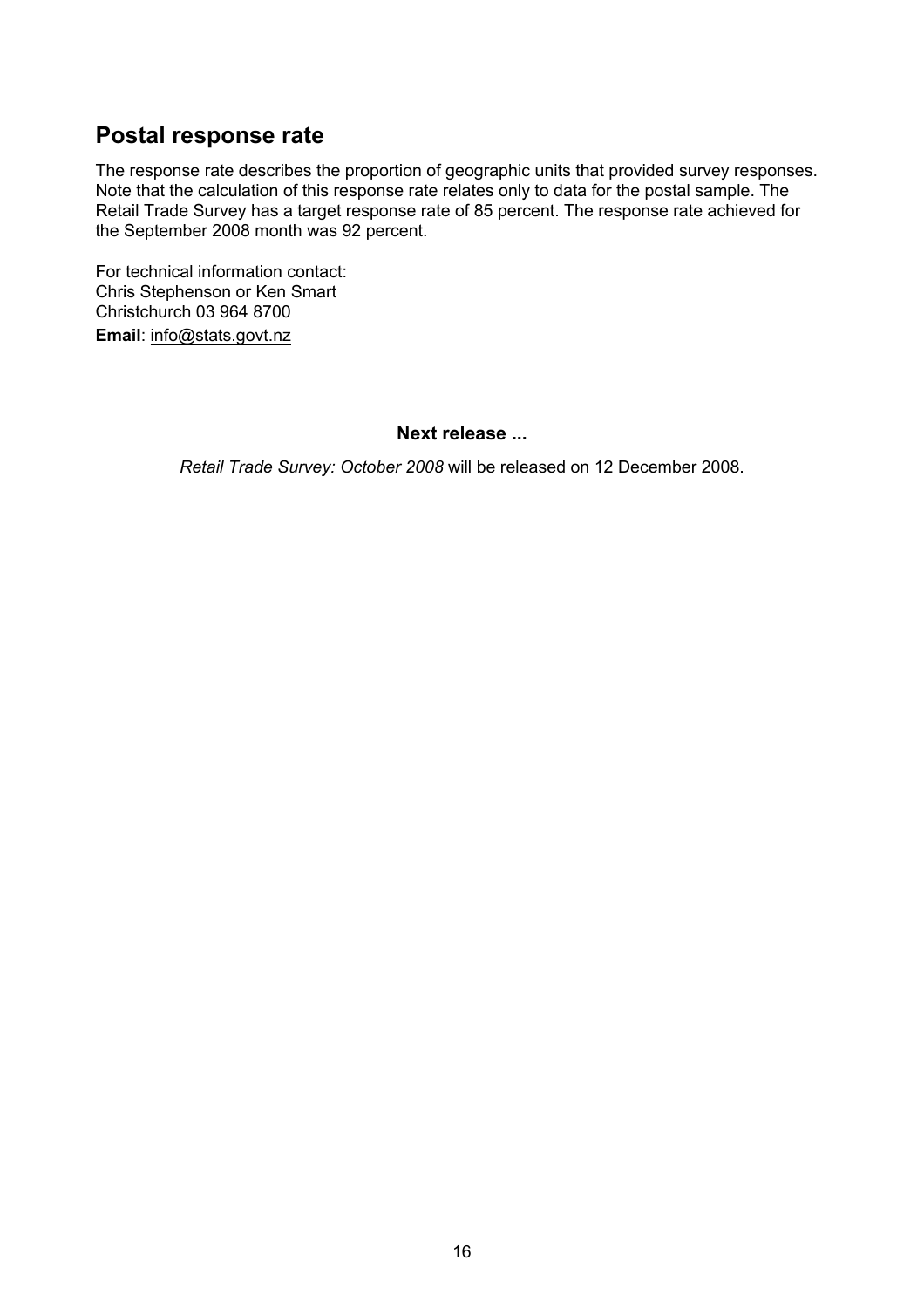# **Technical notes**

## **Background to the survey**

The Retail Trade Survey (RTS) is designed to provide short-term economic indicators of the retail trade sector. In addition, the data is used for the compilation of the retail trade sector component of quarterly national accounts (on the production side) and in the compilation of household consumption expenditure (on the expenditure side). The survey was last redesigned for the September 2003 quarter. For more detail about the redesign refer to *[Retail Trade Survey](http://www2.stats.govt.nz/domino/external/pasfull/pasfull.nsf/web/Hot%20Off%20The%20Press%20Retail%20Trade%20Survey%20-%20Redesign%20September%202003?open) [– Redesign: September 2003](http://www2.stats.govt.nz/domino/external/pasfull/pasfull.nsf/web/Hot%20Off%20The%20Press%20Retail%20Trade%20Survey%20-%20Redesign%20September%202003?open)* and the *[Retail Trade Survey – Survey design information paper](http://www2.stats.govt.nz/domino/external/pasfull/pasfull.nsf/web/Hot%20Off%20The%20Press%20Retail%20Trade%20Survey%20-%20Survey%20design%20Information%20Paper%20Information%20Paper?open)*.

# **Population**

The target population for this survey is all geographic units (GEOs) operating in New Zealand that are classified on Statistics New Zealand's Business Frame (BF) to the Australian and New Zealand Standard Industrial Classifications (ANZSIC) below:

- Retail Trade (ANZSIC division G)
- Accommodation, Cafes and Restaurants (ANZSIC division H)
- Personal Services (ANZSIC subdivision 95 of division Q).

Only enterprises with a turnover of \$30,000 or more are eligible for selection.

### **Industry descriptions**

A geographic unit is included in an industry based on its predominant activity in terms of sales. For example, a footwear store will sell shoes and boots, but it may also sell bags and other accessories. The store will be classified to the footwear industry if most of its sales income comes from the sale of shoes and boots. The 24 industries are defined in the table below.

|                                                                   | <b>Retail Trade Survey Industry Descriptions</b>  |
|-------------------------------------------------------------------|---------------------------------------------------|
| <b>Industry</b>                                                   | <b>ANZSIC code</b>                                |
| G0111 Supermarket and grocery stores                              | G511010 Supermarkets                              |
|                                                                   | G511020 Groceries and dairies                     |
| G0121 Fresh meat, fish, poultry, fruit and<br>vegetable retailing | G512100 Fresh meat, fish and poultry<br>retailing |
|                                                                   | G512200 Fruit and vegetable retailing             |
| G0122 Liquor retailing                                            | G512300 Liquor retailing                          |
| G0123 Other food retailing                                        | G512400 Bread and cake retailing                  |
|                                                                   | G512600 Milk vending                              |
|                                                                   | G512900 Specialised food retailing nec            |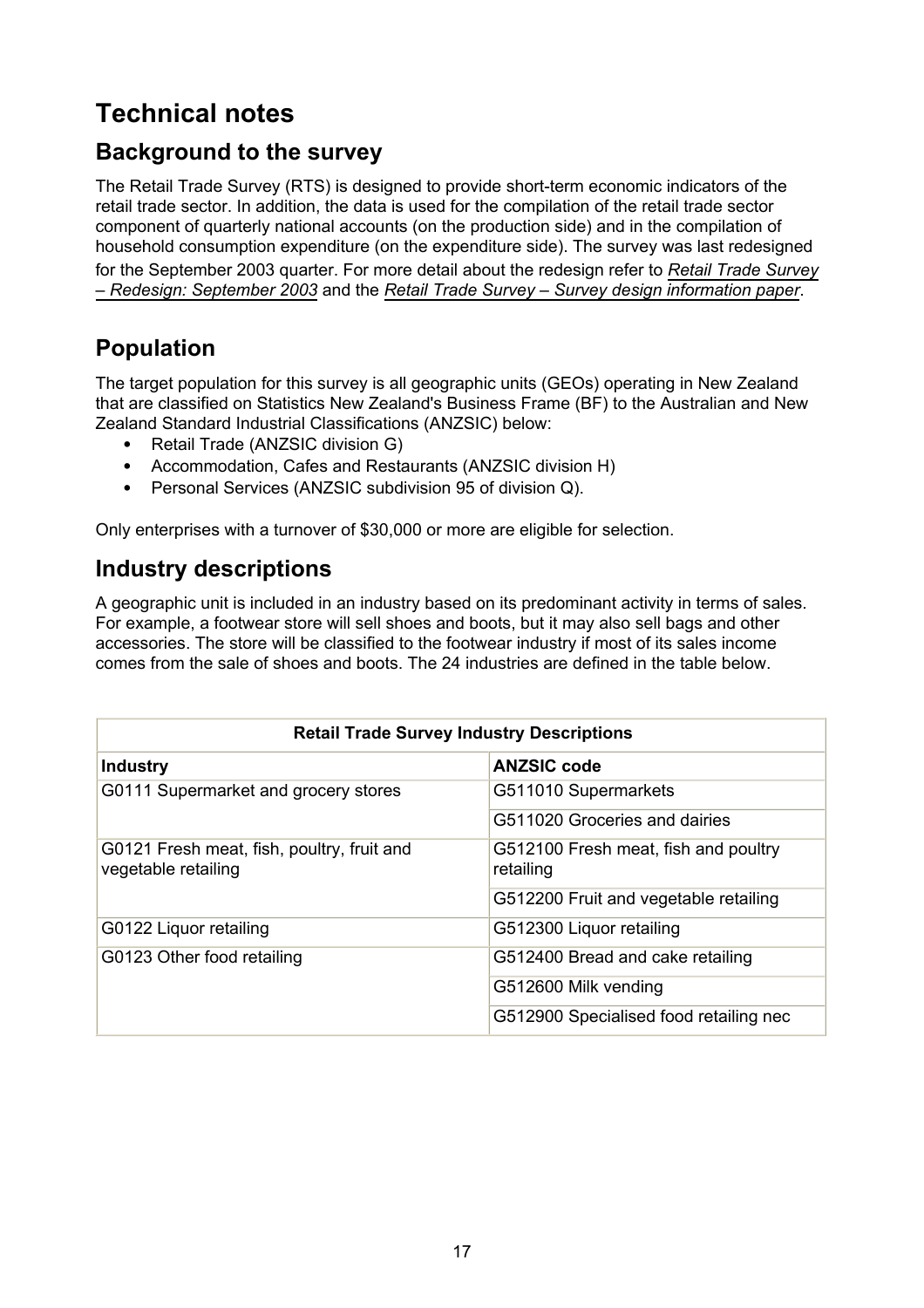| <b>Industry</b>                               | <b>ANZSIC code</b>                                                             |  |  |  |
|-----------------------------------------------|--------------------------------------------------------------------------------|--|--|--|
| G0124 Takeaway food retailing                 | G512510 Fish and chips, hamburger and<br>ethnic food, takeaway stores          |  |  |  |
|                                               | G512520 Chicken takeaway stores                                                |  |  |  |
|                                               | G512530 Ice-cream parlours and mobile<br>ice-cream vendors                     |  |  |  |
|                                               | G512540 Pizza takeaway stores                                                  |  |  |  |
|                                               | G512590 Other takeaway food stores<br>(including sandwiches and savouries) nec |  |  |  |
| G0131 Department stores                       | G521000 Department stores                                                      |  |  |  |
| G0141 Furniture and floor coverings retailing | G523100 Furniture retailing                                                    |  |  |  |
|                                               | G523200 Floor covering retailing                                               |  |  |  |
| G0142 Hardware retailing                      | G523300 Domestic hardware and<br>houseware retailing                           |  |  |  |
| G0143 Appliance retailing                     | G523400 Domestic appliance retailing                                           |  |  |  |
|                                               | G523500 Recorded music retailing                                               |  |  |  |
| G0144 Recreational goods retailing            | G524100 Sport and camping equipment<br>retailing                               |  |  |  |
|                                               | G524200 Toy and game retailing                                                 |  |  |  |
|                                               | G524300 Newspaper, book and stationery<br>retailing                            |  |  |  |
|                                               | G524400 Photographic equipment retailing                                       |  |  |  |
|                                               | G524500 Marine equipment retailing                                             |  |  |  |
| G0151 Clothing and softgoods retailing        | G522100 Clothing retailing                                                     |  |  |  |
|                                               | G522300 Fabrics and other soft good<br>retailing                               |  |  |  |
| G0152 Footwear retailing                      | G522200 Footwear retailing                                                     |  |  |  |
| G0153 Chemist retailing                       | G525100 Pharmaceutical, cosmetic and<br>toiletry retailing                     |  |  |  |
| G0154 Household equipment repair services     | G526100 Household equipment repair<br>services (electrical)                    |  |  |  |
|                                               | G526900 Household equipment repair<br>services nec                             |  |  |  |
| G0159 Other retailing                         | G525200 Antique and used good retailing                                        |  |  |  |
|                                               | G525300 Garden supplies retailing                                              |  |  |  |
|                                               | G525400 Flower retailing                                                       |  |  |  |
|                                               | G525500 Watch and jewellery retailing                                          |  |  |  |
|                                               | G525900 Retailing nec                                                          |  |  |  |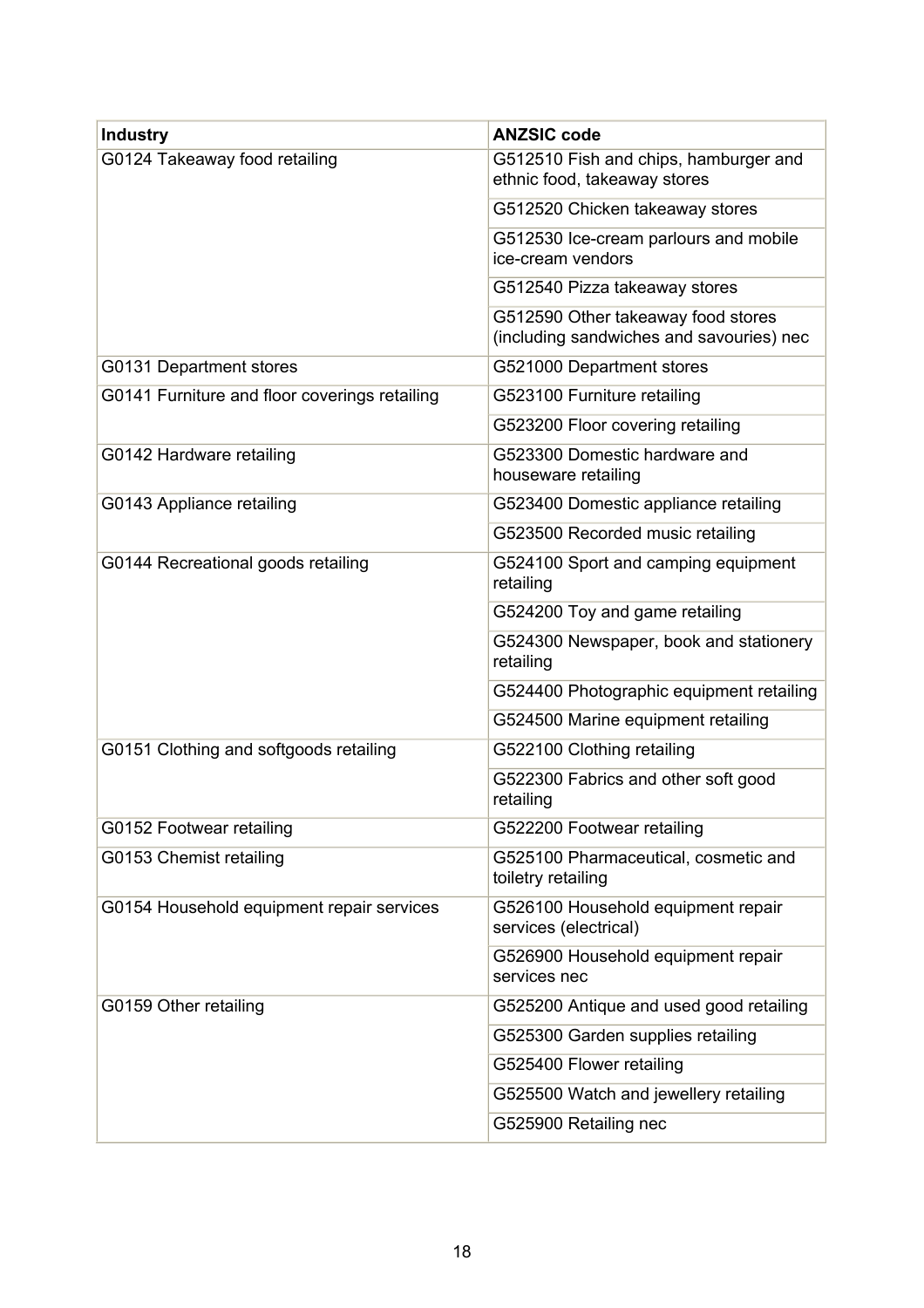| <b>Industry</b>                             | <b>ANZSIC code</b>                                      |  |  |  |  |
|---------------------------------------------|---------------------------------------------------------|--|--|--|--|
| G0161 Motor vehicle retailing               | G531100 Car retailing                                   |  |  |  |  |
|                                             | G531200 Motor cycle dealing                             |  |  |  |  |
|                                             | G531300 Trailer and caravan dealing                     |  |  |  |  |
| G0162 Automotive fuel retailing             | G532100 Automotive fuel retailing                       |  |  |  |  |
| G0163 Automotive electrical services, smash | G532200 Automotive electrical services                  |  |  |  |  |
| repairing and tyre retailing                | G532300 Smash repairing                                 |  |  |  |  |
|                                             | G532400 Tyre retailing                                  |  |  |  |  |
| G0164 Automotive repair and services nec    | G532900 Automotive repair and services<br>nec           |  |  |  |  |
| H0111 Accommodation                         | H571010 Hotels (accommodation)                          |  |  |  |  |
|                                             | H571020 Motels and motor inns                           |  |  |  |  |
|                                             | H571030 Hosted accommodation                            |  |  |  |  |
|                                             | H571040 Backpacker and youth hostels                    |  |  |  |  |
|                                             | H571050 Caravan parks and camping<br>grounds            |  |  |  |  |
|                                             | H571090 Accommodation nec                               |  |  |  |  |
| H0121 Bars and clubs                        | H572000 Pubs, taverns and bars                          |  |  |  |  |
|                                             | H574000 Clubs (hospitality)                             |  |  |  |  |
| H0122 Cafes and restaurants                 | H573000 Cafes and restaurants                           |  |  |  |  |
| Q0111 Personal and household goods hiring   | Q951100 Video hire outlets                              |  |  |  |  |
|                                             | Q951900 Personal and household goods<br>hiring nec      |  |  |  |  |
| Q0112 Other personal services               | Q952100 Laundries and dry-cleaners                      |  |  |  |  |
|                                             | Q952200 Photographic film processing                    |  |  |  |  |
|                                             | Q952300 Photographic studios                            |  |  |  |  |
|                                             | Q952400 Funeral directors, crematoria and<br>cemeteries |  |  |  |  |
|                                             | Q952500 Gardening services                              |  |  |  |  |
|                                             | Q952600 Hairdressing and beauty salons                  |  |  |  |  |
|                                             | Q952900 Personal services nec                           |  |  |  |  |

**Note:** nec = not elsewhere classified

# **Sample design**

The survey population is stratified according to:

- industries defined by the ANZSIC-based ANZIND classification at the inter-industry level
- size (in terms of rolling-mean employment)
- turnover (annualised GST sales).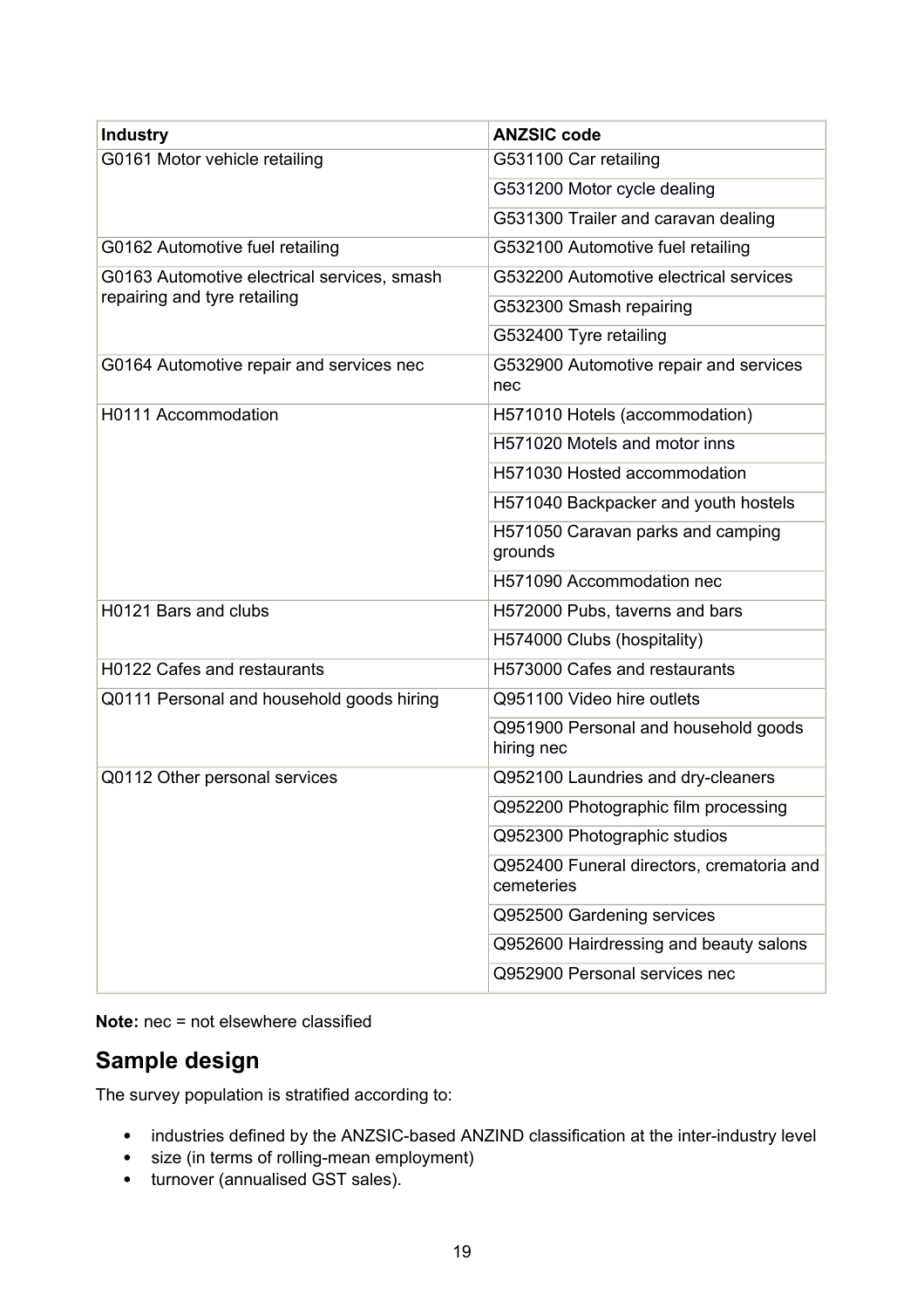Each ANZIND inter-industry contains between two and four substrata. Because of the contribution that large units make to the economic activity within each industry, they are all included in the sample. A portion of the remaining medium to large units is also included in the sample. In addition, small to medium-sized businesses have their data modelled from administrative data (GST) sourced from Inland Revenue. The Inland Revenue data have been forecast two to three months ahead. All retailing GEOs belonging to a selected 'enterprise' are included.

There are approximately 70,000 retail outlets in New Zealand. Around 3,500 enterprises (between 9,000 and 10,000 GEOs) have been selected in the RTS postal sample. The postal sample is supplemented by GST data representing smaller retailers, approximately 36,200 enterprises (36,600 GEOs).

### **Sample maintenance**

Sample maintenance is the process that maintains the sample over time, to reflect births, deaths and other structural changes identified on the BF. The information for BF changes can be from a variety of sources, including GST registrations and respondent contact.

New enterprises are identified when they register for GST. Once a month, the new enterprises are selected into the sample using the same criteria as for the original sample. These are referred to as births. When an enterprise ceases trading, its retailing GEOs are removed from the survey. These are referred to as deaths.

Enterprises can also enter or leave the survey sample if they are reclassified to a different industry. Reclassifications occur when an enterprise changes its main form of activity (eg from wholesale trade to retailing). These are usually identified in the Annual Frame Update Survey (AFUS) conducted in February of each year.

## **Sample reselection**

The sample for the RTS is reselected each month to ensure the sample reflects changes occurring in the retailing population.

### **Measurement errors**

Errors in the survey are divided into two classes:

#### **Non-sampling error**

Non-sampling error includes errors arising from biases in the patterns of response and nonresponse, inaccuracies in reporting by respondents, and errors in the recording and coding of data. The size of these errors is difficult to quantify. Statistics may be revised if significant errors are detected in subsequent quarters.

#### **Sampling error**

Sampling error is a measure of the variability that occurs by chance because a sample, rather than an entire population, is surveyed.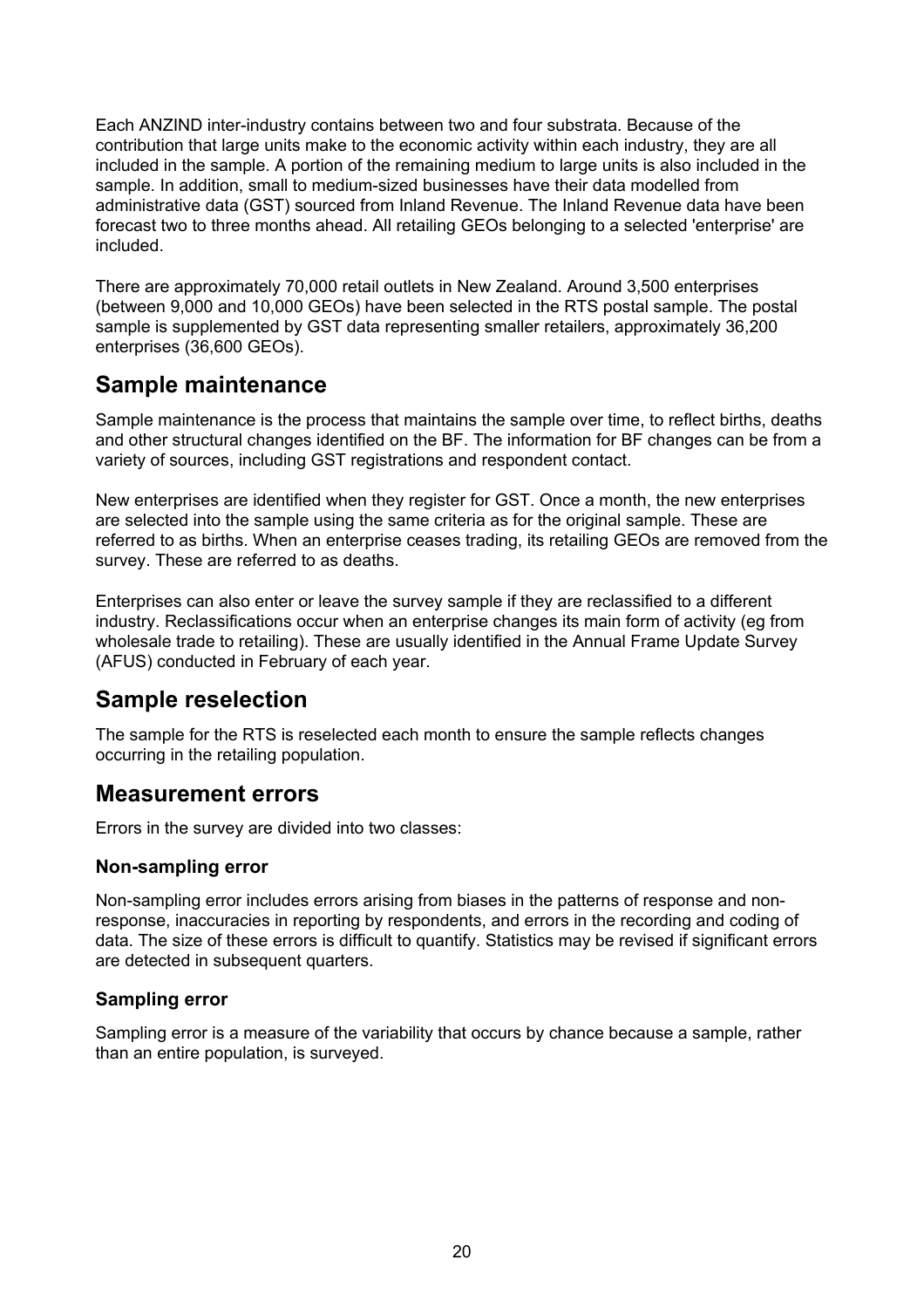# **Definitions**

### **ANZSIC**

Australian and New Zealand Standard Industrial Classification system.

### **ANZIND**

An ANZSIC-based classification used to group industries for publication.

#### **Business Frame**

A register of all economically significant businesses operating in New Zealand. The population of the RTS is drawn from the Business Frame.

#### **Deflators**

Indexes that measure the rate of price change of goods and services sold by each RTS industry. Deflators are not calculated for the subtotal or all Industries total. For information on how deflators are calculated follow the [link](http://www2.stats.govt.nz/domino/external/omni/omni.nsf/outputs/retail%20trade%20survey) from the technical notes of this release on the Statistics NZ website.

#### **Enterprise**

A business entity operating in New Zealand, either as a legally constituted body such as a company, partnership, trust, local or central government trading organisation, or a self-employed individual.

#### **Geographic unit**

A geographic unit is a subdivision of an enterprise. It is a separate operating unit engaged in New Zealand in one, or predominantly one, kind of economic activity from a single physical location or base.

#### **Per Head of Population**

The population measure used is the estimated residential population, i.e. it excludes short-term visitors to New Zealand.

#### **Sales Volumes expressed in September 1995 Quarter Prices**

A constant price estimate, from which the portion of the current price sales' movement caused by price changes has been removed.

### **Use of retail trade data in quarterly national accounts**

A key use of the RTS is in the calculation of retail trade value added for the compilation of quarterly Gross Domestic Product (GDP).

The quarterly GDP retail trade indicator uses retail sales volumes expressed in September 1995 quarter prices, by industry series from the RTS. These series are chain-linked to give constant price sales at the ANZSIC working industry level. The chain-linking weights are calculated using annualised quarterly current prices sales by RTS industry.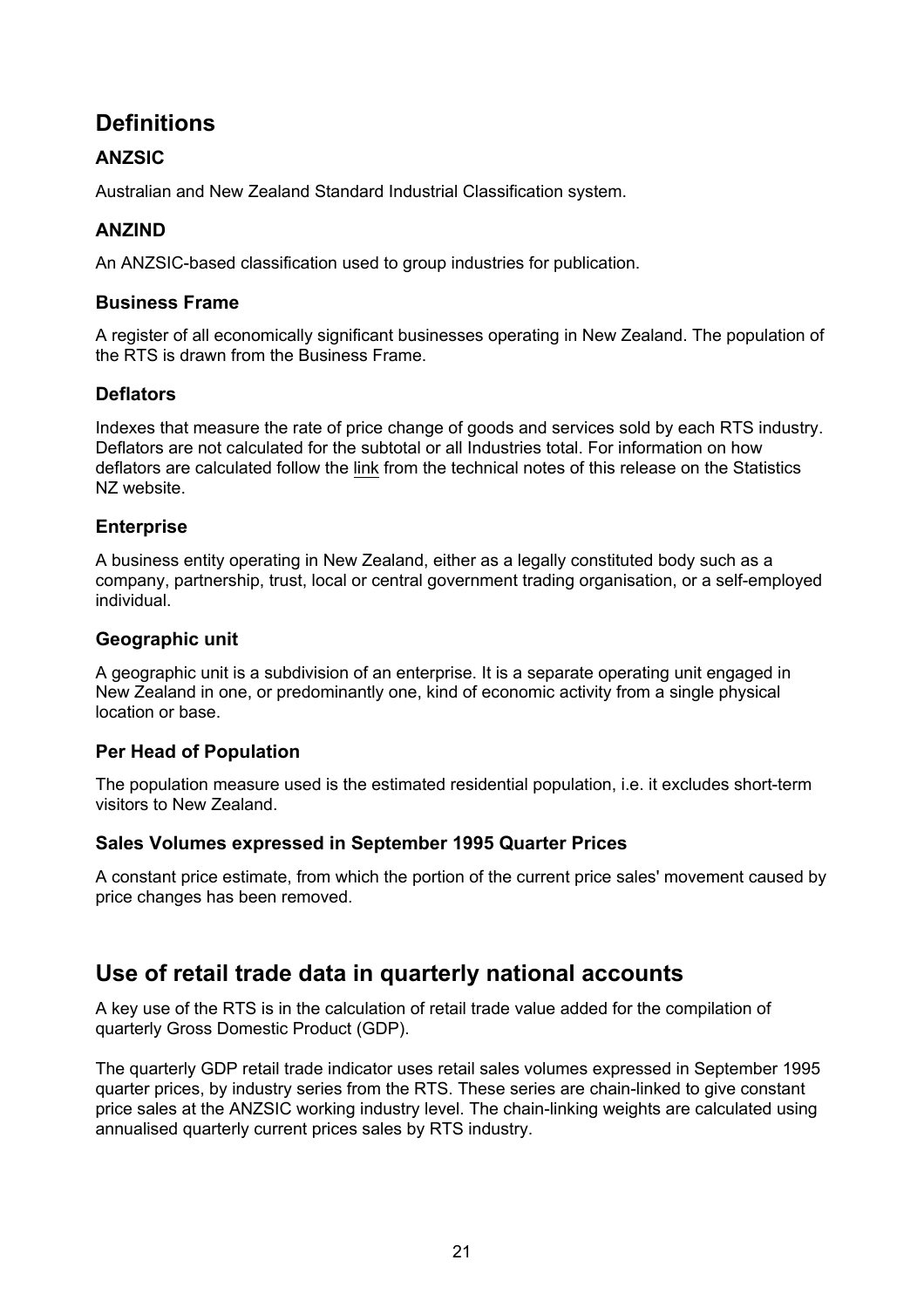# **Seasonally adjusted series**

The X-12-ARIMA package has been used to produce the seasonally adjusted estimates and trend estimates for sales in all subdivisions. Seasonal adjustment aims to eliminate the impact of regular seasonal events (such as annual cycles in agricultural production, winter, or annual holidays) on time series. This makes the data for adjacent months more comparable.

All seasonally adjusted figures are subject to revision each month. This enables the seasonal component to be better estimated and removed from the series.

# **Estimated trend**

For any series, the survey estimates can be broken down into three components: trend, seasonal and irregular. While seasonally adjusted series have had the seasonal component removed, trend series have had both the seasonal and the irregular components removed. Trend estimates reveal the underlying direction of movement in a series, and are likely to indicate turning points more accurately than are seasonally adjusted estimates.

The trend series are calculated using the X-12-ARIMA seasonal adjustment package. They are based on a five-term or a seven-term moving average of the seasonally adjusted series, with an adjustment for outlying values.

Trend estimates towards the end of the series incorporate new data as they become available and can therefore change as more observations are added to the series. Revisions can be particularly large if an observation is treated as an outlier in one month, but is found to be part of the underlying trend as further observations are added to the series. Typically, only the estimates for the most recent month will be subject to substantial revisions.

## **Regional estimates**

In the October 2003 month, the RTS sample of geographic units changed. Data prior to the October 2003 month is an analytical back series, which has been derived to preserve industry movements at the national level. However, previously published regional movements may not have been preserved. Care should be taken when interpreting movements of regional series around the period of the redesign.

# **More information**

For more information, follow the [link](http://www2.stats.govt.nz/domino/external/omni/omni.nsf/outputs/retail%20trade%20survey) from the technical notes of this release on the Statistics NZ website.

# **Copyright**

Information obtained from Statistics NZ may be freely used, reproduced, or quoted unless otherwise specified. In all cases Statistics NZ must be acknowledged as the source.

# **Liability**

While care has been used in processing, analysing and extracting information, Statistics NZ gives no warranty that the information supplied is free from error. Statistics New Zealand shall not be liable for any loss suffered through the use, directly or indirectly, of any information, product or service.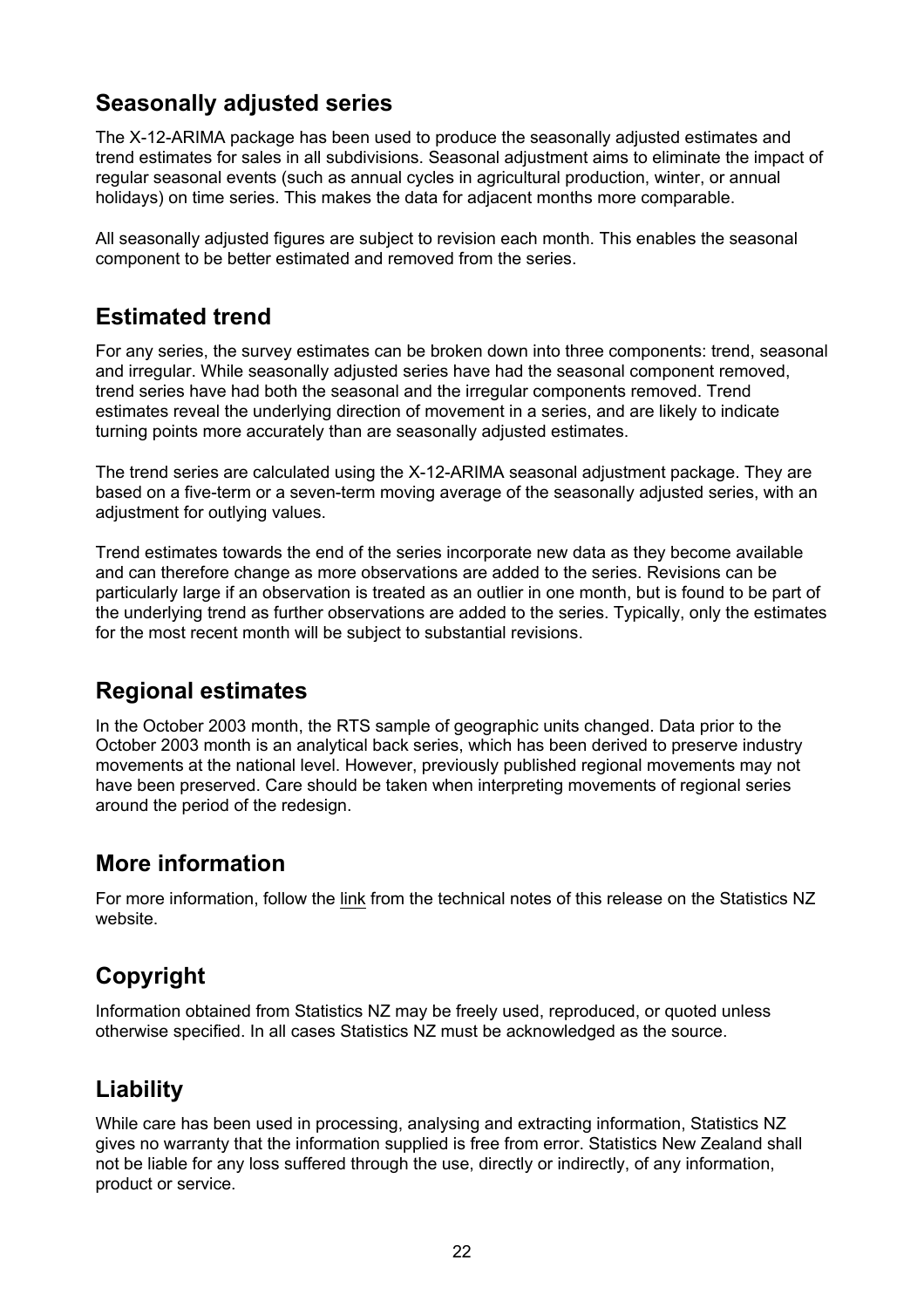# **Timing**

Timed statistical releases are delivered using postal and electronic services provided by third parties. Delivery of these releases may be delayed by circumstances outside the control of Statistics NZ. Statistics NZ accepts no responsibility for any such delays.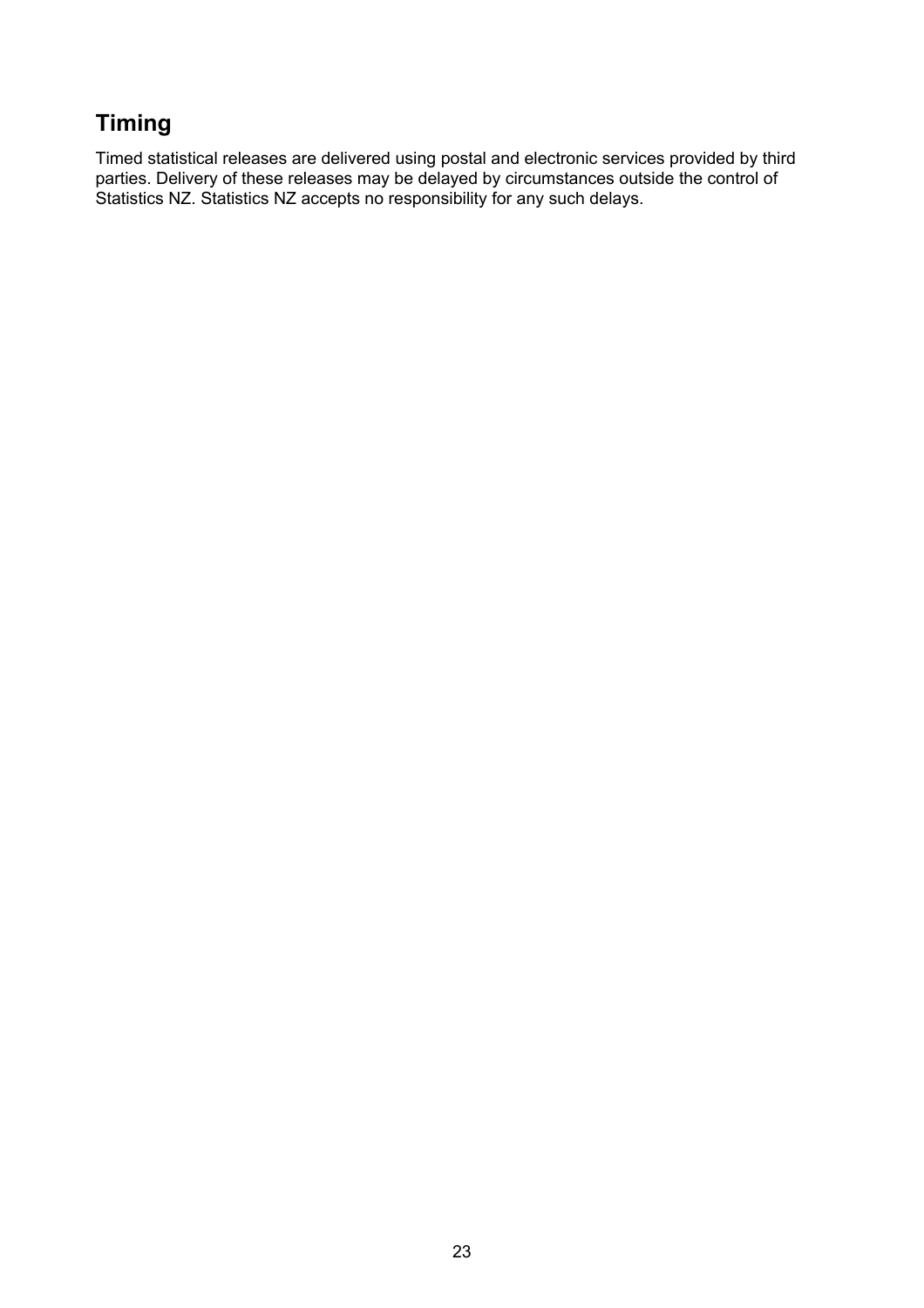# **Tables**

The following tables are printed with this Hot Off The Press and can also be downloaded from the Statistics New Zealand website in Excel format. If you do not have access to Excel, you may use the [Excel file viewer](http://www.stats.govt.nz/help.htm#excel) to view, print and export the contents of the file.

- 1. Actual retail sales by month, by industry
- 2. Seasonally adjusted retail sales by month, by industry
- 3. Retail sales trend by month, by industry
- 4. Summary by quarter
- 5. Actual retail sales by quarter by industry
- 6. Actual retail sales volumes expressed in September 1995 quarter prices, by quarter by industry
- 7. Seasonally adjusted retail sales by quarter by industry
- 8. Seasonally adjusted sales volumes expressed in September 1995 quarter prices, by quarter by industry
- 9. Retail sales trend by quarter by industry
- 10. Retail sales volumes trend expressed in September 1995 quarter prices, by quarter by industry
- 11. Actual retail sales by geographical region
- 12. Actual retail sales by geographical region, excluding motor vehicle retailing
- 13. Seasonally adjusted retail sales by geographical region
- 14. Retail sales trend by geographical region
- 15. Retail stocks at end of quarter, by industry
- 16. Retail trade sales deflators by industry, and percentage change from previous quarter
- 17. Retail trade sales deflators by industry, and percentage change from same quarter previous year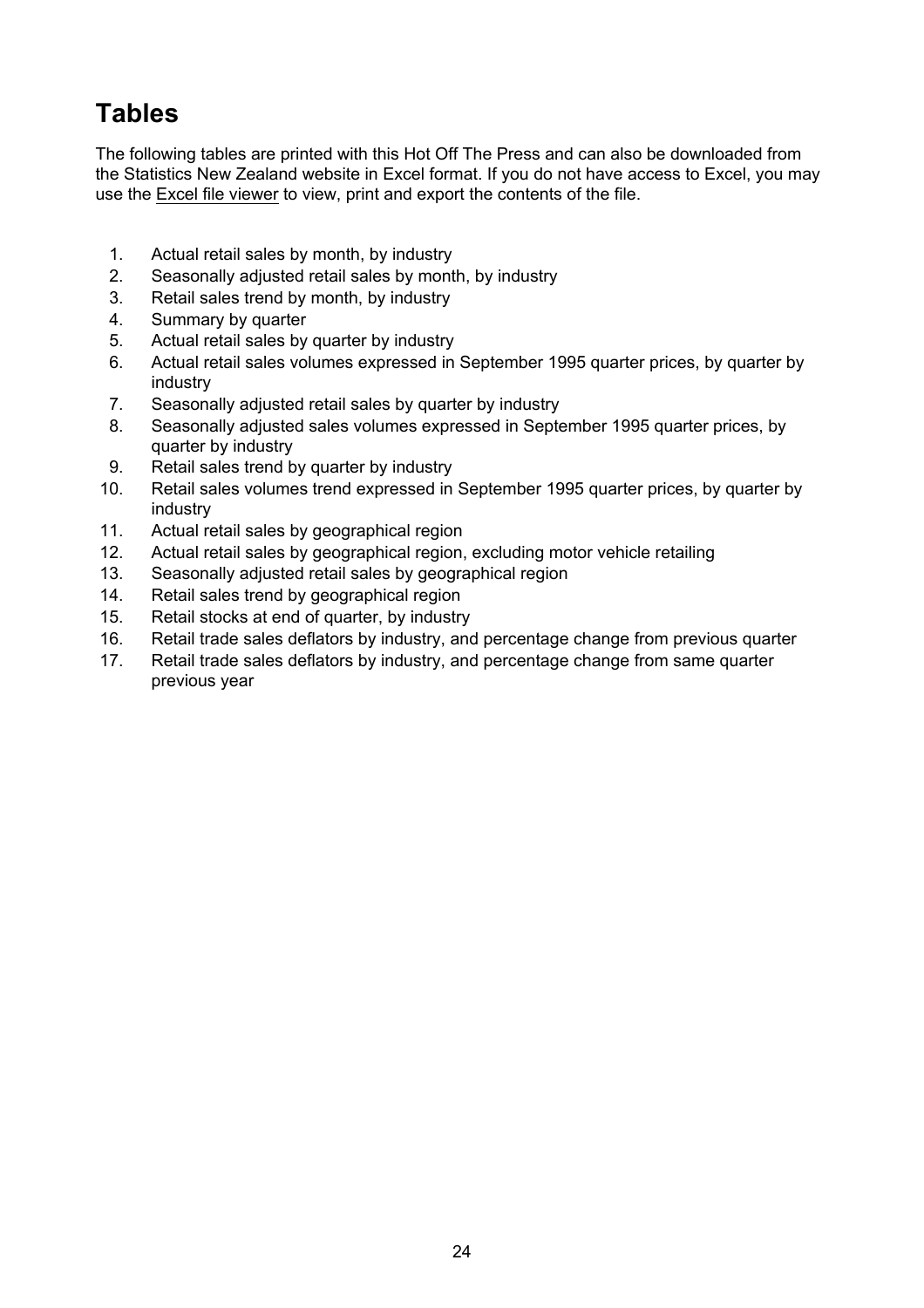# Actual Retail Sales by Month<sup>(1)</sup>

*By industry*

|                                                                | Series             | 2007        |             |             |             | 2008        |             |             |             |  |  |  |
|----------------------------------------------------------------|--------------------|-------------|-------------|-------------|-------------|-------------|-------------|-------------|-------------|--|--|--|
|                                                                | ref:               | Sep         | Mar         | Apr         | May         | Jun         | Jul         | Aug         | Sep         |  |  |  |
| Industry                                                       | <b>RTNM</b>        |             |             |             | \$(million) |             |             |             |             |  |  |  |
|                                                                |                    |             |             |             |             |             |             |             |             |  |  |  |
| Supermarket and grocery stores<br>Fresh produce retailing      | S1AAC<br>S1ABC     | 1,090<br>70 | 1,220<br>73 | 1,135<br>70 | 1,156<br>74 | 1,110<br>74 | 1,134<br>75 | 1,161<br>75 | 1,152<br>82 |  |  |  |
| Liquor retailing                                               | S <sub>1</sub> ACC | 97          | 102         | 94          | 97          | 92          | 95          | 97          | 101         |  |  |  |
| Other food retailing                                           | S1ADC              | 64          | 62          | 62          | 62          | 60          | 63          | 61          | 64          |  |  |  |
|                                                                | S1AEC              |             | 101         | 99          | 102         | 99          |             |             |             |  |  |  |
| Takeaway food retailing                                        | S1AFC              | 100<br>276  | 287         |             | 315         |             | 104<br>312  | 106<br>297  | 102<br>276  |  |  |  |
| Department stores<br>Furniture and floor coverings             | S1AGC              | 135         | 124         | 296<br>121  | 117         | 290<br>118  | 120         | 113         | 114         |  |  |  |
| Hardware retailing                                             | S <sub>1</sub> AHC | 130         | 127         | 119         | 122         | 107         | 104         | 107         | 119         |  |  |  |
| Appliance retailing                                            | S <sub>1</sub> AIC | 196         | 195         | 186         | 197         | 198         | 217         | 204         | 197         |  |  |  |
| Recreational goods retailing                                   | S <sub>1</sub> AJC | 173         | 194         | 187         | 165         | 160         | 179         | 160         | 161         |  |  |  |
| Clothing and softgoods retailing                               | S1AKC              | 189         | 207         | 235         | 227         | 198         | 219         | 195         | 188         |  |  |  |
| Footwear retailing                                             | S <sub>1</sub> ALC | 34          | 36          | 46          | 44          | 35          | 35          | 33          | 33          |  |  |  |
| Chemist retailing                                              | S1AMC              | 146         | 147         | 141         | 151         | 145         | 157         | 155         | 152         |  |  |  |
| Household equipment repair services                            | S1ANC              | 29          | 29          | 31          | 32          | 31          | 33          | 31          | 31          |  |  |  |
| Other retailing                                                | S <sub>1</sub> AOC | 224         | 223         | 217         | 221         | 214         | 221         | 220         | 225         |  |  |  |
| Accommodation                                                  | S <sub>1</sub> ATC | 192         | 271         | 214         | 187         | 160         | 195         | 197         | 193         |  |  |  |
| Bars and clubs                                                 | S1AUC              | 90          | 106         | 102         | 102         | 98          | 103         | 108         | 103         |  |  |  |
| Cafes and restaurants                                          | S1AVC              | 303         | 349         | 316         | 308         | 300         | 314         | 309         | 306         |  |  |  |
| Personal and household goods hiring                            | S <sub>1</sub> AWC | 20          | 20          | 20          | 19          | 19          | 19          | 17          | 17          |  |  |  |
| Other personal services                                        | S1AXC              | 141         | 145         | 142         | 146         | 140         | 149         | 148         | 150         |  |  |  |
| <b>SUBTOTAL</b>                                                | <b>S1A1C</b>       | 3,699       | 4,018       | 3,831       | 3,843       | 3,646       | 3,850       | 3,795       | 3,766       |  |  |  |
| Motor vehicle retailing                                        | S1APC              | 680         | 686         | 638         | 620         | 620         | 600         | 580         | 626         |  |  |  |
| Automotive fuel retailing                                      | S1AQC              | 513         | 626         | 588         | 631         | 618         | 662         | 624         | 610         |  |  |  |
| Auto electrical, smash repair, tyres                           | S1ARC              | 122         | 118         | 124         | 129         | 123         | 129         | 119         | 118         |  |  |  |
| Automotive repair and services nec                             | S1ASC              | 157         | 164         | 167         | 177         | 164         | 170         | 162         | 165         |  |  |  |
| <b>ALL INDUSTRIES - TOTAL</b>                                  | <b>S1A9C</b>       | 5,171       | 5,612       | 5,347       | 5,399       | 5,171       | 5,411       | 5,279       | 5,286       |  |  |  |
|                                                                |                    |             |             |             |             |             |             |             |             |  |  |  |
| Percentage change from same month previous year <sup>(2)</sup> |                    |             |             |             |             |             |             |             |             |  |  |  |
| Supermarket and grocery stores                                 |                    | 7.5         | 6.8         | 4.3         | 5.4         | 6.4         | 4.3         | 3.0         | 5.7         |  |  |  |
| Fresh produce retailing                                        |                    | $-8.8$      | $-4.3$      | 1.0         | 2.1         | 4.4         | 9.3         | 2.7         | 16.9        |  |  |  |
| Liquor retailing                                               |                    | 8.3         | $-0.2$      | 3.5         | 9.2         | 0.3         | 7.1         | 0.8         | 4.0         |  |  |  |
| Other food retailing                                           |                    | $-14.2$     | $-19.5$     | $-13.4$     | $-13.8$     | $-12.7$     | $-8.5$      | $-2.4$      | $-0.2$      |  |  |  |
| Takeaway food retailing                                        |                    | 3.3         | $-2.2$      | $-2.6$      | $-3.1$      | $-2.3$      | 0.9         | 4.0         | 1.6         |  |  |  |
| Department stores                                              |                    | 7.1         | 0           | $-2.8$      | 9.4         | $-2.6$      | 5.5         | 9.2         | $-0.1$      |  |  |  |
| Furniture and floor coverings                                  |                    | 1.3         | $-11.0$     | 2.3         | $-18.8$     | $-8.1$      | $-14.5$     | $-21.3$     | $-15.6$     |  |  |  |
| Hardware retailing                                             |                    | 13.6        | $-1.2$      | 0.2         | 2.2         | $-6.3$      | $-6.1$      | $-9.1$      | $-8.5$      |  |  |  |
| Appliance retailing                                            |                    | $-1.7$      | $-15.4$     | $-8.3$      | $-6.0$      | $-3.1$      | 3.9         | $-2.3$      | 0.9         |  |  |  |
| Recreational goods retailing                                   |                    | 3.5         | $-5.5$      | 3.3         | $-10.0$     | $-7.5$      | 0           | $-6.8$      | $-6.6$      |  |  |  |
| Clothing and softgoods retailing                               |                    | $-2.6$      | $-5.7$      | 1.5         | 3.6         | $-9.1$      | 5.9         | 0.8         | $-0.5$      |  |  |  |
| Footwear retailing                                             |                    | 6.9         | $-1.8$      | $7.3$       | 11.3        | $-2.0$      | 5.8         | 8.8         | $-2.7$      |  |  |  |
| Chemist retailing                                              |                    | 0.3         | $-0.4$      | $0.6\,$     | 2.0         | 0.1         | 6.5         | 2.6         | 4.2         |  |  |  |
| Household equipment repair services                            |                    | 6.5         | 0.7         | 18.3        | 7.8         | 9.5         | 5.6         | $-6.3$      | 4.4         |  |  |  |
| Other retailing                                                |                    | 4.5         | $-6.9$      | 4.1         | $-2.7$      | 5.6         | 1.5         | $-1.0$      | 0.3         |  |  |  |
| Accommodation                                                  |                    | 4.0         | $-1.1$      | 5.1         | $7.5$       | 0.7         | 2.3         | 1.0         | 0.8         |  |  |  |
| Bars and clubs                                                 |                    | $-4.5$      | 3.0         | 7.8         | 10.4        | 10.3        | 12.4        | 12.1        | 14.6        |  |  |  |
| Cafes and restaurants                                          |                    | 3.5         | $4.0$       | 4.8         | 3.4         | 6.3         | 2.7         | $-1.9$      | 1.0         |  |  |  |
| Personal and household goods hiring                            |                    | $-0.7$      | $-9.9$      | $-9.5$      | 0.5         | $-13.3$     | $-15.1$     | $-13.5$     | $-13.5$     |  |  |  |
| Other personal services                                        |                    | 0.9         | $-1.3$      | 6.5         | 1.1         | 1.9         | 5.9         | 2.5         | 6.2         |  |  |  |
| <b>SUBTOTAL</b>                                                |                    | 3.7         | $-0.7$      | $2.2\,$     | 1.9         | $1.0$       | 2.9         | $0.5\,$     | 1.8         |  |  |  |
| Motor vehicle retailing                                        |                    | 5.4         | $-13.9$     | $1.2$       | $-19.0$     | $-13.4$     | $-17.5$     | $-21.4$     | $-7.9$      |  |  |  |
| Automotive fuel retailing                                      |                    | $7.3$       | 20.5        | 19.4        | 25.7        | 27.8        | 30.0        | 22.8        | 18.9        |  |  |  |
| Auto electrical, smash repair, tyres                           |                    | $-0.5$      | $-16.4$     | 7.7         | $-5.4$      | $-4.7$      | $-2.1$      | $-10.2$     | $-2.9$      |  |  |  |
| Automotive repair and services nec                             |                    | 1.8         | $-2.3$      | 12.1        | 2.0         | 4.4         | $-0.2$      | $-7.2$      | 4.7         |  |  |  |
| ALL INDUSTRIES - TOTAL                                         |                    | 4.1         | $-1.0$      | 4.1         | $1.0$       | 1.5         | 2.5         | $-0.9$      | 2.2         |  |  |  |

(1) Figures are exclusive of GST.

(2) Percentage changes are calculated on unrounded numbers.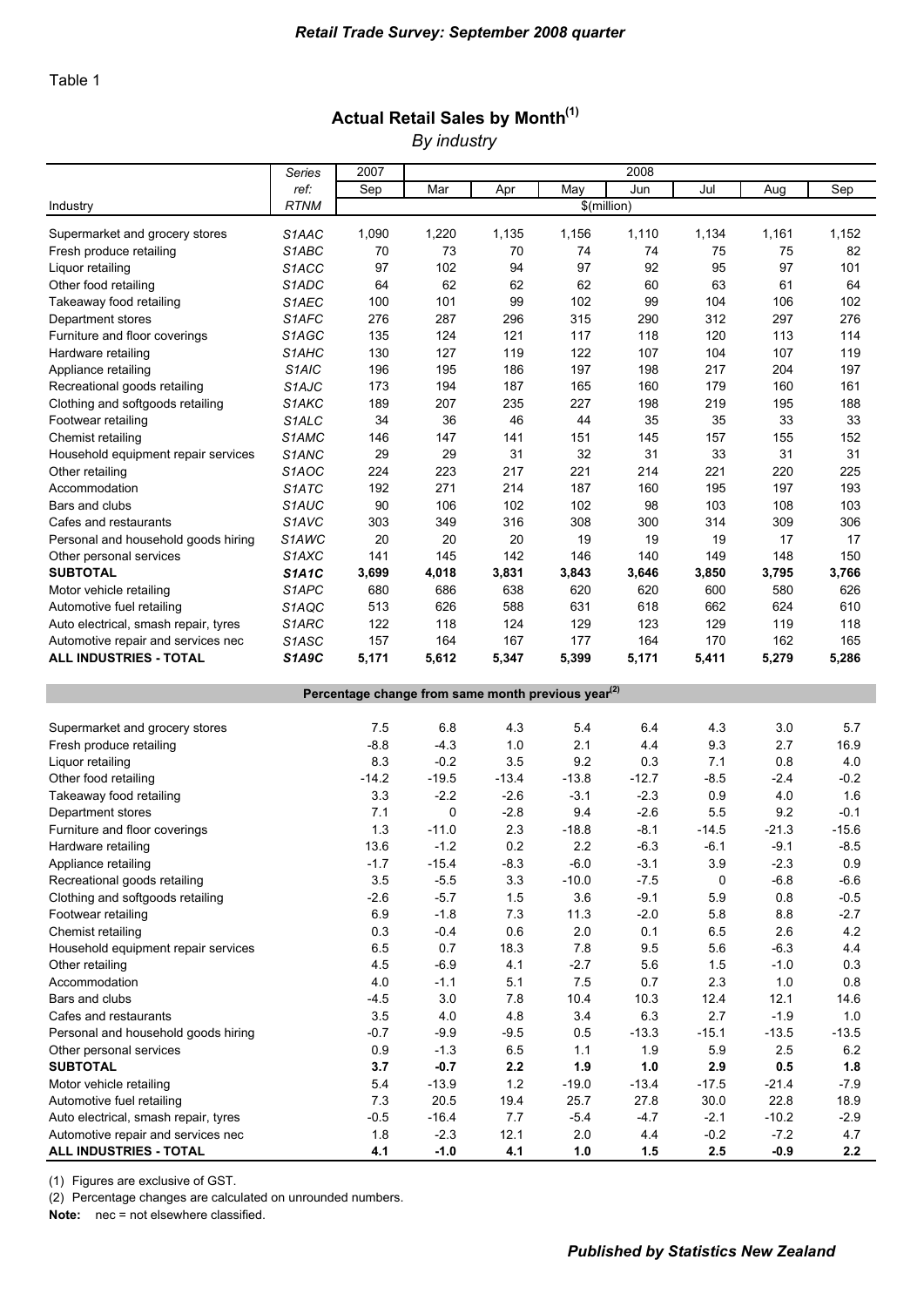## Seasonally Adjusted Retail Sales by Month<sup>(1)(2)</sup>

*By industry*

|                                                                                                                                                                                                                                                                                                                                                                                                                                                                                        | Series                                   | 2007<br>2008                                                                                                                                                               |                                                                                                                                                                            |                                                                                                                                                      |                                                                                                                                                                             |                                                                                                                                                            |                                                                                                                                                                              |                                                                                                                                                                |                                                                                                                                                   |  |  |
|----------------------------------------------------------------------------------------------------------------------------------------------------------------------------------------------------------------------------------------------------------------------------------------------------------------------------------------------------------------------------------------------------------------------------------------------------------------------------------------|------------------------------------------|----------------------------------------------------------------------------------------------------------------------------------------------------------------------------|----------------------------------------------------------------------------------------------------------------------------------------------------------------------------|------------------------------------------------------------------------------------------------------------------------------------------------------|-----------------------------------------------------------------------------------------------------------------------------------------------------------------------------|------------------------------------------------------------------------------------------------------------------------------------------------------------|------------------------------------------------------------------------------------------------------------------------------------------------------------------------------|----------------------------------------------------------------------------------------------------------------------------------------------------------------|---------------------------------------------------------------------------------------------------------------------------------------------------|--|--|
|                                                                                                                                                                                                                                                                                                                                                                                                                                                                                        | ref:                                     | Sep                                                                                                                                                                        | Mar                                                                                                                                                                        | Apr                                                                                                                                                  | May                                                                                                                                                                         | Jun                                                                                                                                                        | Jul                                                                                                                                                                          | Aug                                                                                                                                                            | Sep                                                                                                                                               |  |  |
| Industry                                                                                                                                                                                                                                                                                                                                                                                                                                                                               | <b>RTNM</b>                              |                                                                                                                                                                            |                                                                                                                                                                            |                                                                                                                                                      | \$(million)                                                                                                                                                                 |                                                                                                                                                            |                                                                                                                                                                              |                                                                                                                                                                |                                                                                                                                                   |  |  |
| Supermarket and grocery stores                                                                                                                                                                                                                                                                                                                                                                                                                                                         | S1SAC                                    | 1,146 R                                                                                                                                                                    | 1,197 R                                                                                                                                                                    | 1,162 R                                                                                                                                              | 1,190                                                                                                                                                                       | 1,198 R                                                                                                                                                    | 1,177 R                                                                                                                                                                      | 1,193 R                                                                                                                                                        | 1,211                                                                                                                                             |  |  |
| Fresh produce retailing                                                                                                                                                                                                                                                                                                                                                                                                                                                                | S1SBC                                    | 74 R                                                                                                                                                                       | 74 R                                                                                                                                                                       | 75                                                                                                                                                   | 77                                                                                                                                                                          | 78                                                                                                                                                         | 79 R                                                                                                                                                                         | 80 R                                                                                                                                                           | 83                                                                                                                                                |  |  |
| Liquor retailing                                                                                                                                                                                                                                                                                                                                                                                                                                                                       | S <sub>1</sub> SCC                       | 103 R                                                                                                                                                                      | 103 R                                                                                                                                                                      | 101                                                                                                                                                  | 103                                                                                                                                                                         | 103 R                                                                                                                                                      | 104 R                                                                                                                                                                        | 104 R                                                                                                                                                          | 107                                                                                                                                               |  |  |
| Other food retailing                                                                                                                                                                                                                                                                                                                                                                                                                                                                   | S <sub>1</sub> SDC                       | 66 R                                                                                                                                                                       | 61                                                                                                                                                                         | 62                                                                                                                                                   | 62                                                                                                                                                                          | 61                                                                                                                                                         | 62                                                                                                                                                                           | 63 R                                                                                                                                                           | 63                                                                                                                                                |  |  |
| Takeaway food retailing                                                                                                                                                                                                                                                                                                                                                                                                                                                                | S1SEC                                    | 101 R                                                                                                                                                                      | 100                                                                                                                                                                        | 101 R                                                                                                                                                | 102                                                                                                                                                                         | 102                                                                                                                                                        | 103                                                                                                                                                                          | 105 R                                                                                                                                                          | 103                                                                                                                                               |  |  |
| Department stores                                                                                                                                                                                                                                                                                                                                                                                                                                                                      | S <sub>1</sub> SFC                       | 318 R                                                                                                                                                                      | 318                                                                                                                                                                        | 318 R                                                                                                                                                | 331 R                                                                                                                                                                       | 304 R                                                                                                                                                      | 330 R                                                                                                                                                                        | 337 R                                                                                                                                                          | 324                                                                                                                                               |  |  |
|                                                                                                                                                                                                                                                                                                                                                                                                                                                                                        | S1SGC                                    | 138 R                                                                                                                                                                      | 125 R                                                                                                                                                                      | 136 R                                                                                                                                                | 114 R                                                                                                                                                                       | 121                                                                                                                                                        | 115                                                                                                                                                                          | 114 R                                                                                                                                                          | 111                                                                                                                                               |  |  |
| Furniture and floor coverings                                                                                                                                                                                                                                                                                                                                                                                                                                                          | S <sub>1</sub> SHC                       | 134 R                                                                                                                                                                      | 127 R                                                                                                                                                                      | 125                                                                                                                                                  | 131 R                                                                                                                                                                       | 125                                                                                                                                                        | 121                                                                                                                                                                          | 121                                                                                                                                                            | 120                                                                                                                                               |  |  |
| Hardware retailing                                                                                                                                                                                                                                                                                                                                                                                                                                                                     |                                          | 211 R                                                                                                                                                                      | 195 R                                                                                                                                                                      | 194                                                                                                                                                  | 198                                                                                                                                                                         | 208 R                                                                                                                                                      | 212 R                                                                                                                                                                        | 208 R                                                                                                                                                          | 205                                                                                                                                               |  |  |
| Appliance retailing                                                                                                                                                                                                                                                                                                                                                                                                                                                                    | S <sub>1</sub> SIC<br>S <sub>1</sub> SJC | 193 R                                                                                                                                                                      | 191                                                                                                                                                                        | 195                                                                                                                                                  | 185 R                                                                                                                                                                       | 188 R                                                                                                                                                      | 187 R                                                                                                                                                                        | 186 R                                                                                                                                                          | 179                                                                                                                                               |  |  |
| Recreational goods retailing                                                                                                                                                                                                                                                                                                                                                                                                                                                           |                                          | 211 R                                                                                                                                                                      | 210 R                                                                                                                                                                      | 217                                                                                                                                                  | 216 R                                                                                                                                                                       | 204 R                                                                                                                                                      | 222 R                                                                                                                                                                        | 219 R                                                                                                                                                          | 208                                                                                                                                               |  |  |
| Clothing and softgoods retailing                                                                                                                                                                                                                                                                                                                                                                                                                                                       | S <sub>1</sub> SKC                       |                                                                                                                                                                            |                                                                                                                                                                            |                                                                                                                                                      |                                                                                                                                                                             |                                                                                                                                                            | 38                                                                                                                                                                           |                                                                                                                                                                |                                                                                                                                                   |  |  |
| Footwear retailing                                                                                                                                                                                                                                                                                                                                                                                                                                                                     | S <sub>1</sub> SLC                       | 37 R                                                                                                                                                                       | 37                                                                                                                                                                         | 39                                                                                                                                                   | 39                                                                                                                                                                          | 38 R                                                                                                                                                       |                                                                                                                                                                              | 39 R                                                                                                                                                           | 37                                                                                                                                                |  |  |
| Chemist retailing                                                                                                                                                                                                                                                                                                                                                                                                                                                                      | S1SMC                                    | 150 R                                                                                                                                                                      | 151                                                                                                                                                                        | 150                                                                                                                                                  | 153                                                                                                                                                                         | 151                                                                                                                                                        | 155                                                                                                                                                                          | 155 R                                                                                                                                                          | 154                                                                                                                                               |  |  |
| Household equipment repair services                                                                                                                                                                                                                                                                                                                                                                                                                                                    | S <sub>1</sub> SNC                       | 30 R                                                                                                                                                                       | 29                                                                                                                                                                         | 32                                                                                                                                                   | 31                                                                                                                                                                          | 30                                                                                                                                                         | 30                                                                                                                                                                           | 30                                                                                                                                                             | 30                                                                                                                                                |  |  |
| Other retailing                                                                                                                                                                                                                                                                                                                                                                                                                                                                        | S1SOC                                    | 237                                                                                                                                                                        | 231 R                                                                                                                                                                      | 236 R                                                                                                                                                | 233                                                                                                                                                                         | 251 R                                                                                                                                                      | 234 R                                                                                                                                                                        | 236 R                                                                                                                                                          | 234                                                                                                                                               |  |  |
| Accommodation                                                                                                                                                                                                                                                                                                                                                                                                                                                                          | S <sub>1</sub> STC                       | 215 R                                                                                                                                                                      | 216                                                                                                                                                                        | 215                                                                                                                                                  | 222                                                                                                                                                                         | 214                                                                                                                                                        | 218 R                                                                                                                                                                        | 219 R                                                                                                                                                          | 217                                                                                                                                               |  |  |
| Bars and clubs                                                                                                                                                                                                                                                                                                                                                                                                                                                                         | S <sub>1</sub> SUC                       | 95 R                                                                                                                                                                       | 102 R                                                                                                                                                                      | 104 R                                                                                                                                                | 101                                                                                                                                                                         | 103 R                                                                                                                                                      | 103 R                                                                                                                                                                        | 107 R                                                                                                                                                          | 111                                                                                                                                               |  |  |
| Cafes and restaurants                                                                                                                                                                                                                                                                                                                                                                                                                                                                  | S <sub>1</sub> SV <sub>C</sub>           | 321 R                                                                                                                                                                      | 324                                                                                                                                                                        | 323                                                                                                                                                  | 322                                                                                                                                                                         | 333                                                                                                                                                        | 321 R                                                                                                                                                                        | 321 R                                                                                                                                                          | 323                                                                                                                                               |  |  |
| Personal and household goods hiring                                                                                                                                                                                                                                                                                                                                                                                                                                                    | S <sub>1</sub> SW <sub>C</sub>           | 21 R                                                                                                                                                                       | 20                                                                                                                                                                         | 19                                                                                                                                                   | 19                                                                                                                                                                          | 19 R                                                                                                                                                       | 18                                                                                                                                                                           | 18                                                                                                                                                             | 18                                                                                                                                                |  |  |
| Other personal services                                                                                                                                                                                                                                                                                                                                                                                                                                                                | S1SXC                                    | 144 R                                                                                                                                                                      | 146                                                                                                                                                                        | 147                                                                                                                                                  | 148                                                                                                                                                                         | 146                                                                                                                                                        | 146                                                                                                                                                                          | 151 R                                                                                                                                                          | 148                                                                                                                                               |  |  |
| <b>SUBTOTAL</b>                                                                                                                                                                                                                                                                                                                                                                                                                                                                        | <b>S1S1C</b>                             | 3,946 R                                                                                                                                                                    | 3,954                                                                                                                                                                      | 3,951                                                                                                                                                | 3,977 R                                                                                                                                                                     | 3,978                                                                                                                                                      | 3,976 R                                                                                                                                                                      | 4,005 R                                                                                                                                                        | 3,986                                                                                                                                             |  |  |
| Motor vehicle retailing                                                                                                                                                                                                                                                                                                                                                                                                                                                                | S <sub>1</sub> SPC                       | 712 R                                                                                                                                                                      | 636 R                                                                                                                                                                      | 687 R                                                                                                                                                | 588 R                                                                                                                                                                       | 615                                                                                                                                                        | 584 R                                                                                                                                                                        | 593 R                                                                                                                                                          | 614                                                                                                                                               |  |  |
| Automotive fuel retailing                                                                                                                                                                                                                                                                                                                                                                                                                                                              | S1SQC                                    | 526 R                                                                                                                                                                      | 605 R                                                                                                                                                                      | 595 R                                                                                                                                                | 618 R                                                                                                                                                                       | 635 R                                                                                                                                                      | 640 R                                                                                                                                                                        | 618 R                                                                                                                                                          | 626                                                                                                                                               |  |  |
| Auto electrical, smash repair, tyres                                                                                                                                                                                                                                                                                                                                                                                                                                                   | S <sub>1</sub> SRC                       | 129                                                                                                                                                                        | 112 R                                                                                                                                                                      | 130 R                                                                                                                                                | 122                                                                                                                                                                         | 123                                                                                                                                                        | 121                                                                                                                                                                          | 120                                                                                                                                                            | 120                                                                                                                                               |  |  |
| Automotive repair and services nec                                                                                                                                                                                                                                                                                                                                                                                                                                                     | S <sub>1</sub> SSC                       | 166 R                                                                                                                                                                      | 159                                                                                                                                                                        | 173                                                                                                                                                  | 169                                                                                                                                                                         | 169                                                                                                                                                        | 161                                                                                                                                                                          | 165                                                                                                                                                            | 163                                                                                                                                               |  |  |
| <b>ALL INDUSTRIES - TOTAL</b>                                                                                                                                                                                                                                                                                                                                                                                                                                                          | <b>S1S9C</b>                             | 5,480 R                                                                                                                                                                    | 5,466 R                                                                                                                                                                    | 5,537 R                                                                                                                                              | 5,474 R                                                                                                                                                                     | 5,520 R                                                                                                                                                    | 5,481 R                                                                                                                                                                      | 5,501 R                                                                                                                                                        | 5,509                                                                                                                                             |  |  |
| Percentage change from previous month <sup>(3)</sup>                                                                                                                                                                                                                                                                                                                                                                                                                                   |                                          |                                                                                                                                                                            |                                                                                                                                                                            |                                                                                                                                                      |                                                                                                                                                                             |                                                                                                                                                            |                                                                                                                                                                              |                                                                                                                                                                |                                                                                                                                                   |  |  |
| Supermarket and grocery stores                                                                                                                                                                                                                                                                                                                                                                                                                                                         |                                          | $-0.3 R$                                                                                                                                                                   | $-0.8 R$                                                                                                                                                                   | $-2.9R$                                                                                                                                              | 2.5R                                                                                                                                                                        | 0.7 R                                                                                                                                                      | $-1.8 R$                                                                                                                                                                     | 1.4 R                                                                                                                                                          | 1.5                                                                                                                                               |  |  |
| Fresh produce retailing                                                                                                                                                                                                                                                                                                                                                                                                                                                                |                                          | $-1.8 R$                                                                                                                                                                   | 3.5R                                                                                                                                                                       | 1.2 R                                                                                                                                                | 2.4                                                                                                                                                                         | 2.3                                                                                                                                                        | 0.7 R                                                                                                                                                                        | 1.3 R                                                                                                                                                          | 4.2                                                                                                                                               |  |  |
| Liquor retailing                                                                                                                                                                                                                                                                                                                                                                                                                                                                       |                                          | 0.4 R                                                                                                                                                                      | 0.4 R                                                                                                                                                                      | $-2.3 R$                                                                                                                                             | 2.1                                                                                                                                                                         | 0 R                                                                                                                                                        | 1.6 R                                                                                                                                                                        | -0.4 R                                                                                                                                                         | 3.0                                                                                                                                               |  |  |
| Other food retailing                                                                                                                                                                                                                                                                                                                                                                                                                                                                   |                                          | 6.3 R                                                                                                                                                                      | $-0.2 R$                                                                                                                                                                   | 2.3                                                                                                                                                  | $-0.3$                                                                                                                                                                      | $-1.1$                                                                                                                                                     | 2.0                                                                                                                                                                          | 0.6 R                                                                                                                                                          | 0.9                                                                                                                                               |  |  |
| Takeaway food retailing                                                                                                                                                                                                                                                                                                                                                                                                                                                                |                                          | 1.2 R                                                                                                                                                                      | 2.3                                                                                                                                                                        | 0.8 R                                                                                                                                                | 0.6 R                                                                                                                                                                       | 0                                                                                                                                                          | 1.2                                                                                                                                                                          | 1.6 R                                                                                                                                                          | $-1.4$                                                                                                                                            |  |  |
| Department stores                                                                                                                                                                                                                                                                                                                                                                                                                                                                      |                                          | 2.5 R                                                                                                                                                                      | 0.7                                                                                                                                                                        | $-0.1R$                                                                                                                                              | 4.2 R                                                                                                                                                                       | $-8.0 R$                                                                                                                                                   | 8.3 R                                                                                                                                                                        | 2.3 R                                                                                                                                                          | $-3.9$                                                                                                                                            |  |  |
| Furniture and floor coverings                                                                                                                                                                                                                                                                                                                                                                                                                                                          |                                          | $-1.8 R$                                                                                                                                                                   | $-2.5 R$                                                                                                                                                                   | 8.9 R                                                                                                                                                | $-15.9 R$                                                                                                                                                                   | 5.9 R                                                                                                                                                      | $-4.9$                                                                                                                                                                       | $-1.1 R$                                                                                                                                                       | $-2.6$                                                                                                                                            |  |  |
| Hardware retailing                                                                                                                                                                                                                                                                                                                                                                                                                                                                     |                                          | 3.1 R                                                                                                                                                                      | 0.9 R                                                                                                                                                                      | $-1.3 R$                                                                                                                                             | 5.0 R                                                                                                                                                                       | $-4.6 R$                                                                                                                                                   | $-3.3$                                                                                                                                                                       | 0.2                                                                                                                                                            | $-0.9$                                                                                                                                            |  |  |
| Appliance retailing                                                                                                                                                                                                                                                                                                                                                                                                                                                                    |                                          | 1.3 R                                                                                                                                                                      | $-1.7 R$                                                                                                                                                                   | $-0.4 R$                                                                                                                                             | 2.2                                                                                                                                                                         | 4.8 R                                                                                                                                                      | 2.1 R                                                                                                                                                                        | $-2.1 R$                                                                                                                                                       | $-1.5$                                                                                                                                            |  |  |
|                                                                                                                                                                                                                                                                                                                                                                                                                                                                                        |                                          |                                                                                                                                                                            |                                                                                                                                                                            |                                                                                                                                                      |                                                                                                                                                                             |                                                                                                                                                            |                                                                                                                                                                              |                                                                                                                                                                |                                                                                                                                                   |  |  |
|                                                                                                                                                                                                                                                                                                                                                                                                                                                                                        |                                          |                                                                                                                                                                            |                                                                                                                                                                            |                                                                                                                                                      |                                                                                                                                                                             |                                                                                                                                                            |                                                                                                                                                                              |                                                                                                                                                                |                                                                                                                                                   |  |  |
|                                                                                                                                                                                                                                                                                                                                                                                                                                                                                        |                                          |                                                                                                                                                                            |                                                                                                                                                                            |                                                                                                                                                      |                                                                                                                                                                             |                                                                                                                                                            |                                                                                                                                                                              |                                                                                                                                                                |                                                                                                                                                   |  |  |
|                                                                                                                                                                                                                                                                                                                                                                                                                                                                                        |                                          |                                                                                                                                                                            |                                                                                                                                                                            |                                                                                                                                                      |                                                                                                                                                                             |                                                                                                                                                            |                                                                                                                                                                              |                                                                                                                                                                |                                                                                                                                                   |  |  |
|                                                                                                                                                                                                                                                                                                                                                                                                                                                                                        |                                          |                                                                                                                                                                            |                                                                                                                                                                            |                                                                                                                                                      |                                                                                                                                                                             |                                                                                                                                                            |                                                                                                                                                                              |                                                                                                                                                                |                                                                                                                                                   |  |  |
|                                                                                                                                                                                                                                                                                                                                                                                                                                                                                        |                                          |                                                                                                                                                                            |                                                                                                                                                                            |                                                                                                                                                      |                                                                                                                                                                             |                                                                                                                                                            |                                                                                                                                                                              |                                                                                                                                                                |                                                                                                                                                   |  |  |
|                                                                                                                                                                                                                                                                                                                                                                                                                                                                                        |                                          |                                                                                                                                                                            |                                                                                                                                                                            |                                                                                                                                                      |                                                                                                                                                                             |                                                                                                                                                            |                                                                                                                                                                              |                                                                                                                                                                |                                                                                                                                                   |  |  |
|                                                                                                                                                                                                                                                                                                                                                                                                                                                                                        |                                          |                                                                                                                                                                            |                                                                                                                                                                            |                                                                                                                                                      |                                                                                                                                                                             |                                                                                                                                                            |                                                                                                                                                                              |                                                                                                                                                                |                                                                                                                                                   |  |  |
|                                                                                                                                                                                                                                                                                                                                                                                                                                                                                        |                                          |                                                                                                                                                                            |                                                                                                                                                                            |                                                                                                                                                      |                                                                                                                                                                             |                                                                                                                                                            |                                                                                                                                                                              |                                                                                                                                                                |                                                                                                                                                   |  |  |
|                                                                                                                                                                                                                                                                                                                                                                                                                                                                                        |                                          |                                                                                                                                                                            |                                                                                                                                                                            |                                                                                                                                                      |                                                                                                                                                                             |                                                                                                                                                            |                                                                                                                                                                              |                                                                                                                                                                |                                                                                                                                                   |  |  |
|                                                                                                                                                                                                                                                                                                                                                                                                                                                                                        |                                          |                                                                                                                                                                            |                                                                                                                                                                            |                                                                                                                                                      |                                                                                                                                                                             |                                                                                                                                                            |                                                                                                                                                                              |                                                                                                                                                                |                                                                                                                                                   |  |  |
|                                                                                                                                                                                                                                                                                                                                                                                                                                                                                        |                                          |                                                                                                                                                                            |                                                                                                                                                                            |                                                                                                                                                      |                                                                                                                                                                             |                                                                                                                                                            |                                                                                                                                                                              |                                                                                                                                                                |                                                                                                                                                   |  |  |
|                                                                                                                                                                                                                                                                                                                                                                                                                                                                                        |                                          |                                                                                                                                                                            |                                                                                                                                                                            |                                                                                                                                                      |                                                                                                                                                                             |                                                                                                                                                            |                                                                                                                                                                              |                                                                                                                                                                |                                                                                                                                                   |  |  |
|                                                                                                                                                                                                                                                                                                                                                                                                                                                                                        |                                          |                                                                                                                                                                            |                                                                                                                                                                            |                                                                                                                                                      |                                                                                                                                                                             |                                                                                                                                                            |                                                                                                                                                                              |                                                                                                                                                                |                                                                                                                                                   |  |  |
|                                                                                                                                                                                                                                                                                                                                                                                                                                                                                        |                                          |                                                                                                                                                                            |                                                                                                                                                                            |                                                                                                                                                      |                                                                                                                                                                             |                                                                                                                                                            |                                                                                                                                                                              |                                                                                                                                                                |                                                                                                                                                   |  |  |
|                                                                                                                                                                                                                                                                                                                                                                                                                                                                                        |                                          |                                                                                                                                                                            |                                                                                                                                                                            |                                                                                                                                                      |                                                                                                                                                                             |                                                                                                                                                            |                                                                                                                                                                              |                                                                                                                                                                |                                                                                                                                                   |  |  |
|                                                                                                                                                                                                                                                                                                                                                                                                                                                                                        |                                          |                                                                                                                                                                            |                                                                                                                                                                            |                                                                                                                                                      |                                                                                                                                                                             |                                                                                                                                                            |                                                                                                                                                                              |                                                                                                                                                                |                                                                                                                                                   |  |  |
| Recreational goods retailing<br>Clothing and softgoods retailing<br>Footwear retailing<br>Chemist retailing<br>Household equipment repair services<br>Other retailing<br>Accommodation<br>Bars and clubs<br>Cafes and restaurants<br>Personal and household goods hiring<br>Other personal services<br><b>SUBTOTAL</b><br>Motor vehicle retailing<br>Automotive fuel retailing<br>Auto electrical, smash repair, tyres<br>Automotive repair and services nec<br>ALL INDUSTRIES - TOTAL |                                          | $-0.2 R$<br>$-0.9 R$<br>3.5 R<br>2.1 R<br>$-2.5 R$<br>0.9 R<br>$-0.1 R$<br>$-0.7 R$<br>$-1.0 R$<br>0.9 R<br>1.4 R<br>0.4 R<br>0.2 R<br>5.9 R<br>2.5 R<br>$-0.5 R$<br>0.9 R | $-2.9$<br>$-2.3 R$<br>$-1.0$<br>2.7<br>0.6<br>$-0.2 R$<br>1.3<br>1.1R<br>$-1.5 R$<br>$-3.8 R$<br>$-1.1$<br>$-0.5 R$<br>$-3.9 R$<br>0.7 R<br>$-8.6 R$<br>$-4.7$<br>$-1.0 R$ | 2.3<br>3.4 R<br>6.1<br>$-1.0$<br>9.0<br>2.4 R<br>$-0.3$<br>2.0 R<br>$-0.2$<br>$-2.9$<br>1.3<br>$-0.1$<br>8.1 R<br>$-1.6 R$<br>15.8 R<br>9.0<br>1.3 R | $-5.1 R$<br>$-0.4$ R<br>$-0.1$<br>$2.0\,$<br>$-2.2$<br>$-1.3 R$<br>3.1<br>$-2.7 R$<br>$-0.4$<br>0.2<br>0.5<br>0.7 R<br>$-14.5 R$<br>3.9 R<br>$-6.6 R$<br>$-2.6$<br>$-1.1 R$ | 1.3 R<br>-5.6 R<br>$-2.0 R$<br>$-1.2$<br>$-1.5$<br>7.8 R<br>$-3.4$<br>2.0 R<br>3.4<br>$-1.7 R$<br>$-1.2$<br>0 R<br>4.7 R<br>2.7R<br>1.5<br>$-0.1$<br>0.9 R | $-0.1 R$<br>8.5 R<br>$-1.1 R$<br>2.7<br>0.2<br>$-7.0 R$<br>1.8 R<br>0.2 R<br>$-3.6 R$<br>$-2.1 R$<br>$-0.1$<br>$-0.1 R$<br>$-5.1 R$<br>0.7 R<br>$-2.3$<br>$-4.3$<br>$-0.7 R$ | $-0.6 R$<br>$-1.3 R$<br>3.7 R<br>0.3 R<br>$-1.3$<br>0.9 R<br>0.3 R<br>4.2 R<br>0.3 R<br>$-4.2$<br>3.0 R<br>0.7 R<br>1.7R<br>$-3.4$ R<br>$-0.6$<br>2.2<br>0.4 R | $-3.9$<br>$-4.7$<br>$-5.9$<br>$-1.0$<br>$-1.0$<br>$-0.7$<br>$-0.9$<br>3.2<br>0.4<br>1.7<br>$-1.7$<br>$-0.5$<br>3.5<br>1.3<br>0.2<br>$-1.2$<br>0.1 |  |  |

(1) All previously published figures are subject to revision when the seasonal adjustment program is run each period.

(2) Figures are exclusive of GST.

(3) Percentage changes are calculated on unrounded numbers.

Note: nec = not elsewhere classified.

#### Symbol: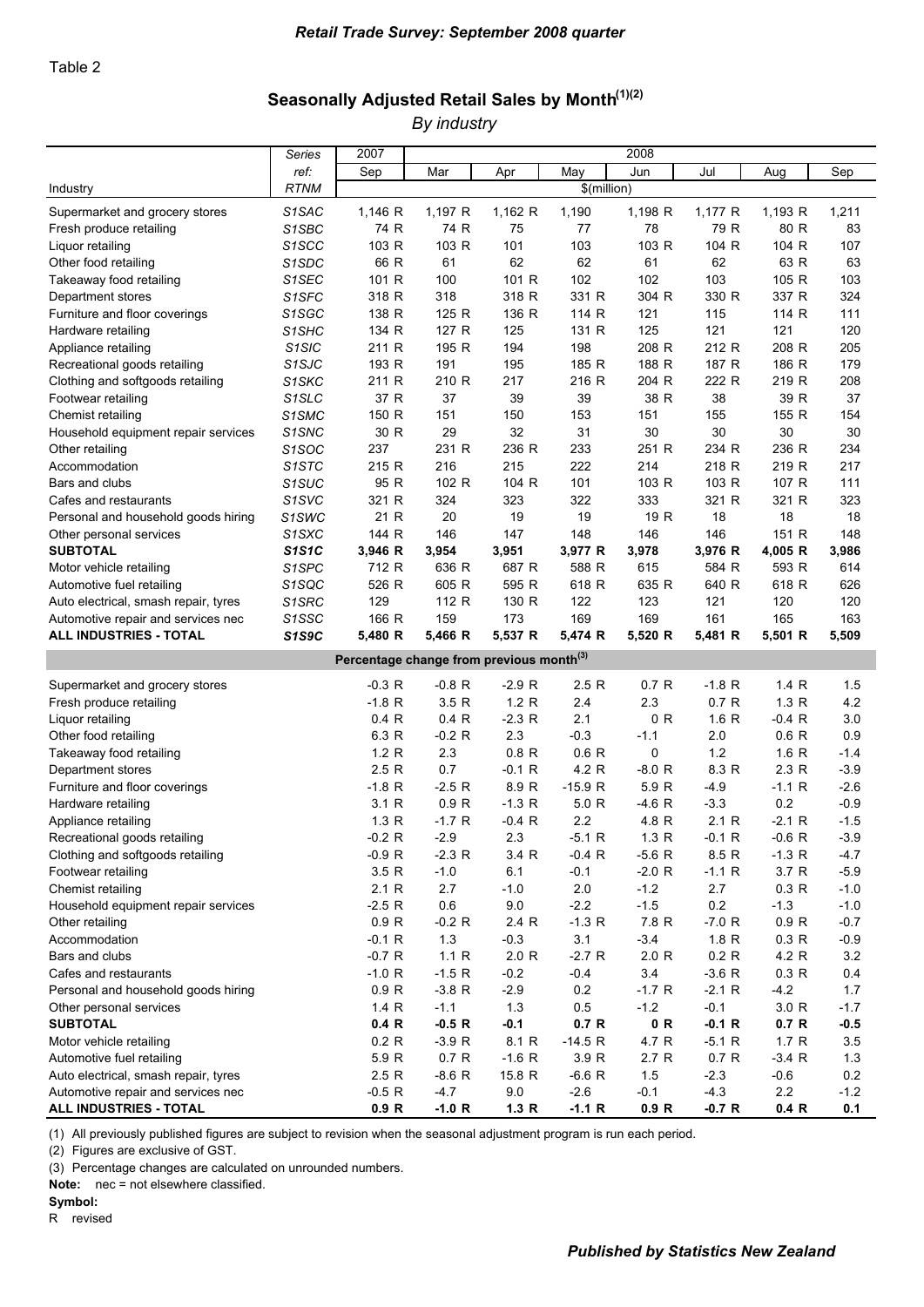### Retail Sales Trend by Month $<sup>(1)</sup>$ </sup> *By industry*

|                                                     | Series                         | 2007                                                 |          |          |             | 2008     |          |          |        |
|-----------------------------------------------------|--------------------------------|------------------------------------------------------|----------|----------|-------------|----------|----------|----------|--------|
|                                                     | ref:                           | Sep                                                  | Mar      | Apr      | May         | Jun      | Jul      | Aug      | Sep    |
| Industry                                            | <b>RTNM</b>                    |                                                      |          |          | \$(million) |          |          |          |        |
| Supermarket and grocery stores                      | S <sub>1</sub> TAC             | 1,144 R                                              | 1,197 R  | 1,196 R  | 1,193 R     | 1,192 R  | 1,192 R  | 1,194 R  | 1,197  |
| Fresh produce retailing                             | S1TBC                          | 74 R                                                 | 74       | 75       | 76 R        | 78 R     | 79 R     | 81 R     | 82     |
| Liquor retailing                                    | S <sub>1</sub> TCC             | 103 R                                                | 102      | 102      | 103         | 103 R    | 104 R    | 105 R    | 106    |
| Other food retailing                                | S1TDC                          | 66 R                                                 | 61       | 61       | 62          | 62 R     | 62 R     | 63 R     | 63     |
| Takeaway food retailing                             | S <sub>1</sub> T <sub>EC</sub> | 101                                                  | 100      | 101      | 102         | 102      | 103 R    | 104 R    | 104    |
| Department stores                                   | S1TFC                          | 313                                                  | 318      | 322      | 325 R       | 327 R    | 329 R    | 331 R    | 331    |
| Furniture and floor coverings                       | S1TGC                          | 137 R                                                | 126 R    | 124 R    | 122         | 119 R    | 117 R    | 114 R    | 112    |
| Hardware retailing                                  |                                | 132                                                  | 126      | 126      | 125         | 124 R    | 123 R    | 122 R    | 121    |
|                                                     | S1THC<br>S <sub>1</sub> TIC    | 206                                                  | 198      | 198      | 201 R       | 204 R    | 206 R    | 208 R    | 209    |
| Appliance retailing<br>Recreational goods retailing | S1TJC                          | 197                                                  | 193 R    | 192 R    | 190 R       | 188 R    | 187 R    | 185 R    | 183    |
|                                                     |                                | 215 R                                                | 215 R    | 216 R    |             | 217 R    |          |          |        |
| Clothing and softgoods retailing                    | S1TKC                          |                                                      |          |          | 217 R       |          | 217 R    | 217 R    | 216    |
| Footwear retailing                                  | S <sub>1</sub> TLC             | 36                                                   | 38       | 38 R     | 38          | 38 R     | 38 R     | 38 R     | 38     |
| Chemist retailing                                   | S1TMC                          | 149                                                  | 149      | 150      | 152         | 153 R    | 154 R    | 154 R    | 155    |
| Household equipment repair services                 | S1TNC                          | 30 R                                                 | 30       | 30 R     | 31 R        | 31       | 30 R     | 30 R     | 30     |
| Other retailing                                     | S1TOC                          | 234                                                  | 233 R    | 234 R    | 235 R       | 235 R    | 236 R    | 236 R    | 236    |
| Accommodation                                       | S1TTC                          | 213                                                  | 216      | 216 R    | 217 R       | 217 R    | 217 R    | 218 R    | 218    |
| Bars and clubs                                      | S1TUC                          | 95                                                   | 101 R    | 102 R    | 102         | 103 R    | 105 R    | 106 R    | 108    |
| Cafes and restaurants                               | S1TVC                          | 320 R                                                | 325 R    | 325 R    | 325         | 324 R    | 324 R    | 323 R    | 323    |
| Personal and household goods hiring                 | S1TWC                          | 20                                                   | 20       | 19       | 19          | 19       | 18       | 18       | 18     |
| Other personal services                             | S1TXC                          | 144                                                  | 147      | 147      | 147         | 148      | 148      | 148 R    | 149    |
| <b>SUBTOTAL</b>                                     | <b>S1T1C</b>                   | 3,928 R                                              | 3,970 R  | 3,976    | 3,982 R     | 3,987 R  | 3,991 R  | 3,993 R  | 3,996  |
| Motor vehicle retailing                             | S1TPC                          | 713 R                                                | 648 R    | 630 R    | 617 R       | 608 R    | 601 R    | 598 R    | 596    |
| Automotive fuel retailing                           | S1TQC                          | 531 R                                                | 608      | 612      | 617 R       | 623 R    | 627 R    | 630 R    | 631    |
| Auto electrical, smash repair, tyres                | S1TRC                          | 128                                                  | 122      | 122 R    | 122         | 121      | 121 R    | 121 R    | 120    |
| Automotive repair and services nec                  | S1TSC                          | 167                                                  | 171      | 170      | 169         | 167      | 166 R    | 164 R    | 163    |
| <b>ALL INDUSTRIES - TOTAL</b>                       | S1T9C                          | 5,468 R                                              | 5,514 R  | 5,504 R  | 5,500 R     | 5,500 R  | 5,502 R  | 5,504 R  | 5,506  |
|                                                     |                                | Percentage change from previous month <sup>(2)</sup> |          |          |             |          |          |          |        |
| Supermarket and grocery stores                      |                                | 0.4 R                                                | 0.3 R    | $-0.1 R$ | $-0.2 R$    | $-0.1$ R | 0 R      | 0.1 R    | 0.3    |
| Fresh produce retailing                             |                                | $-0.5 R$                                             | 1.1R     | 1.6      | 1.8 R       | 2.0 R    | 1.9 R    | 1.7 R    | 1.3    |
| Liquor retailing                                    |                                | 1.0 R                                                | $-0.3 R$ | 0.1      | 0.2         | 0.7 R    | 0.8 R    | 0.8 R    | 0.7    |
| Other food retailing                                |                                | $-2.0 R$                                             | $-0.2 R$ | 0.3      | 0.5         | 0.6 R    | 0.6 R    | 0.6 R    | 0.5    |
| Takeaway food retailing                             |                                | $-0.6$                                               | 0 R      | 0.6      | 0.8         | 0.9      | 0.6 R    | 0.5 R    | 0.3    |
| Department stores                                   |                                | 0.2 R                                                | 0.8      | 1.0      | 1.0 R       | 0.8 R    | 0.6 R    | 0.4 R    | 0.2    |
| Furniture and floor coverings                       |                                | -0.5 R                                               | $-1.1 R$ | $-1.3 R$ | $-1.8 R$    | $-2.0 R$ | $-2.2 R$ | $-2.1 R$ | $-1.8$ |
| Hardware retailing                                  |                                | 0                                                    | $-0.4$   | $-0.4$   | $-0.5$      | $-0.8 R$ | $-0.9 R$ | $-0.9 R$ | $-0.9$ |
| Appliance retailing                                 |                                | $-0.2 R$                                             | $-0.4$   | 0.4      | 1.2 R       | 1.5R     | 1.2 R    | 0.9 R    | 0.6    |
| Recreational goods retailing                        |                                | $-0.1$                                               | $-0.6 R$ | $-0.7 R$ | $-0.8 R$    | $-0.9 R$ | $-0.9 R$ | $-0.9 R$ | $-1.0$ |
| Clothing and softgoods retailing                    |                                | 0.5 R                                                | $-0.3 R$ | 0.1 R    | 0.4 R       | 0.4 R    | 0 R      | $-0.2 R$ | $-0.3$ |
| Footwear retailing                                  |                                | 0.4                                                  | 0.7      | 1.1 R    | 0.6 R       | 0.1 R    | $-0.2 R$ | $-0.4 R$ | $-0.5$ |
| Chemist retailing                                   |                                | $-0.1$                                               | 0.6      | 0.9      | 0.8         | 0.6 R    | 0.6 R    | 0.5 R    | 0.3    |
| Household equipment repair services                 |                                | 0.5 R                                                | 1.7      | 2.0 R    | 1.0 R       | 0.2 R    | $-0.5 R$ | $-0.6 R$ | $-0.7$ |
| Other retailing                                     |                                | $-0.1$                                               | 0.2 R    | 0.4 R    | 0.4 R       | 0.3 R    | 0.1 R    | 0 R      | $-0.1$ |
| Accommodation                                       |                                | 0.2                                                  | 0.1      | 0.2 R    | 0.2 R       | 0.2 R    | 0.2 R    | 0.2 R    | 0.2    |
| Bars and clubs                                      |                                | 0.7                                                  | 0.8 R    | 0.6 R    | 0.7 R       | 1.0 R    | 1.3 R    | 1.4 R    | 1.4    |
| Cafes and restaurants                               |                                | 0.7 R                                                | 0.2 R    | 0 R      | $-0.1 R$    | $-0.2 R$ | $-0.2 R$ | $-0.2 R$ | $-0.1$ |
| Personal and household goods hiring                 |                                | $-1.3$                                               | $-0.6$   | $-1.2$   | $-2.1$      | $-1.8$   | $-1.7$   | $-1.9$   | $-0.8$ |
| Other personal services                             |                                | 0.5                                                  | 0        | 0.1      | 0.1         | 0.2      | 0.2      | 0.2 R    | 0.3    |
| <b>SUBTOTAL</b>                                     |                                | 0.2 R                                                | 0.2 R    | 0.2 R    | 0.1 R       | 0.1 R    | 0.1 R    | 0.1 R    | 0.1    |
| Motor vehicle retailing                             |                                | 0 R                                                  | $-2.8 R$ | $-2.7R$  | $-2.1 R$    | $-1.5 R$ | $-1.0 R$ | $-0.6 R$ | $-0.2$ |
| Automotive fuel retailing                           |                                | 3.6 R                                                | 0.5 R    | 0.7      | 0.9 R       | 0.9 R    | 0.7 R    | 0.4 R    | 0.2    |
| Auto electrical, smash repair, tyres                |                                | 0 R                                                  | $-0.4$   | $-0.2 R$ | $-0.1 R$    | $-0.3$   | $-0.3 R$ | $-0.3 R$ | $-0.3$ |
| Automotive repair and services nec                  |                                | 0.6                                                  | 0.1      | $-0.5$   | $-0.7$      | $-0.9$   | $-1.0 R$ | $-0.9 R$ | $-0.9$ |
| ALL INDUSTRIES - TOTAL                              |                                | 0.5 R                                                | $-0.2 R$ | $-0.2 R$ | $-0.1 R$    | 0 R      | 0 R      | 0 R      | 0      |

(1) Figures are exclusive of GST.

(2) Percentage changes are calculated on unrounded numbers.

 $Note:$  nec = not elsewhere classified.

Symbol: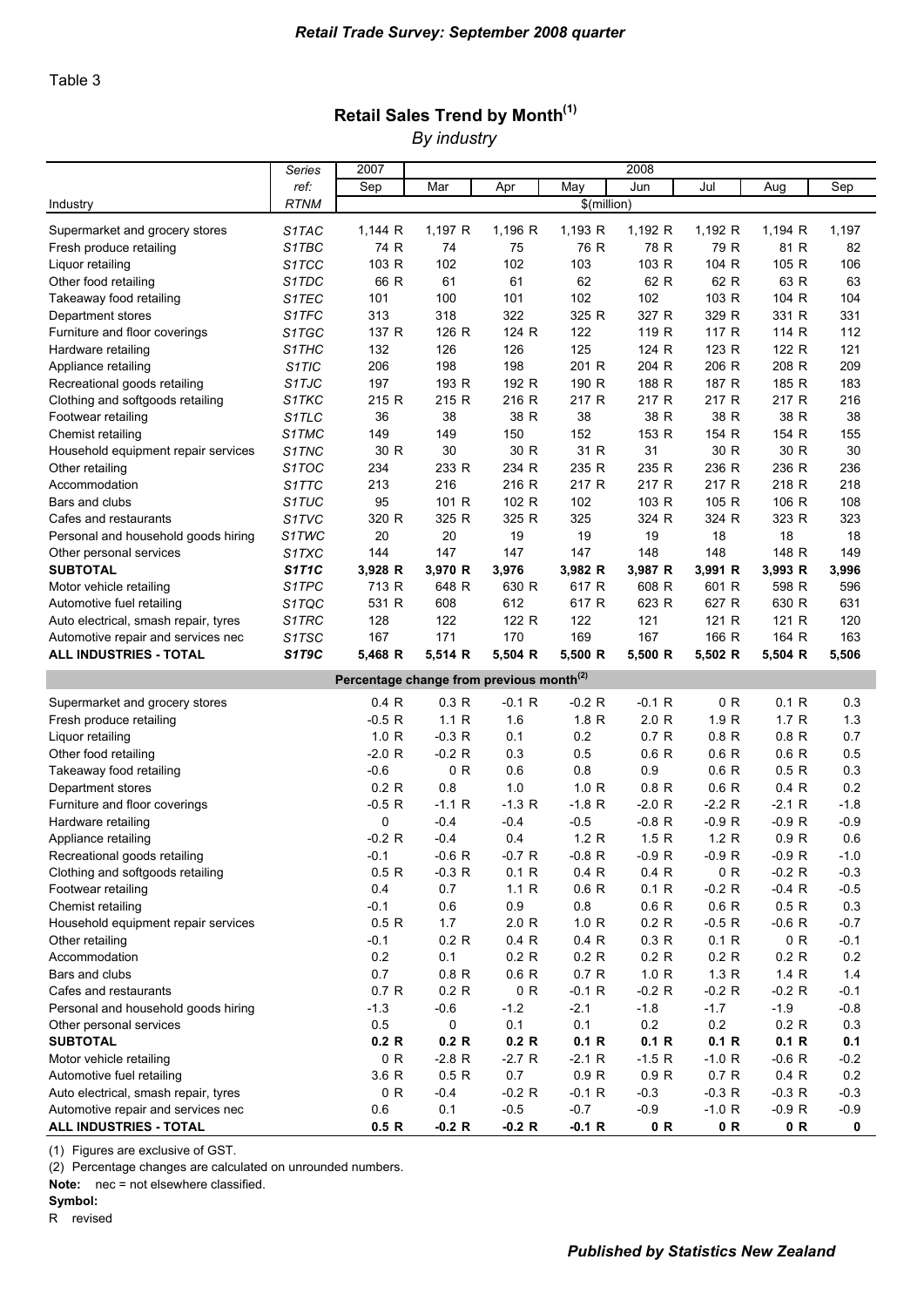# Summary by Quarter<sup>(1)</sup>

|         |                         |        | Total retail sales     |          |                                                                  |         | Retail sales per head of population |                                                                  | Total value<br>retail stocks |
|---------|-------------------------|--------|------------------------|----------|------------------------------------------------------------------|---------|-------------------------------------|------------------------------------------------------------------|------------------------------|
|         |                         | Actual | Seasonally<br>adjusted | Trend    | Seasonally<br>adjusted at<br>September<br>1995 quarter<br>prices | Actual  | Trend                               | Seasonally<br>adjusted at<br>September<br>1995 quarter<br>prices | Actual                       |
|         | Series ref: RTNQ        | S1A9C  | S1S9C                  | S1T9C    | S <sub>1</sub> S <sub>9</sub> K                                  | S1APPC  | S1TPPC                              | S1SPPK                                                           | S2A9C                        |
|         |                         |        | \$(million)            |          |                                                                  |         | \$                                  |                                                                  | \$(million)                  |
| Quarter |                         |        |                        |          |                                                                  |         |                                     |                                                                  |                              |
| 2001    | Sep                     | 11,014 | 11,372                 | 11,407   | 10,692 R                                                         | 2,833   | 2,934                               | 2,750 R                                                          | 3,894                        |
|         | Dec                     | 12,604 | 11,633 R               | 11,609 R | 10,927 R                                                         | 3,227   | 2,972 R                             | 2,798 R                                                          | 3,992                        |
| 2002    | Mar                     | 11,613 | 11,839 R               | 11,866 R | 11,098 R                                                         | 2,958   | 3,023 R                             | 2,827 R                                                          | 4,015                        |
|         | Jun                     | 11,718 | 12,120 R               | 12,084 R | 11,267 R                                                         | 2,972   | 3,065 R                             | 2,858 R                                                          | 4,032                        |
|         | Sep                     | 11,861 | 12,233 R               | 12,264 R | 11,373 R                                                         | 2,997   | 3,099 R                             | 2,873 R                                                          | 4,222                        |
|         | Dec                     | 13,451 | 12,428 R               | 12,409 R | 11,551 R                                                         | 3,381   | 3,119 R                             | 2,903 R                                                          | 4,441                        |
| 2003    | Mar                     | 12,323 | 12,535 R               | 12,530 R | 11,598 R                                                         | 3,080   | 3,131 R                             | 2,898 R                                                          | 4,427                        |
|         | Jun                     | 12,214 | 12,652                 | 12,685 R | 11,851 R                                                         | 3,038   | 3,155 R                             | 2,948 R                                                          | 4,393                        |
|         | Sep                     | 12,499 | 12,888 R               | 12,911 R | 12,067 R                                                         | 3,097   | 3,199 R                             | 2,990 R                                                          | 4,552                        |
|         | Dec                     | 14,185 | 13,136 R               | 13,164 R | 12,251 R                                                         | 3,500   | 3,248 R                             | 3,023 R                                                          | 4,621                        |
| 2004    | Mar                     | 13,370 | 13,418                 | 13,406 R | 12,501 R                                                         | 3,285   | 3,294 R                             | 3,071 R                                                          | 4,706                        |
|         | Jun                     | 13,166 | 13,648 R               | 13,666 R | 12,687 R                                                         | 3,225   | 3,347 R                             | 3,107 R                                                          | 4,727                        |
|         | Sep                     | 13,516 | 13,925 R               | 13,910 R | 12,974 R                                                         | 3,301   | 3,398 R                             | 3,169 R                                                          | 4,761                        |
|         | $\mathop{\mathsf{Dec}}$ | 15,227 | 14,134 R               | 14,131 R | 13,079 R                                                         | 3,707   | 3,440 R                             | 3,184 R                                                          | 4,850                        |
| 2005    | Mar                     | 14,158 | 14,332 R               | 14,348 R | 13,187 R                                                         | 3,436   | 3,482 R                             | 3,200 R                                                          | 4,852                        |
|         | Jun                     | 14,089 | 14,611 R               | 14,610 R | 13,448 R                                                         | 3,411   | 3,537 R                             | 3,256 R                                                          | 4,962                        |
|         | Sep                     | 14,516 | 14,945 R               | 14,840 R | 13,603 R                                                         | 3,506   | 3,585 R                             | 3,286 R                                                          | 5,097                        |
|         | Dec                     | 16,030 | 14,888 R               | 14,964 R | 13,472 R                                                         | 3,859   | 3,603 R                             | 3,243 R                                                          | 5,227                        |
| 2006    | Mar                     | 14,876 | 15,041 R               | 15,051 R | 13,565 R                                                         | 3,569   | 3,611 R                             | 3,254 R                                                          | 5,016                        |
|         | Jun                     | 14,657 | 15,201 R               | 15,210 R | 13,572 R                                                         | 3,505   | 3,638 R                             | 3,246 R                                                          | 5,104                        |
|         | Sep                     | 14,976 | 15,430 R               | 15,393 R | 13,758 R                                                         | 3,574   | 3,673 R                             | 3,283 R                                                          | 5,114                        |
|         | Dec                     | 16,762 | 15,575 R               | 15,667 R | 13,999 R                                                         | 3,987   | 3,727 R                             | 3,330 R                                                          | 5,394                        |
| 2007    | Mar                     | 15,909 | 16,081 R               | 15,984 R | 14,496 R                                                         | 3,773   | 3,790 R                             | 3,437 R                                                          | 5,328                        |
|         | Jun                     | 15,578 | 16,152 R               | 16,193 R | 14,436 R                                                         | 3,687   | 3,832 R                             | 3,416 R                                                          | 5,403                        |
|         | Sep                     | 15,779 | 16,271 R               | 16,335 R | 14,462 R                                                         | 3,727   | 3,858 R                             | 3,416 R                                                          | 5,457                        |
|         | Dec                     | 17,778 | 16,538 R               | 16,480 R | 14,480 R                                                         | 4,187   | 3,881 R                             | 3,410 R                                                          | 5,655                        |
| 2008    | Mar                     | 16,567 | 16,546 R               | 16,514 R | 14,303 R                                                         | 3,891   | 3,878 R                             | 3,359 R                                                          | 5,577                        |
|         | Jun                     | 15,917 | 16,504 R               | 16,484 R | 14,101 R                                                         | 3,731   | 3,864 R                             | 3,305 R                                                          | 5,649                        |
|         | Sep                     | 15,976 | 16,482                 | 16,485   | 13,971                                                           | 3,738 P | 3,857 P                             | 3,269 P                                                          | 5,544                        |

(1) Figures are exclusive of GST.

Symbols:

P provisional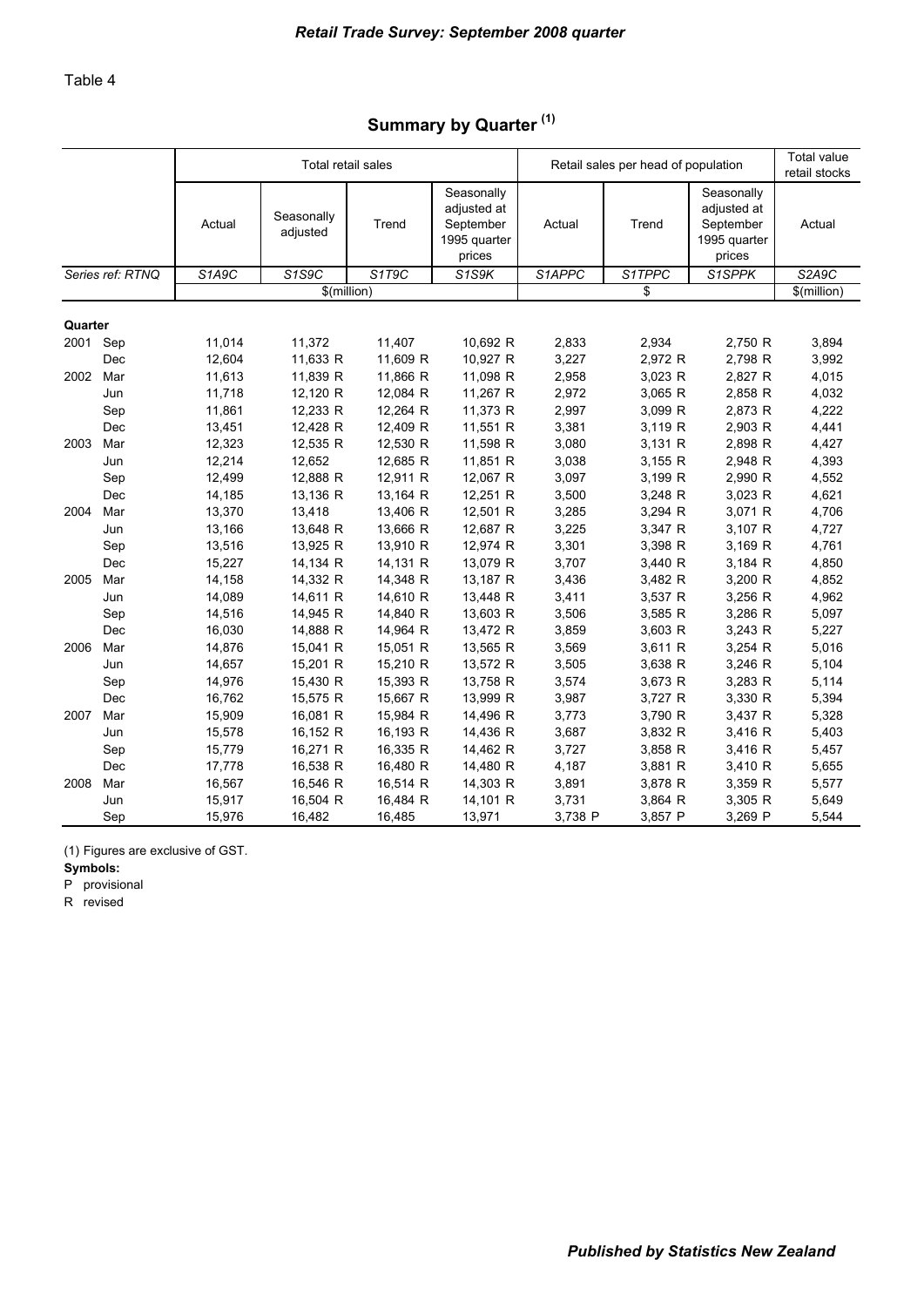### Actual Retail Sales by Quarter by Industry<sup>(1)</sup>

|                                                                            | Series                         |         | 2006          |               |                                                                  | 2007           |             |               | 2008    |         |
|----------------------------------------------------------------------------|--------------------------------|---------|---------------|---------------|------------------------------------------------------------------|----------------|-------------|---------------|---------|---------|
|                                                                            | ref:                           | Sep     | Dec           | Mar           | Jun                                                              | Sep            | Dec         | Mar           | Jun     | Sep     |
| Industry                                                                   | <b>RTNQ</b>                    |         |               |               |                                                                  | \$(million)    |             |               |         |         |
|                                                                            |                                |         |               |               |                                                                  |                |             |               |         |         |
| Supermarket and grocery stores                                             | S1AAC                          | 3,069   | 3,498         | 3,256         | 3,228                                                            | 3,305          | 3,721       | 3,632         | 3,400   | 3,447   |
| Fresh produce retailing                                                    | S <sub>1</sub> ABC             | 221     | 254           | 228           | 213                                                              | 211            | 241         | 220           | 218     | 232     |
| Liguor retailing                                                           | S <sub>1</sub> ACC             | 259     | 324           | 279           | 271                                                              | 282            | 364         | 305           | 282     | 293     |
| Other food retailing                                                       | S1ADC                          | 220     | 234           | 215           | 212                                                              | 196            | 197         | 179           | 184     | 189     |
|                                                                            | S1AEC                          | 286     | 309           | 304           | 308                                                              | 305            | 312         | 294           | 300     | 312     |
| Takeaway food retailing                                                    | S1AFC                          |         |               |               |                                                                  |                |             |               |         |         |
| Department stores                                                          |                                | 790     | 1,143         | 846           | 890                                                              | 844            | 1,181       | 863           | 901     | 885     |
| Furniture and floor coverings                                              | S1AGC                          | 388     | 422           | 375           | 391                                                              | 418            | 439         | 355           | 356     | 346     |
| Hardware retailing                                                         | S <sub>1</sub> AHC             | 309     | 415           | 371           | 353                                                              | 359            | 458         | 381           | 348     | 331     |
| Appliance retailing                                                        | S <sub>1</sub> AIC             | 604     | 695           | 627           | 616                                                              | 614            | 676         | 566           | 580     | 619     |
| Recreational goods retailing                                               | S <sub>1</sub> AJC             | 512     | 676           | 585           | 537                                                              | 523            | 707         | 587           | 511     | 500     |
| Clothing and softgoods retailing                                           | S1AKC                          | 578     | 679           | 609           | 669                                                              | 589            | 725         | 604           | 660     | 602     |
| Footwear retailing                                                         | S <sub>1</sub> ALC             | 90      | 108           | 98            | 118                                                              | 97             | 117         | 105           | 125     | 101     |
| Chemist retailing                                                          | S <sub>1</sub> AMC             | 435     | 472           | 432           | 433                                                              | 444            | 478         | 433           | 437     | 463     |
| Household equipment repair services                                        | S1ANC                          | 82      | 80            | 81            | 84                                                               | 93             | 87          | 84            | 93      | 94      |
| Other retailing                                                            | S <sub>1</sub> AOC             | 626     | 807           | 685           | 639                                                              | 664            | 836         | 666           | 653     | 666     |
| Accommodation                                                              | S <sub>1</sub> ATC             | 539     | 646           | 783           | 536                                                              | 578            | 657         | 791           | 561     | 586     |
| Bars and clubs                                                             | S1AUC                          | 286     | 301           | 293           | 275                                                              | 279            | 301         | 310           | 301     | 315     |
| Cafes and restaurants                                                      | S <sub>1</sub> AV <sub>C</sub> | 883     | 934           | 972           | 881                                                              | 925            | 1,012       | 1,026         | 923     | 930     |
| Personal and household goods hiring                                        | S1AWC                          | 59      | 66            | 62            | 62                                                               | 62             | 62          | 58            | 57      | 53      |
| Other personal services                                                    | S <sub>1</sub> AXC             | 417     | 440           | 412           | 415                                                              | 426            | 460         | 434           | 428     | 447     |
| <b>SUBTOTAL</b>                                                            | <b>S1A1C</b>                   | 10,652  | 12,504        | 11,514        | 11,131                                                           | 11,216         | 13,029      | 11,892        | 11,320  | 11,411  |
| Motor vehicle retailing                                                    | S <sub>1</sub> APC             | 1,965   | 1,990         | 2,129         | 2,110                                                            | 2,145          | 2,108       | 2,015         | 1,877   | 1,806   |
| Automotive fuel retailing                                                  | S1AQC                          | 1,511   | 1,433         | 1,426         | 1,478                                                            | 1,531          | 1,753       | 1,810         | 1,837   | 1,897   |
| Auto electrical, smash repair, tyres                                       | S1ARC                          | 376     | 373           | 381           | 381                                                              | 386            | 380         | 353           | 376     | 366     |
| Automotive repair and services nec                                         | S <sub>1</sub> A <sub>SC</sub> | 472     | 463           | 459           | 479                                                              | 501            | 509         | 497           | 507     | 496     |
| <b>ALL INDUSTRIES - TOTAL</b>                                              | S1A9C                          | 14,976  | 16,762        | 15,909        | 15,578                                                           | 15,779         | 17,778      | 16,567        | 15,917  | 15,976  |
|                                                                            |                                |         |               |               |                                                                  |                |             |               |         |         |
|                                                                            |                                |         |               |               | Percentage change from same quarter previous year <sup>(2)</sup> |                |             |               |         |         |
|                                                                            |                                |         |               |               |                                                                  |                |             |               |         |         |
| Supermarket and grocery stores                                             |                                | 6.8     | 7.0           | 7.5           | 8.3                                                              | 7.7            | 6.4         | 11.5          | 5.3     | 4.3     |
| Fresh produce retailing                                                    |                                | 4.5     | 2.4           | $-0.3$        | $-2.3$                                                           | $-4.3$         | $-5.4$      | $-3.4$        | 2.5     | 9.5     |
| Liquor retailing                                                           |                                | 8.7     | 5.1           | 6.5           | 8.4                                                              | 9.0            | 12.2        | 9.2           | 4.3     | 3.9     |
| Other food retailing                                                       |                                | 8.2     | 10.2          | 4.0           | 0.3                                                              | $-10.9$        | $-15.8$     | $-16.8$       | $-13.3$ | $-3.8$  |
| Takeaway food retailing                                                    |                                | 8.5     | 13.5          | 13.2          | 16.4                                                             | 6.9            | 1.0         | $-3.2$        | $-2.7$  | 2.2     |
| Department stores                                                          |                                | 0.6     |               |               |                                                                  |                |             |               |         |         |
| Furniture and floor coverings                                              |                                |         |               |               |                                                                  |                |             |               |         |         |
| Hardware retailing                                                         |                                |         | 4.5           | 6.0           | 5.6                                                              | 6.8            | 3.3         | 2.0           | 1.2     | 4.9     |
|                                                                            |                                | 4.9     | 3.6           | 5.7           | 10.4                                                             | 7.7            | 4.0         | $-5.5$        | $-8.9$  | $-17.2$ |
|                                                                            |                                | 2.9     | 6.4           | 13.2          | 17.5                                                             | 16.4           | 10.3        | 2.7           | $-1.2$  | $-7.9$  |
| Appliance retailing                                                        |                                | 6.9     | 8.0           | 16.3          | 7.5                                                              | 1.7            | $-2.7$      | $-9.7$        | $-5.8$  | 0.8     |
| Recreational goods retailing                                               |                                | 4.5     | 3.7           | 12.0          | 10.7                                                             | 2.3            | $4.5\,$     | 0.5           | $-4.7$  | $-4.4$  |
| Clothing and softgoods retailing                                           |                                | 2.8     | $-1.1$        | 7.5           | 8.5                                                              | 2.0            | $6.8\,$     | $-0.8$        | $-1.2$  | 2.2     |
| Footwear retailing                                                         |                                | 14.4    | 9.1           | 11.6          | 15.2                                                             | 8.2            | 8.3         | 6.7           | $5.8\,$ | 3.8     |
| Chemist retailing                                                          |                                | 8.1     | 7.7           | 8.6           | 5.9                                                              | 2.1            | 1.2         | 0.2           | 0.9     | 4.4     |
| Household equipment repair services                                        |                                | 2.7     | 5.5           | 8.4           | 6.9                                                              | 13.8           | 8.7         | 3.4           | 11.7    | 1.1     |
| Other retailing                                                            |                                | 0.6     | 2.1           | 11.2          | 6.7                                                              | 6.1            | 3.6         | $-2.8$        | 2.1     | 0.2     |
| Accommodation                                                              |                                | 0.4     | 7.1           | 7.3           | 2.8                                                              | 7.2            | 1.7         | $1.0$         | 4.6     | $1.3$   |
| Bars and clubs                                                             |                                | 5.9     | 0.8           | 6.6           | $-0.4$                                                           | $-2.4$         | 0.1         | 5.6           | 9.5     | 13.0    |
| Cafes and restaurants                                                      |                                | 8.6     | $-0.1$        | 5.7           | 3.8                                                              | 4.8            | 8.3         | 5.6           | 4.8     | 0.6     |
| Personal and household goods hiring                                        |                                | 16.7    | 21.7          | 15.2          | 6.0                                                              | 3.9            | $-6.1$      | $-5.9$        | $-7.8$  | $-14.1$ |
| Other personal services                                                    |                                | 8.3     | 7.9           | 5.5           | 5.8                                                              | 2.1            | 4.5         | 5.2           | 3.1     | 4.9     |
| <b>SUBTOTAL</b>                                                            |                                | 5.5     | 5.2           | 8.1           | 7.2                                                              | 5.3            | 4.2         | 3.3           | $1.7$   | 1.7     |
| Motor vehicle retailing                                                    |                                | $-10.5$ | 3.4           | 6.9           | 7.8                                                              | 9.2            | 5.9         | $-5.4$        | $-11.0$ | $-15.8$ |
| Automotive fuel retailing                                                  |                                | 8.6     | 3.4           | 1.5           | $-0.5$                                                           | $1.3$          | 22.3        | 27.0          | 24.3    | 23.9    |
|                                                                            |                                | 4.6     |               |               |                                                                  |                |             |               | $-1.2$  | $-5.1$  |
| Auto electrical, smash repair, tyres<br>Automotive repair and services nec |                                | 0.1     | 5.7<br>$-3.6$ | 8.1<br>$-4.0$ | 4.7<br>2.3                                                       | 2.7<br>$6.2\,$ | 1.8<br>10.0 | $-7.3$<br>8.1 | $5.9\,$ | $-1.1$  |

(1) Figures are exclusive of GST.

(2) Percentage changes are calculated on unrounded numbers.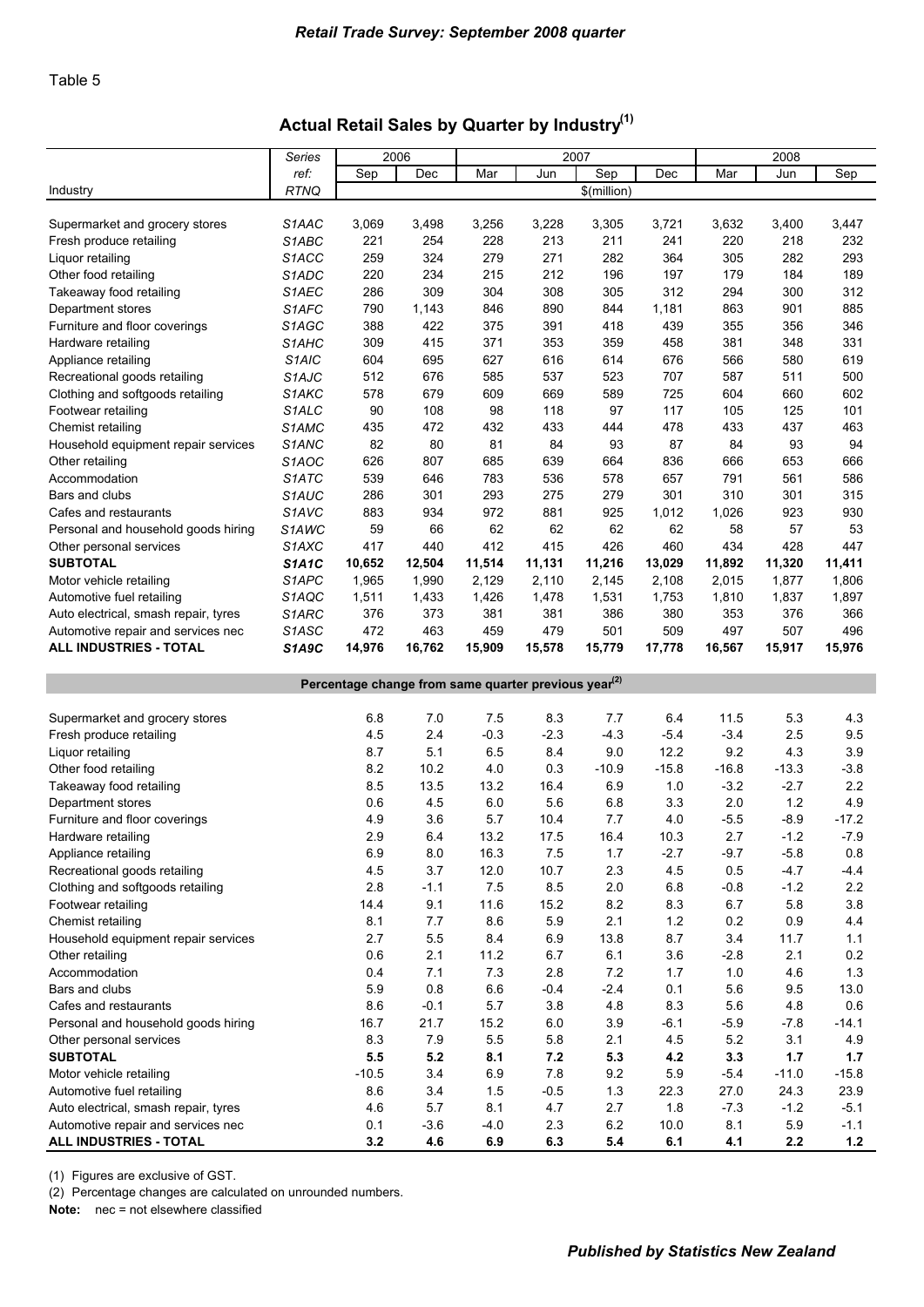#### Table 6

#### Actual Retail Sales Volumes Expressed in September 1995 Quarter Prices<sup>(1)</sup> *By quarter by industry*

|                                                              | Series             |               | 2006          |               |                                                                  | 2007        |            |               | 2008          |                  |
|--------------------------------------------------------------|--------------------|---------------|---------------|---------------|------------------------------------------------------------------|-------------|------------|---------------|---------------|------------------|
|                                                              | ref:               | Sep           | Dec           | Mar           | Jun                                                              | Sep         | Dec        | Mar           | Jun           | Sep              |
| Industry                                                     | <b>RTNQ</b>        |               |               |               |                                                                  | \$(million) |            |               |               |                  |
|                                                              |                    |               |               |               |                                                                  |             |            |               |               |                  |
| Supermarket and grocery stores                               | S1AAK              | 2,381         | 2,697         | 2,485         | 2,451                                                            | 2,485       | 2,757      | 2,647         | 2,436         | 2,404            |
| Fresh produce retailing                                      | S1ABK              | 158           | 181           | 164           | 152                                                              | 148         | 170        | 157           | 151           | 148              |
| Liquor retailing                                             | S1ACK              | 207           | 259           | 224           | 216                                                              | 220         | 282        | 237           | 221           | 227              |
| Other food retailing                                         | S1ADK              | 169           | 182           | 166           | 163                                                              | 146         | 143        | 125           | 126           | 127              |
| Takeaway food retailing                                      | S1AEK              | 211           | 226           | 220           | 221                                                              | 216         | 219        | 203           | 203           | 207              |
| Department stores                                            | S1AFK              | 802           | 1,158         | 869           | 908                                                              | 866         | 1,213      | 900           | 935           | 920              |
| Furniture and floor coverings                                | S1AGK              | 336           | 366           | 329           | 339                                                              | 363         | 384        | 312           | 312           | 306              |
| Hardware retailing                                           | S1AHK              | 274           | 367           | 328           | 311                                                              | 315         | 399        | 334           | 304           | 285              |
| Appliance retailing                                          | S <sub>1</sub> AIK | 1,099         | 1,284         | 1,188         | 1,182                                                            | 1,207       | 1,366      | 1,172         | 1,219         | 1,315            |
| Recreational goods retailing                                 | S <sub>1</sub> AJK | 455           | 596           | 522           | 472                                                              | 457         | 613        | 518           | 446           | 435              |
| Clothing and softgoods retailing                             | S <sub>1</sub> AKK | 544           | 638           | 574           | 626                                                              | 553         | 677        | 567           | 617           | 566              |
| Footwear retailing                                           | S1ALK              | 101           | 120           | 111           | 132                                                              | 110         | 132        | 120           | 142           | 116              |
| Chemist retailing                                            | S1AMK              | 447           | 489           | 447           | 447                                                              | 472         | 506        | 458           | 461           | 487              |
| Household equipment repair services                          | S <sub>1</sub> ANK | 64            | 61            | 60            | 62                                                               | 68          | 62         | 60            | 66            | 65               |
| Other retailing                                              | S1AOK              | 566           | 723           | 608           | 565                                                              | 585         | 731        | 580           | 568           | 573              |
| Accommodation                                                | S <sub>1</sub> ATK | 428           | 498           | 593           | 415                                                              | 447         | 489        | 575           | 414           | 434              |
| Bars and clubs                                               | S1AUK              | 207           | 218           | 212           | 197                                                              | 195         | 210        | 215           | 208           | 212              |
| Cafes and restaurants                                        | S1AVK              | 684           | 719           | 740           | 665                                                              | 691         | 749        | 750           | 663           | 656              |
| Personal and household goods hiring                          | S <sub>1</sub> AWK | 58            | 64            | 60            | 61                                                               | 60          | 62         | 58            | 57            | 53               |
| Other personal services                                      | S1AXK              | 312           | 327           | 303           | 301                                                              | 306         | 330        | 308           | 300           | 309              |
| <b>SUBTOTAL</b>                                              | S1A1K              | 9,502         | 11,174        | 10,203        | 9,887                                                            | 9,909       | 11,493     | 10,295        | 9,850         | 9,844            |
| Motor vehicle retailing                                      | S <sub>1</sub> APK | 2,381         | 2,394         | 2,553         | 2,515                                                            | 2,591       | 2,518      | 2,404         | 2,248         | 2,244            |
| Automotive fuel retailing                                    | S1AQK              | 813           | 880           | 874           | 858                                                              | 869         | 943        | 937           | 840           | 833              |
| Auto electrical, smash repair, tyres                         | S1ARK              | 335           | 331           | 334           | 332                                                              | 335         | 325        | 297           | 312           | 300              |
| Automotive repair and services nec                           | S1ASK              | 333           | 324           | 318           | 328                                                              | 341         | 343        | 330           | 333           | 323              |
| ALL INDUSTRIES - TOTAL                                       | S1A9K              | 13,365        | 15,103        | 14,281        | 13,920                                                           | 14,045      | 15,623     | 14,264        | 13,583        | 13,544           |
|                                                              |                    |               |               |               | Percentage change from same quarter previous year <sup>(2)</sup> |             |            |               |               |                  |
| Supermarket and grocery stores                               |                    | 4.5           | 4.6           | 4.8           | 4.6                                                              | 4.4         | 2.2        | 6.5           | $-0.6$        | $-3.3$           |
| Fresh produce retailing                                      |                    | -3.5          | $-4.4$        | $-6.1$        | $-8.9$                                                           | $-6.7$      | $-5.7$     | $-4.1$        | $-0.6$        | 0.5              |
| Liquor retailing                                             |                    | 6.5           | 2.6           | 3.9           | 5.8                                                              | 6.3         | 8.9        | 6.0           | 2.6           | 3.0              |
| Other food retailing                                         |                    | 8.1           | 11.5          | 5.2           | 1.3                                                              | $-13.3$     | $-21.7$    | $-24.8$       | $-22.7$       | $-12.9$          |
| Takeaway food retailing                                      |                    | 5.1           | 9.8           | 9.1           | 11.8                                                             | 2.7         | $-3.2$     | $-7.7$        | $-8.1$        | $-4.4$           |
| Department stores                                            |                    | 1.3           | 5.0           | 7.4           | 6.6                                                              | 8.0         | 4.8        | 3.6           | 3.0           | 6.3              |
| Furniture and floor coverings                                |                    | 3.0           | 2.2           | 4.7           | 8.3                                                              | 7.9         | 5.0        | $-5.1$        | $-7.8$        | $-15.6$          |
| Hardware retailing                                           |                    | 0             | 3.9           | 11.2          | 15.6                                                             | 14.9        | 8.8        | 1.6           | $-2.3$        | $-9.8$           |
| Appliance retailing                                          |                    | 13.3          | 14.2          | 23.6          | 15.5                                                             | 9.9         | 6.3        | $-1.3$        | 3.1           | 8.9              |
| Recreational goods retailing                                 |                    | 2.5           | 1.4           | 11.6          | 8.6                                                              | 0.4         | 2.9        | $-0.9$        | $-5.5$        | $-4.7$           |
| Clothing and softgoods retailing                             |                    | 2.7           | $-0.9$        | 7.6           | 8.7                                                              | 1.8         | 6.2        | $-1.1$        | $-1.4$        | 2.3              |
| Footwear retailing                                           |                    | 18.8          | 13.2          | 16.0          | 17.2                                                             | 9.3         | 9.3        | 8.1           | 7.5           | 5.2              |
| Chemist retailing                                            |                    | 8.1           | 8.7           | 9.9           | $6.2\,$                                                          | 5.6         | 3.5        | 2.6           | 3.1           | 3.2              |
| Household equipment repair services                          |                    | 0.1           | 0.2           | 1.0           | $-0.5$                                                           | 4.9         | 1.7        | $-1.1$        | $6.2\,$       | $-4.3$           |
| Other retailing                                              |                    | $-2.0$        | $-1.5$        | 6.7           | 3.2                                                              | 3.4         | 1.0        | $-4.6$        | 0.5           | $-2.2$           |
| Accommodation                                                |                    | $-3.3$        | 3.6           | 4.3           | $-1.1$                                                           | 4.4         | $-1.7$     | $-3.0$        | $-0.3$        | $-2.8$           |
| Bars and clubs                                               |                    | 1.9           | $-2.7$        | 2.8           | $-4.0$                                                           | $-5.7$      | $-3.6$     | 1.5           | 5.6           | 8.5              |
| Cafes and restaurants                                        |                    | 5.5           |               |               | 0.1                                                              | $1.0$       | 4.2        | $1.3$         | $-0.3$        | $-5.0$           |
| Personal and household goods hiring                          |                    |               | $-3.1$        | $2.2\,$       |                                                                  |             |            |               |               |                  |
|                                                              |                    | 17.3          | 22.7          | 14.8          | 7.1                                                              | 3.9         | $-4.6$     | $-4.4$        | $-6.8$        | $-12.2$          |
| Other personal services                                      |                    | 4.4           | 4.4           | 1.8           | 1.3                                                              | $-2.0$      | 0.9        | 1.7           | $-0.4$        | 1.0              |
| <b>SUBTOTAL</b>                                              |                    | 4.3           | 4.2           | 7.6           | 6.0                                                              | 4.3         | 2.9        | 0.9           | $-0.4$        | $-0.7$           |
| Motor vehicle retailing                                      |                    | $-7.9$        | 4.8           | 7.8           | 9.1                                                              | 8.8         | 5.2        | $-5.8$        | $-10.6$       | $-13.4$          |
| Automotive fuel retailing                                    |                    | $-5.4$        | 0.9           | 3.5           | 8.3                                                              | 6.8         | 7.1        | 7.2           | $-2.1$        | $-4.2$           |
| Auto electrical, smash repair, tyres                         |                    | 2.2           | 3.1           | 5.0           | 0.9                                                              | $-0.1$      | $-1.8$     | $-11.1$       | $-6.0$        | $-10.3$          |
| Automotive repair and services nec<br>ALL INDUSTRIES - TOTAL |                    | $-3.1$<br>1.0 | $-6.2$<br>3.8 | $-7.3$<br>6.9 | $-1.9$<br>6.3                                                    | 2.3<br>5.1  | 5.9<br>3.4 | 4.0<br>$-0.1$ | 1.5<br>$-2.4$ | $-5.4$<br>$-3.6$ |

(1) Figures are exclusive of GST.

(2) Percentage changes are calculated on unrounded numbers.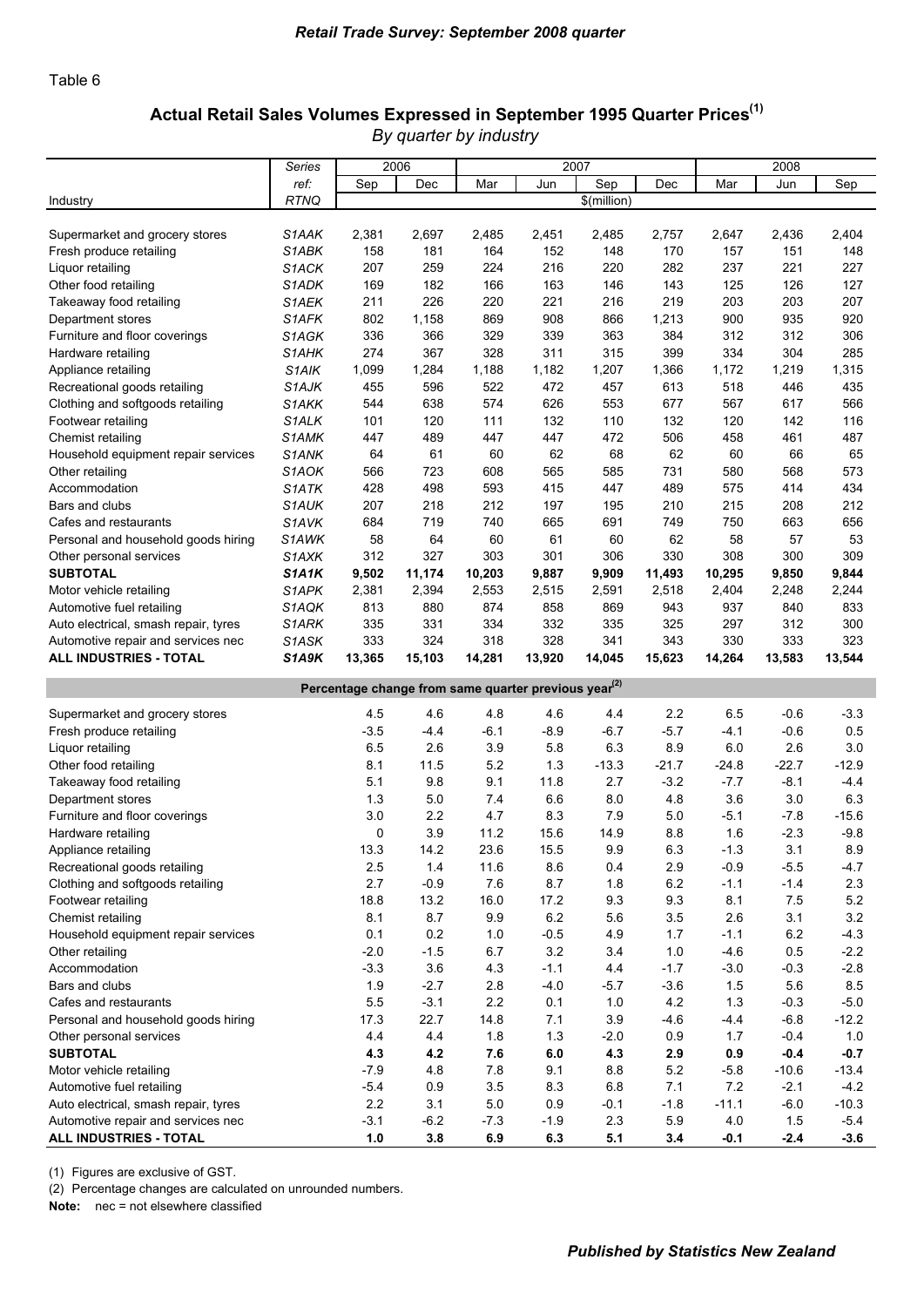#### Table 7

# Seasonally Adjusted Retail Sales by Quarter by Industry<sup>(1)</sup>

|                                                    | <b>Series</b>                   | 2006                                                   |                  |                                                                                | 2007          |                  |                     |                      | 2008           |            |
|----------------------------------------------------|---------------------------------|--------------------------------------------------------|------------------|--------------------------------------------------------------------------------|---------------|------------------|---------------------|----------------------|----------------|------------|
|                                                    | ref:                            | Sep                                                    | Dec              | Mar                                                                            | Jun           | Sep              | Dec                 | Mar                  | Jun            | Sep        |
| Industry                                           | <b>RTNQ</b>                     |                                                        |                  |                                                                                |               | \$(million)      |                     |                      |                |            |
| Supermarket and grocery stores                     | S <sub>1</sub> SAC              | 3,178 R                                                | 3,236 R          | 3,272 R                                                                        | 3,369 R       | 3,419 R          | 3,447 R             | 3,609 R              | 3,547 R        | 3,565      |
| Fresh produce retailing                            | S <sub>1</sub> SBC              | 231 R                                                  | 231              | 229 R                                                                          | 224 R         | 221 R            | 219                 | 219 R                | 230 R          | 242        |
| Liquor retailing                                   | S <sub>1</sub> SCC              | 279 R                                                  | 277              | 285 R                                                                          | 295 R         | 303 R            | 311                 | 308                  | 308 R          | 314        |
| Other food retailing                               | S <sub>1</sub> SDC              | 222 R                                                  | 226              | 220                                                                            | 213 R         | 198 R            | 190                 | 181                  | 185 R          | 190        |
| Takeaway food retailing                            | S1SEC                           | 284 R                                                  | 301              | 307 R                                                                          | 314 R         | 304 R            | 303 R               | 294                  | 306 R          | 311        |
| Department stores                                  | S <sub>1</sub> SFC              | 882 R                                                  | 911 R            | 934 R                                                                          | 943 R         | 944 R            | 941 R               | 940 R                | 954 R          | 990        |
| Furniture and floor coverings                      | S <sub>1</sub> SGC              | 384 R                                                  | 386              | 403 R                                                                          | 405 R         | 414 R            | 402                 | 377 R                | 369 R          | 342        |
| Hardware retailing                                 | S <sub>1</sub> SHC              | 338 R                                                  | 353              | 374 R                                                                          | 384 R         | 394 R            | 390                 | 379 R                | 379 R          | 362        |
| Appliance retailing                                | S <sub>1</sub> SIC              | 611 R                                                  | 632 R            | 670 R                                                                          | 632 R         | 622 R            | 614 R               | 597 R                | 597 R          | 627        |
| Recreational goods retailing                       | S <sub>1</sub> SJC              | 562 R                                                  | 562 R            | 592 R                                                                          | 598 R         | 576 R            | 587 R               | 588 R                | 569 R          | 551        |
| Clothing and softgoods retailing                   | S1SKC                           | 614 R                                                  | 615 R            | 654 R                                                                          | 653 R         | 628 R            | 656 R               | 640 R                | 645 R          | 643        |
| Footwear retailing                                 | S <sub>1</sub> SLC              | 100                                                    | 100 R            | 104                                                                            | 110 R         | 108              | 108 R               | 110 R                | 116 R          | 112        |
| Chemist retailing                                  | S1SMC                           | 436 R                                                  | 439              | 448 R                                                                          | 449 R         | 445 R            | 445 R               | 444 R                | 453 R          | 465        |
| Household equipment repair services                | S <sub>1</sub> S <sub>NC</sub>  | 80 R                                                   | 82               | 84                                                                             | 82 R          | 90 R             | 89                  | 86 R                 | 92 R           | 91         |
| Other retailing                                    | S <sub>1</sub> SOC              | 664 R                                                  | 668 R            | 727                                                                            | 704 R         | 705 R            | 693 R               | 699                  | 718 R          | 707        |
| Accommodation                                      | S <sub>1</sub> STC              | 602 R                                                  | 632 R            | 646 R                                                                          | 617 R         | 646 R            | 642 R               | 644 R                | 646 R          | 655        |
| Bars and clubs                                     | S <sub>1</sub> SUC              | 290 R                                                  | 289 R            | 294 R                                                                          | 281 R         | 284 R            | 289 R               | 307 R                | 308            | 321        |
| Cafes and restaurants                              | S <sub>1</sub> SV <sub>C</sub>  | 912                                                    | 887 R            | 942 R                                                                          | 930 R         | 956 R            | 961 R               | 982 R                | 977 R          | 960        |
| Personal and household goods hiring <sup>(2)</sup> | S <sub>1</sub> SW <sub>C</sub>  | 59                                                     | 66               | 62                                                                             | 62            | 62               | 62                  | 57                   | 57             | 53         |
| Other personal services                            | S <sub>1</sub> S <sub>X</sub> C | 415 R                                                  | 418              | 423 R                                                                          | 428 R         | 424 R            | 436 R               | 440 R                | 442            | 445        |
| <b>SUBTOTAL</b>                                    | <b>S1S1C</b>                    |                                                        |                  | 11,144 R 11,309 R 11,670 R 11,693 R 11,741 R 11,783 R 11,904 R 11,896 R        |               |                  |                     |                      |                | 11,947     |
| Motor vehicle retailing                            | S1SPC                           | 1,945 R                                                | 2,013 R          | 2,121 R                                                                        | 2,114 R       | 2,128 R          | 2,130 R             | 1,982 R              | 1,882 R        | 1,794      |
| Automotive fuel retailing                          | S1SQC                           | 1,500 R                                                | 1,418 R          | 1,440 R                                                                        | 1,488 R       | 1,520 R          | 1,737 R             | 1,810 R              | 1,846 R        | 1,884      |
| Auto electrical, smash repair, tyres               | S1SRC                           | 369 R                                                  | 372 R            | 392 R                                                                          | 378 R         | 380 R            | 379 R               | 359 R                | 373 R          | 361        |
| Automotive repair and services nec <sup>(2)</sup>  | S <sub>1</sub> SSC              | 472                                                    | 463              | 459                                                                            | 479           | 501              | 509                 | 491                  | 507            | 496        |
| <b>ALL INDUSTRIES - TOTAL</b>                      | S1S9C                           |                                                        |                  | 15,430 R 15,575 R 16,081 R 16,152 R 16,271 R 16,538 R 16,546 R 16,504 R 16,482 |               |                  |                     |                      |                |            |
|                                                    |                                 | Percentage change from previous quarter <sup>(3)</sup> |                  |                                                                                |               |                  |                     |                      |                |            |
|                                                    |                                 |                                                        |                  |                                                                                |               |                  |                     |                      |                |            |
| Supermarket and grocery stores                     |                                 | 2.1 R                                                  | 1.8 R            | 1.1R                                                                           | 3.0 R         | 1.5R             | 0.8 R               | 4.7 R                | $-1.7 R$       | 0.5        |
| Fresh produce retailing                            |                                 | 1.1 R                                                  | $-0.1 R$         | $-0.8 R$                                                                       | $-2.3 R$      | $-1.2 R$         | $-1.0 R$            | $-0.1 R$             | 5.0 R          | 5.4        |
| Liquor retailing                                   |                                 | 2.9 R                                                  | $-0.8 R$<br>1.5R | 2.7R                                                                           | 3.6 R         | 2.8 R<br>$-7.1R$ | 2.6R                | $-1.2$<br>$-4.6$     | 0.1 R          | 2.1<br>3.1 |
| Other food retailing                               |                                 | 4.5 R<br>5.1 R                                         |                  | $-2.4$<br>2.2 R                                                                | $-3.3 R$      | $-3.2 R$         | $-3.9R$<br>$-0.4 R$ |                      | 1.7R           | 1.7        |
| Takeaway food retailing                            |                                 | $-1.3$ R                                               | 5.9 R<br>3.2 R   | 2.6R                                                                           | 2.2R<br>0.9 R | 0.1 R            | $-0.2 R$            | $-2.8 R$<br>$-0.1 R$ | 3.9 R<br>1.4 R | 3.8        |
| Department stores<br>Furniture and floor coverings |                                 | 4.9 R                                                  | 0.6 R            | 4.3 R                                                                          | 0.3 R         | 2.3 R            | $-2.9R$             | $-6.1 R$             | $-2.3 R$       | $-7.1$     |
| Hardware retailing                                 |                                 | 3.6 R                                                  | 4.3 R            | 6.1 R                                                                          | 2.5R          | 2.6 R            | $-1.0 R$            | $-2.6 R$             | 0 R            | $-4.5$     |
| Appliance retailing                                |                                 | 4.3 R                                                  | 3.5R             | 6.0 R                                                                          | -5.7 R        | $-1.6 R$         | $-1.4 R$            | -2.7 R               | 0 R            | 5.1        |
| Recreational goods retailing                       |                                 | 4.1 R                                                  | 0 R              | 5.3 R                                                                          | 1.0 R         | $-3.7R$          | 2.0 R               | 0.1 R                | $-3.2 R$       | $-3.1$     |
| Clothing and softgoods retailing                   |                                 | 1.9 <sub>R</sub>                                       | 0.3R             | 6.2 R                                                                          | 0 R           | $-3.9 R$         | 4.5 R               | $-2.4 R$             | 0.7R           | $-0.4$     |
| Footwear retailing                                 |                                 | 4.4 R                                                  | $-0.2 R$         | 3.8 R                                                                          | 6.0 R         | $-1.5 R$         | 0.1 R               | 1.5 R                | 5.5 R          | $-3.3$     |
| Chemist retailing                                  |                                 | 2.8 R                                                  | 0.6R             | 2.0 R                                                                          | 0.3 R         | $-0.8 R$         | $-0.1 R$            | $-0.1 R$             | 1.9R           | 2.6        |
| Household equipment repair services                |                                 | 3.6 R                                                  | 2.5R             | 2.9                                                                            | $-2.3 R$      | 10.3 R           | $-1.9 R$            | $-3.0 R$             | 6.5 R          | $-0.3$     |
| Other retailing                                    |                                 | 0.2 R                                                  | 0.7 R            | 8.8 R                                                                          | $-3.2 R$      | 0.1 R            | $-1.7 R$            | 0.9 R                | 2.6R           | $-1.5$     |
| Accommodation                                      |                                 | 0.3 R                                                  | 4.9 R            | 2.3R                                                                           | $-4.4 R$      | 4.6 R            | $-0.5 R$            | 0.3 R                | 0.3 R          | 1.4        |
| Bars and clubs                                     |                                 | 3.0R                                                   | $-0.4 R$         | 1.8 R                                                                          | $-4.4 R$      | 1.0 R            | 1.8 R               | 6.1 R                | 0.5R           | 4.1        |
| Cafes and restaurants                              |                                 | 2.0 R                                                  | $-2.8 R$         | 6.2 R                                                                          | $-1.3 R$      | 2.7R             | 0.6 R               | 2.2 R                | $-0.6 R$       | $-1.7$     |
| Personal and household goods hiring <sup>(2)</sup> |                                 | $1.2$                                                  | 10.9             | $-6.3$                                                                         | 0.8           | $-1.0$           | 0.3                 | $-7.0$               | $-0.2$         | $-7.6$     |
| Other personal services                            |                                 | 2.5R                                                   | 0.7 R            | 1.3 R                                                                          | 1.2 R         | $-0.9 R$         | 2.8 R               | 0.9 R                | 0.4 R          | 0.7        |
| <b>SUBTOTAL</b>                                    |                                 | 2.1R                                                   | 1.5 R            | 3.2 R                                                                          | 0.2 R         | 0.4 R            | 0.4 R               | 1.0 R                | $-0.1 R$       | 0.4        |
| Motor vehicle retailing                            |                                 | $-0.7 R$                                               | 3.5 R            | 5.4 R                                                                          | $-0.3 R$      | 0.7 R            | 0.1 R               | $-6.9 R$             | $-5.0 R$       | $-4.7$     |
| Automotive fuel retailing                          |                                 | $-0.1 R$                                               | $-5.4 R$         | 1.5R                                                                           | 3.4 R         | 2.1 R            | 14.3 R              | 4.2 R                | 2.0 R          | $2.0\,$    |
| Auto electrical, smash repair, tyres               |                                 | 2.1R                                                   | 0.7R             | 5.3 R                                                                          | $-3.6 R$      | 0.6 R            | $-0.2 R$            | $-5.4 R$             | 3.8 R          | $-3.1$     |
| Automotive repair and services nec <sup>(2)</sup>  |                                 | 0.8                                                    | $-2.0$           | $-0.7$                                                                         | 4.3           | 4.7              | 1.5                 | $-3.5$               | 3.3            | $-2.3$     |
| ALL INDUSTRIES - TOTAL                             |                                 | 1.5R                                                   | 0.9 R            | 3.2 R                                                                          | 0.4 R         | 0.7 R            | 1.6 R               | 0 R                  | $-0.3 R$       | $-0.1$     |

(1) Figures are exclusive of GST.

(2) This series is not seasonally adjusted as it does not currently exhibit a reliable seasonal pattern.

(3) Percentage changes are calculated on unrounded numbers.

Note: nec = not elsewhere classified

Symbol: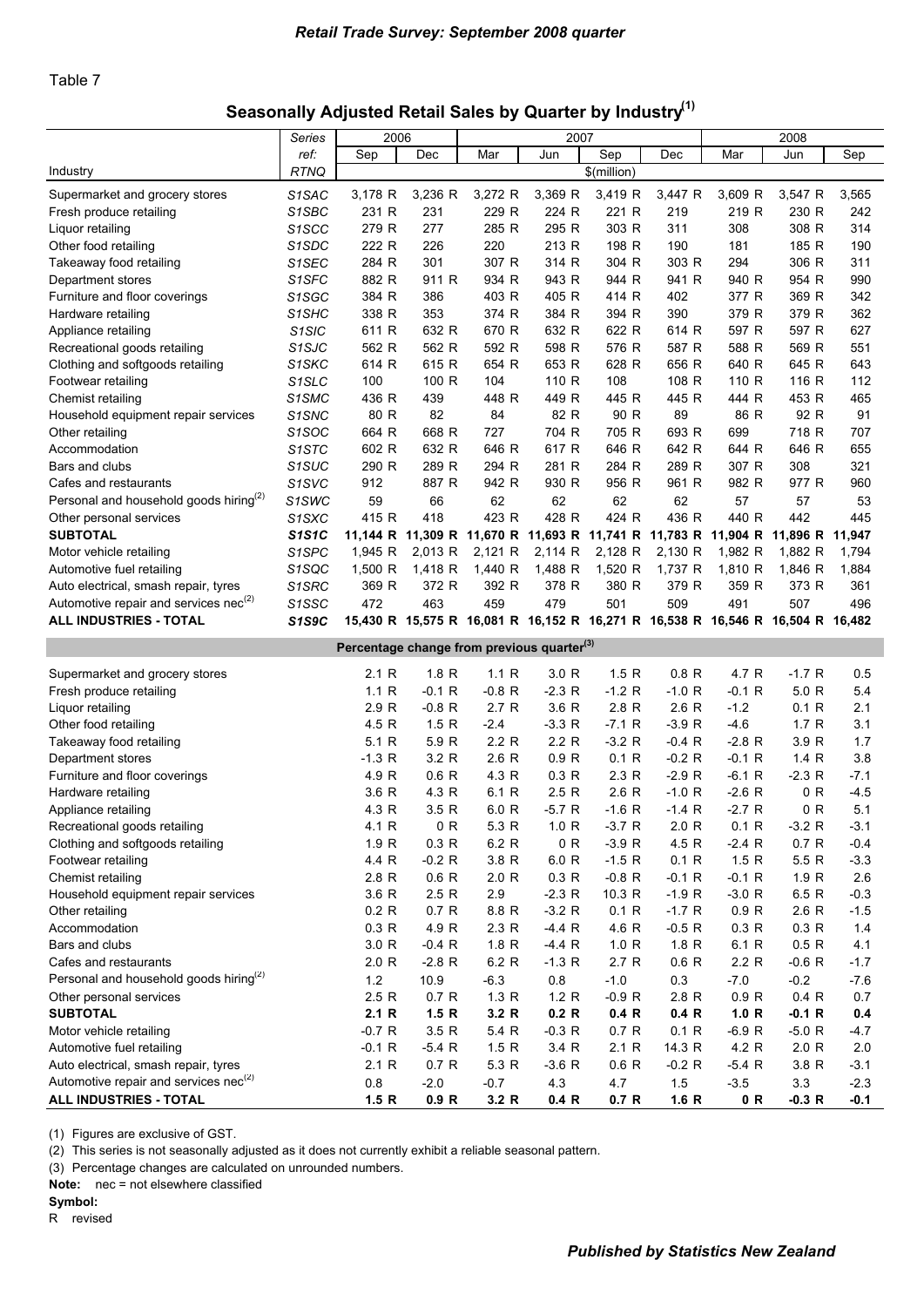### Seasonally Adjusted Sales Volumes Expressed in September 1995 Quarter Prices<sup>(1)</sup>

*By quarter by industry*

|                                                    | Series             | 2006                                                   |          |                                                                                | 2007     |                  |          |          | 2008            |        |
|----------------------------------------------------|--------------------|--------------------------------------------------------|----------|--------------------------------------------------------------------------------|----------|------------------|----------|----------|-----------------|--------|
|                                                    | ref:               | Sep                                                    | Dec      | Mar                                                                            | Jun      | Sep              | Dec      | Mar      | Jun             | Sep    |
| Industry                                           | <b>RTNQ</b>        |                                                        |          |                                                                                |          | \$(million)      |          |          |                 |        |
|                                                    |                    |                                                        |          |                                                                                |          |                  |          |          |                 |        |
| Supermarket and grocery stores                     | S <sub>1</sub> SAK | 2,464 R                                                | 2,498 R  | 2,505 R                                                                        | 2,549 R  | 2,569 R          | 2,557 R  | 2,637 R  | 2,533 R         | 2,484  |
| Fresh produce retailing                            | S <sub>1</sub> SBK | 168 R                                                  | 166      | 164                                                                            | 157      | 157              | 157      | 155 R    | 156             | 158    |
| Liquor retailing                                   | S <sub>1</sub> SCK | 225 R                                                  | 222 R    | 227 R                                                                          | 233 R    | 238 R            | 242      | 239 R    | 240 R           | 244    |
| Other food retailing                               | S1SDK              | 171 R                                                  | 175      | 170                                                                            | 164 R    | 148 R            | 137      | 127      | 127 R           | 129    |
| Takeaway food retailing                            | S1SEK              | 210 R                                                  | 220      | 223 R                                                                          | 225 R    | 216              | 213 R    | 203      | 207 R           | 207    |
| Department stores                                  | S1SFK              | 894                                                    | 925 R    | 954 R                                                                          | 963 R    | 968 R            | 970 R    | 975 R    | 992 R           | 1,030  |
| Furniture and floor coverings                      | S1SGK              | 334 R                                                  | 335      | 352 R                                                                          | 351 R    | 360 R            | 351      | 330 R    | 325 R           | 303    |
| Hardware retailing                                 | S <sub>1</sub> SHK | 301 R                                                  | 312      | 331 R                                                                          | 338 R    | 345 R            | 340      | 332 R    | 331 R           | 312    |
| Appliance retailing                                | S <sub>1</sub> SIK | 1,113 R                                                | 1,166 R  | $1,265$ R                                                                      | 1,216 R  | 1,225 R          | 1,237 R  | 1,232 R  | 1,258 R         | 1,335  |
| Recreational goods retailing                       | S <sub>1</sub> SJK | 500 R                                                  | 497 R    | 526 R                                                                          | 525 R    | 503 R            | 511 R    | 515 R    | 495 R           | 480    |
| Clothing and softgoods retailing                   | S1SKK              | 576 R                                                  | 579 R    | 614 R                                                                          | 613 R    | 588 R            | 614 R    | 600 R    | 605 R           | 603    |
| Footwear retailing                                 | S1SLK              | 112                                                    | 112 R    | 117                                                                            | 123 R    | 122 R            | 123 R    | 125 R    | 132             | 128    |
| Chemist retailing                                  | S1SMK              | 448 R                                                  | 455      | 464                                                                            | 464 R    | 473 R            | 471      | 472 R    | 478 R           | 487    |
| Household equipment repair services                | S1SNK              | 62                                                     | 62       | 62                                                                             | 61       | 65               | 63       | 61 R     | 65              | 62     |
| Other retailing                                    | S <sub>1</sub> SOK | 599 R                                                  | 601 R    | 642 R                                                                          | 624 R    | 619 R            | 609 R    | 606 R    | 626 R           | 606    |
| Accommodation                                      | S1STK              | 469                                                    | 491      | 497 R                                                                          | 470 R    | 491 R            | 483 R    | 476 R    | 470 R           | 478    |
| Bars and clubs                                     | S1SUK              | 212 R                                                  | 209      | 212 R                                                                          | 200 R    | 200 R            | 202      | 212 R    | 212 R           | 217    |
| Cafes and restaurants                              | S <sub>1</sub> SVK | 707                                                    | 682 R    | 718 R                                                                          | 702 R    | 714 R            | 711 R    | 718 R    | 701 R           | 678    |
| Personal and household goods hiring <sup>(2)</sup> | S1SWK              | 58                                                     | 65       | 60                                                                             | 61       | 60               | 62       | 57       | 57              | 53     |
| Other personal services                            | S <sub>1</sub> SXK | 310 R                                                  | 311 R    | 311 R                                                                          | 311 R    | 305 R            | 313 R    | 313 R    | 310 R           | 308    |
| <b>SUBTOTAL</b>                                    | S1S1K              |                                                        |          | 9,932 R 10,082 R 10,414 R 10,352 R 10,364 R 10,365 R 10,383 R                  |          |                  |          |          | 10,316 R 10,300 |        |
| Motor vehicle retailing                            | S1SPK              | 2,334 R                                                | 2,412 R  | 2,563 R                                                                        | 2,539 R  | 2,540 R          | 2,536 R  | 2,383 R  | 2,273 R         | 2,202  |
| Automotive fuel retailing                          | S1SQK              | 831 R                                                  | 851      | 856 R                                                                          | 888 R    | 888 R            | 911 R    | 908 R    | 869 R           | 852    |
| Auto electrical, smash repair, tyres               | S <sub>1</sub> SRK | 328 R                                                  | 330 R    | 345 R                                                                          | 329 R    | 329 R            | 325 R    | 303      | 309 R           | 295    |
| Automotive repair and services nec <sup>(2)</sup>  | S1SSK              | 333                                                    | 324      | 318                                                                            | 328      | 341              | 343      | 327      | 333             | 323    |
| ALL INDUSTRIES - TOTAL                             | S1S9K              |                                                        |          | 13,758 R 13,999 R 14,496 R 14,436 R 14,462 R 14,480 R 14,303 R 14,101 R 13,971 |          |                  |          |          |                 |        |
|                                                    |                    |                                                        |          |                                                                                |          |                  |          |          |                 |        |
|                                                    |                    |                                                        |          |                                                                                |          |                  |          |          |                 |        |
|                                                    |                    | Percentage change from previous quarter <sup>(3)</sup> |          |                                                                                |          |                  |          |          |                 |        |
| Supermarket and grocery stores                     |                    | 1.0 R                                                  | 1.4 R    | 0.3 R                                                                          | 1.8 R    | 0.8 R            | $-0.5 R$ | 3.1 R    | $-4.0 R$        | $-1.9$ |
| Fresh produce retailing                            |                    | $-2.2 R$                                               | $-1.1 R$ | $-1.3$                                                                         | $-4.4$   | 0                | 0        | $-1.1 R$ | 0.7R            | 0.9    |
| Liquor retailing                                   |                    | 2.0 R                                                  | $-1.2 R$ | 2.4 R                                                                          | 2.7R     | 1.8 R            | 1.8 R    | $-1.4 R$ | 0.5 R           | 1.9    |
| Other food retailing                               |                    | 5.2 R                                                  | 2.5R     | $-2.7$                                                                         | $-3.6 R$ | -10.0 R          | $-7.2 R$ | $-7.5$   | $-0.2 R$        | 1.6    |
| Takeaway food retailing                            |                    | 4.0 R                                                  | 4.9 R    | 1.2 R                                                                          | 1.2R     | $-4.1 R$         | $-1.6 R$ | $-4.4 R$ | 1.8 R           | 0      |
| Department stores                                  |                    | $-1.0 R$                                               | 3.4 R    | 3.2 R                                                                          | 0.9 R    | 0.5R             | 0.2 R    | 0.5R     | 1.8 R           | 3.8    |
| Furniture and floor coverings                      |                    | 2.8R                                                   | 0.3 R    | 5.1 R                                                                          | $-0.1 R$ | 2.4 R            | $-2.5R$  | $-6.0 R$ | $-1.6 R$        | -6.6   |
| Hardware retailing                                 |                    | 2.8 R                                                  | 3.8 R    | 6.0 R                                                                          | 2.2R     | 2.2R             | $-1.5 R$ | $-2.5R$  | $-0.4 R$        | $-5.7$ |
| Appliance retailing                                |                    | 6.1 R                                                  | 4.8 R    | 8.5 R                                                                          | $-3.9R$  | 0.7R             | 1.0 R    | $-0.4$ R | 2.1 R           | 6.1    |
| Recreational goods retailing                       |                    | 3.4 R                                                  | $-0.6 R$ | 5.8 R                                                                          | $-0.1 R$ | $-4.3 R$         | 1.7R     | 0.7R     | $-3.8 R$        | $-3.1$ |
| Clothing and softgoods retailing                   |                    | 2.1R                                                   | 0.5R     | 6.1 R                                                                          | $-0.1 R$ | $-4.1 R$         | 4.3 R    | $-2.3 R$ | 0.8 R           | $-0.3$ |
| Footwear retailing                                 |                    | 5.8 R                                                  | 0.3 R    | 4.2 R                                                                          | 5.5R     | $-1.1 R$         | 0.6R     | 2.2R     | 5.5R            | $-3.0$ |
| Chemist retailing                                  |                    | 2.6R                                                   | 1.5R     | 2.1                                                                            | $-0.1 R$ | 1.9 <sub>R</sub> | $-0.3 R$ | 0.1 R    | 1.3R            | 1.9    |
| Household equipment repair services                |                    | 1.7                                                    | $-0.5$   | 0.2                                                                            | $-1.9$   | $7.0\,$          | $-3.3$   | $-3.7R$  | 6.7 R           | $-3.9$ |
| Other retailing                                    |                    | $-1.2 R$                                               | 0.5 R    | 6.7 R                                                                          | $-2.9R$  | $-0.7 R$         | $-1.6 R$ | $-0.5 R$ | 3.2 R           | $-3.1$ |
| Accommodation                                      |                    | $-1.1 R$                                               | 4.7      | 1.3R                                                                           | $-5.5 R$ | 4.4 R            | $-1.6 R$ | $-1.5 R$ | $-1.3 R$        | 1.7    |
| Bars and clubs                                     |                    | 1.6R                                                   | $-1.1 R$ | 1.1R                                                                           | $-5.3 R$ | $-0.1 R$         | 0.8 R    | 5.2R     | $-0.2 R$        | 2.6    |
| Cafes and restaurants                              |                    | 1.0 R                                                  | $-3.5R$  | 5.2 R                                                                          | $-2.2 R$ | 1.7R             | $-0.4 R$ | 0.9 R    | $-2.3 R$        | $-3.3$ |
| Personal and household goods hiring <sup>(2)</sup> |                    | 0.9                                                    | 11.9     | $-6.4$                                                                         | $1.3$    | $-2.1$           | 2.8      | $-7.2$   | $-0.2$          | $-7.7$ |
| Other personal services                            |                    | 1.1 R                                                  | 0.1 R    | 0.2 R                                                                          | $-0.2 R$ | $-2.0 R$         | 2.9 R    | $-0.1 R$ | $-0.9 R$        | $-0.7$ |
| <b>SUBTOTAL</b>                                    |                    | 1.7R                                                   | 1.5R     | 3.3 R                                                                          | $-0.6 R$ | 0.1 R            | 0 R      | 0.2 R    | $-0.6 R$        | $-0.2$ |
| Motor vehicle retailing                            |                    | 0.5R                                                   | 3.3 R    | 6.3 R                                                                          | $-0.9 R$ | 0 R              | $-0.2 R$ | $-6.0 R$ | $-4.6 R$        | $-3.1$ |
| Automotive fuel retailing                          |                    | 1.5R                                                   | 2.4 R    | 0.6 R                                                                          | 3.8 R    | 0 R              | 2.6R     | $-0.4 R$ | $-4.2 R$        | $-2.0$ |
| Auto electrical, smash repair, tyres               |                    | 0.3 R                                                  | 0.5R     | 4.4 R                                                                          | $-4.5 R$ | $-0.1 R$         | $-1.3 R$ | $-6.8 R$ | 2.1R            | $-4.4$ |
| Automotive repair and services nec <sup>(2)</sup>  |                    | $-0.3$                                                 | $-2.7$   | $-2.1$                                                                         | 3.4      | $4.0\,$          | 0.7      | $-4.9$   | 1.9             | $-3.1$ |

(1) Figures are exclusive of GST.

(2) This series is not seasonally adjusted as it does not currently exhibit a reliable seasonal pattern.

(3) Percentage changes are calculated on unrounded numbers.

Note: nec = not elsewhere classified

#### Symbol: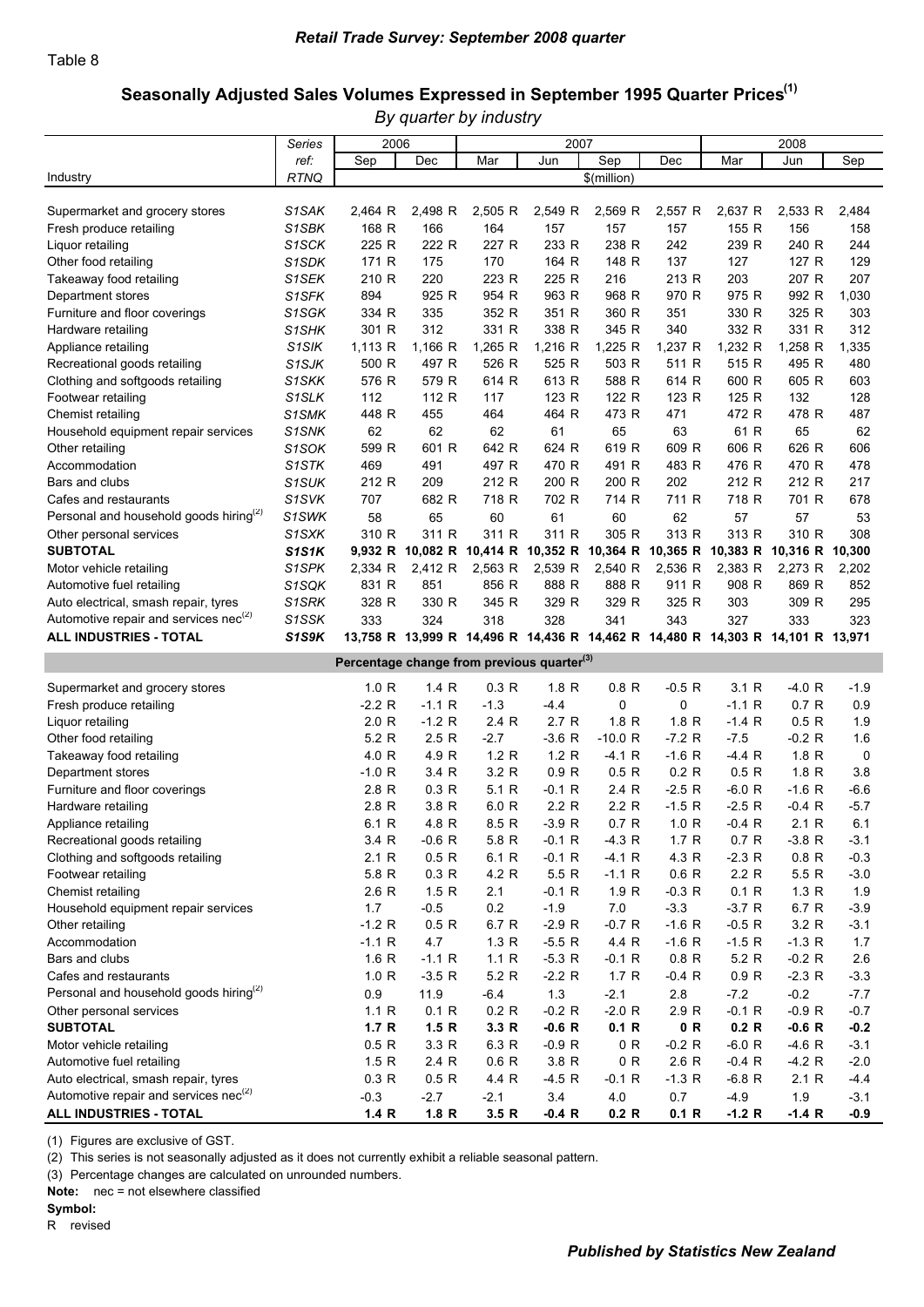### Retail Sales Trend by Quarter by Industry<sup>(1)</sup>

| ref:<br>Sep<br>Sep<br>Dec<br>Mar<br>Jun<br>Dec<br>Mar<br>Jun<br>Sep<br><b>RTNQ</b><br>\$(million)<br>Industry<br>3,180 R<br>3,229<br>3,286 R<br>3,358 R<br>3,417 R<br>3,534 R<br>3,560<br>Supermarket and grocery stores<br>S1TAC<br>3,475 R<br>3,557 R<br>229 R<br>231 R<br>231 R<br>224<br>221 R<br>218 R<br>220 R<br>229 R<br>242<br>Fresh produce retailing<br>S1TBC<br>284 R<br>304 R<br>308<br>277 R<br>279 R<br>294 R<br>309 R<br>309 R<br>313<br>Liquor retailing<br>S1TCC<br>221 R<br>225 R<br>221 R<br>211 R<br>200 R<br>189 R<br>183 R<br>185 R<br>190<br>Other food retailing<br>S1TDC<br>309 R<br>307 R<br>S1TEC<br>284 R<br>299<br>311<br>300<br>299 R<br>304 R<br>312<br>Takeaway food retailing<br>S1TFC<br>890<br>908 R<br>933 R<br>943 R<br>944<br>941 R<br>941 R<br>958 R<br>986<br>Department stores<br>378 R<br>411 R<br>Furniture and floor coverings<br>S1TGC<br>391 R<br>399<br>408 R<br>400 R<br>382 R<br>364 R<br>346<br>337<br>372<br>386 R<br>392<br>389 R<br>383 R<br>354 R<br>375 R<br>365<br>Hardware retailing<br>S1THC<br>622 R<br>608 R<br>636 R<br>648 R<br>638 R<br>598 R<br>603 R<br>622<br>S <sub>1</sub> TIC<br>611 R<br>Appliance retailing<br>556 R<br>593<br>583 R<br>551<br>Recreational goods retailing<br>S <sub>1</sub> TJC<br>570 R<br>588 R<br>584 R<br>586 R<br>570 R<br>608 R<br>651 R<br>646<br>643 R<br>Clothing and softgoods retailing<br>S1TKC<br>624<br>646 R<br>654 R<br>650<br>644<br>99<br>108 R<br>109 R<br>108 R<br>112 R<br>S <sub>1</sub> TLC<br>101<br>104 R<br>110 R<br>113<br>Footwear retailing<br>447 R<br>446 R<br>453 R<br>Chemist retailing<br>S1TMC<br>435 R<br>441 R<br>449<br>444 R<br>445 R<br>464<br>79<br>82<br>84<br>86 R<br>88 R<br>88 R<br>89<br>91 R<br>92<br>S1TNC<br>Household equipment repair services<br>667 R<br>684 R<br>706 R<br>701 R<br>696 R<br>702<br>711 R<br>712<br>S1TOC<br>701 R<br>Other retailing<br>642 R<br>643 R<br>643 R<br>608 R<br>629 R<br>642<br>644 R<br>648 R<br>654<br>Accommodation<br>S1TTC<br>302 R<br>319<br>Bars and clubs<br>S1TUC<br>288 R<br>291<br>289 R<br>284<br>285 R<br>291 R<br>311 R<br>902 R<br>920 R<br>938 R<br>978 R<br>S1TVC<br>908 R<br>950<br>967 R<br>975 R<br>962<br>Cafes and restaurants<br>63<br>63<br>62<br>62<br>59 R<br>56 R<br>61<br>61<br>54<br>Personal and household goods hiring<br>S1TWC<br>413 R<br>419<br>426<br>428 R<br>434<br>440<br>442 R<br>S1TXC<br>424 R<br>445<br>Other personal services<br><b>SUBTOTAL</b><br><b>S1T1C</b><br>11,118 R 11,368 R<br>11,601 R 11,735 R 11,761 R 11,787 R 11,829 R<br>11,889 R<br>11,949<br>S1TPC<br>2,097 R<br>2,127 R<br>2,130 R<br>1,993 R<br>1,953 R<br>2,020 R<br>2,094 R<br>1,884 R<br>1,792<br>Motor vehicle retailing<br>1,470<br>1,487 R<br>1,437 R<br>1,437 R<br>1,559 R<br>1,705 R<br>1,815 R<br>1,848 R<br>1,883<br>Automotive fuel retailing<br>S1TQC<br>367<br>377<br>384<br>383<br>380<br>374 R<br>367<br>366 R<br>366<br>Auto electrical, smash repair, tyres<br>S1TRC<br>468<br>463<br>462<br>479 R<br>500 R<br>508 R<br>503 R<br>498 R<br>S1TSC<br>495<br>Automotive repair and services nec<br><b>ALL INDUSTRIES - TOTAL</b><br>S1T9C<br>15,393 R 15,667 R 15,984 R 16,193 R 16,335 R 16,480 R 16,514 R 16,484 R 16,485<br>Percentage change from previous period <sup>(2)</sup><br>1.8R<br>1.7R<br>0.7R<br>2.3R<br>1.6R<br>2.2 R<br>1.7 R<br>1.7R<br>0.1<br>Supermarket and grocery stores<br>0.2 R<br>$-1.2 R$<br>$-1.8$ R<br>$-1.6 R$<br>4.3 R<br>5.3<br>0.4R<br>$-1.1 R$<br>0.8 <sub>R</sub><br>Fresh produce retailing<br>0.8 R<br>1.9R<br>3.5R<br>3.3 R<br>1.5R<br>1.7R<br>$-0.3 R$<br>0.2 R<br>1.3<br>Liquor retailing<br>3.2 R<br>$-5.6 R$<br>$-2.9 R$<br>1.6R<br>$-1.7R$<br>$-4.5 R$<br>$-5.5R$<br>0.9R<br>2.7<br>Other food retailing<br>4.3 R<br>5.3 R<br>3.4 R<br>0.5R<br>$-1.2$ R<br>$-0.4 R$<br>1.8 <sub>R</sub><br>2.7<br>Takeaway food retailing<br>$-2.4$ R<br>0 R<br>2.9<br>0.2 R<br>2.1R<br>2.7R<br>1.1 R<br>0.1 R<br>$-0.3 R$<br>1.9R<br>Department stores<br>1.2 R<br>3.3 R<br>2.2R<br>2.3R<br>0.6R<br>$-2.6 R$<br>$-4.6 R$<br>$-4.6 R$<br>$-5.1$<br>Furniture and floor coverings<br>2.4 R<br>5.2 R<br>1.6 R<br>$-2.6$<br>5.0 R<br>3.7 R<br>$-0.8$ R<br>$-1.6$ R<br>-1.9 R<br>Hardware retailing<br>3.5 R<br>3.1<br>4.6 R<br>1.9 <sub>R</sub><br>$-1.6 R$<br>$-2.5R$<br>$-1.7 R$<br>$-2.2 R$<br>0.9R<br>Appliance retailing<br>Recreational goods retailing<br>2.6R<br>3.2 R<br>$-1.6 R$<br>0.2 R<br>0.2 R<br>2.5 R<br>0.8 R<br>-2.7 R<br>$-3.3$<br>Clothing and softgoods retailing<br>0.5R<br>2.7 R<br>3.4 R<br>$-0.2$ R<br>$-0.6$<br>$-0.5 R$<br>1.3R<br>$-0.4$ R<br>0.2<br>3.2 R<br>1.5<br>3.6 R<br>3.8 R<br>0.5R<br>$-0.4$ R<br>1.8 <sub>R</sub><br>1.6R<br>0.7<br>Footwear retailing<br>2.4 R<br>1.5R<br>1.2 R<br>0.3 R<br>Chemist retailing<br>0.4 R<br>$-0.5 R$<br>$-0.5 R$<br>1.8 <sub>R</sub><br>2.4<br>2.3<br>$3.0\,$<br>2.6<br>Household equipment repair services<br>2.8 R<br>2.1R<br>0.6R<br>0.9R<br>1.6R<br>1.4<br>1.1R<br>2.5R<br>2.5R<br>0.8 <sub>R</sub><br>$-0.7 R$<br>$-0.8$ R<br>0.9 <sub>R</sub><br>1.3R<br>0.2<br>Other retailing<br>Accommodation<br>1.2 R<br>3.5 R<br>2.1R<br>0.1 R<br>0 R<br>0.2 R<br>$-0.1 R$<br>0.7R<br>0.9<br>Bars and clubs<br>1.6 R<br>1.2 R<br>$-0.7 R$<br>$-1.5 R$<br>0.1 R<br>2.3R<br>3.9 R<br>2.9 R<br>2.4<br>0.3 R<br>1.2 R<br>1.8 <sub>R</sub><br>1.2 R<br>$-0.3 R$<br>0.7R<br>2.0 R<br>1.2 <sub>R</sub><br>$-1.4$<br>Cafes and restaurants<br>5.5<br>$-1.5$<br>3.4<br>0.1<br>$-0.9$<br>$-1.3$<br>$-3.4 R$<br>$-4.2 R$<br>Personal and household goods hiring<br>$-4.4$<br>1.4R<br>1.3R<br>1.2 R<br>0.5 R<br>0.5R<br>1.4R<br>1.4<br>0.5R<br>Other personal services<br>0.6<br><b>SUBTOTAL</b><br>1.7R<br>2.3R<br>2.1R<br>1.2 <sub>R</sub><br>0.2 R<br>0.2 R<br>0.4 R<br>0.5R<br>0.5<br>$-0.1 R$<br>3.4 R<br>3.8 R<br>1.4R<br>0.2 R<br>$-1.7R$<br>$-4.8$ R<br>$-5.5R$<br>Motor vehicle retailing<br>-4.9<br>6.0 R<br>Automotive fuel retailing<br>$-0.3 R$<br>$-3.4 R$<br>0 R<br>2.3R<br>9.4 R<br>6.5 R<br>1.8 <sub>R</sub><br>1.9<br>$0.8\,$<br>2.8<br>1.9<br>$-0.8$<br>Auto electrical, smash repair, tyres<br>$-0.4$<br>$-1.5 R$<br>$-1.9$ R<br>$-0.4 R$<br>$\mathbf 0$<br>$-0.7$<br>$-1.3$<br>4.4 R<br>Automotive repair and services nec<br>$-0.2$<br>3.6 R<br>1.5R<br>$-0.8$ R<br>$-1.0 R$<br>-0.6<br>ALL INDUSTRIES - TOTAL<br>1.2 R<br>1.8 R<br>2.0 R<br>1.3 R<br>0.9 R<br>0.9 R<br>0.2 R<br>$-0.2$ R<br>0 | Series | 2006 |  | 2007 |  | 2008 |  |
|------------------------------------------------------------------------------------------------------------------------------------------------------------------------------------------------------------------------------------------------------------------------------------------------------------------------------------------------------------------------------------------------------------------------------------------------------------------------------------------------------------------------------------------------------------------------------------------------------------------------------------------------------------------------------------------------------------------------------------------------------------------------------------------------------------------------------------------------------------------------------------------------------------------------------------------------------------------------------------------------------------------------------------------------------------------------------------------------------------------------------------------------------------------------------------------------------------------------------------------------------------------------------------------------------------------------------------------------------------------------------------------------------------------------------------------------------------------------------------------------------------------------------------------------------------------------------------------------------------------------------------------------------------------------------------------------------------------------------------------------------------------------------------------------------------------------------------------------------------------------------------------------------------------------------------------------------------------------------------------------------------------------------------------------------------------------------------------------------------------------------------------------------------------------------------------------------------------------------------------------------------------------------------------------------------------------------------------------------------------------------------------------------------------------------------------------------------------------------------------------------------------------------------------------------------------------------------------------------------------------------------------------------------------------------------------------------------------------------------------------------------------------------------------------------------------------------------------------------------------------------------------------------------------------------------------------------------------------------------------------------------------------------------------------------------------------------------------------------------------------------------------------------------------------------------------------------------------------------------------------------------------------------------------------------------------------------------------------------------------------------------------------------------------------------------------------------------------------------------------------------------------------------------------------------------------------------------------------------------------------------------------------------------------------------------------------------------------------------------------------------------------------------------------------------------------------------------------------------------------------------------------------------------------------------------------------------------------------------------------------------------------------------------------------------------------------------------------------------------------------------------------------------------------------------------------------------------------------------------------------------------------------------------------------------------------------------------------------------------------------------------------------------------------------------------------------------------------------------------------------------------------------------------------------------------------------------------------------------------------------------------------------------------------------------------------------------------------------------------------------------------------------------------------------------------------------------------------------------------------------------------------------------------------------------------------------------------------------------------------------------------------------------------------------------------------------------------------------------------------------------------------------------------------------------------------------------------------------------------------------------------------------------------------------------------------------------------------------------------------------------------------------------------------------------------------------------------------------------------------------------------------------------------------------------------------------------------------------------------------------------------------------------------------------------------------------------------------------------------------------------------------------------------------------------------------------------------------------------------------------------------------------------------------------------------------------------------------------------------------------------------------------------------------------------------------------------------------------------------------------------------------------------------------------------------------------------------------------------------------------------------------------------------------------------------------------------------------------------------------------------------------------------------|--------|------|--|------|--|------|--|
|                                                                                                                                                                                                                                                                                                                                                                                                                                                                                                                                                                                                                                                                                                                                                                                                                                                                                                                                                                                                                                                                                                                                                                                                                                                                                                                                                                                                                                                                                                                                                                                                                                                                                                                                                                                                                                                                                                                                                                                                                                                                                                                                                                                                                                                                                                                                                                                                                                                                                                                                                                                                                                                                                                                                                                                                                                                                                                                                                                                                                                                                                                                                                                                                                                                                                                                                                                                                                                                                                                                                                                                                                                                                                                                                                                                                                                                                                                                                                                                                                                                                                                                                                                                                                                                                                                                                                                                                                                                                                                                                                                                                                                                                                                                                                                                                                                                                                                                                                                                                                                                                                                                                                                                                                                                                                                                                                                                                                                                                                                                                                                                                                                                                                                                                                                                                                                                                                                                                                                                                                                                                                                                                                                                                                                                                                                                                                                                                            |        |      |  |      |  |      |  |
|                                                                                                                                                                                                                                                                                                                                                                                                                                                                                                                                                                                                                                                                                                                                                                                                                                                                                                                                                                                                                                                                                                                                                                                                                                                                                                                                                                                                                                                                                                                                                                                                                                                                                                                                                                                                                                                                                                                                                                                                                                                                                                                                                                                                                                                                                                                                                                                                                                                                                                                                                                                                                                                                                                                                                                                                                                                                                                                                                                                                                                                                                                                                                                                                                                                                                                                                                                                                                                                                                                                                                                                                                                                                                                                                                                                                                                                                                                                                                                                                                                                                                                                                                                                                                                                                                                                                                                                                                                                                                                                                                                                                                                                                                                                                                                                                                                                                                                                                                                                                                                                                                                                                                                                                                                                                                                                                                                                                                                                                                                                                                                                                                                                                                                                                                                                                                                                                                                                                                                                                                                                                                                                                                                                                                                                                                                                                                                                                            |        |      |  |      |  |      |  |
|                                                                                                                                                                                                                                                                                                                                                                                                                                                                                                                                                                                                                                                                                                                                                                                                                                                                                                                                                                                                                                                                                                                                                                                                                                                                                                                                                                                                                                                                                                                                                                                                                                                                                                                                                                                                                                                                                                                                                                                                                                                                                                                                                                                                                                                                                                                                                                                                                                                                                                                                                                                                                                                                                                                                                                                                                                                                                                                                                                                                                                                                                                                                                                                                                                                                                                                                                                                                                                                                                                                                                                                                                                                                                                                                                                                                                                                                                                                                                                                                                                                                                                                                                                                                                                                                                                                                                                                                                                                                                                                                                                                                                                                                                                                                                                                                                                                                                                                                                                                                                                                                                                                                                                                                                                                                                                                                                                                                                                                                                                                                                                                                                                                                                                                                                                                                                                                                                                                                                                                                                                                                                                                                                                                                                                                                                                                                                                                                            |        |      |  |      |  |      |  |
|                                                                                                                                                                                                                                                                                                                                                                                                                                                                                                                                                                                                                                                                                                                                                                                                                                                                                                                                                                                                                                                                                                                                                                                                                                                                                                                                                                                                                                                                                                                                                                                                                                                                                                                                                                                                                                                                                                                                                                                                                                                                                                                                                                                                                                                                                                                                                                                                                                                                                                                                                                                                                                                                                                                                                                                                                                                                                                                                                                                                                                                                                                                                                                                                                                                                                                                                                                                                                                                                                                                                                                                                                                                                                                                                                                                                                                                                                                                                                                                                                                                                                                                                                                                                                                                                                                                                                                                                                                                                                                                                                                                                                                                                                                                                                                                                                                                                                                                                                                                                                                                                                                                                                                                                                                                                                                                                                                                                                                                                                                                                                                                                                                                                                                                                                                                                                                                                                                                                                                                                                                                                                                                                                                                                                                                                                                                                                                                                            |        |      |  |      |  |      |  |
|                                                                                                                                                                                                                                                                                                                                                                                                                                                                                                                                                                                                                                                                                                                                                                                                                                                                                                                                                                                                                                                                                                                                                                                                                                                                                                                                                                                                                                                                                                                                                                                                                                                                                                                                                                                                                                                                                                                                                                                                                                                                                                                                                                                                                                                                                                                                                                                                                                                                                                                                                                                                                                                                                                                                                                                                                                                                                                                                                                                                                                                                                                                                                                                                                                                                                                                                                                                                                                                                                                                                                                                                                                                                                                                                                                                                                                                                                                                                                                                                                                                                                                                                                                                                                                                                                                                                                                                                                                                                                                                                                                                                                                                                                                                                                                                                                                                                                                                                                                                                                                                                                                                                                                                                                                                                                                                                                                                                                                                                                                                                                                                                                                                                                                                                                                                                                                                                                                                                                                                                                                                                                                                                                                                                                                                                                                                                                                                                            |        |      |  |      |  |      |  |
|                                                                                                                                                                                                                                                                                                                                                                                                                                                                                                                                                                                                                                                                                                                                                                                                                                                                                                                                                                                                                                                                                                                                                                                                                                                                                                                                                                                                                                                                                                                                                                                                                                                                                                                                                                                                                                                                                                                                                                                                                                                                                                                                                                                                                                                                                                                                                                                                                                                                                                                                                                                                                                                                                                                                                                                                                                                                                                                                                                                                                                                                                                                                                                                                                                                                                                                                                                                                                                                                                                                                                                                                                                                                                                                                                                                                                                                                                                                                                                                                                                                                                                                                                                                                                                                                                                                                                                                                                                                                                                                                                                                                                                                                                                                                                                                                                                                                                                                                                                                                                                                                                                                                                                                                                                                                                                                                                                                                                                                                                                                                                                                                                                                                                                                                                                                                                                                                                                                                                                                                                                                                                                                                                                                                                                                                                                                                                                                                            |        |      |  |      |  |      |  |
|                                                                                                                                                                                                                                                                                                                                                                                                                                                                                                                                                                                                                                                                                                                                                                                                                                                                                                                                                                                                                                                                                                                                                                                                                                                                                                                                                                                                                                                                                                                                                                                                                                                                                                                                                                                                                                                                                                                                                                                                                                                                                                                                                                                                                                                                                                                                                                                                                                                                                                                                                                                                                                                                                                                                                                                                                                                                                                                                                                                                                                                                                                                                                                                                                                                                                                                                                                                                                                                                                                                                                                                                                                                                                                                                                                                                                                                                                                                                                                                                                                                                                                                                                                                                                                                                                                                                                                                                                                                                                                                                                                                                                                                                                                                                                                                                                                                                                                                                                                                                                                                                                                                                                                                                                                                                                                                                                                                                                                                                                                                                                                                                                                                                                                                                                                                                                                                                                                                                                                                                                                                                                                                                                                                                                                                                                                                                                                                                            |        |      |  |      |  |      |  |
|                                                                                                                                                                                                                                                                                                                                                                                                                                                                                                                                                                                                                                                                                                                                                                                                                                                                                                                                                                                                                                                                                                                                                                                                                                                                                                                                                                                                                                                                                                                                                                                                                                                                                                                                                                                                                                                                                                                                                                                                                                                                                                                                                                                                                                                                                                                                                                                                                                                                                                                                                                                                                                                                                                                                                                                                                                                                                                                                                                                                                                                                                                                                                                                                                                                                                                                                                                                                                                                                                                                                                                                                                                                                                                                                                                                                                                                                                                                                                                                                                                                                                                                                                                                                                                                                                                                                                                                                                                                                                                                                                                                                                                                                                                                                                                                                                                                                                                                                                                                                                                                                                                                                                                                                                                                                                                                                                                                                                                                                                                                                                                                                                                                                                                                                                                                                                                                                                                                                                                                                                                                                                                                                                                                                                                                                                                                                                                                                            |        |      |  |      |  |      |  |
|                                                                                                                                                                                                                                                                                                                                                                                                                                                                                                                                                                                                                                                                                                                                                                                                                                                                                                                                                                                                                                                                                                                                                                                                                                                                                                                                                                                                                                                                                                                                                                                                                                                                                                                                                                                                                                                                                                                                                                                                                                                                                                                                                                                                                                                                                                                                                                                                                                                                                                                                                                                                                                                                                                                                                                                                                                                                                                                                                                                                                                                                                                                                                                                                                                                                                                                                                                                                                                                                                                                                                                                                                                                                                                                                                                                                                                                                                                                                                                                                                                                                                                                                                                                                                                                                                                                                                                                                                                                                                                                                                                                                                                                                                                                                                                                                                                                                                                                                                                                                                                                                                                                                                                                                                                                                                                                                                                                                                                                                                                                                                                                                                                                                                                                                                                                                                                                                                                                                                                                                                                                                                                                                                                                                                                                                                                                                                                                                            |        |      |  |      |  |      |  |
|                                                                                                                                                                                                                                                                                                                                                                                                                                                                                                                                                                                                                                                                                                                                                                                                                                                                                                                                                                                                                                                                                                                                                                                                                                                                                                                                                                                                                                                                                                                                                                                                                                                                                                                                                                                                                                                                                                                                                                                                                                                                                                                                                                                                                                                                                                                                                                                                                                                                                                                                                                                                                                                                                                                                                                                                                                                                                                                                                                                                                                                                                                                                                                                                                                                                                                                                                                                                                                                                                                                                                                                                                                                                                                                                                                                                                                                                                                                                                                                                                                                                                                                                                                                                                                                                                                                                                                                                                                                                                                                                                                                                                                                                                                                                                                                                                                                                                                                                                                                                                                                                                                                                                                                                                                                                                                                                                                                                                                                                                                                                                                                                                                                                                                                                                                                                                                                                                                                                                                                                                                                                                                                                                                                                                                                                                                                                                                                                            |        |      |  |      |  |      |  |
|                                                                                                                                                                                                                                                                                                                                                                                                                                                                                                                                                                                                                                                                                                                                                                                                                                                                                                                                                                                                                                                                                                                                                                                                                                                                                                                                                                                                                                                                                                                                                                                                                                                                                                                                                                                                                                                                                                                                                                                                                                                                                                                                                                                                                                                                                                                                                                                                                                                                                                                                                                                                                                                                                                                                                                                                                                                                                                                                                                                                                                                                                                                                                                                                                                                                                                                                                                                                                                                                                                                                                                                                                                                                                                                                                                                                                                                                                                                                                                                                                                                                                                                                                                                                                                                                                                                                                                                                                                                                                                                                                                                                                                                                                                                                                                                                                                                                                                                                                                                                                                                                                                                                                                                                                                                                                                                                                                                                                                                                                                                                                                                                                                                                                                                                                                                                                                                                                                                                                                                                                                                                                                                                                                                                                                                                                                                                                                                                            |        |      |  |      |  |      |  |
|                                                                                                                                                                                                                                                                                                                                                                                                                                                                                                                                                                                                                                                                                                                                                                                                                                                                                                                                                                                                                                                                                                                                                                                                                                                                                                                                                                                                                                                                                                                                                                                                                                                                                                                                                                                                                                                                                                                                                                                                                                                                                                                                                                                                                                                                                                                                                                                                                                                                                                                                                                                                                                                                                                                                                                                                                                                                                                                                                                                                                                                                                                                                                                                                                                                                                                                                                                                                                                                                                                                                                                                                                                                                                                                                                                                                                                                                                                                                                                                                                                                                                                                                                                                                                                                                                                                                                                                                                                                                                                                                                                                                                                                                                                                                                                                                                                                                                                                                                                                                                                                                                                                                                                                                                                                                                                                                                                                                                                                                                                                                                                                                                                                                                                                                                                                                                                                                                                                                                                                                                                                                                                                                                                                                                                                                                                                                                                                                            |        |      |  |      |  |      |  |
|                                                                                                                                                                                                                                                                                                                                                                                                                                                                                                                                                                                                                                                                                                                                                                                                                                                                                                                                                                                                                                                                                                                                                                                                                                                                                                                                                                                                                                                                                                                                                                                                                                                                                                                                                                                                                                                                                                                                                                                                                                                                                                                                                                                                                                                                                                                                                                                                                                                                                                                                                                                                                                                                                                                                                                                                                                                                                                                                                                                                                                                                                                                                                                                                                                                                                                                                                                                                                                                                                                                                                                                                                                                                                                                                                                                                                                                                                                                                                                                                                                                                                                                                                                                                                                                                                                                                                                                                                                                                                                                                                                                                                                                                                                                                                                                                                                                                                                                                                                                                                                                                                                                                                                                                                                                                                                                                                                                                                                                                                                                                                                                                                                                                                                                                                                                                                                                                                                                                                                                                                                                                                                                                                                                                                                                                                                                                                                                                            |        |      |  |      |  |      |  |
|                                                                                                                                                                                                                                                                                                                                                                                                                                                                                                                                                                                                                                                                                                                                                                                                                                                                                                                                                                                                                                                                                                                                                                                                                                                                                                                                                                                                                                                                                                                                                                                                                                                                                                                                                                                                                                                                                                                                                                                                                                                                                                                                                                                                                                                                                                                                                                                                                                                                                                                                                                                                                                                                                                                                                                                                                                                                                                                                                                                                                                                                                                                                                                                                                                                                                                                                                                                                                                                                                                                                                                                                                                                                                                                                                                                                                                                                                                                                                                                                                                                                                                                                                                                                                                                                                                                                                                                                                                                                                                                                                                                                                                                                                                                                                                                                                                                                                                                                                                                                                                                                                                                                                                                                                                                                                                                                                                                                                                                                                                                                                                                                                                                                                                                                                                                                                                                                                                                                                                                                                                                                                                                                                                                                                                                                                                                                                                                                            |        |      |  |      |  |      |  |
|                                                                                                                                                                                                                                                                                                                                                                                                                                                                                                                                                                                                                                                                                                                                                                                                                                                                                                                                                                                                                                                                                                                                                                                                                                                                                                                                                                                                                                                                                                                                                                                                                                                                                                                                                                                                                                                                                                                                                                                                                                                                                                                                                                                                                                                                                                                                                                                                                                                                                                                                                                                                                                                                                                                                                                                                                                                                                                                                                                                                                                                                                                                                                                                                                                                                                                                                                                                                                                                                                                                                                                                                                                                                                                                                                                                                                                                                                                                                                                                                                                                                                                                                                                                                                                                                                                                                                                                                                                                                                                                                                                                                                                                                                                                                                                                                                                                                                                                                                                                                                                                                                                                                                                                                                                                                                                                                                                                                                                                                                                                                                                                                                                                                                                                                                                                                                                                                                                                                                                                                                                                                                                                                                                                                                                                                                                                                                                                                            |        |      |  |      |  |      |  |
|                                                                                                                                                                                                                                                                                                                                                                                                                                                                                                                                                                                                                                                                                                                                                                                                                                                                                                                                                                                                                                                                                                                                                                                                                                                                                                                                                                                                                                                                                                                                                                                                                                                                                                                                                                                                                                                                                                                                                                                                                                                                                                                                                                                                                                                                                                                                                                                                                                                                                                                                                                                                                                                                                                                                                                                                                                                                                                                                                                                                                                                                                                                                                                                                                                                                                                                                                                                                                                                                                                                                                                                                                                                                                                                                                                                                                                                                                                                                                                                                                                                                                                                                                                                                                                                                                                                                                                                                                                                                                                                                                                                                                                                                                                                                                                                                                                                                                                                                                                                                                                                                                                                                                                                                                                                                                                                                                                                                                                                                                                                                                                                                                                                                                                                                                                                                                                                                                                                                                                                                                                                                                                                                                                                                                                                                                                                                                                                                            |        |      |  |      |  |      |  |
|                                                                                                                                                                                                                                                                                                                                                                                                                                                                                                                                                                                                                                                                                                                                                                                                                                                                                                                                                                                                                                                                                                                                                                                                                                                                                                                                                                                                                                                                                                                                                                                                                                                                                                                                                                                                                                                                                                                                                                                                                                                                                                                                                                                                                                                                                                                                                                                                                                                                                                                                                                                                                                                                                                                                                                                                                                                                                                                                                                                                                                                                                                                                                                                                                                                                                                                                                                                                                                                                                                                                                                                                                                                                                                                                                                                                                                                                                                                                                                                                                                                                                                                                                                                                                                                                                                                                                                                                                                                                                                                                                                                                                                                                                                                                                                                                                                                                                                                                                                                                                                                                                                                                                                                                                                                                                                                                                                                                                                                                                                                                                                                                                                                                                                                                                                                                                                                                                                                                                                                                                                                                                                                                                                                                                                                                                                                                                                                                            |        |      |  |      |  |      |  |
|                                                                                                                                                                                                                                                                                                                                                                                                                                                                                                                                                                                                                                                                                                                                                                                                                                                                                                                                                                                                                                                                                                                                                                                                                                                                                                                                                                                                                                                                                                                                                                                                                                                                                                                                                                                                                                                                                                                                                                                                                                                                                                                                                                                                                                                                                                                                                                                                                                                                                                                                                                                                                                                                                                                                                                                                                                                                                                                                                                                                                                                                                                                                                                                                                                                                                                                                                                                                                                                                                                                                                                                                                                                                                                                                                                                                                                                                                                                                                                                                                                                                                                                                                                                                                                                                                                                                                                                                                                                                                                                                                                                                                                                                                                                                                                                                                                                                                                                                                                                                                                                                                                                                                                                                                                                                                                                                                                                                                                                                                                                                                                                                                                                                                                                                                                                                                                                                                                                                                                                                                                                                                                                                                                                                                                                                                                                                                                                                            |        |      |  |      |  |      |  |
|                                                                                                                                                                                                                                                                                                                                                                                                                                                                                                                                                                                                                                                                                                                                                                                                                                                                                                                                                                                                                                                                                                                                                                                                                                                                                                                                                                                                                                                                                                                                                                                                                                                                                                                                                                                                                                                                                                                                                                                                                                                                                                                                                                                                                                                                                                                                                                                                                                                                                                                                                                                                                                                                                                                                                                                                                                                                                                                                                                                                                                                                                                                                                                                                                                                                                                                                                                                                                                                                                                                                                                                                                                                                                                                                                                                                                                                                                                                                                                                                                                                                                                                                                                                                                                                                                                                                                                                                                                                                                                                                                                                                                                                                                                                                                                                                                                                                                                                                                                                                                                                                                                                                                                                                                                                                                                                                                                                                                                                                                                                                                                                                                                                                                                                                                                                                                                                                                                                                                                                                                                                                                                                                                                                                                                                                                                                                                                                                            |        |      |  |      |  |      |  |
|                                                                                                                                                                                                                                                                                                                                                                                                                                                                                                                                                                                                                                                                                                                                                                                                                                                                                                                                                                                                                                                                                                                                                                                                                                                                                                                                                                                                                                                                                                                                                                                                                                                                                                                                                                                                                                                                                                                                                                                                                                                                                                                                                                                                                                                                                                                                                                                                                                                                                                                                                                                                                                                                                                                                                                                                                                                                                                                                                                                                                                                                                                                                                                                                                                                                                                                                                                                                                                                                                                                                                                                                                                                                                                                                                                                                                                                                                                                                                                                                                                                                                                                                                                                                                                                                                                                                                                                                                                                                                                                                                                                                                                                                                                                                                                                                                                                                                                                                                                                                                                                                                                                                                                                                                                                                                                                                                                                                                                                                                                                                                                                                                                                                                                                                                                                                                                                                                                                                                                                                                                                                                                                                                                                                                                                                                                                                                                                                            |        |      |  |      |  |      |  |
|                                                                                                                                                                                                                                                                                                                                                                                                                                                                                                                                                                                                                                                                                                                                                                                                                                                                                                                                                                                                                                                                                                                                                                                                                                                                                                                                                                                                                                                                                                                                                                                                                                                                                                                                                                                                                                                                                                                                                                                                                                                                                                                                                                                                                                                                                                                                                                                                                                                                                                                                                                                                                                                                                                                                                                                                                                                                                                                                                                                                                                                                                                                                                                                                                                                                                                                                                                                                                                                                                                                                                                                                                                                                                                                                                                                                                                                                                                                                                                                                                                                                                                                                                                                                                                                                                                                                                                                                                                                                                                                                                                                                                                                                                                                                                                                                                                                                                                                                                                                                                                                                                                                                                                                                                                                                                                                                                                                                                                                                                                                                                                                                                                                                                                                                                                                                                                                                                                                                                                                                                                                                                                                                                                                                                                                                                                                                                                                                            |        |      |  |      |  |      |  |
|                                                                                                                                                                                                                                                                                                                                                                                                                                                                                                                                                                                                                                                                                                                                                                                                                                                                                                                                                                                                                                                                                                                                                                                                                                                                                                                                                                                                                                                                                                                                                                                                                                                                                                                                                                                                                                                                                                                                                                                                                                                                                                                                                                                                                                                                                                                                                                                                                                                                                                                                                                                                                                                                                                                                                                                                                                                                                                                                                                                                                                                                                                                                                                                                                                                                                                                                                                                                                                                                                                                                                                                                                                                                                                                                                                                                                                                                                                                                                                                                                                                                                                                                                                                                                                                                                                                                                                                                                                                                                                                                                                                                                                                                                                                                                                                                                                                                                                                                                                                                                                                                                                                                                                                                                                                                                                                                                                                                                                                                                                                                                                                                                                                                                                                                                                                                                                                                                                                                                                                                                                                                                                                                                                                                                                                                                                                                                                                                            |        |      |  |      |  |      |  |
|                                                                                                                                                                                                                                                                                                                                                                                                                                                                                                                                                                                                                                                                                                                                                                                                                                                                                                                                                                                                                                                                                                                                                                                                                                                                                                                                                                                                                                                                                                                                                                                                                                                                                                                                                                                                                                                                                                                                                                                                                                                                                                                                                                                                                                                                                                                                                                                                                                                                                                                                                                                                                                                                                                                                                                                                                                                                                                                                                                                                                                                                                                                                                                                                                                                                                                                                                                                                                                                                                                                                                                                                                                                                                                                                                                                                                                                                                                                                                                                                                                                                                                                                                                                                                                                                                                                                                                                                                                                                                                                                                                                                                                                                                                                                                                                                                                                                                                                                                                                                                                                                                                                                                                                                                                                                                                                                                                                                                                                                                                                                                                                                                                                                                                                                                                                                                                                                                                                                                                                                                                                                                                                                                                                                                                                                                                                                                                                                            |        |      |  |      |  |      |  |
|                                                                                                                                                                                                                                                                                                                                                                                                                                                                                                                                                                                                                                                                                                                                                                                                                                                                                                                                                                                                                                                                                                                                                                                                                                                                                                                                                                                                                                                                                                                                                                                                                                                                                                                                                                                                                                                                                                                                                                                                                                                                                                                                                                                                                                                                                                                                                                                                                                                                                                                                                                                                                                                                                                                                                                                                                                                                                                                                                                                                                                                                                                                                                                                                                                                                                                                                                                                                                                                                                                                                                                                                                                                                                                                                                                                                                                                                                                                                                                                                                                                                                                                                                                                                                                                                                                                                                                                                                                                                                                                                                                                                                                                                                                                                                                                                                                                                                                                                                                                                                                                                                                                                                                                                                                                                                                                                                                                                                                                                                                                                                                                                                                                                                                                                                                                                                                                                                                                                                                                                                                                                                                                                                                                                                                                                                                                                                                                                            |        |      |  |      |  |      |  |
|                                                                                                                                                                                                                                                                                                                                                                                                                                                                                                                                                                                                                                                                                                                                                                                                                                                                                                                                                                                                                                                                                                                                                                                                                                                                                                                                                                                                                                                                                                                                                                                                                                                                                                                                                                                                                                                                                                                                                                                                                                                                                                                                                                                                                                                                                                                                                                                                                                                                                                                                                                                                                                                                                                                                                                                                                                                                                                                                                                                                                                                                                                                                                                                                                                                                                                                                                                                                                                                                                                                                                                                                                                                                                                                                                                                                                                                                                                                                                                                                                                                                                                                                                                                                                                                                                                                                                                                                                                                                                                                                                                                                                                                                                                                                                                                                                                                                                                                                                                                                                                                                                                                                                                                                                                                                                                                                                                                                                                                                                                                                                                                                                                                                                                                                                                                                                                                                                                                                                                                                                                                                                                                                                                                                                                                                                                                                                                                                            |        |      |  |      |  |      |  |
|                                                                                                                                                                                                                                                                                                                                                                                                                                                                                                                                                                                                                                                                                                                                                                                                                                                                                                                                                                                                                                                                                                                                                                                                                                                                                                                                                                                                                                                                                                                                                                                                                                                                                                                                                                                                                                                                                                                                                                                                                                                                                                                                                                                                                                                                                                                                                                                                                                                                                                                                                                                                                                                                                                                                                                                                                                                                                                                                                                                                                                                                                                                                                                                                                                                                                                                                                                                                                                                                                                                                                                                                                                                                                                                                                                                                                                                                                                                                                                                                                                                                                                                                                                                                                                                                                                                                                                                                                                                                                                                                                                                                                                                                                                                                                                                                                                                                                                                                                                                                                                                                                                                                                                                                                                                                                                                                                                                                                                                                                                                                                                                                                                                                                                                                                                                                                                                                                                                                                                                                                                                                                                                                                                                                                                                                                                                                                                                                            |        |      |  |      |  |      |  |
|                                                                                                                                                                                                                                                                                                                                                                                                                                                                                                                                                                                                                                                                                                                                                                                                                                                                                                                                                                                                                                                                                                                                                                                                                                                                                                                                                                                                                                                                                                                                                                                                                                                                                                                                                                                                                                                                                                                                                                                                                                                                                                                                                                                                                                                                                                                                                                                                                                                                                                                                                                                                                                                                                                                                                                                                                                                                                                                                                                                                                                                                                                                                                                                                                                                                                                                                                                                                                                                                                                                                                                                                                                                                                                                                                                                                                                                                                                                                                                                                                                                                                                                                                                                                                                                                                                                                                                                                                                                                                                                                                                                                                                                                                                                                                                                                                                                                                                                                                                                                                                                                                                                                                                                                                                                                                                                                                                                                                                                                                                                                                                                                                                                                                                                                                                                                                                                                                                                                                                                                                                                                                                                                                                                                                                                                                                                                                                                                            |        |      |  |      |  |      |  |
|                                                                                                                                                                                                                                                                                                                                                                                                                                                                                                                                                                                                                                                                                                                                                                                                                                                                                                                                                                                                                                                                                                                                                                                                                                                                                                                                                                                                                                                                                                                                                                                                                                                                                                                                                                                                                                                                                                                                                                                                                                                                                                                                                                                                                                                                                                                                                                                                                                                                                                                                                                                                                                                                                                                                                                                                                                                                                                                                                                                                                                                                                                                                                                                                                                                                                                                                                                                                                                                                                                                                                                                                                                                                                                                                                                                                                                                                                                                                                                                                                                                                                                                                                                                                                                                                                                                                                                                                                                                                                                                                                                                                                                                                                                                                                                                                                                                                                                                                                                                                                                                                                                                                                                                                                                                                                                                                                                                                                                                                                                                                                                                                                                                                                                                                                                                                                                                                                                                                                                                                                                                                                                                                                                                                                                                                                                                                                                                                            |        |      |  |      |  |      |  |
|                                                                                                                                                                                                                                                                                                                                                                                                                                                                                                                                                                                                                                                                                                                                                                                                                                                                                                                                                                                                                                                                                                                                                                                                                                                                                                                                                                                                                                                                                                                                                                                                                                                                                                                                                                                                                                                                                                                                                                                                                                                                                                                                                                                                                                                                                                                                                                                                                                                                                                                                                                                                                                                                                                                                                                                                                                                                                                                                                                                                                                                                                                                                                                                                                                                                                                                                                                                                                                                                                                                                                                                                                                                                                                                                                                                                                                                                                                                                                                                                                                                                                                                                                                                                                                                                                                                                                                                                                                                                                                                                                                                                                                                                                                                                                                                                                                                                                                                                                                                                                                                                                                                                                                                                                                                                                                                                                                                                                                                                                                                                                                                                                                                                                                                                                                                                                                                                                                                                                                                                                                                                                                                                                                                                                                                                                                                                                                                                            |        |      |  |      |  |      |  |
|                                                                                                                                                                                                                                                                                                                                                                                                                                                                                                                                                                                                                                                                                                                                                                                                                                                                                                                                                                                                                                                                                                                                                                                                                                                                                                                                                                                                                                                                                                                                                                                                                                                                                                                                                                                                                                                                                                                                                                                                                                                                                                                                                                                                                                                                                                                                                                                                                                                                                                                                                                                                                                                                                                                                                                                                                                                                                                                                                                                                                                                                                                                                                                                                                                                                                                                                                                                                                                                                                                                                                                                                                                                                                                                                                                                                                                                                                                                                                                                                                                                                                                                                                                                                                                                                                                                                                                                                                                                                                                                                                                                                                                                                                                                                                                                                                                                                                                                                                                                                                                                                                                                                                                                                                                                                                                                                                                                                                                                                                                                                                                                                                                                                                                                                                                                                                                                                                                                                                                                                                                                                                                                                                                                                                                                                                                                                                                                                            |        |      |  |      |  |      |  |
|                                                                                                                                                                                                                                                                                                                                                                                                                                                                                                                                                                                                                                                                                                                                                                                                                                                                                                                                                                                                                                                                                                                                                                                                                                                                                                                                                                                                                                                                                                                                                                                                                                                                                                                                                                                                                                                                                                                                                                                                                                                                                                                                                                                                                                                                                                                                                                                                                                                                                                                                                                                                                                                                                                                                                                                                                                                                                                                                                                                                                                                                                                                                                                                                                                                                                                                                                                                                                                                                                                                                                                                                                                                                                                                                                                                                                                                                                                                                                                                                                                                                                                                                                                                                                                                                                                                                                                                                                                                                                                                                                                                                                                                                                                                                                                                                                                                                                                                                                                                                                                                                                                                                                                                                                                                                                                                                                                                                                                                                                                                                                                                                                                                                                                                                                                                                                                                                                                                                                                                                                                                                                                                                                                                                                                                                                                                                                                                                            |        |      |  |      |  |      |  |
|                                                                                                                                                                                                                                                                                                                                                                                                                                                                                                                                                                                                                                                                                                                                                                                                                                                                                                                                                                                                                                                                                                                                                                                                                                                                                                                                                                                                                                                                                                                                                                                                                                                                                                                                                                                                                                                                                                                                                                                                                                                                                                                                                                                                                                                                                                                                                                                                                                                                                                                                                                                                                                                                                                                                                                                                                                                                                                                                                                                                                                                                                                                                                                                                                                                                                                                                                                                                                                                                                                                                                                                                                                                                                                                                                                                                                                                                                                                                                                                                                                                                                                                                                                                                                                                                                                                                                                                                                                                                                                                                                                                                                                                                                                                                                                                                                                                                                                                                                                                                                                                                                                                                                                                                                                                                                                                                                                                                                                                                                                                                                                                                                                                                                                                                                                                                                                                                                                                                                                                                                                                                                                                                                                                                                                                                                                                                                                                                            |        |      |  |      |  |      |  |
|                                                                                                                                                                                                                                                                                                                                                                                                                                                                                                                                                                                                                                                                                                                                                                                                                                                                                                                                                                                                                                                                                                                                                                                                                                                                                                                                                                                                                                                                                                                                                                                                                                                                                                                                                                                                                                                                                                                                                                                                                                                                                                                                                                                                                                                                                                                                                                                                                                                                                                                                                                                                                                                                                                                                                                                                                                                                                                                                                                                                                                                                                                                                                                                                                                                                                                                                                                                                                                                                                                                                                                                                                                                                                                                                                                                                                                                                                                                                                                                                                                                                                                                                                                                                                                                                                                                                                                                                                                                                                                                                                                                                                                                                                                                                                                                                                                                                                                                                                                                                                                                                                                                                                                                                                                                                                                                                                                                                                                                                                                                                                                                                                                                                                                                                                                                                                                                                                                                                                                                                                                                                                                                                                                                                                                                                                                                                                                                                            |        |      |  |      |  |      |  |
|                                                                                                                                                                                                                                                                                                                                                                                                                                                                                                                                                                                                                                                                                                                                                                                                                                                                                                                                                                                                                                                                                                                                                                                                                                                                                                                                                                                                                                                                                                                                                                                                                                                                                                                                                                                                                                                                                                                                                                                                                                                                                                                                                                                                                                                                                                                                                                                                                                                                                                                                                                                                                                                                                                                                                                                                                                                                                                                                                                                                                                                                                                                                                                                                                                                                                                                                                                                                                                                                                                                                                                                                                                                                                                                                                                                                                                                                                                                                                                                                                                                                                                                                                                                                                                                                                                                                                                                                                                                                                                                                                                                                                                                                                                                                                                                                                                                                                                                                                                                                                                                                                                                                                                                                                                                                                                                                                                                                                                                                                                                                                                                                                                                                                                                                                                                                                                                                                                                                                                                                                                                                                                                                                                                                                                                                                                                                                                                                            |        |      |  |      |  |      |  |
|                                                                                                                                                                                                                                                                                                                                                                                                                                                                                                                                                                                                                                                                                                                                                                                                                                                                                                                                                                                                                                                                                                                                                                                                                                                                                                                                                                                                                                                                                                                                                                                                                                                                                                                                                                                                                                                                                                                                                                                                                                                                                                                                                                                                                                                                                                                                                                                                                                                                                                                                                                                                                                                                                                                                                                                                                                                                                                                                                                                                                                                                                                                                                                                                                                                                                                                                                                                                                                                                                                                                                                                                                                                                                                                                                                                                                                                                                                                                                                                                                                                                                                                                                                                                                                                                                                                                                                                                                                                                                                                                                                                                                                                                                                                                                                                                                                                                                                                                                                                                                                                                                                                                                                                                                                                                                                                                                                                                                                                                                                                                                                                                                                                                                                                                                                                                                                                                                                                                                                                                                                                                                                                                                                                                                                                                                                                                                                                                            |        |      |  |      |  |      |  |
|                                                                                                                                                                                                                                                                                                                                                                                                                                                                                                                                                                                                                                                                                                                                                                                                                                                                                                                                                                                                                                                                                                                                                                                                                                                                                                                                                                                                                                                                                                                                                                                                                                                                                                                                                                                                                                                                                                                                                                                                                                                                                                                                                                                                                                                                                                                                                                                                                                                                                                                                                                                                                                                                                                                                                                                                                                                                                                                                                                                                                                                                                                                                                                                                                                                                                                                                                                                                                                                                                                                                                                                                                                                                                                                                                                                                                                                                                                                                                                                                                                                                                                                                                                                                                                                                                                                                                                                                                                                                                                                                                                                                                                                                                                                                                                                                                                                                                                                                                                                                                                                                                                                                                                                                                                                                                                                                                                                                                                                                                                                                                                                                                                                                                                                                                                                                                                                                                                                                                                                                                                                                                                                                                                                                                                                                                                                                                                                                            |        |      |  |      |  |      |  |
|                                                                                                                                                                                                                                                                                                                                                                                                                                                                                                                                                                                                                                                                                                                                                                                                                                                                                                                                                                                                                                                                                                                                                                                                                                                                                                                                                                                                                                                                                                                                                                                                                                                                                                                                                                                                                                                                                                                                                                                                                                                                                                                                                                                                                                                                                                                                                                                                                                                                                                                                                                                                                                                                                                                                                                                                                                                                                                                                                                                                                                                                                                                                                                                                                                                                                                                                                                                                                                                                                                                                                                                                                                                                                                                                                                                                                                                                                                                                                                                                                                                                                                                                                                                                                                                                                                                                                                                                                                                                                                                                                                                                                                                                                                                                                                                                                                                                                                                                                                                                                                                                                                                                                                                                                                                                                                                                                                                                                                                                                                                                                                                                                                                                                                                                                                                                                                                                                                                                                                                                                                                                                                                                                                                                                                                                                                                                                                                                            |        |      |  |      |  |      |  |
|                                                                                                                                                                                                                                                                                                                                                                                                                                                                                                                                                                                                                                                                                                                                                                                                                                                                                                                                                                                                                                                                                                                                                                                                                                                                                                                                                                                                                                                                                                                                                                                                                                                                                                                                                                                                                                                                                                                                                                                                                                                                                                                                                                                                                                                                                                                                                                                                                                                                                                                                                                                                                                                                                                                                                                                                                                                                                                                                                                                                                                                                                                                                                                                                                                                                                                                                                                                                                                                                                                                                                                                                                                                                                                                                                                                                                                                                                                                                                                                                                                                                                                                                                                                                                                                                                                                                                                                                                                                                                                                                                                                                                                                                                                                                                                                                                                                                                                                                                                                                                                                                                                                                                                                                                                                                                                                                                                                                                                                                                                                                                                                                                                                                                                                                                                                                                                                                                                                                                                                                                                                                                                                                                                                                                                                                                                                                                                                                            |        |      |  |      |  |      |  |
|                                                                                                                                                                                                                                                                                                                                                                                                                                                                                                                                                                                                                                                                                                                                                                                                                                                                                                                                                                                                                                                                                                                                                                                                                                                                                                                                                                                                                                                                                                                                                                                                                                                                                                                                                                                                                                                                                                                                                                                                                                                                                                                                                                                                                                                                                                                                                                                                                                                                                                                                                                                                                                                                                                                                                                                                                                                                                                                                                                                                                                                                                                                                                                                                                                                                                                                                                                                                                                                                                                                                                                                                                                                                                                                                                                                                                                                                                                                                                                                                                                                                                                                                                                                                                                                                                                                                                                                                                                                                                                                                                                                                                                                                                                                                                                                                                                                                                                                                                                                                                                                                                                                                                                                                                                                                                                                                                                                                                                                                                                                                                                                                                                                                                                                                                                                                                                                                                                                                                                                                                                                                                                                                                                                                                                                                                                                                                                                                            |        |      |  |      |  |      |  |
|                                                                                                                                                                                                                                                                                                                                                                                                                                                                                                                                                                                                                                                                                                                                                                                                                                                                                                                                                                                                                                                                                                                                                                                                                                                                                                                                                                                                                                                                                                                                                                                                                                                                                                                                                                                                                                                                                                                                                                                                                                                                                                                                                                                                                                                                                                                                                                                                                                                                                                                                                                                                                                                                                                                                                                                                                                                                                                                                                                                                                                                                                                                                                                                                                                                                                                                                                                                                                                                                                                                                                                                                                                                                                                                                                                                                                                                                                                                                                                                                                                                                                                                                                                                                                                                                                                                                                                                                                                                                                                                                                                                                                                                                                                                                                                                                                                                                                                                                                                                                                                                                                                                                                                                                                                                                                                                                                                                                                                                                                                                                                                                                                                                                                                                                                                                                                                                                                                                                                                                                                                                                                                                                                                                                                                                                                                                                                                                                            |        |      |  |      |  |      |  |
|                                                                                                                                                                                                                                                                                                                                                                                                                                                                                                                                                                                                                                                                                                                                                                                                                                                                                                                                                                                                                                                                                                                                                                                                                                                                                                                                                                                                                                                                                                                                                                                                                                                                                                                                                                                                                                                                                                                                                                                                                                                                                                                                                                                                                                                                                                                                                                                                                                                                                                                                                                                                                                                                                                                                                                                                                                                                                                                                                                                                                                                                                                                                                                                                                                                                                                                                                                                                                                                                                                                                                                                                                                                                                                                                                                                                                                                                                                                                                                                                                                                                                                                                                                                                                                                                                                                                                                                                                                                                                                                                                                                                                                                                                                                                                                                                                                                                                                                                                                                                                                                                                                                                                                                                                                                                                                                                                                                                                                                                                                                                                                                                                                                                                                                                                                                                                                                                                                                                                                                                                                                                                                                                                                                                                                                                                                                                                                                                            |        |      |  |      |  |      |  |
|                                                                                                                                                                                                                                                                                                                                                                                                                                                                                                                                                                                                                                                                                                                                                                                                                                                                                                                                                                                                                                                                                                                                                                                                                                                                                                                                                                                                                                                                                                                                                                                                                                                                                                                                                                                                                                                                                                                                                                                                                                                                                                                                                                                                                                                                                                                                                                                                                                                                                                                                                                                                                                                                                                                                                                                                                                                                                                                                                                                                                                                                                                                                                                                                                                                                                                                                                                                                                                                                                                                                                                                                                                                                                                                                                                                                                                                                                                                                                                                                                                                                                                                                                                                                                                                                                                                                                                                                                                                                                                                                                                                                                                                                                                                                                                                                                                                                                                                                                                                                                                                                                                                                                                                                                                                                                                                                                                                                                                                                                                                                                                                                                                                                                                                                                                                                                                                                                                                                                                                                                                                                                                                                                                                                                                                                                                                                                                                                            |        |      |  |      |  |      |  |
|                                                                                                                                                                                                                                                                                                                                                                                                                                                                                                                                                                                                                                                                                                                                                                                                                                                                                                                                                                                                                                                                                                                                                                                                                                                                                                                                                                                                                                                                                                                                                                                                                                                                                                                                                                                                                                                                                                                                                                                                                                                                                                                                                                                                                                                                                                                                                                                                                                                                                                                                                                                                                                                                                                                                                                                                                                                                                                                                                                                                                                                                                                                                                                                                                                                                                                                                                                                                                                                                                                                                                                                                                                                                                                                                                                                                                                                                                                                                                                                                                                                                                                                                                                                                                                                                                                                                                                                                                                                                                                                                                                                                                                                                                                                                                                                                                                                                                                                                                                                                                                                                                                                                                                                                                                                                                                                                                                                                                                                                                                                                                                                                                                                                                                                                                                                                                                                                                                                                                                                                                                                                                                                                                                                                                                                                                                                                                                                                            |        |      |  |      |  |      |  |
|                                                                                                                                                                                                                                                                                                                                                                                                                                                                                                                                                                                                                                                                                                                                                                                                                                                                                                                                                                                                                                                                                                                                                                                                                                                                                                                                                                                                                                                                                                                                                                                                                                                                                                                                                                                                                                                                                                                                                                                                                                                                                                                                                                                                                                                                                                                                                                                                                                                                                                                                                                                                                                                                                                                                                                                                                                                                                                                                                                                                                                                                                                                                                                                                                                                                                                                                                                                                                                                                                                                                                                                                                                                                                                                                                                                                                                                                                                                                                                                                                                                                                                                                                                                                                                                                                                                                                                                                                                                                                                                                                                                                                                                                                                                                                                                                                                                                                                                                                                                                                                                                                                                                                                                                                                                                                                                                                                                                                                                                                                                                                                                                                                                                                                                                                                                                                                                                                                                                                                                                                                                                                                                                                                                                                                                                                                                                                                                                            |        |      |  |      |  |      |  |
|                                                                                                                                                                                                                                                                                                                                                                                                                                                                                                                                                                                                                                                                                                                                                                                                                                                                                                                                                                                                                                                                                                                                                                                                                                                                                                                                                                                                                                                                                                                                                                                                                                                                                                                                                                                                                                                                                                                                                                                                                                                                                                                                                                                                                                                                                                                                                                                                                                                                                                                                                                                                                                                                                                                                                                                                                                                                                                                                                                                                                                                                                                                                                                                                                                                                                                                                                                                                                                                                                                                                                                                                                                                                                                                                                                                                                                                                                                                                                                                                                                                                                                                                                                                                                                                                                                                                                                                                                                                                                                                                                                                                                                                                                                                                                                                                                                                                                                                                                                                                                                                                                                                                                                                                                                                                                                                                                                                                                                                                                                                                                                                                                                                                                                                                                                                                                                                                                                                                                                                                                                                                                                                                                                                                                                                                                                                                                                                                            |        |      |  |      |  |      |  |
|                                                                                                                                                                                                                                                                                                                                                                                                                                                                                                                                                                                                                                                                                                                                                                                                                                                                                                                                                                                                                                                                                                                                                                                                                                                                                                                                                                                                                                                                                                                                                                                                                                                                                                                                                                                                                                                                                                                                                                                                                                                                                                                                                                                                                                                                                                                                                                                                                                                                                                                                                                                                                                                                                                                                                                                                                                                                                                                                                                                                                                                                                                                                                                                                                                                                                                                                                                                                                                                                                                                                                                                                                                                                                                                                                                                                                                                                                                                                                                                                                                                                                                                                                                                                                                                                                                                                                                                                                                                                                                                                                                                                                                                                                                                                                                                                                                                                                                                                                                                                                                                                                                                                                                                                                                                                                                                                                                                                                                                                                                                                                                                                                                                                                                                                                                                                                                                                                                                                                                                                                                                                                                                                                                                                                                                                                                                                                                                                            |        |      |  |      |  |      |  |
|                                                                                                                                                                                                                                                                                                                                                                                                                                                                                                                                                                                                                                                                                                                                                                                                                                                                                                                                                                                                                                                                                                                                                                                                                                                                                                                                                                                                                                                                                                                                                                                                                                                                                                                                                                                                                                                                                                                                                                                                                                                                                                                                                                                                                                                                                                                                                                                                                                                                                                                                                                                                                                                                                                                                                                                                                                                                                                                                                                                                                                                                                                                                                                                                                                                                                                                                                                                                                                                                                                                                                                                                                                                                                                                                                                                                                                                                                                                                                                                                                                                                                                                                                                                                                                                                                                                                                                                                                                                                                                                                                                                                                                                                                                                                                                                                                                                                                                                                                                                                                                                                                                                                                                                                                                                                                                                                                                                                                                                                                                                                                                                                                                                                                                                                                                                                                                                                                                                                                                                                                                                                                                                                                                                                                                                                                                                                                                                                            |        |      |  |      |  |      |  |
|                                                                                                                                                                                                                                                                                                                                                                                                                                                                                                                                                                                                                                                                                                                                                                                                                                                                                                                                                                                                                                                                                                                                                                                                                                                                                                                                                                                                                                                                                                                                                                                                                                                                                                                                                                                                                                                                                                                                                                                                                                                                                                                                                                                                                                                                                                                                                                                                                                                                                                                                                                                                                                                                                                                                                                                                                                                                                                                                                                                                                                                                                                                                                                                                                                                                                                                                                                                                                                                                                                                                                                                                                                                                                                                                                                                                                                                                                                                                                                                                                                                                                                                                                                                                                                                                                                                                                                                                                                                                                                                                                                                                                                                                                                                                                                                                                                                                                                                                                                                                                                                                                                                                                                                                                                                                                                                                                                                                                                                                                                                                                                                                                                                                                                                                                                                                                                                                                                                                                                                                                                                                                                                                                                                                                                                                                                                                                                                                            |        |      |  |      |  |      |  |
|                                                                                                                                                                                                                                                                                                                                                                                                                                                                                                                                                                                                                                                                                                                                                                                                                                                                                                                                                                                                                                                                                                                                                                                                                                                                                                                                                                                                                                                                                                                                                                                                                                                                                                                                                                                                                                                                                                                                                                                                                                                                                                                                                                                                                                                                                                                                                                                                                                                                                                                                                                                                                                                                                                                                                                                                                                                                                                                                                                                                                                                                                                                                                                                                                                                                                                                                                                                                                                                                                                                                                                                                                                                                                                                                                                                                                                                                                                                                                                                                                                                                                                                                                                                                                                                                                                                                                                                                                                                                                                                                                                                                                                                                                                                                                                                                                                                                                                                                                                                                                                                                                                                                                                                                                                                                                                                                                                                                                                                                                                                                                                                                                                                                                                                                                                                                                                                                                                                                                                                                                                                                                                                                                                                                                                                                                                                                                                                                            |        |      |  |      |  |      |  |
|                                                                                                                                                                                                                                                                                                                                                                                                                                                                                                                                                                                                                                                                                                                                                                                                                                                                                                                                                                                                                                                                                                                                                                                                                                                                                                                                                                                                                                                                                                                                                                                                                                                                                                                                                                                                                                                                                                                                                                                                                                                                                                                                                                                                                                                                                                                                                                                                                                                                                                                                                                                                                                                                                                                                                                                                                                                                                                                                                                                                                                                                                                                                                                                                                                                                                                                                                                                                                                                                                                                                                                                                                                                                                                                                                                                                                                                                                                                                                                                                                                                                                                                                                                                                                                                                                                                                                                                                                                                                                                                                                                                                                                                                                                                                                                                                                                                                                                                                                                                                                                                                                                                                                                                                                                                                                                                                                                                                                                                                                                                                                                                                                                                                                                                                                                                                                                                                                                                                                                                                                                                                                                                                                                                                                                                                                                                                                                                                            |        |      |  |      |  |      |  |
|                                                                                                                                                                                                                                                                                                                                                                                                                                                                                                                                                                                                                                                                                                                                                                                                                                                                                                                                                                                                                                                                                                                                                                                                                                                                                                                                                                                                                                                                                                                                                                                                                                                                                                                                                                                                                                                                                                                                                                                                                                                                                                                                                                                                                                                                                                                                                                                                                                                                                                                                                                                                                                                                                                                                                                                                                                                                                                                                                                                                                                                                                                                                                                                                                                                                                                                                                                                                                                                                                                                                                                                                                                                                                                                                                                                                                                                                                                                                                                                                                                                                                                                                                                                                                                                                                                                                                                                                                                                                                                                                                                                                                                                                                                                                                                                                                                                                                                                                                                                                                                                                                                                                                                                                                                                                                                                                                                                                                                                                                                                                                                                                                                                                                                                                                                                                                                                                                                                                                                                                                                                                                                                                                                                                                                                                                                                                                                                                            |        |      |  |      |  |      |  |
|                                                                                                                                                                                                                                                                                                                                                                                                                                                                                                                                                                                                                                                                                                                                                                                                                                                                                                                                                                                                                                                                                                                                                                                                                                                                                                                                                                                                                                                                                                                                                                                                                                                                                                                                                                                                                                                                                                                                                                                                                                                                                                                                                                                                                                                                                                                                                                                                                                                                                                                                                                                                                                                                                                                                                                                                                                                                                                                                                                                                                                                                                                                                                                                                                                                                                                                                                                                                                                                                                                                                                                                                                                                                                                                                                                                                                                                                                                                                                                                                                                                                                                                                                                                                                                                                                                                                                                                                                                                                                                                                                                                                                                                                                                                                                                                                                                                                                                                                                                                                                                                                                                                                                                                                                                                                                                                                                                                                                                                                                                                                                                                                                                                                                                                                                                                                                                                                                                                                                                                                                                                                                                                                                                                                                                                                                                                                                                                                            |        |      |  |      |  |      |  |
|                                                                                                                                                                                                                                                                                                                                                                                                                                                                                                                                                                                                                                                                                                                                                                                                                                                                                                                                                                                                                                                                                                                                                                                                                                                                                                                                                                                                                                                                                                                                                                                                                                                                                                                                                                                                                                                                                                                                                                                                                                                                                                                                                                                                                                                                                                                                                                                                                                                                                                                                                                                                                                                                                                                                                                                                                                                                                                                                                                                                                                                                                                                                                                                                                                                                                                                                                                                                                                                                                                                                                                                                                                                                                                                                                                                                                                                                                                                                                                                                                                                                                                                                                                                                                                                                                                                                                                                                                                                                                                                                                                                                                                                                                                                                                                                                                                                                                                                                                                                                                                                                                                                                                                                                                                                                                                                                                                                                                                                                                                                                                                                                                                                                                                                                                                                                                                                                                                                                                                                                                                                                                                                                                                                                                                                                                                                                                                                                            |        |      |  |      |  |      |  |
|                                                                                                                                                                                                                                                                                                                                                                                                                                                                                                                                                                                                                                                                                                                                                                                                                                                                                                                                                                                                                                                                                                                                                                                                                                                                                                                                                                                                                                                                                                                                                                                                                                                                                                                                                                                                                                                                                                                                                                                                                                                                                                                                                                                                                                                                                                                                                                                                                                                                                                                                                                                                                                                                                                                                                                                                                                                                                                                                                                                                                                                                                                                                                                                                                                                                                                                                                                                                                                                                                                                                                                                                                                                                                                                                                                                                                                                                                                                                                                                                                                                                                                                                                                                                                                                                                                                                                                                                                                                                                                                                                                                                                                                                                                                                                                                                                                                                                                                                                                                                                                                                                                                                                                                                                                                                                                                                                                                                                                                                                                                                                                                                                                                                                                                                                                                                                                                                                                                                                                                                                                                                                                                                                                                                                                                                                                                                                                                                            |        |      |  |      |  |      |  |
|                                                                                                                                                                                                                                                                                                                                                                                                                                                                                                                                                                                                                                                                                                                                                                                                                                                                                                                                                                                                                                                                                                                                                                                                                                                                                                                                                                                                                                                                                                                                                                                                                                                                                                                                                                                                                                                                                                                                                                                                                                                                                                                                                                                                                                                                                                                                                                                                                                                                                                                                                                                                                                                                                                                                                                                                                                                                                                                                                                                                                                                                                                                                                                                                                                                                                                                                                                                                                                                                                                                                                                                                                                                                                                                                                                                                                                                                                                                                                                                                                                                                                                                                                                                                                                                                                                                                                                                                                                                                                                                                                                                                                                                                                                                                                                                                                                                                                                                                                                                                                                                                                                                                                                                                                                                                                                                                                                                                                                                                                                                                                                                                                                                                                                                                                                                                                                                                                                                                                                                                                                                                                                                                                                                                                                                                                                                                                                                                            |        |      |  |      |  |      |  |
|                                                                                                                                                                                                                                                                                                                                                                                                                                                                                                                                                                                                                                                                                                                                                                                                                                                                                                                                                                                                                                                                                                                                                                                                                                                                                                                                                                                                                                                                                                                                                                                                                                                                                                                                                                                                                                                                                                                                                                                                                                                                                                                                                                                                                                                                                                                                                                                                                                                                                                                                                                                                                                                                                                                                                                                                                                                                                                                                                                                                                                                                                                                                                                                                                                                                                                                                                                                                                                                                                                                                                                                                                                                                                                                                                                                                                                                                                                                                                                                                                                                                                                                                                                                                                                                                                                                                                                                                                                                                                                                                                                                                                                                                                                                                                                                                                                                                                                                                                                                                                                                                                                                                                                                                                                                                                                                                                                                                                                                                                                                                                                                                                                                                                                                                                                                                                                                                                                                                                                                                                                                                                                                                                                                                                                                                                                                                                                                                            |        |      |  |      |  |      |  |
|                                                                                                                                                                                                                                                                                                                                                                                                                                                                                                                                                                                                                                                                                                                                                                                                                                                                                                                                                                                                                                                                                                                                                                                                                                                                                                                                                                                                                                                                                                                                                                                                                                                                                                                                                                                                                                                                                                                                                                                                                                                                                                                                                                                                                                                                                                                                                                                                                                                                                                                                                                                                                                                                                                                                                                                                                                                                                                                                                                                                                                                                                                                                                                                                                                                                                                                                                                                                                                                                                                                                                                                                                                                                                                                                                                                                                                                                                                                                                                                                                                                                                                                                                                                                                                                                                                                                                                                                                                                                                                                                                                                                                                                                                                                                                                                                                                                                                                                                                                                                                                                                                                                                                                                                                                                                                                                                                                                                                                                                                                                                                                                                                                                                                                                                                                                                                                                                                                                                                                                                                                                                                                                                                                                                                                                                                                                                                                                                            |        |      |  |      |  |      |  |

(1) Figures are exclusive of GST.

(2) Percentage changes are calculated on unrounded numbers.

Note: nec = not elsewhere classified

#### Symbol: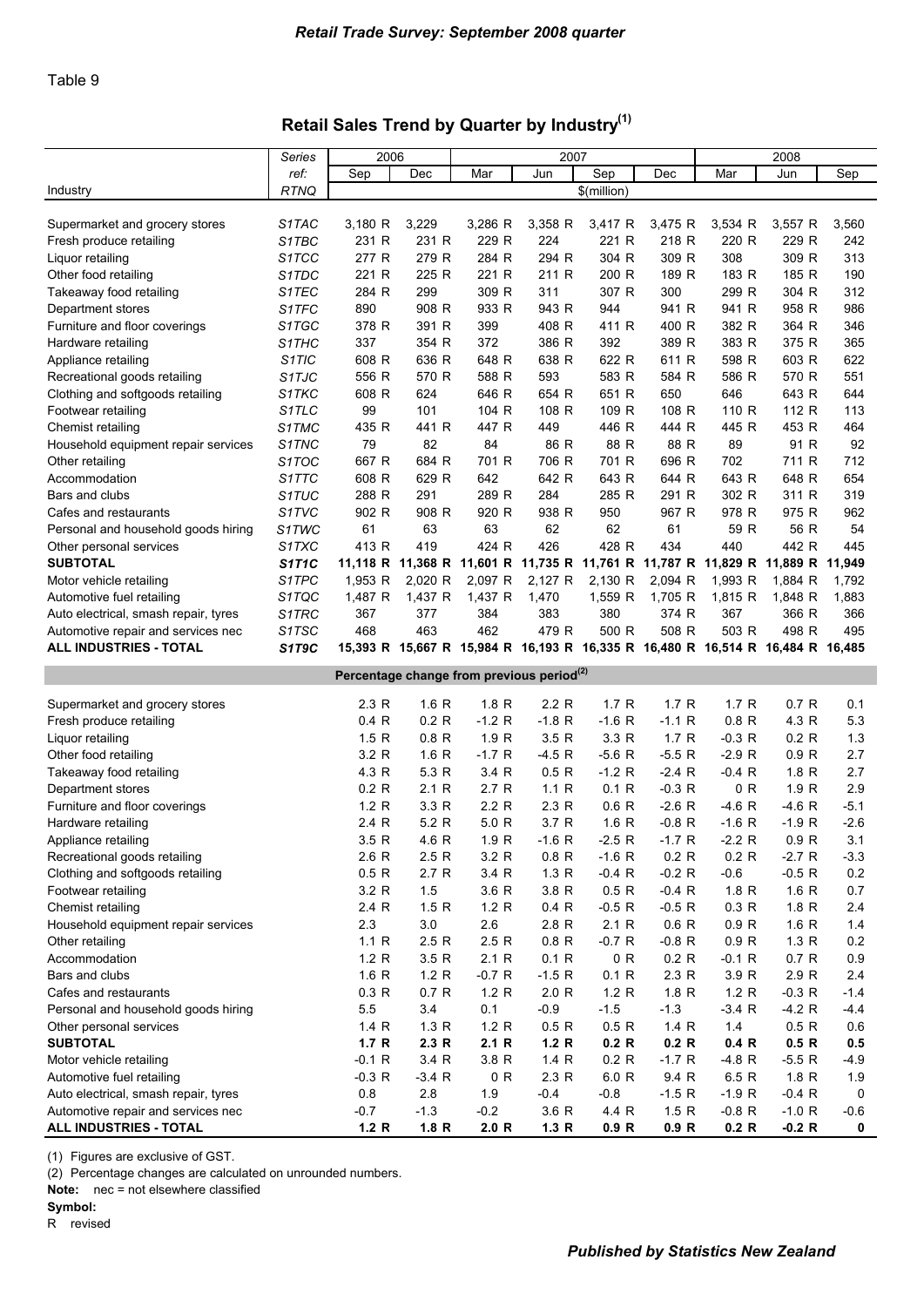# Retail Sales Volumes Trend Expressed in September 1995 Quarter Prices<sup>(1)</sup>

*By quarter by industry*

| ref:<br>Sep<br>Sep<br>Dec<br>Mar<br>Jun<br>Dec<br>Mar<br>Jun<br>Sep<br><b>RTNQ</b><br>\$(million)<br>Industry<br>2,491 R<br>2,514 R<br>2,545 R<br>2,563 R<br>2,573 R<br>2,573 R<br>2,538 R<br>2,482<br>Supermarket and grocery stores<br>S1TAK<br>2,469 R<br>S1TBK<br>168<br>166<br>163<br>158<br>156<br>156 R<br>156 R<br>156 R<br>158<br>Fresh produce retailing<br>S1TCK<br>223 R<br>224 R<br>227 R<br>233 R<br>238 R<br>240 R<br>241 R<br>240<br>244<br>Liquor retailing<br>170 R<br>174 R<br>172 R<br>162 R<br>149 R<br>136 R<br>128 R<br>128<br>S1TDK<br>127 R<br>Other food retailing<br>219<br>223<br>210<br>206 R<br>206 R<br>210 R<br>224 R<br>218<br>207<br>Takeaway food retailing<br>S1TEK<br>964 R<br>970 R<br>Department stores<br>S1TFK<br>902 R<br>923 R<br>951<br>968 R<br>975 R<br>996 R<br>1,026<br>339 R<br>355 R<br>320 R<br>306<br>Furniture and floor coverings<br>S1TGK<br>330 R<br>347 R<br>358 R<br>349 R<br>334 R<br>329 R<br>340 R<br>340 R<br>326 R<br>300<br>314 R<br>344<br>334 R<br>315<br>Hardware retailing<br>S1THK<br>1,226 R<br>1,225 R<br>1,232 R<br>1,107 R<br>1,175 R<br>1,219 R<br>1,234 R<br>1,268 R<br>1,325<br>Appliance retailing<br>S1TIK<br>522<br>510 R<br>Recreational goods retailing<br>S1TJK<br>494 R<br>505 R<br>521 R<br>509 R<br>512 R<br>497 R<br>479<br>587<br>614 R<br>610 R<br>608 R<br>602 R<br>Clothing and softgoods retailing<br><b>S1TKK</b><br>571 R<br>607 R<br>605 R<br>604<br>S1TLK<br>123 R<br>Footwear retailing<br>110<br>113<br>117 R<br>122 R<br>123 R<br>126 R<br>128 R<br>129<br>447 R<br>456 R<br>462 R<br>466<br>470 R<br>472 R<br>472 R<br>478 R<br>487<br>Chemist retailing<br>S1TMK<br>62<br>62<br>62 R<br>62 R<br>63 R<br>63 R<br>64 R<br>64 R<br>63<br>Household equipment repair services<br>S1TNK<br>606 R<br>626 R<br>618 R<br>610 R<br>609 R<br>600 R<br>620 R<br>608 R<br>608<br>Other retailing<br>S1TOK<br>475 R<br>488<br>495 R<br>492 R<br>488 R<br>484 R<br>475 R<br>473 R<br>475<br>Accommodation<br>S1TTK<br>Bars and clubs<br>S1TUK<br>211 R<br>211<br>208 R<br>203<br>199 R<br>204<br>209 R<br>213 R<br>216<br>S1TVK<br>700 R<br>698 R<br>700 R<br>707 R<br>710<br>715 R<br>700 R<br>679<br>714 R<br>Cafes and restaurants<br>62<br>58 R<br>56 R<br>S1TWK<br>59<br>62<br>61<br>60<br>60<br>53<br>Personal and household goods hiring<br>311<br>311 R<br>310 R<br>312 R<br>310 R<br>310 R<br>309 R<br>313<br>308<br>Other personal services<br>S1TXK<br><b>SUBTOTAL</b><br>9,912 R<br>10,131 R 10,330 R 10,404 R 10,380 R 10,362 R 10,323 R 10,303 R 10,297<br>S1T1K<br>2,430 R<br>2,556 R<br>2,511 R<br>2,333 R<br>2,530 R<br>2,548 R<br>2,397 R<br>2,280 R<br>2,195<br>Motor vehicle retailing<br>S1TPK<br>896 R<br>908 R<br>903 R<br>875 R<br>832 R<br>846<br>863 R<br>880<br>848<br>Automotive fuel retailing<br>S1TQK<br>327<br>334<br>338 R<br>334<br>328 R<br>320 R<br>310 R<br>304 R<br>299<br>Auto electrical, smash repair, tyres<br>S1TRK<br>S1TSK<br>332<br>324<br>328 R<br>340 R<br>342 R<br>330 R<br>320<br>337 R<br>324<br>Automotive repair and services nec<br>S1T9K<br><b>ALL INDUSTRIES - TOTAL</b><br>13,736 R 14,066 R 14,382 R 14,502 R 14,492 R 14,444 R 14,272 R 14,094 R 13,962<br>Percentage change from previous quarter <sup>(2)</sup><br>1.2 R<br>$-1.4 R$<br>1.6R<br>0.9 <sub>R</sub><br>0.9 <sub>R</sub><br>0.7R<br>0.4R<br>0 R<br>$-2.2$<br>Supermarket and grocery stores<br>$-1.2$<br>$-2.2$<br>$-2.8$<br>0.4 R<br>0.9<br>$-2.1$<br>$-1.1$<br>$-0.1$ R<br>$-0.5R$<br>Fresh produce retailing<br>0.7R<br>0.3 R<br>1.5R<br>2.7R<br>2.3R<br>0.9 R<br>0.3 R<br>$-0.4$ R<br>1.4<br>Liquor retailing<br>2.3R<br>3.9 R<br>$-1.5 R$<br>$-5.4R$<br>$-8.0 R$<br>$-8.9R$<br>$-5.8$ R<br>$-1.1R$<br>1.1<br>Other food retailing<br>$-0.5 R$<br>$-3.6$<br>3.3 R<br>4.2 R<br>2.4 R<br>$-2.2$<br>$-2.0$ R<br>$-0.2 R$<br>0.8<br>Takeaway food retailing<br>2.2 R<br>0.4R<br>2.4 R<br>3.0 R<br>1.3R<br>0.4R<br>0.2 R<br>0.5R<br>3.0<br>Department stores<br>$-2.3 R$<br>0.1R<br>2.8R<br>2.5R<br>2.3R<br>0.7R<br>$-4.3 R$<br>$-4.1R$<br>$-4.5$<br>Furniture and floor coverings<br>1.7 R<br>4.7 R<br>4.7 R<br>3.4 R<br>1.1R<br>$-1.1R$<br>$-1.7R$<br>$-2.4R$<br>$-3.5$<br>Hardware retailing<br>4.9 R<br>6.2 R<br>3.7 R<br>0.6R<br>$-0.1$ R<br>0.6R<br>0.2 R<br>2.7R<br>4.5<br>Appliance retailing<br>2.2 R<br>2.2 R<br>0.2 R<br>$-2.8 R$<br>$-3.6$<br>Recreational goods retailing<br>3.1 R<br>$-2.4 R$<br>0.2 R<br>0.3 R<br>1.2 R<br>Clothing and softgoods retailing<br>0.6R<br>2.8R<br>3.4 R<br>$-0.6 R$<br>$-0.4$ R<br>$-0.6 R$<br>$-0.4 R$<br>0.3<br>Footwear retailing<br>4.3<br>2.3<br>3.9 R<br>3.8 R<br>0.6R<br>0.1 R<br>2.4 R<br>1.8 <sub>R</sub><br>0.8<br>2.0 R<br>Chemist retailing<br>2.7R<br>1.2 R<br>1.0 <sub>R</sub><br>0.8 <sub>R</sub><br>0.3 R<br>0.1 R<br>1.3R<br>1.7<br>$0.8\,$<br>0.3<br>$-1.0 R$<br>0.6 R<br>Household equipment repair services<br>0.4 R<br>1.7R<br>0.4 R<br>0.3 R<br>$-1.1$<br>$-0.5 R$<br>0.3 R<br>1.0 R<br>2.4 R<br>0.8 <sub>R</sub><br>$-1.2 R$<br>$-1.3 R$<br>$-0.3 R$<br>$-0.1$<br>Other retailing<br>2.8 R<br>1.5R<br>$-0.7R$<br>$-1.0 R$<br>$-0.5 R$<br>Accommodation<br>0.4 R<br>$-0.7R$<br>$-1.8 R$<br>0.5<br>1.1R<br>1.9 R<br>Bars and clubs<br>0.4 R<br>$-1.4 R$<br>$-2.7R$<br>$-1.9$ R<br>2.4 R<br>2.9 R<br>1.3<br>$-0.3 R$<br>1.1R<br>$-1.9 R$<br>$-0.6 R$<br>0.3 R<br>0.3 R<br>0.8 <sub>R</sub><br>$-0.2 R$<br>$-3.1$<br>Cafes and restaurants<br>5.4<br>$-4.5 R$<br>Personal and household goods hiring<br>3.6<br>0.2<br>$-0.9$<br>$-1.2$<br>$-0.6$<br>$-2.7R$<br>$-4.5$<br>0.2 R<br>$-0.6 R$<br>$-0.2 R$<br>$-0.9 R$<br>0.5R<br>0.4 R<br>0.8 <sub>R</sub><br>0.4 R<br>$-0.8$<br>Other personal services<br>2.2 R<br>$-0.2 R$<br>$-0.2 R$<br><b>SUBTOTAL</b><br>1.4R<br>2.0 R<br>0.7 R<br>$-0.2 R$<br>$-0.4 R$<br>$-0.1$<br>$-4.9 R$<br>0 R<br>4.2 R<br>4.1 R<br>1.0 <sub>R</sub><br>$-0.3 R$<br>$-1.5 R$<br>$-4.5 R$<br>$-3.7$<br>Motor vehicle retailing<br>Automotive fuel retailing<br>1.3R<br>1.7R<br>2.0 R<br>1.9 R<br>1.8 <sub>R</sub><br>1.4R<br>$-0.6 R$<br>$-3.1 R$<br>$-3.1$<br>$-0.2$<br>2.0<br>1.2 R<br>$-1.3 R$<br>$-1.9 R$<br>Auto electrical, smash repair, tyres<br>$-1.6 R$<br>$-2.5R$<br>$-3.3 R$<br>$-1.5$ | Series | 2006 |  | 2007 |  | 2008 |  |
|----------------------------------------------------------------------------------------------------------------------------------------------------------------------------------------------------------------------------------------------------------------------------------------------------------------------------------------------------------------------------------------------------------------------------------------------------------------------------------------------------------------------------------------------------------------------------------------------------------------------------------------------------------------------------------------------------------------------------------------------------------------------------------------------------------------------------------------------------------------------------------------------------------------------------------------------------------------------------------------------------------------------------------------------------------------------------------------------------------------------------------------------------------------------------------------------------------------------------------------------------------------------------------------------------------------------------------------------------------------------------------------------------------------------------------------------------------------------------------------------------------------------------------------------------------------------------------------------------------------------------------------------------------------------------------------------------------------------------------------------------------------------------------------------------------------------------------------------------------------------------------------------------------------------------------------------------------------------------------------------------------------------------------------------------------------------------------------------------------------------------------------------------------------------------------------------------------------------------------------------------------------------------------------------------------------------------------------------------------------------------------------------------------------------------------------------------------------------------------------------------------------------------------------------------------------------------------------------------------------------------------------------------------------------------------------------------------------------------------------------------------------------------------------------------------------------------------------------------------------------------------------------------------------------------------------------------------------------------------------------------------------------------------------------------------------------------------------------------------------------------------------------------------------------------------------------------------------------------------------------------------------------------------------------------------------------------------------------------------------------------------------------------------------------------------------------------------------------------------------------------------------------------------------------------------------------------------------------------------------------------------------------------------------------------------------------------------------------------------------------------------------------------------------------------------------------------------------------------------------------------------------------------------------------------------------------------------------------------------------------------------------------------------------------------------------------------------------------------------------------------------------------------------------------------------------------------------------------------------------------------------------------------------------------------------------------------------------------------------------------------------------------------------------------------------------------------------------------------------------------------------------------------------------------------------------------------------------------------------------------------------------------------------------------------------------------------------------------------------------------------------------------------------------------------------------------------------------------------------------------------------------------------------------------------------------------------------------------------------------------------------------------------------------------------------------------------------------------------------------------------------------------------------------------------------------------------------------------------------------------------------------------------------------------------------------------------------------------------------------------------------------------------------------------------------------------------------------------------------------------------------------------------------------------------------------------------------------------------------------------------------------------------------------------------------------------------------------------------------------------------------------------------------------------------------------------------------------------------------------------------------------------------------------------------------------------------------------------------------------------------------------------------------------------------------------------------------------------------------------------------------------------------------------------------------------------------------|--------|------|--|------|--|------|--|
|                                                                                                                                                                                                                                                                                                                                                                                                                                                                                                                                                                                                                                                                                                                                                                                                                                                                                                                                                                                                                                                                                                                                                                                                                                                                                                                                                                                                                                                                                                                                                                                                                                                                                                                                                                                                                                                                                                                                                                                                                                                                                                                                                                                                                                                                                                                                                                                                                                                                                                                                                                                                                                                                                                                                                                                                                                                                                                                                                                                                                                                                                                                                                                                                                                                                                                                                                                                                                                                                                                                                                                                                                                                                                                                                                                                                                                                                                                                                                                                                                                                                                                                                                                                                                                                                                                                                                                                                                                                                                                                                                                                                                                                                                                                                                                                                                                                                                                                                                                                                                                                                                                                                                                                                                                                                                                                                                                                                                                                                                                                                                                                                                                                                                                                                                                                                                                                                                                                                                                                                                                                                                                                                                                                                          |        |      |  |      |  |      |  |
|                                                                                                                                                                                                                                                                                                                                                                                                                                                                                                                                                                                                                                                                                                                                                                                                                                                                                                                                                                                                                                                                                                                                                                                                                                                                                                                                                                                                                                                                                                                                                                                                                                                                                                                                                                                                                                                                                                                                                                                                                                                                                                                                                                                                                                                                                                                                                                                                                                                                                                                                                                                                                                                                                                                                                                                                                                                                                                                                                                                                                                                                                                                                                                                                                                                                                                                                                                                                                                                                                                                                                                                                                                                                                                                                                                                                                                                                                                                                                                                                                                                                                                                                                                                                                                                                                                                                                                                                                                                                                                                                                                                                                                                                                                                                                                                                                                                                                                                                                                                                                                                                                                                                                                                                                                                                                                                                                                                                                                                                                                                                                                                                                                                                                                                                                                                                                                                                                                                                                                                                                                                                                                                                                                                                          |        |      |  |      |  |      |  |
|                                                                                                                                                                                                                                                                                                                                                                                                                                                                                                                                                                                                                                                                                                                                                                                                                                                                                                                                                                                                                                                                                                                                                                                                                                                                                                                                                                                                                                                                                                                                                                                                                                                                                                                                                                                                                                                                                                                                                                                                                                                                                                                                                                                                                                                                                                                                                                                                                                                                                                                                                                                                                                                                                                                                                                                                                                                                                                                                                                                                                                                                                                                                                                                                                                                                                                                                                                                                                                                                                                                                                                                                                                                                                                                                                                                                                                                                                                                                                                                                                                                                                                                                                                                                                                                                                                                                                                                                                                                                                                                                                                                                                                                                                                                                                                                                                                                                                                                                                                                                                                                                                                                                                                                                                                                                                                                                                                                                                                                                                                                                                                                                                                                                                                                                                                                                                                                                                                                                                                                                                                                                                                                                                                                                          |        |      |  |      |  |      |  |
|                                                                                                                                                                                                                                                                                                                                                                                                                                                                                                                                                                                                                                                                                                                                                                                                                                                                                                                                                                                                                                                                                                                                                                                                                                                                                                                                                                                                                                                                                                                                                                                                                                                                                                                                                                                                                                                                                                                                                                                                                                                                                                                                                                                                                                                                                                                                                                                                                                                                                                                                                                                                                                                                                                                                                                                                                                                                                                                                                                                                                                                                                                                                                                                                                                                                                                                                                                                                                                                                                                                                                                                                                                                                                                                                                                                                                                                                                                                                                                                                                                                                                                                                                                                                                                                                                                                                                                                                                                                                                                                                                                                                                                                                                                                                                                                                                                                                                                                                                                                                                                                                                                                                                                                                                                                                                                                                                                                                                                                                                                                                                                                                                                                                                                                                                                                                                                                                                                                                                                                                                                                                                                                                                                                                          |        |      |  |      |  |      |  |
|                                                                                                                                                                                                                                                                                                                                                                                                                                                                                                                                                                                                                                                                                                                                                                                                                                                                                                                                                                                                                                                                                                                                                                                                                                                                                                                                                                                                                                                                                                                                                                                                                                                                                                                                                                                                                                                                                                                                                                                                                                                                                                                                                                                                                                                                                                                                                                                                                                                                                                                                                                                                                                                                                                                                                                                                                                                                                                                                                                                                                                                                                                                                                                                                                                                                                                                                                                                                                                                                                                                                                                                                                                                                                                                                                                                                                                                                                                                                                                                                                                                                                                                                                                                                                                                                                                                                                                                                                                                                                                                                                                                                                                                                                                                                                                                                                                                                                                                                                                                                                                                                                                                                                                                                                                                                                                                                                                                                                                                                                                                                                                                                                                                                                                                                                                                                                                                                                                                                                                                                                                                                                                                                                                                                          |        |      |  |      |  |      |  |
|                                                                                                                                                                                                                                                                                                                                                                                                                                                                                                                                                                                                                                                                                                                                                                                                                                                                                                                                                                                                                                                                                                                                                                                                                                                                                                                                                                                                                                                                                                                                                                                                                                                                                                                                                                                                                                                                                                                                                                                                                                                                                                                                                                                                                                                                                                                                                                                                                                                                                                                                                                                                                                                                                                                                                                                                                                                                                                                                                                                                                                                                                                                                                                                                                                                                                                                                                                                                                                                                                                                                                                                                                                                                                                                                                                                                                                                                                                                                                                                                                                                                                                                                                                                                                                                                                                                                                                                                                                                                                                                                                                                                                                                                                                                                                                                                                                                                                                                                                                                                                                                                                                                                                                                                                                                                                                                                                                                                                                                                                                                                                                                                                                                                                                                                                                                                                                                                                                                                                                                                                                                                                                                                                                                                          |        |      |  |      |  |      |  |
|                                                                                                                                                                                                                                                                                                                                                                                                                                                                                                                                                                                                                                                                                                                                                                                                                                                                                                                                                                                                                                                                                                                                                                                                                                                                                                                                                                                                                                                                                                                                                                                                                                                                                                                                                                                                                                                                                                                                                                                                                                                                                                                                                                                                                                                                                                                                                                                                                                                                                                                                                                                                                                                                                                                                                                                                                                                                                                                                                                                                                                                                                                                                                                                                                                                                                                                                                                                                                                                                                                                                                                                                                                                                                                                                                                                                                                                                                                                                                                                                                                                                                                                                                                                                                                                                                                                                                                                                                                                                                                                                                                                                                                                                                                                                                                                                                                                                                                                                                                                                                                                                                                                                                                                                                                                                                                                                                                                                                                                                                                                                                                                                                                                                                                                                                                                                                                                                                                                                                                                                                                                                                                                                                                                                          |        |      |  |      |  |      |  |
|                                                                                                                                                                                                                                                                                                                                                                                                                                                                                                                                                                                                                                                                                                                                                                                                                                                                                                                                                                                                                                                                                                                                                                                                                                                                                                                                                                                                                                                                                                                                                                                                                                                                                                                                                                                                                                                                                                                                                                                                                                                                                                                                                                                                                                                                                                                                                                                                                                                                                                                                                                                                                                                                                                                                                                                                                                                                                                                                                                                                                                                                                                                                                                                                                                                                                                                                                                                                                                                                                                                                                                                                                                                                                                                                                                                                                                                                                                                                                                                                                                                                                                                                                                                                                                                                                                                                                                                                                                                                                                                                                                                                                                                                                                                                                                                                                                                                                                                                                                                                                                                                                                                                                                                                                                                                                                                                                                                                                                                                                                                                                                                                                                                                                                                                                                                                                                                                                                                                                                                                                                                                                                                                                                                                          |        |      |  |      |  |      |  |
|                                                                                                                                                                                                                                                                                                                                                                                                                                                                                                                                                                                                                                                                                                                                                                                                                                                                                                                                                                                                                                                                                                                                                                                                                                                                                                                                                                                                                                                                                                                                                                                                                                                                                                                                                                                                                                                                                                                                                                                                                                                                                                                                                                                                                                                                                                                                                                                                                                                                                                                                                                                                                                                                                                                                                                                                                                                                                                                                                                                                                                                                                                                                                                                                                                                                                                                                                                                                                                                                                                                                                                                                                                                                                                                                                                                                                                                                                                                                                                                                                                                                                                                                                                                                                                                                                                                                                                                                                                                                                                                                                                                                                                                                                                                                                                                                                                                                                                                                                                                                                                                                                                                                                                                                                                                                                                                                                                                                                                                                                                                                                                                                                                                                                                                                                                                                                                                                                                                                                                                                                                                                                                                                                                                                          |        |      |  |      |  |      |  |
|                                                                                                                                                                                                                                                                                                                                                                                                                                                                                                                                                                                                                                                                                                                                                                                                                                                                                                                                                                                                                                                                                                                                                                                                                                                                                                                                                                                                                                                                                                                                                                                                                                                                                                                                                                                                                                                                                                                                                                                                                                                                                                                                                                                                                                                                                                                                                                                                                                                                                                                                                                                                                                                                                                                                                                                                                                                                                                                                                                                                                                                                                                                                                                                                                                                                                                                                                                                                                                                                                                                                                                                                                                                                                                                                                                                                                                                                                                                                                                                                                                                                                                                                                                                                                                                                                                                                                                                                                                                                                                                                                                                                                                                                                                                                                                                                                                                                                                                                                                                                                                                                                                                                                                                                                                                                                                                                                                                                                                                                                                                                                                                                                                                                                                                                                                                                                                                                                                                                                                                                                                                                                                                                                                                                          |        |      |  |      |  |      |  |
|                                                                                                                                                                                                                                                                                                                                                                                                                                                                                                                                                                                                                                                                                                                                                                                                                                                                                                                                                                                                                                                                                                                                                                                                                                                                                                                                                                                                                                                                                                                                                                                                                                                                                                                                                                                                                                                                                                                                                                                                                                                                                                                                                                                                                                                                                                                                                                                                                                                                                                                                                                                                                                                                                                                                                                                                                                                                                                                                                                                                                                                                                                                                                                                                                                                                                                                                                                                                                                                                                                                                                                                                                                                                                                                                                                                                                                                                                                                                                                                                                                                                                                                                                                                                                                                                                                                                                                                                                                                                                                                                                                                                                                                                                                                                                                                                                                                                                                                                                                                                                                                                                                                                                                                                                                                                                                                                                                                                                                                                                                                                                                                                                                                                                                                                                                                                                                                                                                                                                                                                                                                                                                                                                                                                          |        |      |  |      |  |      |  |
|                                                                                                                                                                                                                                                                                                                                                                                                                                                                                                                                                                                                                                                                                                                                                                                                                                                                                                                                                                                                                                                                                                                                                                                                                                                                                                                                                                                                                                                                                                                                                                                                                                                                                                                                                                                                                                                                                                                                                                                                                                                                                                                                                                                                                                                                                                                                                                                                                                                                                                                                                                                                                                                                                                                                                                                                                                                                                                                                                                                                                                                                                                                                                                                                                                                                                                                                                                                                                                                                                                                                                                                                                                                                                                                                                                                                                                                                                                                                                                                                                                                                                                                                                                                                                                                                                                                                                                                                                                                                                                                                                                                                                                                                                                                                                                                                                                                                                                                                                                                                                                                                                                                                                                                                                                                                                                                                                                                                                                                                                                                                                                                                                                                                                                                                                                                                                                                                                                                                                                                                                                                                                                                                                                                                          |        |      |  |      |  |      |  |
|                                                                                                                                                                                                                                                                                                                                                                                                                                                                                                                                                                                                                                                                                                                                                                                                                                                                                                                                                                                                                                                                                                                                                                                                                                                                                                                                                                                                                                                                                                                                                                                                                                                                                                                                                                                                                                                                                                                                                                                                                                                                                                                                                                                                                                                                                                                                                                                                                                                                                                                                                                                                                                                                                                                                                                                                                                                                                                                                                                                                                                                                                                                                                                                                                                                                                                                                                                                                                                                                                                                                                                                                                                                                                                                                                                                                                                                                                                                                                                                                                                                                                                                                                                                                                                                                                                                                                                                                                                                                                                                                                                                                                                                                                                                                                                                                                                                                                                                                                                                                                                                                                                                                                                                                                                                                                                                                                                                                                                                                                                                                                                                                                                                                                                                                                                                                                                                                                                                                                                                                                                                                                                                                                                                                          |        |      |  |      |  |      |  |
|                                                                                                                                                                                                                                                                                                                                                                                                                                                                                                                                                                                                                                                                                                                                                                                                                                                                                                                                                                                                                                                                                                                                                                                                                                                                                                                                                                                                                                                                                                                                                                                                                                                                                                                                                                                                                                                                                                                                                                                                                                                                                                                                                                                                                                                                                                                                                                                                                                                                                                                                                                                                                                                                                                                                                                                                                                                                                                                                                                                                                                                                                                                                                                                                                                                                                                                                                                                                                                                                                                                                                                                                                                                                                                                                                                                                                                                                                                                                                                                                                                                                                                                                                                                                                                                                                                                                                                                                                                                                                                                                                                                                                                                                                                                                                                                                                                                                                                                                                                                                                                                                                                                                                                                                                                                                                                                                                                                                                                                                                                                                                                                                                                                                                                                                                                                                                                                                                                                                                                                                                                                                                                                                                                                                          |        |      |  |      |  |      |  |
|                                                                                                                                                                                                                                                                                                                                                                                                                                                                                                                                                                                                                                                                                                                                                                                                                                                                                                                                                                                                                                                                                                                                                                                                                                                                                                                                                                                                                                                                                                                                                                                                                                                                                                                                                                                                                                                                                                                                                                                                                                                                                                                                                                                                                                                                                                                                                                                                                                                                                                                                                                                                                                                                                                                                                                                                                                                                                                                                                                                                                                                                                                                                                                                                                                                                                                                                                                                                                                                                                                                                                                                                                                                                                                                                                                                                                                                                                                                                                                                                                                                                                                                                                                                                                                                                                                                                                                                                                                                                                                                                                                                                                                                                                                                                                                                                                                                                                                                                                                                                                                                                                                                                                                                                                                                                                                                                                                                                                                                                                                                                                                                                                                                                                                                                                                                                                                                                                                                                                                                                                                                                                                                                                                                                          |        |      |  |      |  |      |  |
|                                                                                                                                                                                                                                                                                                                                                                                                                                                                                                                                                                                                                                                                                                                                                                                                                                                                                                                                                                                                                                                                                                                                                                                                                                                                                                                                                                                                                                                                                                                                                                                                                                                                                                                                                                                                                                                                                                                                                                                                                                                                                                                                                                                                                                                                                                                                                                                                                                                                                                                                                                                                                                                                                                                                                                                                                                                                                                                                                                                                                                                                                                                                                                                                                                                                                                                                                                                                                                                                                                                                                                                                                                                                                                                                                                                                                                                                                                                                                                                                                                                                                                                                                                                                                                                                                                                                                                                                                                                                                                                                                                                                                                                                                                                                                                                                                                                                                                                                                                                                                                                                                                                                                                                                                                                                                                                                                                                                                                                                                                                                                                                                                                                                                                                                                                                                                                                                                                                                                                                                                                                                                                                                                                                                          |        |      |  |      |  |      |  |
|                                                                                                                                                                                                                                                                                                                                                                                                                                                                                                                                                                                                                                                                                                                                                                                                                                                                                                                                                                                                                                                                                                                                                                                                                                                                                                                                                                                                                                                                                                                                                                                                                                                                                                                                                                                                                                                                                                                                                                                                                                                                                                                                                                                                                                                                                                                                                                                                                                                                                                                                                                                                                                                                                                                                                                                                                                                                                                                                                                                                                                                                                                                                                                                                                                                                                                                                                                                                                                                                                                                                                                                                                                                                                                                                                                                                                                                                                                                                                                                                                                                                                                                                                                                                                                                                                                                                                                                                                                                                                                                                                                                                                                                                                                                                                                                                                                                                                                                                                                                                                                                                                                                                                                                                                                                                                                                                                                                                                                                                                                                                                                                                                                                                                                                                                                                                                                                                                                                                                                                                                                                                                                                                                                                                          |        |      |  |      |  |      |  |
|                                                                                                                                                                                                                                                                                                                                                                                                                                                                                                                                                                                                                                                                                                                                                                                                                                                                                                                                                                                                                                                                                                                                                                                                                                                                                                                                                                                                                                                                                                                                                                                                                                                                                                                                                                                                                                                                                                                                                                                                                                                                                                                                                                                                                                                                                                                                                                                                                                                                                                                                                                                                                                                                                                                                                                                                                                                                                                                                                                                                                                                                                                                                                                                                                                                                                                                                                                                                                                                                                                                                                                                                                                                                                                                                                                                                                                                                                                                                                                                                                                                                                                                                                                                                                                                                                                                                                                                                                                                                                                                                                                                                                                                                                                                                                                                                                                                                                                                                                                                                                                                                                                                                                                                                                                                                                                                                                                                                                                                                                                                                                                                                                                                                                                                                                                                                                                                                                                                                                                                                                                                                                                                                                                                                          |        |      |  |      |  |      |  |
|                                                                                                                                                                                                                                                                                                                                                                                                                                                                                                                                                                                                                                                                                                                                                                                                                                                                                                                                                                                                                                                                                                                                                                                                                                                                                                                                                                                                                                                                                                                                                                                                                                                                                                                                                                                                                                                                                                                                                                                                                                                                                                                                                                                                                                                                                                                                                                                                                                                                                                                                                                                                                                                                                                                                                                                                                                                                                                                                                                                                                                                                                                                                                                                                                                                                                                                                                                                                                                                                                                                                                                                                                                                                                                                                                                                                                                                                                                                                                                                                                                                                                                                                                                                                                                                                                                                                                                                                                                                                                                                                                                                                                                                                                                                                                                                                                                                                                                                                                                                                                                                                                                                                                                                                                                                                                                                                                                                                                                                                                                                                                                                                                                                                                                                                                                                                                                                                                                                                                                                                                                                                                                                                                                                                          |        |      |  |      |  |      |  |
|                                                                                                                                                                                                                                                                                                                                                                                                                                                                                                                                                                                                                                                                                                                                                                                                                                                                                                                                                                                                                                                                                                                                                                                                                                                                                                                                                                                                                                                                                                                                                                                                                                                                                                                                                                                                                                                                                                                                                                                                                                                                                                                                                                                                                                                                                                                                                                                                                                                                                                                                                                                                                                                                                                                                                                                                                                                                                                                                                                                                                                                                                                                                                                                                                                                                                                                                                                                                                                                                                                                                                                                                                                                                                                                                                                                                                                                                                                                                                                                                                                                                                                                                                                                                                                                                                                                                                                                                                                                                                                                                                                                                                                                                                                                                                                                                                                                                                                                                                                                                                                                                                                                                                                                                                                                                                                                                                                                                                                                                                                                                                                                                                                                                                                                                                                                                                                                                                                                                                                                                                                                                                                                                                                                                          |        |      |  |      |  |      |  |
|                                                                                                                                                                                                                                                                                                                                                                                                                                                                                                                                                                                                                                                                                                                                                                                                                                                                                                                                                                                                                                                                                                                                                                                                                                                                                                                                                                                                                                                                                                                                                                                                                                                                                                                                                                                                                                                                                                                                                                                                                                                                                                                                                                                                                                                                                                                                                                                                                                                                                                                                                                                                                                                                                                                                                                                                                                                                                                                                                                                                                                                                                                                                                                                                                                                                                                                                                                                                                                                                                                                                                                                                                                                                                                                                                                                                                                                                                                                                                                                                                                                                                                                                                                                                                                                                                                                                                                                                                                                                                                                                                                                                                                                                                                                                                                                                                                                                                                                                                                                                                                                                                                                                                                                                                                                                                                                                                                                                                                                                                                                                                                                                                                                                                                                                                                                                                                                                                                                                                                                                                                                                                                                                                                                                          |        |      |  |      |  |      |  |
|                                                                                                                                                                                                                                                                                                                                                                                                                                                                                                                                                                                                                                                                                                                                                                                                                                                                                                                                                                                                                                                                                                                                                                                                                                                                                                                                                                                                                                                                                                                                                                                                                                                                                                                                                                                                                                                                                                                                                                                                                                                                                                                                                                                                                                                                                                                                                                                                                                                                                                                                                                                                                                                                                                                                                                                                                                                                                                                                                                                                                                                                                                                                                                                                                                                                                                                                                                                                                                                                                                                                                                                                                                                                                                                                                                                                                                                                                                                                                                                                                                                                                                                                                                                                                                                                                                                                                                                                                                                                                                                                                                                                                                                                                                                                                                                                                                                                                                                                                                                                                                                                                                                                                                                                                                                                                                                                                                                                                                                                                                                                                                                                                                                                                                                                                                                                                                                                                                                                                                                                                                                                                                                                                                                                          |        |      |  |      |  |      |  |
|                                                                                                                                                                                                                                                                                                                                                                                                                                                                                                                                                                                                                                                                                                                                                                                                                                                                                                                                                                                                                                                                                                                                                                                                                                                                                                                                                                                                                                                                                                                                                                                                                                                                                                                                                                                                                                                                                                                                                                                                                                                                                                                                                                                                                                                                                                                                                                                                                                                                                                                                                                                                                                                                                                                                                                                                                                                                                                                                                                                                                                                                                                                                                                                                                                                                                                                                                                                                                                                                                                                                                                                                                                                                                                                                                                                                                                                                                                                                                                                                                                                                                                                                                                                                                                                                                                                                                                                                                                                                                                                                                                                                                                                                                                                                                                                                                                                                                                                                                                                                                                                                                                                                                                                                                                                                                                                                                                                                                                                                                                                                                                                                                                                                                                                                                                                                                                                                                                                                                                                                                                                                                                                                                                                                          |        |      |  |      |  |      |  |
|                                                                                                                                                                                                                                                                                                                                                                                                                                                                                                                                                                                                                                                                                                                                                                                                                                                                                                                                                                                                                                                                                                                                                                                                                                                                                                                                                                                                                                                                                                                                                                                                                                                                                                                                                                                                                                                                                                                                                                                                                                                                                                                                                                                                                                                                                                                                                                                                                                                                                                                                                                                                                                                                                                                                                                                                                                                                                                                                                                                                                                                                                                                                                                                                                                                                                                                                                                                                                                                                                                                                                                                                                                                                                                                                                                                                                                                                                                                                                                                                                                                                                                                                                                                                                                                                                                                                                                                                                                                                                                                                                                                                                                                                                                                                                                                                                                                                                                                                                                                                                                                                                                                                                                                                                                                                                                                                                                                                                                                                                                                                                                                                                                                                                                                                                                                                                                                                                                                                                                                                                                                                                                                                                                                                          |        |      |  |      |  |      |  |
|                                                                                                                                                                                                                                                                                                                                                                                                                                                                                                                                                                                                                                                                                                                                                                                                                                                                                                                                                                                                                                                                                                                                                                                                                                                                                                                                                                                                                                                                                                                                                                                                                                                                                                                                                                                                                                                                                                                                                                                                                                                                                                                                                                                                                                                                                                                                                                                                                                                                                                                                                                                                                                                                                                                                                                                                                                                                                                                                                                                                                                                                                                                                                                                                                                                                                                                                                                                                                                                                                                                                                                                                                                                                                                                                                                                                                                                                                                                                                                                                                                                                                                                                                                                                                                                                                                                                                                                                                                                                                                                                                                                                                                                                                                                                                                                                                                                                                                                                                                                                                                                                                                                                                                                                                                                                                                                                                                                                                                                                                                                                                                                                                                                                                                                                                                                                                                                                                                                                                                                                                                                                                                                                                                                                          |        |      |  |      |  |      |  |
|                                                                                                                                                                                                                                                                                                                                                                                                                                                                                                                                                                                                                                                                                                                                                                                                                                                                                                                                                                                                                                                                                                                                                                                                                                                                                                                                                                                                                                                                                                                                                                                                                                                                                                                                                                                                                                                                                                                                                                                                                                                                                                                                                                                                                                                                                                                                                                                                                                                                                                                                                                                                                                                                                                                                                                                                                                                                                                                                                                                                                                                                                                                                                                                                                                                                                                                                                                                                                                                                                                                                                                                                                                                                                                                                                                                                                                                                                                                                                                                                                                                                                                                                                                                                                                                                                                                                                                                                                                                                                                                                                                                                                                                                                                                                                                                                                                                                                                                                                                                                                                                                                                                                                                                                                                                                                                                                                                                                                                                                                                                                                                                                                                                                                                                                                                                                                                                                                                                                                                                                                                                                                                                                                                                                          |        |      |  |      |  |      |  |
|                                                                                                                                                                                                                                                                                                                                                                                                                                                                                                                                                                                                                                                                                                                                                                                                                                                                                                                                                                                                                                                                                                                                                                                                                                                                                                                                                                                                                                                                                                                                                                                                                                                                                                                                                                                                                                                                                                                                                                                                                                                                                                                                                                                                                                                                                                                                                                                                                                                                                                                                                                                                                                                                                                                                                                                                                                                                                                                                                                                                                                                                                                                                                                                                                                                                                                                                                                                                                                                                                                                                                                                                                                                                                                                                                                                                                                                                                                                                                                                                                                                                                                                                                                                                                                                                                                                                                                                                                                                                                                                                                                                                                                                                                                                                                                                                                                                                                                                                                                                                                                                                                                                                                                                                                                                                                                                                                                                                                                                                                                                                                                                                                                                                                                                                                                                                                                                                                                                                                                                                                                                                                                                                                                                                          |        |      |  |      |  |      |  |
|                                                                                                                                                                                                                                                                                                                                                                                                                                                                                                                                                                                                                                                                                                                                                                                                                                                                                                                                                                                                                                                                                                                                                                                                                                                                                                                                                                                                                                                                                                                                                                                                                                                                                                                                                                                                                                                                                                                                                                                                                                                                                                                                                                                                                                                                                                                                                                                                                                                                                                                                                                                                                                                                                                                                                                                                                                                                                                                                                                                                                                                                                                                                                                                                                                                                                                                                                                                                                                                                                                                                                                                                                                                                                                                                                                                                                                                                                                                                                                                                                                                                                                                                                                                                                                                                                                                                                                                                                                                                                                                                                                                                                                                                                                                                                                                                                                                                                                                                                                                                                                                                                                                                                                                                                                                                                                                                                                                                                                                                                                                                                                                                                                                                                                                                                                                                                                                                                                                                                                                                                                                                                                                                                                                                          |        |      |  |      |  |      |  |
|                                                                                                                                                                                                                                                                                                                                                                                                                                                                                                                                                                                                                                                                                                                                                                                                                                                                                                                                                                                                                                                                                                                                                                                                                                                                                                                                                                                                                                                                                                                                                                                                                                                                                                                                                                                                                                                                                                                                                                                                                                                                                                                                                                                                                                                                                                                                                                                                                                                                                                                                                                                                                                                                                                                                                                                                                                                                                                                                                                                                                                                                                                                                                                                                                                                                                                                                                                                                                                                                                                                                                                                                                                                                                                                                                                                                                                                                                                                                                                                                                                                                                                                                                                                                                                                                                                                                                                                                                                                                                                                                                                                                                                                                                                                                                                                                                                                                                                                                                                                                                                                                                                                                                                                                                                                                                                                                                                                                                                                                                                                                                                                                                                                                                                                                                                                                                                                                                                                                                                                                                                                                                                                                                                                                          |        |      |  |      |  |      |  |
|                                                                                                                                                                                                                                                                                                                                                                                                                                                                                                                                                                                                                                                                                                                                                                                                                                                                                                                                                                                                                                                                                                                                                                                                                                                                                                                                                                                                                                                                                                                                                                                                                                                                                                                                                                                                                                                                                                                                                                                                                                                                                                                                                                                                                                                                                                                                                                                                                                                                                                                                                                                                                                                                                                                                                                                                                                                                                                                                                                                                                                                                                                                                                                                                                                                                                                                                                                                                                                                                                                                                                                                                                                                                                                                                                                                                                                                                                                                                                                                                                                                                                                                                                                                                                                                                                                                                                                                                                                                                                                                                                                                                                                                                                                                                                                                                                                                                                                                                                                                                                                                                                                                                                                                                                                                                                                                                                                                                                                                                                                                                                                                                                                                                                                                                                                                                                                                                                                                                                                                                                                                                                                                                                                                                          |        |      |  |      |  |      |  |
|                                                                                                                                                                                                                                                                                                                                                                                                                                                                                                                                                                                                                                                                                                                                                                                                                                                                                                                                                                                                                                                                                                                                                                                                                                                                                                                                                                                                                                                                                                                                                                                                                                                                                                                                                                                                                                                                                                                                                                                                                                                                                                                                                                                                                                                                                                                                                                                                                                                                                                                                                                                                                                                                                                                                                                                                                                                                                                                                                                                                                                                                                                                                                                                                                                                                                                                                                                                                                                                                                                                                                                                                                                                                                                                                                                                                                                                                                                                                                                                                                                                                                                                                                                                                                                                                                                                                                                                                                                                                                                                                                                                                                                                                                                                                                                                                                                                                                                                                                                                                                                                                                                                                                                                                                                                                                                                                                                                                                                                                                                                                                                                                                                                                                                                                                                                                                                                                                                                                                                                                                                                                                                                                                                                                          |        |      |  |      |  |      |  |
|                                                                                                                                                                                                                                                                                                                                                                                                                                                                                                                                                                                                                                                                                                                                                                                                                                                                                                                                                                                                                                                                                                                                                                                                                                                                                                                                                                                                                                                                                                                                                                                                                                                                                                                                                                                                                                                                                                                                                                                                                                                                                                                                                                                                                                                                                                                                                                                                                                                                                                                                                                                                                                                                                                                                                                                                                                                                                                                                                                                                                                                                                                                                                                                                                                                                                                                                                                                                                                                                                                                                                                                                                                                                                                                                                                                                                                                                                                                                                                                                                                                                                                                                                                                                                                                                                                                                                                                                                                                                                                                                                                                                                                                                                                                                                                                                                                                                                                                                                                                                                                                                                                                                                                                                                                                                                                                                                                                                                                                                                                                                                                                                                                                                                                                                                                                                                                                                                                                                                                                                                                                                                                                                                                                                          |        |      |  |      |  |      |  |
|                                                                                                                                                                                                                                                                                                                                                                                                                                                                                                                                                                                                                                                                                                                                                                                                                                                                                                                                                                                                                                                                                                                                                                                                                                                                                                                                                                                                                                                                                                                                                                                                                                                                                                                                                                                                                                                                                                                                                                                                                                                                                                                                                                                                                                                                                                                                                                                                                                                                                                                                                                                                                                                                                                                                                                                                                                                                                                                                                                                                                                                                                                                                                                                                                                                                                                                                                                                                                                                                                                                                                                                                                                                                                                                                                                                                                                                                                                                                                                                                                                                                                                                                                                                                                                                                                                                                                                                                                                                                                                                                                                                                                                                                                                                                                                                                                                                                                                                                                                                                                                                                                                                                                                                                                                                                                                                                                                                                                                                                                                                                                                                                                                                                                                                                                                                                                                                                                                                                                                                                                                                                                                                                                                                                          |        |      |  |      |  |      |  |
|                                                                                                                                                                                                                                                                                                                                                                                                                                                                                                                                                                                                                                                                                                                                                                                                                                                                                                                                                                                                                                                                                                                                                                                                                                                                                                                                                                                                                                                                                                                                                                                                                                                                                                                                                                                                                                                                                                                                                                                                                                                                                                                                                                                                                                                                                                                                                                                                                                                                                                                                                                                                                                                                                                                                                                                                                                                                                                                                                                                                                                                                                                                                                                                                                                                                                                                                                                                                                                                                                                                                                                                                                                                                                                                                                                                                                                                                                                                                                                                                                                                                                                                                                                                                                                                                                                                                                                                                                                                                                                                                                                                                                                                                                                                                                                                                                                                                                                                                                                                                                                                                                                                                                                                                                                                                                                                                                                                                                                                                                                                                                                                                                                                                                                                                                                                                                                                                                                                                                                                                                                                                                                                                                                                                          |        |      |  |      |  |      |  |
|                                                                                                                                                                                                                                                                                                                                                                                                                                                                                                                                                                                                                                                                                                                                                                                                                                                                                                                                                                                                                                                                                                                                                                                                                                                                                                                                                                                                                                                                                                                                                                                                                                                                                                                                                                                                                                                                                                                                                                                                                                                                                                                                                                                                                                                                                                                                                                                                                                                                                                                                                                                                                                                                                                                                                                                                                                                                                                                                                                                                                                                                                                                                                                                                                                                                                                                                                                                                                                                                                                                                                                                                                                                                                                                                                                                                                                                                                                                                                                                                                                                                                                                                                                                                                                                                                                                                                                                                                                                                                                                                                                                                                                                                                                                                                                                                                                                                                                                                                                                                                                                                                                                                                                                                                                                                                                                                                                                                                                                                                                                                                                                                                                                                                                                                                                                                                                                                                                                                                                                                                                                                                                                                                                                                          |        |      |  |      |  |      |  |
|                                                                                                                                                                                                                                                                                                                                                                                                                                                                                                                                                                                                                                                                                                                                                                                                                                                                                                                                                                                                                                                                                                                                                                                                                                                                                                                                                                                                                                                                                                                                                                                                                                                                                                                                                                                                                                                                                                                                                                                                                                                                                                                                                                                                                                                                                                                                                                                                                                                                                                                                                                                                                                                                                                                                                                                                                                                                                                                                                                                                                                                                                                                                                                                                                                                                                                                                                                                                                                                                                                                                                                                                                                                                                                                                                                                                                                                                                                                                                                                                                                                                                                                                                                                                                                                                                                                                                                                                                                                                                                                                                                                                                                                                                                                                                                                                                                                                                                                                                                                                                                                                                                                                                                                                                                                                                                                                                                                                                                                                                                                                                                                                                                                                                                                                                                                                                                                                                                                                                                                                                                                                                                                                                                                                          |        |      |  |      |  |      |  |
|                                                                                                                                                                                                                                                                                                                                                                                                                                                                                                                                                                                                                                                                                                                                                                                                                                                                                                                                                                                                                                                                                                                                                                                                                                                                                                                                                                                                                                                                                                                                                                                                                                                                                                                                                                                                                                                                                                                                                                                                                                                                                                                                                                                                                                                                                                                                                                                                                                                                                                                                                                                                                                                                                                                                                                                                                                                                                                                                                                                                                                                                                                                                                                                                                                                                                                                                                                                                                                                                                                                                                                                                                                                                                                                                                                                                                                                                                                                                                                                                                                                                                                                                                                                                                                                                                                                                                                                                                                                                                                                                                                                                                                                                                                                                                                                                                                                                                                                                                                                                                                                                                                                                                                                                                                                                                                                                                                                                                                                                                                                                                                                                                                                                                                                                                                                                                                                                                                                                                                                                                                                                                                                                                                                                          |        |      |  |      |  |      |  |
|                                                                                                                                                                                                                                                                                                                                                                                                                                                                                                                                                                                                                                                                                                                                                                                                                                                                                                                                                                                                                                                                                                                                                                                                                                                                                                                                                                                                                                                                                                                                                                                                                                                                                                                                                                                                                                                                                                                                                                                                                                                                                                                                                                                                                                                                                                                                                                                                                                                                                                                                                                                                                                                                                                                                                                                                                                                                                                                                                                                                                                                                                                                                                                                                                                                                                                                                                                                                                                                                                                                                                                                                                                                                                                                                                                                                                                                                                                                                                                                                                                                                                                                                                                                                                                                                                                                                                                                                                                                                                                                                                                                                                                                                                                                                                                                                                                                                                                                                                                                                                                                                                                                                                                                                                                                                                                                                                                                                                                                                                                                                                                                                                                                                                                                                                                                                                                                                                                                                                                                                                                                                                                                                                                                                          |        |      |  |      |  |      |  |
|                                                                                                                                                                                                                                                                                                                                                                                                                                                                                                                                                                                                                                                                                                                                                                                                                                                                                                                                                                                                                                                                                                                                                                                                                                                                                                                                                                                                                                                                                                                                                                                                                                                                                                                                                                                                                                                                                                                                                                                                                                                                                                                                                                                                                                                                                                                                                                                                                                                                                                                                                                                                                                                                                                                                                                                                                                                                                                                                                                                                                                                                                                                                                                                                                                                                                                                                                                                                                                                                                                                                                                                                                                                                                                                                                                                                                                                                                                                                                                                                                                                                                                                                                                                                                                                                                                                                                                                                                                                                                                                                                                                                                                                                                                                                                                                                                                                                                                                                                                                                                                                                                                                                                                                                                                                                                                                                                                                                                                                                                                                                                                                                                                                                                                                                                                                                                                                                                                                                                                                                                                                                                                                                                                                                          |        |      |  |      |  |      |  |
|                                                                                                                                                                                                                                                                                                                                                                                                                                                                                                                                                                                                                                                                                                                                                                                                                                                                                                                                                                                                                                                                                                                                                                                                                                                                                                                                                                                                                                                                                                                                                                                                                                                                                                                                                                                                                                                                                                                                                                                                                                                                                                                                                                                                                                                                                                                                                                                                                                                                                                                                                                                                                                                                                                                                                                                                                                                                                                                                                                                                                                                                                                                                                                                                                                                                                                                                                                                                                                                                                                                                                                                                                                                                                                                                                                                                                                                                                                                                                                                                                                                                                                                                                                                                                                                                                                                                                                                                                                                                                                                                                                                                                                                                                                                                                                                                                                                                                                                                                                                                                                                                                                                                                                                                                                                                                                                                                                                                                                                                                                                                                                                                                                                                                                                                                                                                                                                                                                                                                                                                                                                                                                                                                                                                          |        |      |  |      |  |      |  |
|                                                                                                                                                                                                                                                                                                                                                                                                                                                                                                                                                                                                                                                                                                                                                                                                                                                                                                                                                                                                                                                                                                                                                                                                                                                                                                                                                                                                                                                                                                                                                                                                                                                                                                                                                                                                                                                                                                                                                                                                                                                                                                                                                                                                                                                                                                                                                                                                                                                                                                                                                                                                                                                                                                                                                                                                                                                                                                                                                                                                                                                                                                                                                                                                                                                                                                                                                                                                                                                                                                                                                                                                                                                                                                                                                                                                                                                                                                                                                                                                                                                                                                                                                                                                                                                                                                                                                                                                                                                                                                                                                                                                                                                                                                                                                                                                                                                                                                                                                                                                                                                                                                                                                                                                                                                                                                                                                                                                                                                                                                                                                                                                                                                                                                                                                                                                                                                                                                                                                                                                                                                                                                                                                                                                          |        |      |  |      |  |      |  |
|                                                                                                                                                                                                                                                                                                                                                                                                                                                                                                                                                                                                                                                                                                                                                                                                                                                                                                                                                                                                                                                                                                                                                                                                                                                                                                                                                                                                                                                                                                                                                                                                                                                                                                                                                                                                                                                                                                                                                                                                                                                                                                                                                                                                                                                                                                                                                                                                                                                                                                                                                                                                                                                                                                                                                                                                                                                                                                                                                                                                                                                                                                                                                                                                                                                                                                                                                                                                                                                                                                                                                                                                                                                                                                                                                                                                                                                                                                                                                                                                                                                                                                                                                                                                                                                                                                                                                                                                                                                                                                                                                                                                                                                                                                                                                                                                                                                                                                                                                                                                                                                                                                                                                                                                                                                                                                                                                                                                                                                                                                                                                                                                                                                                                                                                                                                                                                                                                                                                                                                                                                                                                                                                                                                                          |        |      |  |      |  |      |  |
|                                                                                                                                                                                                                                                                                                                                                                                                                                                                                                                                                                                                                                                                                                                                                                                                                                                                                                                                                                                                                                                                                                                                                                                                                                                                                                                                                                                                                                                                                                                                                                                                                                                                                                                                                                                                                                                                                                                                                                                                                                                                                                                                                                                                                                                                                                                                                                                                                                                                                                                                                                                                                                                                                                                                                                                                                                                                                                                                                                                                                                                                                                                                                                                                                                                                                                                                                                                                                                                                                                                                                                                                                                                                                                                                                                                                                                                                                                                                                                                                                                                                                                                                                                                                                                                                                                                                                                                                                                                                                                                                                                                                                                                                                                                                                                                                                                                                                                                                                                                                                                                                                                                                                                                                                                                                                                                                                                                                                                                                                                                                                                                                                                                                                                                                                                                                                                                                                                                                                                                                                                                                                                                                                                                                          |        |      |  |      |  |      |  |
|                                                                                                                                                                                                                                                                                                                                                                                                                                                                                                                                                                                                                                                                                                                                                                                                                                                                                                                                                                                                                                                                                                                                                                                                                                                                                                                                                                                                                                                                                                                                                                                                                                                                                                                                                                                                                                                                                                                                                                                                                                                                                                                                                                                                                                                                                                                                                                                                                                                                                                                                                                                                                                                                                                                                                                                                                                                                                                                                                                                                                                                                                                                                                                                                                                                                                                                                                                                                                                                                                                                                                                                                                                                                                                                                                                                                                                                                                                                                                                                                                                                                                                                                                                                                                                                                                                                                                                                                                                                                                                                                                                                                                                                                                                                                                                                                                                                                                                                                                                                                                                                                                                                                                                                                                                                                                                                                                                                                                                                                                                                                                                                                                                                                                                                                                                                                                                                                                                                                                                                                                                                                                                                                                                                                          |        |      |  |      |  |      |  |
|                                                                                                                                                                                                                                                                                                                                                                                                                                                                                                                                                                                                                                                                                                                                                                                                                                                                                                                                                                                                                                                                                                                                                                                                                                                                                                                                                                                                                                                                                                                                                                                                                                                                                                                                                                                                                                                                                                                                                                                                                                                                                                                                                                                                                                                                                                                                                                                                                                                                                                                                                                                                                                                                                                                                                                                                                                                                                                                                                                                                                                                                                                                                                                                                                                                                                                                                                                                                                                                                                                                                                                                                                                                                                                                                                                                                                                                                                                                                                                                                                                                                                                                                                                                                                                                                                                                                                                                                                                                                                                                                                                                                                                                                                                                                                                                                                                                                                                                                                                                                                                                                                                                                                                                                                                                                                                                                                                                                                                                                                                                                                                                                                                                                                                                                                                                                                                                                                                                                                                                                                                                                                                                                                                                                          |        |      |  |      |  |      |  |
|                                                                                                                                                                                                                                                                                                                                                                                                                                                                                                                                                                                                                                                                                                                                                                                                                                                                                                                                                                                                                                                                                                                                                                                                                                                                                                                                                                                                                                                                                                                                                                                                                                                                                                                                                                                                                                                                                                                                                                                                                                                                                                                                                                                                                                                                                                                                                                                                                                                                                                                                                                                                                                                                                                                                                                                                                                                                                                                                                                                                                                                                                                                                                                                                                                                                                                                                                                                                                                                                                                                                                                                                                                                                                                                                                                                                                                                                                                                                                                                                                                                                                                                                                                                                                                                                                                                                                                                                                                                                                                                                                                                                                                                                                                                                                                                                                                                                                                                                                                                                                                                                                                                                                                                                                                                                                                                                                                                                                                                                                                                                                                                                                                                                                                                                                                                                                                                                                                                                                                                                                                                                                                                                                                                                          |        |      |  |      |  |      |  |
|                                                                                                                                                                                                                                                                                                                                                                                                                                                                                                                                                                                                                                                                                                                                                                                                                                                                                                                                                                                                                                                                                                                                                                                                                                                                                                                                                                                                                                                                                                                                                                                                                                                                                                                                                                                                                                                                                                                                                                                                                                                                                                                                                                                                                                                                                                                                                                                                                                                                                                                                                                                                                                                                                                                                                                                                                                                                                                                                                                                                                                                                                                                                                                                                                                                                                                                                                                                                                                                                                                                                                                                                                                                                                                                                                                                                                                                                                                                                                                                                                                                                                                                                                                                                                                                                                                                                                                                                                                                                                                                                                                                                                                                                                                                                                                                                                                                                                                                                                                                                                                                                                                                                                                                                                                                                                                                                                                                                                                                                                                                                                                                                                                                                                                                                                                                                                                                                                                                                                                                                                                                                                                                                                                                                          |        |      |  |      |  |      |  |
|                                                                                                                                                                                                                                                                                                                                                                                                                                                                                                                                                                                                                                                                                                                                                                                                                                                                                                                                                                                                                                                                                                                                                                                                                                                                                                                                                                                                                                                                                                                                                                                                                                                                                                                                                                                                                                                                                                                                                                                                                                                                                                                                                                                                                                                                                                                                                                                                                                                                                                                                                                                                                                                                                                                                                                                                                                                                                                                                                                                                                                                                                                                                                                                                                                                                                                                                                                                                                                                                                                                                                                                                                                                                                                                                                                                                                                                                                                                                                                                                                                                                                                                                                                                                                                                                                                                                                                                                                                                                                                                                                                                                                                                                                                                                                                                                                                                                                                                                                                                                                                                                                                                                                                                                                                                                                                                                                                                                                                                                                                                                                                                                                                                                                                                                                                                                                                                                                                                                                                                                                                                                                                                                                                                                          |        |      |  |      |  |      |  |
|                                                                                                                                                                                                                                                                                                                                                                                                                                                                                                                                                                                                                                                                                                                                                                                                                                                                                                                                                                                                                                                                                                                                                                                                                                                                                                                                                                                                                                                                                                                                                                                                                                                                                                                                                                                                                                                                                                                                                                                                                                                                                                                                                                                                                                                                                                                                                                                                                                                                                                                                                                                                                                                                                                                                                                                                                                                                                                                                                                                                                                                                                                                                                                                                                                                                                                                                                                                                                                                                                                                                                                                                                                                                                                                                                                                                                                                                                                                                                                                                                                                                                                                                                                                                                                                                                                                                                                                                                                                                                                                                                                                                                                                                                                                                                                                                                                                                                                                                                                                                                                                                                                                                                                                                                                                                                                                                                                                                                                                                                                                                                                                                                                                                                                                                                                                                                                                                                                                                                                                                                                                                                                                                                                                                          |        |      |  |      |  |      |  |
|                                                                                                                                                                                                                                                                                                                                                                                                                                                                                                                                                                                                                                                                                                                                                                                                                                                                                                                                                                                                                                                                                                                                                                                                                                                                                                                                                                                                                                                                                                                                                                                                                                                                                                                                                                                                                                                                                                                                                                                                                                                                                                                                                                                                                                                                                                                                                                                                                                                                                                                                                                                                                                                                                                                                                                                                                                                                                                                                                                                                                                                                                                                                                                                                                                                                                                                                                                                                                                                                                                                                                                                                                                                                                                                                                                                                                                                                                                                                                                                                                                                                                                                                                                                                                                                                                                                                                                                                                                                                                                                                                                                                                                                                                                                                                                                                                                                                                                                                                                                                                                                                                                                                                                                                                                                                                                                                                                                                                                                                                                                                                                                                                                                                                                                                                                                                                                                                                                                                                                                                                                                                                                                                                                                                          |        |      |  |      |  |      |  |
|                                                                                                                                                                                                                                                                                                                                                                                                                                                                                                                                                                                                                                                                                                                                                                                                                                                                                                                                                                                                                                                                                                                                                                                                                                                                                                                                                                                                                                                                                                                                                                                                                                                                                                                                                                                                                                                                                                                                                                                                                                                                                                                                                                                                                                                                                                                                                                                                                                                                                                                                                                                                                                                                                                                                                                                                                                                                                                                                                                                                                                                                                                                                                                                                                                                                                                                                                                                                                                                                                                                                                                                                                                                                                                                                                                                                                                                                                                                                                                                                                                                                                                                                                                                                                                                                                                                                                                                                                                                                                                                                                                                                                                                                                                                                                                                                                                                                                                                                                                                                                                                                                                                                                                                                                                                                                                                                                                                                                                                                                                                                                                                                                                                                                                                                                                                                                                                                                                                                                                                                                                                                                                                                                                                                          |        |      |  |      |  |      |  |
|                                                                                                                                                                                                                                                                                                                                                                                                                                                                                                                                                                                                                                                                                                                                                                                                                                                                                                                                                                                                                                                                                                                                                                                                                                                                                                                                                                                                                                                                                                                                                                                                                                                                                                                                                                                                                                                                                                                                                                                                                                                                                                                                                                                                                                                                                                                                                                                                                                                                                                                                                                                                                                                                                                                                                                                                                                                                                                                                                                                                                                                                                                                                                                                                                                                                                                                                                                                                                                                                                                                                                                                                                                                                                                                                                                                                                                                                                                                                                                                                                                                                                                                                                                                                                                                                                                                                                                                                                                                                                                                                                                                                                                                                                                                                                                                                                                                                                                                                                                                                                                                                                                                                                                                                                                                                                                                                                                                                                                                                                                                                                                                                                                                                                                                                                                                                                                                                                                                                                                                                                                                                                                                                                                                                          |        |      |  |      |  |      |  |
|                                                                                                                                                                                                                                                                                                                                                                                                                                                                                                                                                                                                                                                                                                                                                                                                                                                                                                                                                                                                                                                                                                                                                                                                                                                                                                                                                                                                                                                                                                                                                                                                                                                                                                                                                                                                                                                                                                                                                                                                                                                                                                                                                                                                                                                                                                                                                                                                                                                                                                                                                                                                                                                                                                                                                                                                                                                                                                                                                                                                                                                                                                                                                                                                                                                                                                                                                                                                                                                                                                                                                                                                                                                                                                                                                                                                                                                                                                                                                                                                                                                                                                                                                                                                                                                                                                                                                                                                                                                                                                                                                                                                                                                                                                                                                                                                                                                                                                                                                                                                                                                                                                                                                                                                                                                                                                                                                                                                                                                                                                                                                                                                                                                                                                                                                                                                                                                                                                                                                                                                                                                                                                                                                                                                          |        |      |  |      |  |      |  |
| $-2.3$<br>Automotive repair and services nec<br>$-1.5$<br>$-1.3$<br>2.6R<br>3.7 R<br>0.5R<br>$-1.5 R$<br>$-1.8 R$<br>$-1.9$                                                                                                                                                                                                                                                                                                                                                                                                                                                                                                                                                                                                                                                                                                                                                                                                                                                                                                                                                                                                                                                                                                                                                                                                                                                                                                                                                                                                                                                                                                                                                                                                                                                                                                                                                                                                                                                                                                                                                                                                                                                                                                                                                                                                                                                                                                                                                                                                                                                                                                                                                                                                                                                                                                                                                                                                                                                                                                                                                                                                                                                                                                                                                                                                                                                                                                                                                                                                                                                                                                                                                                                                                                                                                                                                                                                                                                                                                                                                                                                                                                                                                                                                                                                                                                                                                                                                                                                                                                                                                                                                                                                                                                                                                                                                                                                                                                                                                                                                                                                                                                                                                                                                                                                                                                                                                                                                                                                                                                                                                                                                                                                                                                                                                                                                                                                                                                                                                                                                                                                                                                                                              |        |      |  |      |  |      |  |
| ALL INDUSTRIES - TOTAL<br>1.1 R<br>2.4R<br>2.2 R<br>0.8 R<br>$-0.1 R$<br>$-0.3 R$<br>$-1.2 R$<br>$-1.2 R$<br>$-0.9$                                                                                                                                                                                                                                                                                                                                                                                                                                                                                                                                                                                                                                                                                                                                                                                                                                                                                                                                                                                                                                                                                                                                                                                                                                                                                                                                                                                                                                                                                                                                                                                                                                                                                                                                                                                                                                                                                                                                                                                                                                                                                                                                                                                                                                                                                                                                                                                                                                                                                                                                                                                                                                                                                                                                                                                                                                                                                                                                                                                                                                                                                                                                                                                                                                                                                                                                                                                                                                                                                                                                                                                                                                                                                                                                                                                                                                                                                                                                                                                                                                                                                                                                                                                                                                                                                                                                                                                                                                                                                                                                                                                                                                                                                                                                                                                                                                                                                                                                                                                                                                                                                                                                                                                                                                                                                                                                                                                                                                                                                                                                                                                                                                                                                                                                                                                                                                                                                                                                                                                                                                                                                      |        |      |  |      |  |      |  |

(1) Figures are exclusive of GST.

(2) Percentage changes are calculated on unrounded numbers.

Note: nec = not elsewhere classified

#### Symbol: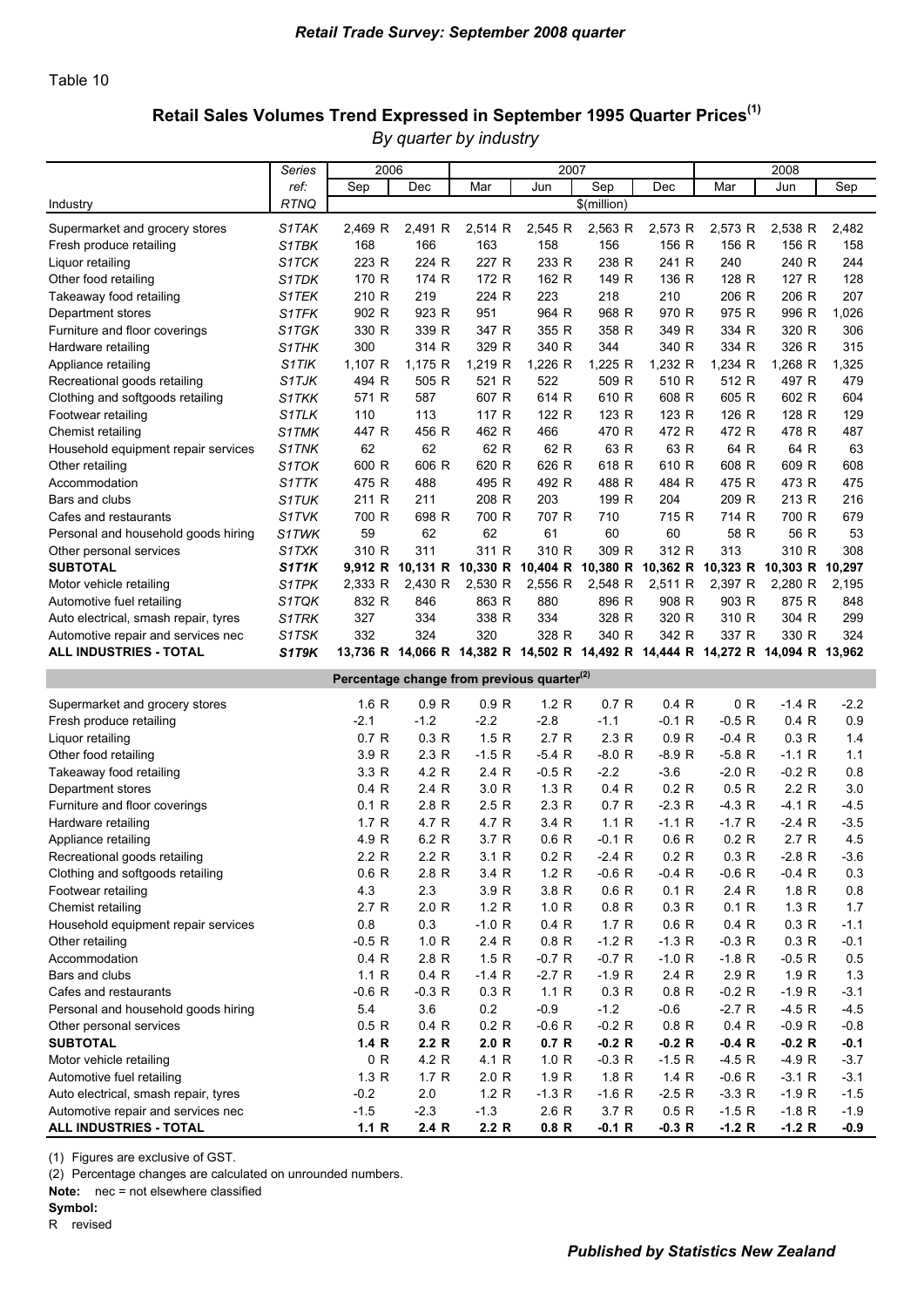# Actual Retail Sales by Geographical Region<sup>(1)</sup>

|              |                 |          |          | North Island |                                                                 |                  |            | South Island |         |         |
|--------------|-----------------|----------|----------|--------------|-----------------------------------------------------------------|------------------|------------|--------------|---------|---------|
|              |                 | Auckland | Waikato  | Wellington   | Remainder                                                       | Total            | Canterbury | Remainder    | Total   | Total   |
|              |                 | Regional | Regional | Regional     | of North                                                        | North            | Regional   | of South     | South   | New     |
|              |                 | Council  | Council  | Council      | Island                                                          | Island           | Council    | Island       | Island  | Zealand |
|              | Series ref: RTN | S1ARA9C  | S1ARB9C  | S1ARC9C      | S1ARD9C                                                         | S1ARG9C          | S1ARE9C    | S1ARF9C      | S1ARH9C | S1A9C   |
|              |                 |          |          |              |                                                                 | \$(million)      |            |              |         |         |
| Quarter      |                 |          |          |              |                                                                 |                  |            |              |         |         |
| 2006 Sep     |                 | 5,067    | 1,350    | 1,629        | 3,367                                                           |                  | 1,837      | 1,726        | 3,563   | 14,976  |
|              | Dec             | 5,681    | 1,557    | 1,770        | 3,716                                                           | 11,413<br>12,724 | 2,086      | 1,953        | 4,039   | 16,762  |
|              |                 |          |          |              |                                                                 |                  |            |              |         |         |
| 2007         | Mar             | 5,264    | 1,493    | 1,651        | 3,520                                                           | 11,928           | 2,022      | 1,959        | 3,981   | 15,909  |
|              | Jun             | 5,179    | 1,457    | 1,665        | 3,467                                                           | 11,767           | 1,989      | 1,822        | 3,811   | 15,578  |
|              | Sep             | 5,154    | 1,434    | 1,728        | 3,570                                                           | 11,886           | 1,993      | 1,900        | 3,893   | 15,779  |
|              | Dec             | 5,852    | 1,608    | 1,910        | 4,025                                                           | 13,394           | 2,274      | 2,110        | 4,384   | 17,778  |
| 2008         | Mar             | 5,222    | 1,502    | 1,796        | 3,827                                                           | 12,346           | 2,124      | 2,096        | 4,221   | 16,567  |
|              | Jun             | 5,109    | 1,421    | 1,795        | 3,644                                                           | 11,969           | 2,075      | 1,874        | 3,949   | 15,917  |
|              | Sep             | 5,119    | 1,476    | 1,799        | 3,633                                                           | 12,027           | 2,042      | 1,907        | 3,948   | 15,976  |
| <b>Month</b> |                 |          |          |              |                                                                 |                  |            |              |         |         |
| 2007         | Sep             | 1,692    | 464      | 561          | 1,172                                                           | 3,889            | 659        | 623          | 1,282   | 5,171   |
|              | Oct             | 1,784    | 493      | 584          | 1,238                                                           | 4,099            | 699        | 644          | 1,343   | 5,443   |
|              | Nov             | 1,901    | 516      | 613          | 1,284                                                           | 4,314            | 734        | 674          | 1,409   | 5,723   |
|              | Dec             | 2,167    | 599      | 712          | 1,503                                                           | 4,981            | 840        | 792          | 1,632   | 6,613   |
| 2008         | Jan             | 1,730    | 516      | 582          | 1,297                                                           | 4,125            | 698        | 691          | 1,389   | 5,513   |
|              | Feb             | 1,720    | 482      | 602          | 1,240                                                           | 4,044            | 699        | 698          | 1,398   | 5,442   |
|              |                 |          |          | 612          |                                                                 |                  |            |              |         |         |
|              | Mar             | 1,772    | 504      |              | 1,289                                                           | 4,178            | 727        | 707          | 1,434   | 5,612   |
|              | Apr             | 1,695    | 478      | 598          | 1,228                                                           | 3,998            | 705        | 644          | 1,349   | 5,347   |
|              | May             | 1,740    | 471      | 615          | 1,234                                                           | 4,060            | 703        | 637          | 1,340   | 5,399   |
|              | Jun             | 1,674    | 473      | 582          | 1,182                                                           | 3,911            | 667        | 593          | 1,260   | 5,171   |
|              | Jul             | 1,708    | 496      | 606          | 1,247                                                           | 4,058            | 703        | 650          | 1,352   | 5,411   |
|              | Aug             | 1,710    | 495      | 600          | 1,188                                                           | 3,993            | 654        | 632          | 1,287   | 5,279   |
|              | Sep             | 1,700    | 485      | 593          | 1,198                                                           | 3,976            | 685        | 624          | 1,309   | 5,286   |
|              |                 |          |          |              | Percentage change from same period previous year <sup>(2)</sup> |                  |            |              |         |         |
|              |                 |          |          |              |                                                                 |                  |            |              |         |         |
| Quarter      |                 |          |          |              |                                                                 |                  |            |              |         |         |
| 2007 Sep     |                 | 1.7      | 6.2      | 6.0          | 6.0                                                             | 4.1              | 8.5        | 10.1         | 9.3     | 5.4     |
|              | Dec             | 3.0      | 3.3      | 7.9          | 8.3                                                             | 5.3              | 9.0        | 8.1          | 8.5     | 6.1     |
| 2008         | Mar             | $-0.8$   | 0.6      | 8.8          | 8.7                                                             | 3.5              | 5.0        | 7.0          | 6.0     | 4.1     |
|              | Jun             | $-1.3$   | $-2.5$   | 7.8          | 5.1                                                             | 1.7              | 4.3        | 2.9          | 3.6     | 2.2     |
|              | Sep             | $-0.7$   | 2.9      | 4.2          | 1.8                                                             | 1.2              | 2.5        | 0.3          | 1.4     | 1.2     |
|              |                 |          |          |              |                                                                 |                  |            |              |         |         |
| <b>Month</b> |                 |          |          |              |                                                                 |                  |            |              |         |         |
| 2007 Sep     |                 | 0.1      | 2.3      | 5.5          | 5.2                                                             | 2.6              | 8.1        | 9.6          | 8.8     | 4.1     |
|              | Oct             | 2.5      | 2.1      | 7.0          | 8.2                                                             | 4.7              | 9.3        | 8.7          | $9.0\,$ | 5.8     |
|              | Nov             | 4.0      | 5.1      | 8.0          | 9.5                                                             | 6.3              | 10.1       | 9.9          | 10.0    | $7.2\,$ |
|              | Dec             | 2.6      | 2.7      | 8.5          | $7.5\,$                                                         | 4.9              | 7.8        | $6.0\,$      | 6.9     | 5.4     |
| 2008         | Jan             | 2.1      | 4.0      | 10.0         | 10.3                                                            | 5.9              | $8.0\,$    | 7.4          | 7.7     | 6.3     |
|              | Feb             | 2.3      | 2.9      | 14.6         | 12.3                                                            | 7.0              | 6.9        | 12.5         | 9.6     | 7.7     |
|              | Mar             | $-6.2$   | $-4.7$   | $2.7\,$      | $4.0$                                                           | $-1.8$           | 0.7        | 1.8          | $1.2$   | $-1.0$  |
|              | Apr             | $-0.8$   | $-1.0$   | 11.1         | 7.3                                                             | 3.2              | $7.9$      | 5.6          | $6.8\,$ | 4.1     |
|              | May             | $-2.9$   | $-6.6$   | 7.3          | 4.7                                                             | 0.3              | 2.9        | 3.5          | 3.2     | 1.0     |
|              | Jun             | $-0.2$   | 0.4      | 5.2          | 3.3                                                             | $1.7$            | 2.2        | $-0.6$       | $0.8\,$ | 1.5     |
|              | Jul             | $-1.0$   | 2.6      | 5.3          | 4.0                                                             | 1.9              | 5.9        | 2.8          | 4.4     | 2.5     |
|              | Aug             | $-1.6$   | 1.9      | 1.6          | $-1.0$                                                          | $-0.5$           | $-2.4$     | $-1.9$       | $-2.2$  | $-0.9$  |
|              | Sep             | 0.5      | 4.4      | 5.6          | 2.2                                                             | $2.2\,$          | 4.0        | 0.1          | 2.1     | 2.2     |

(1) Figures are GST exclusive.

(2) Percentage changes are calculated on unrounded numbers.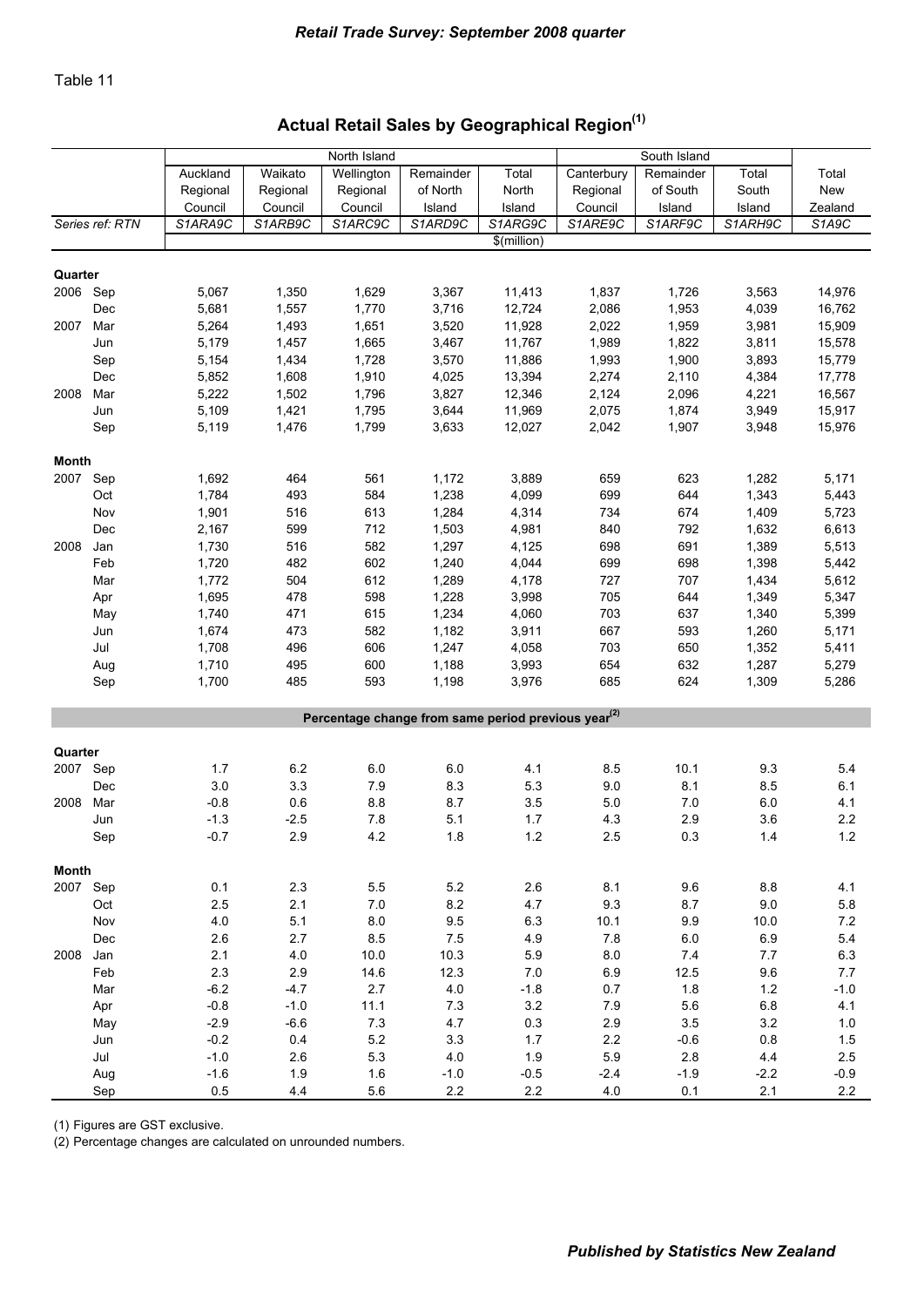### Actual Retail Sales by Geographical Region<sup>(1)</sup>

|              |                 |                |               | North Island                                                    |                |                |               | South Island  |               |                |
|--------------|-----------------|----------------|---------------|-----------------------------------------------------------------|----------------|----------------|---------------|---------------|---------------|----------------|
|              |                 | Auckland       | Waikato       | Wellington                                                      | Remainder      | Total          | Canterbury    | Remainder     | Total         | Total          |
|              |                 | Regional       | Regional      | Regional                                                        | of North       | North          | Regional      | of South      | South         | <b>New</b>     |
|              |                 | Council        | Council       | Council                                                         | Island         | Island         | Council       | Island        | Island        | Zealand        |
|              | Series ref: RTN | <b>SXARAC</b>  | <b>SXARBC</b> | <b>SXARCC</b>                                                   | <b>SXARDC</b>  | <b>SXARGC</b>  | <b>SXAREC</b> | <b>SXARFC</b> | <b>SXARHC</b> | <b>SXARZC</b>  |
|              |                 |                |               |                                                                 |                | \$(million)    |               |               |               |                |
|              |                 |                |               |                                                                 |                |                |               |               |               |                |
| Quarter      |                 |                |               |                                                                 |                |                |               |               |               |                |
| 2006         | Sep             | 4,350          | 1,149         | 1,469                                                           | 2,965          | 9,933          | 1,547         | 1,531         | 3,078         | 13,011         |
|              | Dec             | 4,942          | 1,318         | 1,611                                                           | 3,330          | 11,201         | 1,805         | 1,767         | 3,572         | 14,773         |
| 2007         | Mar             | 4,490          | 1,234         | 1,487                                                           | 3,096          | 10,307         | 1,694         | 1,779         | 3,473         | 13,780         |
|              | Jun             | 4,426          | 1,198         | 1,506                                                           | 3,053          | 10,183         | 1,667         | 1,619         | 3,285         | 13,468         |
|              | Sep             | 4,439          | 1,197         | 1,539                                                           | 3,129          | 10,303         | 1,660         | 1,671         | 3,331         | 13,634         |
|              | Dec             | 5,153          | 1,377         | 1,732                                                           | 3,600          | 11,862         | 1,912         | 1,896         | 3,808         | 15,670         |
| 2008         | Mar             | 4,554          | 1,265         | 1,619                                                           | 3,379          | 10,817         | 1,793         | 1,942         | 3,735         | 14,552         |
|              | Jun             | 4,495          | 1,198         | 1,630                                                           | 3,248          | 10,571         | 1,748         | 1,721         | 3,469         | 14,041         |
|              | Sep             | 4,552          | 1,244         | 1,645                                                           | 3,243          | 10,684         | 1,728         | 1,756         | 3,485         | 14,169         |
|              |                 |                |               |                                                                 |                |                |               |               |               |                |
| <b>Month</b> |                 |                |               |                                                                 |                |                |               |               |               |                |
| 2007         | Sep             | 1,463          | 393           | 504                                                             | 1,035          | 3,394          | 546           | 551           | 1,097         | 4,491          |
|              | Oct             | 1,556          | 414           | 525                                                             | 1,099          | 3,594          | 581           | 573           | 1,153         | 4,748          |
|              | Nov             | 1,643          | 432           | 552                                                             | 1,135          | 3,763          | 605           | 599           | 1,204         | 4,967          |
|              | Dec             | 1,954          | 531           | 655                                                             | 1,366          | 4,505          | 726           | 724           | 1,451         | 5,956          |
| 2008         | Jan             | 1,512          | 440           | 526                                                             | 1,144          | 3,622          | 595           | 644           | 1,240         | 4,862          |
|              | Feb             | 1,489          | 403           | 539                                                             | 1,099          | 3,530          | 589           | 646           | 1,234         | 4,764          |
|              | Mar             | 1,553          | 422           | 554                                                             | 1,137          | 3,665          | 609           | 652           | 1,261         | 4,926          |
|              | Apr             | 1,488          | 401           | 543                                                             | 1,092          | 3,524          | 590           | 595           | 1,186         | 4,710          |
|              | May             | 1,536          | 403           | 557                                                             | 1,103          | 3,599          | 597           | 585           | 1,181         | 4,780          |
|              | Jun             | 1,471          | 394           | 531                                                             | 1,053          | 3,449          | 561           | 541           | 1,102         | 4,551          |
|              | Jul             | 1,527          | 419           | 558                                                             | 1,116          | 3,620          | 594           | 598           | 1,191         | 4,811          |
|              | Aug             | 1,526<br>1,499 | 410<br>415    | 549<br>539                                                      | 1,065<br>1,062 | 3,549<br>3,516 | 565<br>570    | 586<br>573    | 1,150         | 4,699<br>4,659 |
|              | Sep             |                |               |                                                                 |                |                |               |               | 1,143         |                |
|              |                 |                |               | Percentage change from same period previous year <sup>(2)</sup> |                |                |               |               |               |                |
|              |                 |                |               |                                                                 |                |                |               |               |               |                |
| Quarter      |                 |                |               |                                                                 |                |                |               |               |               |                |
| 2007 Sep     |                 | 2.0            | 4.2           | 4.7                                                             | 5.5            | 3.7            | 7.3           | 9.1           | 8.2           | 4.8            |
|              | Dec             | 4.3            | 4.5           | 7.5                                                             | 8.1            | 5.9            | $6.0\,$       | 7.3           | 6.6           | 6.1            |
| 2008         | Mar             | 1.4            | 2.5           | 8.9                                                             | 9.2            | 4.9            | 5.9           | 9.1           | 7.5           | 5.6            |
|              | Jun             | 1.6            | 0             | 8.3                                                             | 6.4            | 3.8            | 4.9           | 6.3           | 5.6           | 4.2            |
|              | Sep             | 2.5            | 4.0           | 6.9                                                             | 3.6            | 3.7            | 4.1           | 5.1           | 4.6           | 3.9            |
|              |                 |                |               |                                                                 |                |                |               |               |               |                |
| <b>Month</b> |                 |                |               |                                                                 |                |                |               |               |               |                |
| 2007 Sep     |                 | $1.3$          | $1.3$         | 5.3                                                             | 4.6            | 2.9            | 5.8           | 8.6           | 7.2           | 3.9            |
|              | Oct             | 4.3            | 3.9           | 6.6                                                             | 7.8            | 5.6            | 5.9           | 6.9           | $6.4\,$       | 5.8            |
|              | Nov             | 4.7            | 5.3           | 7.8                                                             | 8.9            | 6.5            | 6.5           | 8.8           | 7.7           | 6.8            |
|              | Dec             | 3.9            | 4.4           | 7.9                                                             | 7.6            | 5.6            | 5.6           | $6.3\,$       | $6.0\,$       | 5.7            |
| 2008         | Jan             | 4.4            | 5.6           | 10.0                                                            | 9.6            | $6.9\,$        | 8.7           | 9.2           | $9.0\,$       | 7.4            |
|              | Feb             | 3.7            | $5.0\,$       | 13.5                                                            | 12.8           | 8.0            | 7.6           | 14.2          | 11.0          | 8.7            |
|              | Mar             | $-3.3$         | $-2.9$        | 3.8                                                             | 5.5            | 0.4            | 1.6           | 4.5           | 3.1           | 1.1            |
|              | Apr             | 0.9            | $-0.9$        | 10.1                                                            | $6.6\,$        | 3.8            | $6.0\,$       | 7.6           | $6.8\,$       | 4.5            |
|              | May             | 1.5            | $-0.9$        | 8.9                                                             | 6.7            | 3.9            | 4.9           | $6.6\,$       | 5.7           | 4.3            |
|              | Jun             | $2.2\,$        | $2.0\,$       | 5.7                                                             | 5.8            | 3.8            | $3.7\,$       | 4.7           | 4.2           | 3.9            |
|              | Jul             | 3.0            | 5.2           | 8.5                                                             | 6.7            | 5.2            | 7.4           | $7.0\,$       | $7.2\,$       | 5.7            |
|              | Aug             | 2.2            | 1.0           | 5.2                                                             | 1.6            | 2.3            | 0.7           | 4.3           | $2.5\,$       | 2.4            |
|              | Sep             | 2.5            | 5.8           | 7.1                                                             | 2.6            | 3.6            | 4.4           | $4.0$         | $4.2\,$       | 3.7            |

*Excluding motor vehicle retailing*

(1) Figures are exclusive of GST.

(2) Percentage changes are calculated on unrounded numbers.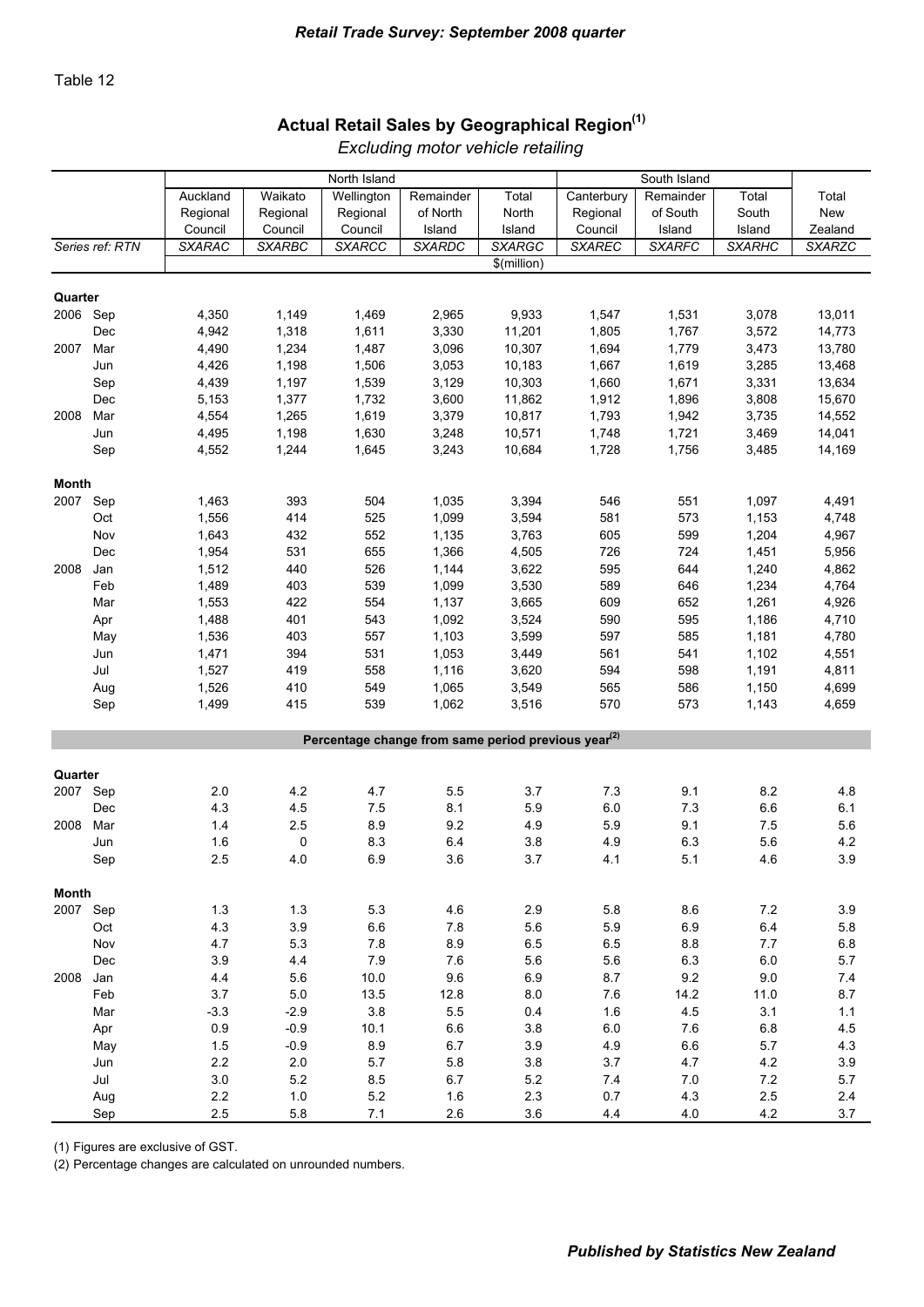## Seasonally Adjusted Retail Sales by Geographical Region<sup>(1)</sup>

|              |                 |          |          | North Island |           |                                                       |            | South Island |          |                                 |
|--------------|-----------------|----------|----------|--------------|-----------|-------------------------------------------------------|------------|--------------|----------|---------------------------------|
|              |                 | Auckland | Waikato  | Wellington   | Remainder | Total                                                 | Canterbury | Remainder    | Total    | Total                           |
|              |                 | Regional | Regional | Regional     | of North  | North                                                 | Regional   | of South     | South    | New                             |
|              |                 | Council  | Council  | Council      | Island    | Island                                                | Council    | Island       | Island   | Zealand                         |
|              | Series ref: RTN | S1SRA9C  | S1SRB9C  | S1SRC9C      | S1SRD9C   | S1SRG9C                                               | S1SRE9C    | S1SRF9C      | S1SRH9C  | S <sub>1</sub> S <sub>9</sub> C |
|              |                 |          |          |              |           | \$(million)                                           |            |              |          |                                 |
| Quarter      |                 |          |          |              |           |                                                       |            |              |          |                                 |
| 2006 Sep     |                 | 5,188 R  | 1,393 R  | 1,653 R      | 3,471 R   | 11,706 R                                              | 1,918      | 1,795 R      | 3,713 R  | 15,430 R                        |
|              | Dec             | 5,247 R  | 1,456    | 1,647 R      | 3,476 R   | 11,826 R                                              | 1,940      | 1,834 R      | 3,775 R  | 15,575 R                        |
| 2007         | Mar             | 5,410 R  | 1,499 R  | 1,707 R      | 3,527 R   | 12,144 R                                              | 2,018 R    | 1,895 R      | 3,913 R  | 16,081 R                        |
|              | Jun             | 5,349 R  | 1,510 R  | 1,710 R      | 3,601 R   | 12,170 R                                              | 2,059 R    | 1,936 R      | 3,995 R  | 16,152 R                        |
|              | Sep             | 5,280 R  | 1,480 R  | 1,754 R      | 3,678 R   | 12,192 R                                              | 2,085 R    | 1,977 R      | 4,062 R  | 16,271 R                        |
|              | Dec             | 5,409 R  | 1,503 R  | 1,779 R      | 3,766 R   | 12,457 R                                              | 2,114 R    | 1,986        | 4,100 R  | 16,538 R                        |
| 2008         | Mar             | 5,303 R  | 1,489 R  | 1,835 R      | 3,793 R   | 12,420 R                                              | 2,096 R    | 2,002 R      | 4,098 R  | 16,546 R                        |
|              | Jun             | 5,275 R  | 1,474 R  | 1,844 R      | 3,786 R   | 12,379 R                                              | 2,146 R    | 1,992 R      | 4,137 R  | 16,504 R                        |
|              | Sep             | 5,248    | 1,524    | 1,826        | 3,741     | 12,340                                                | 2,138      | 1,983        | 4,121    | 16,482                          |
|              |                 |          |          |              |           |                                                       |            |              |          |                                 |
| <b>Month</b> |                 |          |          |              |           |                                                       |            |              |          |                                 |
| 2007 Sep     |                 | 1,787 R  | 495 R    | 591 R        | 1,243     | 4,114 R                                               | 704 R      | 666 R        | 1,371 R  | 5,480 R                         |
|              | Oct             | 1,785 R  | 492      | 584 R        | 1,252 R   | 4,112                                                 | 698 R      | 660 R        | 1,358 R  | 5,451 R                         |
|              | Nov             | 1,814 R  | 503 R    | 593 R        | $1,258$ R | 4,168 R                                               | 709 R      | 658          | 1,367 R  | 5,545 R                         |
|              | Dec             | 1,795 R  | 510 R    | 601 R        | 1,267     | 4,173 R                                               | 706        | 660          | 1,367    | 5,545 R                         |
| 2008         | Jan             | 1,808 R  | 507      | 617 R        | 1,271 R   | 4,203 R                                               | 709 R      | 666 R        | 1,374 R  | 5,563 R                         |
|              | Feb             | 1,763 R  | 491 R    | 620 R        | 1,262 R   | 4,136 R                                               | 703 R      | 678 R        | 1,380 R  | 5,524 R                         |
|              | Mar             | 1,743    | 495 R    | 600 R        | 1,268 R   | 4,107 R                                               | 686 R      | 669 R        | 1,355    | 5,466 R                         |
|              | Apr             | 1,764 R  | 493 R    | 620 R        | 1,260 R   | 4,138 R                                               | 732        | 666 R        | 1,398 R  | 5,537 R                         |
|              | May             | 1,741 R  | 476 R    | 614 R        | 1,266     | 4,097 R                                               | 708        | 667 R        | 1,375    | 5,474 R                         |
|              | Jun             | 1,769 R  | 502 R    | 612 R        | 1,262     | 4,145 R                                               | 713 R      | 662          | 1,375 R  | 5,520 R                         |
|              | Jul             | 1,739 R  | 500 R    | 604 R        | 1,245     | 4,088 R                                               | 719 R      | 663          | 1,382 R  | 5,481 R                         |
|              | Aug             | 1,765 R  | 516 R    | 611 R        | 1,246 R   | 4,138                                                 | 695 R      | 662          | 1,357 R  | 5,501 R                         |
|              | Sep             | 1,757    | 511      | 612          | 1,240     | 4,120                                                 | 722        | 660          | 1,382    | 5,509                           |
|              |                 |          |          |              |           | Percentage change from previous period <sup>(2)</sup> |            |              |          |                                 |
|              |                 |          |          |              |           |                                                       |            |              |          |                                 |
| Quarter      |                 |          |          |              |           |                                                       |            |              |          |                                 |
| 2007 Sep     |                 | $-1.3 R$ | $-1.9 R$ | 2.5R         | 2.1 R     | 0.2 R                                                 | 1.3 R      | 2.1 R        | 1.7 R    | 0.7 R                           |
|              | Dec             | 2.4 R    | 1.6 R    | 1.4 R        | 2.4 R     | 2.2 R                                                 | 1.4 R      | 0.5 R        | 0.9 R    | 1.6 R                           |
| 2008         | Mar             | $-1.9 R$ | $-1.0 R$ | 3.1 R        | 0.7 R     | $-0.3 R$                                              | $-0.9 R$   | 0.8 R        | 0 R      | 0 R                             |
|              | Jun             | $-0.5 R$ | $-1.0 R$ | 0.5R         | $-0.2 R$  | $-0.3 R$                                              | 2.4 R      | $-0.5 R$     | 1.0 R    | $-0.3 R$                        |
|              | Sep             | $-0.5$   | 3.4      | $-1.0$       | $-1.2$    | $-0.3$                                                | -0.4       | -0.4         | -0.4     | -0.1                            |
| <b>Month</b> |                 |          |          |              |           |                                                       |            |              |          |                                 |
| 2007 Sep     |                 | 1.7R     | $-0.2 R$ | 0.5 R        | 1.6 R     | 1.3 R                                                 | 1.2 R      | 0.6 R        | 0.9 R    | 0.9 R                           |
|              | Oct             | $-0.1 R$ | $-0.6 R$ | $-1.2 R$     | 0.7 R     | $-0.1 R$                                              | $-0.9 R$   | $-1.0 R$     | $-0.9 R$ | $-0.5 R$                        |
|              | Nov             | 1.6 R    | 2.2 R    | 1.6 R        | 0.5 R     | 1.4 R                                                 | 1.6 R      | $-0.3 R$     | 0.7R     | 1.7 R                           |
|              | Dec             | $-1.1 R$ | 1.4 R    | 1.4R         | 0.7 R     | 0.1 R                                                 | $-0.4 R$   | 0.4          | 0 R      | 0 R                             |
| 2008         | Jan             | 0.7 R    | $-0.6 R$ | 2.7R         | 0.3 R     | 0.7 R                                                 | 0.3 R      | 0.8 R        | 0.5 R    | 0.3 R                           |
|              | Feb             | $-2.5 R$ | $-3.0 R$ | 0.4 R        | $-0.7 R$  | $-1.6 R$                                              | $-0.9 R$   | 1.8 R        | 0.4 R    | $-0.7 R$                        |
|              | Mar             | $-1.1 R$ | 0.8 R    | $-3.1 R$     | 0.5 R     | $-0.7 R$                                              | $-2.4 R$   | $-1.3 R$     | $-1.8 R$ | $-1.0 R$                        |
|              | Apr             | 1.2 R    | $-0.4 R$ | 3.3 R        | $-0.6 R$  | 0.7 R                                                 | 6.7 R      | $-0.4 R$     | 3.2 R    | 1.3 R                           |
|              | May             | $-1.3 R$ | $-3.4 R$ | $-1.0 R$     | 0.5 R     | $-1.0 R$                                              | $-3.3$     | 0.1 R        | $-1.7 R$ | $-1.1 R$                        |
|              | Jun             | 1.6 R    | 5.5 R    | $-0.4 R$     | $-0.3$    | 1.2 R                                                 | 0.8 R      | $-0.8 R$     | 0 R      | 0.9 R                           |
|              | Jul             | $-1.7 R$ | $-0.4 R$ | $-1.3 R$     | $-1.3$    | $-1.4 R$                                              | 0.8 R      | 0.2          | 0.5R     | $-0.7 R$                        |
|              | Aug             | 1.5 R    | 3.2 R    | 1.2 R        | 0.1 R     | 1.2 R                                                 | $-3.3 R$   | $-0.2$       | $-1.8 R$ | 0.4 R                           |
|              | Sep             | $-0.5$   | $-1.0$   | 0.3          | $-0.5$    | $-0.4$                                                | 3.9        | $-0.3$       | 1.9      | 0.1                             |

(1) Figures are exclusive of GST.

(2) Percentage changes are calculated on unrounded numbers.

#### Symbol: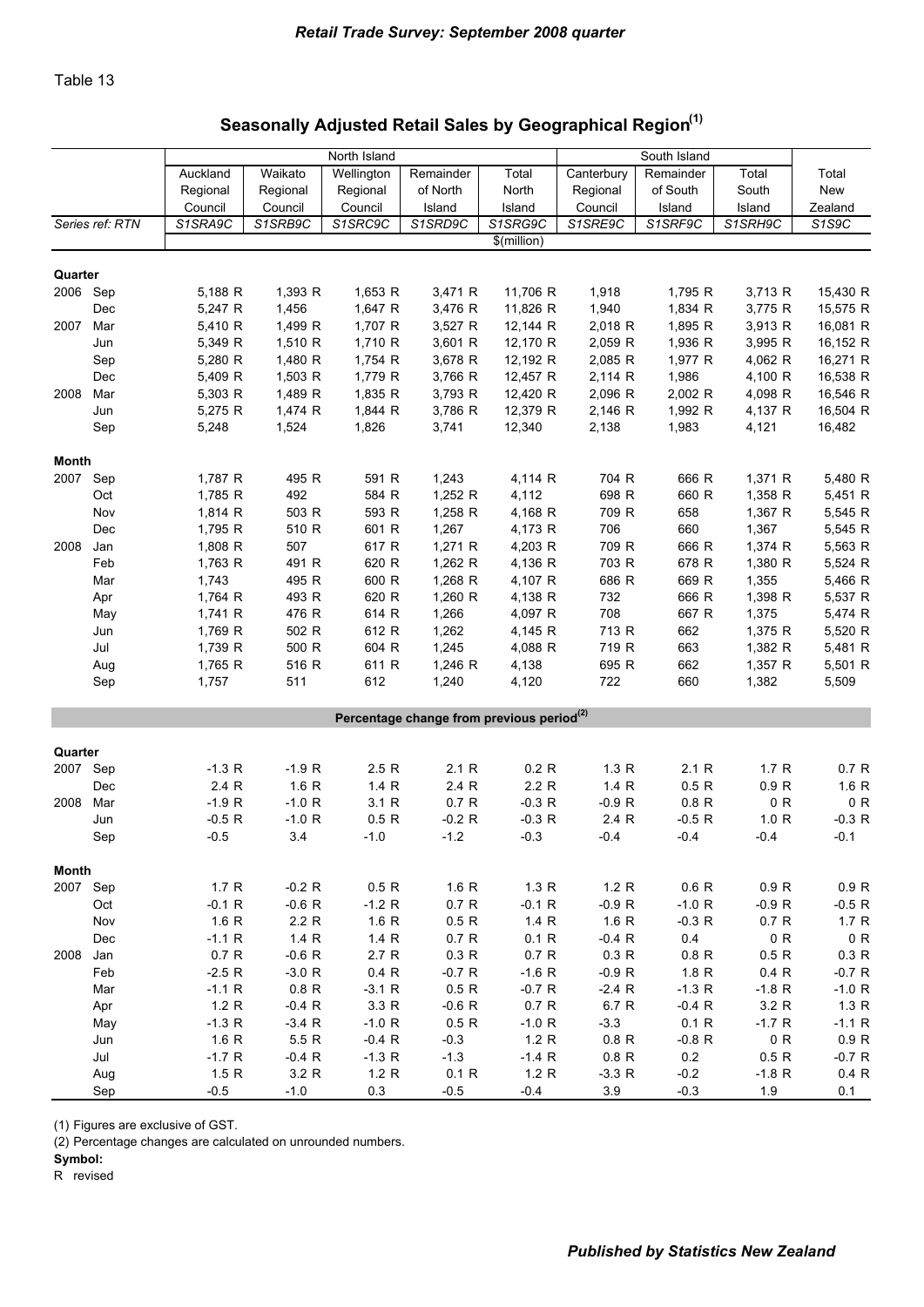### Retail Sales Trend by Geographical Region<sup>(1)</sup>

|              |                 |          |          | North Island |                                                       |                    |            | South Island |              |                          |
|--------------|-----------------|----------|----------|--------------|-------------------------------------------------------|--------------------|------------|--------------|--------------|--------------------------|
|              |                 | Auckland | Waikato  | Wellington   | Remainder                                             | Total              | Canterbury | Remainder    | Total        | Total                    |
|              |                 | Regional | Regional | Regional     | of North                                              | North              | Regional   | of South     | South        | New                      |
|              |                 | Council  | Council  | Council      | Island                                                | Island             | Council    | Island       | Island       | Zealand                  |
|              | Series ref: RTN | S1TRA9C  | S1TRB9C  | S1TRC9C      | S1TRD9C                                               | S1TRG9C            | S1TRE9C    | S1TRF9C      | S1TRH9C      | S1T9C                    |
|              |                 |          |          |              |                                                       | \$(million)        |            |              |              |                          |
| Quarter      |                 |          |          |              |                                                       |                    |            |              |              |                          |
| 2006 Sep     |                 | 5,177 R  | 1,396 R  | 1,646 R      | 3,461 R                                               | 11,680 R           | 1,911 R    | 1,801 R      | 3,712 R      | 15,393 R                 |
|              | Dec             | 5,281 R  | 1,454 R  | 1,663 R      | 3,483 R                                               | 11,881 R           | 1,952 R    | 1,836 R      | 3,788 R      | 15,667 R                 |
| 2007         | Mar             | 5,369 R  | 1,499    | 1,691 R      | 3,527 R                                               | 12,087 R           | 2,009      | 1,891 R      | 3,900 R      | 15,984 R                 |
|              | Jun             | 5,359 R  | 1,502 R  | 1,722 R      | 3,599 R                                               | 12,173 R           | 2,059 R    | 1,940        | 3,999 R      | 16,193 R                 |
|              | Sep             | 5,327 R  | 1,494 R  | 1,746 R      | 3,684 R                                               | 12,250 R           | 2,090 R    | 1,972 R      | 4,062 R      | 16,335 R                 |
|              | Dec             | 5,339 R  | 1,494 R  | 1,788 R      | 3,759 R                                               | 12,395 R           | 2,103 R    | 1,991 R      | 4,093 R      | 16,480 R                 |
| 2008         | Mar             | 5,319 R  | 1,487 R  | 1,828 R      | 3,795 R                                               | 12,441 R           | 2,116 R    | 1,998 R      | 4,111 R      | 16,514 R                 |
|              | Jun             | 5,274 R  | 1,488 R  | 1,840 R      | 3,779 R                                               | 12,380 R           | 2,132 R    | 1,993 R      | 4,124 R      | 16,484 R                 |
|              | Sep             | 5,248    | 1,512    | 1,831        | 3,748                                                 | 12,340             | 2,148      | 1,983        | 4,131        | 16,485                   |
|              |                 |          |          |              |                                                       |                    |            |              |              |                          |
| <b>Month</b> |                 |          |          |              |                                                       |                    |            |              |              |                          |
| 2007 Sep     |                 | 1,781 R  | 496 R    | 587 R        | 1,240 R                                               | 4,104 R            | 700 R      | 661 R        | 1,362 R      | 5,468 R                  |
|              | Oct             | 1,791 R  | 498 R    | 592 R        | 1,250 R                                               | 4,131 R            | 703 R      | 662 R        | 1,365 R      | 5,496 R                  |
|              | Nov             | 1,796 R  | 501 R    | 597 R        | 1,259 R                                               | 4,153 R            | 705 R      | 663 R        | 1,368        | 5,519 R                  |
|              | Dec             | 1,795 R  | 502 R    | 604          | 1,264 $R$                                             | 4,165 R            | 706        | 664          | 1,370        | 5,531 R                  |
| 2008         | Jan             | 1,787 R  | 501      | 611 R        | 1,267 R                                               | 4,166 R            | 706 R      | 666 R        | 1,373 R      | 5,532 R                  |
|              | Feb             | 1,775 R  | 499 R    | 616 R        | 1,268                                                 | 4,158 R            | 706 R      | 668 R        | 1,374 R      | 5,525 R                  |
|              | Mar             | 1,763 R  | 496 R    | 618 R        | 1,267 R                                               | 4,145 R            | 707        | 669 R        | 1,376        | 5,514 R                  |
|              | Apr             | 1,755 R  | 495 R    | 617 R        | $1,264$ R                                             | 4,133 R            | 708        | 668          | 1,376 R      | 5,504 R                  |
|              | May             | 1,752 R  | 497 R    | 614 R        | 1,260                                                 | 4,125 R            | 710 R      | 666          | 1,376 R      | 5,500 R                  |
|              | Jun             | 1,753 R  | 500 R    | 612 R        | 1,256 R                                               | 4,122 R            | 713 R      | 664 R        | 1,377 R      | 5,500 R                  |
|              | Jul             | 1,754 R  | 504 R    | 610 R        | 1,251 R                                               | 4,121 R            | 716 R      | 663 R        | 1,379 R      | 5,502 R                  |
|              | Aug             | 1,756 R  | 508 R    | 609 R        | 1,247 R                                               | 4,120 R            | 719 R      | 661          | 1,380 R      | 5,504 R                  |
|              | Sep             | 1,758    | 511      | 609          | 1,242                                                 | 4,120              | 721        | 661          | 1,382        | 5,506                    |
|              |                 |          |          |              | Percentage change from previous period <sup>(2)</sup> |                    |            |              |              |                          |
|              |                 |          |          |              |                                                       |                    |            |              |              |                          |
| Quarter      |                 |          |          |              |                                                       |                    |            |              |              |                          |
| 2007 Sep     |                 | $-0.6 R$ | $-0.6 R$ | 1.4 R        | 2.4 R                                                 | 0.6 R              | 1.5 R      | 1.6 R        | 1.6 R        | 0.9 R                    |
|              | Dec             | 0.2 R    | 0 R      | 2.4 R        | 2.0 R                                                 | 1.2 R              | 0.6 R      | 1.0 R        | 0.8 R        | 0.9 R                    |
| 2008         | Mar             | $-0.4 R$ | $-0.5 R$ | 2.2 R        | 1.0 R                                                 | 0.4 R              | 0.6 R      | 0.3 R        | 0.4 R        | 0.2 R                    |
|              | Jun             | $-0.8 R$ | 0.1 R    | 0.7R         | $-0.4 R$<br>$-0.8$                                    | $-0.5 R$<br>$-0.3$ | 0.8 R      | $-0.2 R$     | 0.3 R<br>0.2 | $-0.2 R$<br>$\mathbf{0}$ |
|              | ${\sf Sep}$     | $-0.5$   | 1.6      | $-0.5$       |                                                       |                    | 0.8        | $-0.5$       |              |                          |
| <b>Month</b> |                 |          |          |              |                                                       |                    |            |              |              |                          |
| 2007 Sep     |                 | 0.4 R    | 0.2 R    | 0.6 R        | 0.9 R                                                 | 0.6 R              | 0.4 R      | 0.2 R        | 0.3 R        | 0.5 R                    |
|              | Oct             | 0.5 R    | 0.5 R    | $0.8\,$ R    | 0.8 R                                                 | 0.6 R              | 0.4 R      | 0.1 R        | 0.2 R        | 0.5 R                    |
|              | Nov             | 0.3 R    | 0.5 R    | 0.9 R        | 0.7 R                                                 | 0.5 R              | 0.3 R      | 0.1 R        | 0.2 R        | 0.4 R                    |
|              | Dec             | $-0.1 R$ | 0.2 R    | 1.1 R        | 0.4 R                                                 | 0.3 R              | 0.2 R      | 0.2 R        | 0.2          | 0.2 R                    |
| 2008         | Jan             | $-0.4 R$ | $-0.2 R$ | 1.1 R        | 0.2 R                                                 | 0 R                | 0 R        | 0.3 R        | 0.2 R        | 0 R                      |
|              | Feb             | $-0.7 R$ | $-0.4 R$ | 0.8 R        | 0.1 R                                                 | $-0.2 R$           | 0 R        | 0.3 R        | 0.1 R        | $-0.1 R$                 |
|              | Mar             | $-0.7 R$ | $-0.5 R$ | 0.4 R        | $-0.1 R$                                              | $-0.3 R$           | 0 R        | 0.1 R        | 0.1 R        | $-0.2 R$                 |
|              | Apr             | $-0.5 R$ | $-0.2 R$ | $-0.1 R$     | $-0.2 R$                                              | $-0.3 R$           | 0.2        | $-0.1 R$     | 0 R          | $-0.2 R$                 |
|              | May             | $-0.2 R$ | 0.3 R    | $-0.4 R$     | $-0.3 R$                                              | $-0.2 R$           | 0.3 R      | $-0.3$       | 0 R          | $-0.1 R$                 |
|              | Jun             | 0 R      | 0.7 R    | $-0.4 R$     | $-0.3 R$                                              | $-0.1 R$           | 0.4 R      | $-0.3 R$     | 0.1 R        | 0 R                      |
|              | Jul             | 0.1 R    | 0.8 R    | $-0.3 R$     | $-0.4 R$                                              | 0 R                | 0.4 R      | $-0.2 R$     | 0.1 R        | 0 R                      |
|              | Aug             | 0.1 R    | 0.8 R    | $-0.2 R$     | $-0.4 R$                                              | 0 R                | 0.4 R      | $-0.2 R$     | 0.1 R        | 0 R                      |
|              | Sep             | 0.1      | 0.6      | $-0.1$       | $-0.4$                                                | 0                  | 0.3        | $-0.1$       | 0.1          | $\mathsf{O}$             |

(1) Figures are exclusive of GST.

(2) Percentage changes are calculated on unrounded numbers.

Symbols: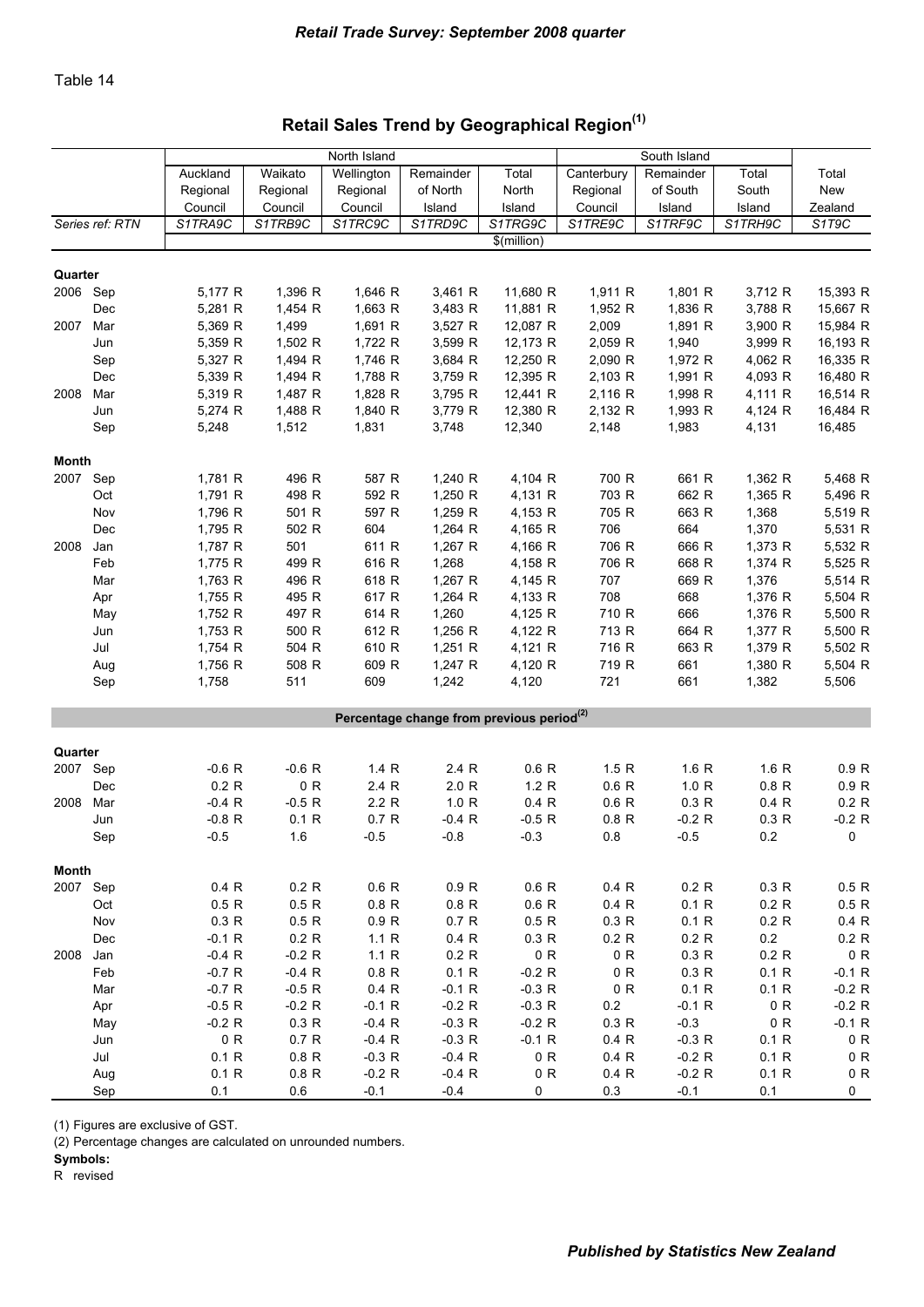### Retail Stocks at End of Quarter<sup>(1)</sup>

*By industry*

|                                                                            | <b>Series</b>      | 2006                                                             |                  |                   | 2007          |                  |               |                | 2008            |                  |
|----------------------------------------------------------------------------|--------------------|------------------------------------------------------------------|------------------|-------------------|---------------|------------------|---------------|----------------|-----------------|------------------|
|                                                                            | ref:               | Sep                                                              | Dec              | Mar               | Jun           | Sep              | Dec           | Mar            | Jun             | Sep              |
| Industry                                                                   | <b>RTNQ</b>        |                                                                  |                  |                   |               | \$(million)      |               |                |                 |                  |
|                                                                            |                    |                                                                  |                  |                   |               |                  |               |                |                 |                  |
| Supermarket and grocery stores                                             | S2AAC              | 413                                                              | 463              | 463               | 449           | 448              | 490           | 461            | 470             | 507              |
| Fresh produce retailing                                                    | S2ABC              | 19                                                               | 21               | 19                | 20            | 19               | 20            | 18             | 20              | 19               |
| Liquor retailing                                                           | S2ACC              | 132                                                              | 144              | 137               | 148           | 142              | 155           | 142            | 171             | 161              |
| Other food retailing                                                       | S2ADC              | 28                                                               | 28               | 27                | 31            | 30               | 33            | 31             | 35              | 34               |
| Takeaway food retailing                                                    | S2AEC              | 14                                                               | 16               | 15                | 16            | 15               | 18            | 14             | 15              | 16               |
| Department stores                                                          | S2AFC              | 588                                                              | 643              | 627               | 630           | 683              | 727           | 713            | 677             | 727              |
| Furniture and floor coverings                                              | S2AGC              | 204                                                              | 212              | 251               | 252           | 243              | 244           | 243            | 207             | 209              |
| Hardware retailing                                                         | S2AHC              | 253                                                              | 282              | 278               | 288           | 298              | 322           | 325            | 317             | 326              |
| Appliance retailing                                                        | S <sub>2</sub> AIC | 327                                                              | 356              | 332               | 338           | 339              | 347           | 327            | 340             | 344              |
| Recreational goods retailing                                               | S2AJC              | 452                                                              | 463              | 443               | 458           | 469              | 473           | 472            | 475             | 480              |
| Clothing and softgoods retailing                                           | S2AKC              | 434                                                              | 407              | 433               | 429           | 419              | 421           | 431            | 398             | 407              |
| Footwear retailing                                                         | S2ALC              | 89                                                               | 91               | 95                | 95            | 95               | 99            | 101            | 96              | 102              |
| Chemist retailing                                                          | S2AMC              | 160                                                              | 162              | 152               | 158           | 162              | 169           | 165            | 163             | 168              |
| Household equipment repair services                                        | S2ANC              | 21                                                               | 23               | 22                | 25            | 25               | 25            | 28             | 29              | 27               |
| Other retailing                                                            | S <sub>2</sub> AOC | 520                                                              | 530              | 521               | 523           | 534              | 541           | 532            | 581             | 541              |
| Accommodation                                                              | S <sub>2</sub> ATC | 31                                                               | 33               | 31                | 28            | 32               | 33            | 29             | 29              | 29               |
| Bars and clubs                                                             | S2AUC              | 30                                                               | 33               | 33                | 31            | 32               | 37            | 33             | 33              | 32               |
| Cafes and restaurants                                                      | S2AVC              | 53                                                               | 58               | 62                | 53            | 58               | 61            | 63             | 57              | 57               |
| Personal and household goods hiring                                        | S2AWC              | 4                                                                | 4                | 4                 | 5             | $\overline{4}$   | 9             | 7              | 8               | 4                |
| Other personal services                                                    | S2AXC              | 44                                                               | 41               | 40                | 43            | 42               | 45            | 42             | 43              | 39               |
| <b>SUBTOTAL</b>                                                            | <b>S2A1C</b>       | 3,816                                                            | 4,012            | 3,984             | 4,019         | 4,090            | 4,265         | 4,176          | 4,163           | 4,229            |
| Motor vehicle retailing                                                    | S2APC              | 1,054                                                            | 1,136            | 1,110             | 1,140         | 1,126            | 1,132         | 1,148          | 1,220           | 1,056            |
| Automotive fuel retailing                                                  | S2AQC              | 63                                                               | 70               | 65                | 67            | 67               | 81            | 82             | 95              | 89               |
|                                                                            |                    | 91                                                               | 91               | 90                |               | 89               | 85            |                | 91              |                  |
| Auto electrical, smash repair, tyres                                       | S2ARC              |                                                                  |                  |                   | 90            |                  |               | 84             |                 | 86               |
| Automotive repair and services nec                                         | S2ASC              | 90                                                               | 85               | 79                | 87            | 85               | 92            | 88             | 81              | 83               |
| ALL INDUSTRIES - TOTAL                                                     | S2A9C              | 5,114                                                            | 5,394            | 5,328             | 5,403         | 5,457            | 5,655         | 5,577          | 5,649           | 5,544            |
|                                                                            |                    |                                                                  |                  |                   |               |                  |               |                |                 |                  |
|                                                                            |                    |                                                                  |                  |                   |               |                  |               |                |                 |                  |
|                                                                            |                    | Percentage change from same quarter previous year <sup>(2)</sup> |                  |                   |               |                  |               |                |                 |                  |
|                                                                            |                    |                                                                  |                  |                   |               |                  |               |                |                 |                  |
| Supermarket and grocery stores                                             |                    | 4.2                                                              | 11.4             | 9.5               | $-1.9$        | 8.6              | 5.7           | $-0.5$         | 4.6             | 13.2             |
| Fresh produce retailing                                                    |                    | 13.1                                                             | 7.5              | $-17.3$           | 7.0           | 2.6              | $-7.4$        | $-6.1$         | $-3.8$          | 1.2              |
| Liquor retailing                                                           |                    | 7.0                                                              | 1.2              | 6.2               | 9.2           | 7.2              | 7.3           | 3.9            | 15.2            | 13.4             |
| Other food retailing                                                       |                    | 13.4                                                             | 9.0              | 7.1               | 28.2          | 7.5              | 16.4          | 15.0           | 13.6            | 16.2             |
| Takeaway food retailing                                                    |                    | 8.3                                                              | 11.4             | 5.0               | 14.2          | 5.8              | 8.5           | $-3.3$         | $-5.5$          | 3.5              |
| Department stores                                                          |                    | -0.4                                                             | 2.2              | 11.0              | 10.7          | 16.2             | 13.1          | 13.8           | 7.6             | 6.4              |
| Furniture and floor coverings                                              |                    | 3.5                                                              | $-2.6$           | 27.8              | 17.4          | 18.8             | 14.8          | $-3.2$         | $-17.8$         | $-13.9$          |
| Hardware retailing                                                         |                    | 0.3                                                              | 6.1              | 5.5               | 21.2          | 17.6             | 14.2          | 16.9           | 10.0            | 9.4              |
| Appliance retailing                                                        |                    | 9.7                                                              | 9.7              | 11.9              | 4.2           | 3.5              | $-2.7$        | $-1.7$         | 0.8             | 1.5              |
| Recreational goods retailing                                               |                    | $-1.6$                                                           | 7.4              | 11.1              | 5.7           | 3.9              | 2.2           | 6.5            | 3.6             | 2.2              |
| Clothing and softgoods retailing                                           |                    | 4.7                                                              | 3.0              | 3.4               | 6.4           | $-3.5$           | 3.2           | $-0.4$         | $-7.3$          | $-2.8$           |
| Footwear retailing                                                         |                    | 16.7                                                             | 42.6             | 13.1              | 19.0          | 7.4              | 9.4           | 6.2            | 0.9             | 6.6              |
| Chemist retailing                                                          |                    | 5.8                                                              | 6.3              | 4.0               | $-0.5$        | 1.5              | 4.6           | 8.6            | 3.0             | 3.5              |
| Household equipment repair services                                        |                    | 1.0                                                              | $-1.9$           | $-5.5$            | 12.5          | 20.0             | 6.5           | 24.0           | 20.2            | 6.8              |
| Other retailing                                                            |                    | 4.1                                                              | $-3.5$           | 2.4               | 1.7           | 2.6              | 2.0           | 2.0            | 11.1            | $1.4$            |
| Accommodation                                                              |                    | $-0.7$                                                           | $-9.0$           | $-3.5$            | $-11.0$       | 0.3              | $-0.6$        | $-5.0$         | 2.8             | $-8.1$           |
| Bars and clubs                                                             |                    | $-8.1$                                                           | $-16.1$          | $-2.9$            | $-1.1$        | 7.1              | 10.2          | 0.5            | 7.7             | $-0.7$           |
| Cafes and restaurants                                                      |                    | 14.6                                                             | 11.6             | 11.4              | $-0.8$        | 10.4             | 4.8           | 1.7            | 6.8             | $-1.3$           |
| Personal and household goods hiring                                        |                    | $-25.4$                                                          | $-29.4$          | $-14.4$           | 12.7          | 3.4              | 115.9         | 77.5           | 58.9            | 0.5              |
|                                                                            |                    | 12.5                                                             | 2.9              |                   | 12.4          |                  | 9.5           | 3.7            | $-0.1$          | $-7.1$           |
| Other personal services                                                    |                    |                                                                  |                  | 0.6               |               | $-3.1$           |               |                |                 |                  |
| <b>SUBTOTAL</b>                                                            |                    | 3.5                                                              | 4.3              | 8.2               | 6.7           | 7.2              | 6.3           | 4.8            | 3.6             | 3.4              |
| Motor vehicle retailing                                                    |                    | $-8.3$                                                           | 0.3              | 2.3               | 3.5           | 6.8              | $-0.4$        | 3.4            | 7.0             | $-6.2$           |
| Automotive fuel retailing                                                  |                    | $-15.4$                                                          | 14.4             | $3.0\,$           | 2.6           | 6.9              | 15.8          | 26.5           | 42.1            | 33.3             |
| Auto electrical, smash repair, tyres<br>Automotive repair and services nec |                    | $-7.4$<br>4.3                                                    | $-8.2$<br>$-5.2$ | $-8.9$<br>$-10.5$ | 7.3<br>$-0.1$ | $-2.1$<br>$-5.4$ | $-5.9$<br>8.0 | $-6.4$<br>11.2 | $1.1$<br>$-6.7$ | $-3.5$<br>$-3.1$ |

(1) Figures are exclusive of GST.

(2) Percentage changes are calculated on unrounded numbers.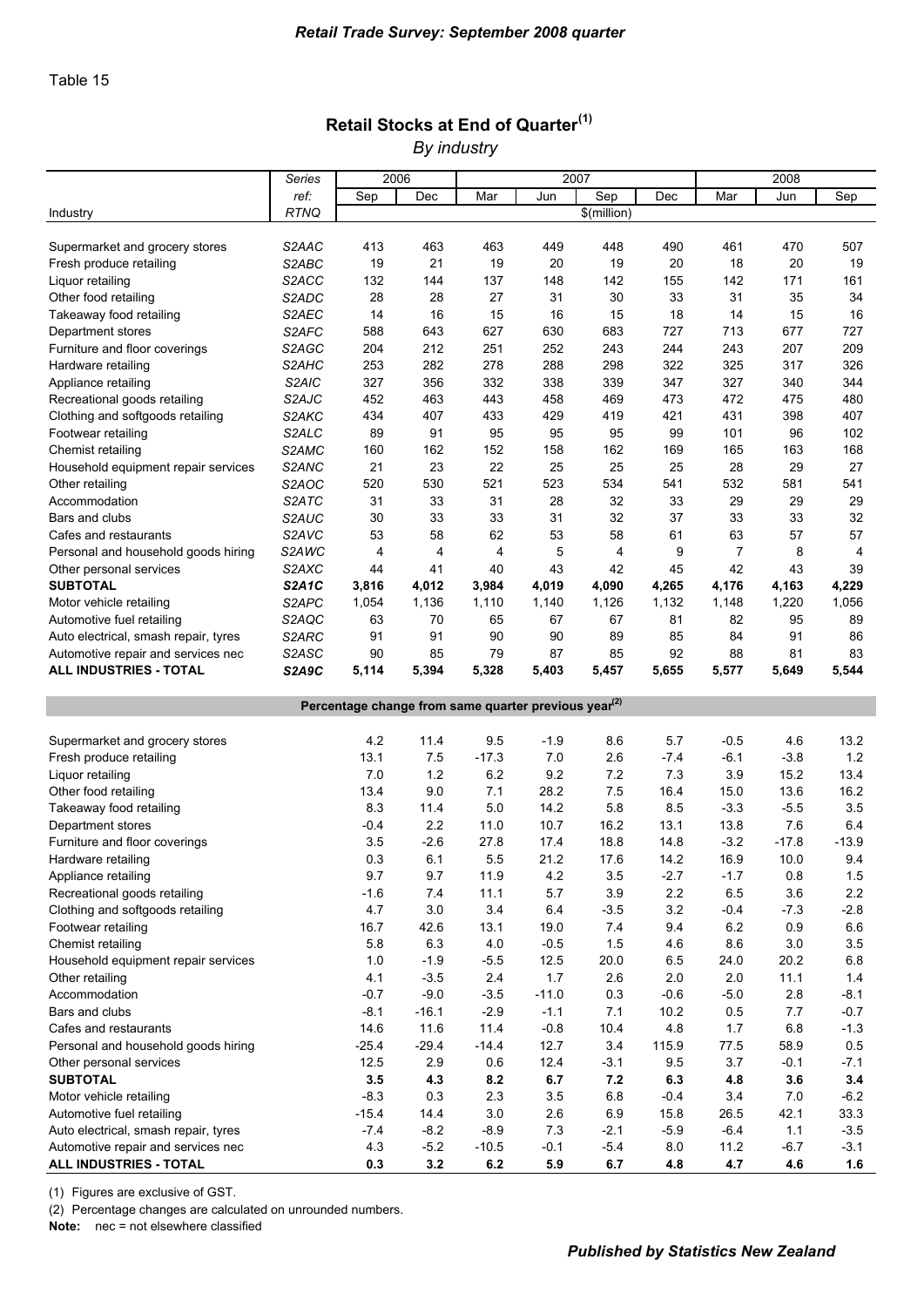### Retail Trade Sales Deflators by Industry

*Base: September quarter 1995 (=1000)*

|                                      | <b>Series</b> | 2007<br>2006 |                                                        |        |      |             |        | 2008   |      |      |
|--------------------------------------|---------------|--------------|--------------------------------------------------------|--------|------|-------------|--------|--------|------|------|
|                                      | ref:          | Sep          | Dec                                                    | Mar    | Jun  | Sep         | Dec    | Mar    | Jun  | Sep  |
| Industry                             | <b>RTDQ</b>   |              |                                                        |        |      | Index value |        |        |      |      |
|                                      |               |              |                                                        |        |      |             |        |        |      |      |
| Supermarket and grocery stores       | <b>SNA</b>    | 1289         | 1297                                                   | 1310   | 1317 | 1330        | 1350   | 1372   | 1396 | 1434 |
| Fresh produce retailing              | <b>SNB</b>    | 1394         | 1407                                                   | 1392   | 1396 | 1431        | 1412   | 1402   | 1439 | 1560 |
| Liquor retailing                     | <b>SNC</b>    | 1251         | 1251                                                   | 1249   | 1255 | 1283        | 1289   | 1286   | 1275 | 1294 |
| Other food retailing                 | SND           | 1304         | 1285                                                   | 1295   | 1298 | 1341        | 1381   | 1432   | 1456 | 1481 |
| Takeaway food retailing              | <b>SNE</b>    | 1355         | 1365                                                   | 1381   | 1395 | 1410        | 1423   | 1449   | 1478 | 1506 |
| Department stores                    | <b>SNF</b>    | 986          | 987                                                    | 974    | 981  | 975         | 973    | 959    | 964  | 962  |
| Furniture and floor coverings        | <b>SNG</b>    | 1155         | 1153                                                   | 1141   | 1155 | 1153        | 1142   | 1137   | 1141 | 1132 |
| Hardware retailing                   | <b>SNH</b>    | 1124         | 1133                                                   | 1130   | 1134 | 1139        | 1149   | 1142   | 1146 | 1162 |
| Appliance retailing                  | <b>SNI</b>    | 550          | 541                                                    | 528    | 521  | 509         | 495    | 483    | 476  | 471  |
| Recreational goods retailing         | SNJ           | 1125         | 1135                                                   | 1120   | 1137 | 1146        | 1153   | 1135   | 1147 | 1149 |
| Clothing and softgoods retailing     | <b>SNK</b>    | 1063         | 1065                                                   | 1062   | 1068 | 1065        | 1071   | 1065   | 1070 | 1064 |
| Footwear retailing                   | SNL           | 895          | 895                                                    | 881    | 891  | 886         | 887    | 870    | 877  | 874  |
| Chemist retailing                    | <b>SNM</b>    | 972          | 966                                                    | 966    | 969  | 940         | 944    | 944    | 948  | 951  |
| Household equipment repair services  | <b>SNN</b>    | 1269         | 1313                                                   | 1345   | 1354 | 1376        | 1403   | 1407   | 1423 | 1453 |
| Other retailing                      | SNO           | 1106         | 1116                                                   | 1127   | 1131 | 1135        | 1144   | 1148   | 1149 | 1163 |
| Accommodation                        | SNT           | 1260         | 1298                                                   | 1321   | 1292 | 1293        | 1343   | 1376   | 1355 | 1348 |
| Bars and clubs                       | SNU           | 1380         | 1381                                                   | 1386   | 1394 | 1428        | 1434   | 1442   | 1446 | 1487 |
| Cafes and restaurants                | SNV           | 1291         | 1300                                                   | 1313   | 1325 | 1339        | 1351   | 1369   | 1393 | 1417 |
| Personal and household goods hiring  | SNW           | 1028         | 1020                                                   | 1021   | 1016 | 1028        | 1003   | 1005   | 1005 | 1006 |
| Other personal services              | SNX           | 1337         | 1344                                                   | 1360   | 1379 | 1393        | 1392   | 1407   | 1427 | 1446 |
| Motor vehicle retailing              | <b>SNP</b>    | 825          | 831                                                    | 834    | 839  | 828         | 837    | 838    | 835  | 805  |
| Automotive fuel retailing            | SNQ           | 1858         | 1628                                                   | 1632   | 1722 | 1762        | 1859   | 1932   | 2187 | 2278 |
| Auto electrical, smash repair, tyres | <b>SNR</b>    | 1123         | 1127                                                   | 1141   | 1147 | 1154        | 1168   | 1190   | 1205 | 1221 |
| Automotive repair and services nec   | SNS           | 1415         | 1426                                                   | 1446   | 1459 | 1469        | 1481   | 1503   | 1523 | 1536 |
|                                      |               |              |                                                        |        |      |             |        |        |      |      |
|                                      |               |              | Percentage change from previous quarter <sup>(1)</sup> |        |      |             |        |        |      |      |
| Supermarket and grocery stores       |               | 1.3          | 0.6                                                    | 1.0    | 0.5  | 1.0         | 1.5    | 1.6    | 1.7  | 2.7  |
| Fresh produce retailing              |               | 7.1          | 0.9                                                    | $-1.1$ | 0.3  | 2.5         | $-1.3$ | $-0.7$ | 2.6  | 8.4  |
|                                      |               |              |                                                        |        |      |             |        |        |      |      |

| Oupcritiantel and grocery slores     | ن. ا   | v.v     | 1.V    | ∪.∪    | <b>.U</b> | ن. ا   | <b></b> U | $\mathbf{1} \cdot \mathbf{I}$ |        |
|--------------------------------------|--------|---------|--------|--------|-----------|--------|-----------|-------------------------------|--------|
| Fresh produce retailing              | 7.1    | 0.9     | $-1.1$ | 0.3    | 2.5       | $-1.3$ | $-0.7$    | 2.6                           | 8.4    |
| Liquor retailing                     | 2.0    | 0       | $-0.2$ | 0.5    | 2.2       | 0.5    | $-0.2$    | $-0.9$                        | 1.5    |
| Other food retailing                 | $-0.5$ | $-1.5$  | 0.8    | 0.2    | 3.3       | 3.0    | 3.7       | 1.7                           | 1.7    |
| Takeaway food retailing              | 1.2    | 0.7     | 1.2    | 1.0    | 1.1       | 0.9    | 1.8       | 2.0                           | 1.9    |
| Department stores                    | $-0.4$ | 0.1     | $-1.3$ | 0.7    | $-0.6$    | $-0.2$ | $-1.4$    | 0.5                           | $-0.2$ |
| Furniture and floor coverings        | 1.9    | $-0.2$  | $-1.0$ | 1.2    | $-0.2$    | $-1.0$ | $-0.4$    | 0.4                           | $-0.8$ |
| Hardware retailing                   | 0.7    | 0.8     | $-0.3$ | 0.4    | 0.4       | 0.9    | $-0.6$    | 0.4                           | 1.4    |
| Appliance retailing                  | $-1.8$ | -1.6    | $-2.4$ | $-1.3$ | $-2.3$    | $-2.8$ | $-2.4$    | $-1.4$                        | $-1.1$ |
| Recreational goods retailing         | 0.8    | 0.9     | $-1.3$ | 1.5    | 0.8       | 0.6    | $-1.6$    | 1.1                           | 0.2    |
| Clothing and softgoods retailing     | $-0.7$ | 0.2     | $-0.3$ | 0.6    | $-0.3$    | 0.6    | $-0.6$    | 0.5                           | $-0.6$ |
| Footwear retailing                   | $-1.3$ | 0       | $-1.6$ | 1.1    | $-0.6$    | 0.1    | $-1.9$    | 0.8                           | $-0.3$ |
| Chemist retailing                    | 0      | $-0.6$  | 0      | 0.3    | -3.0      | 0.4    | 0         | 0.4                           | 0.3    |
| Household equipment repair services  | 0.7    | 3.5     | 2.4    | 0.7    | 1.6       | 2.0    | 0.3       | 1.1                           | 2.1    |
| Other retailing                      | 1.1    | 0.9     | 1.0    | 0.4    | 0.4       | 0.8    | 0.3       | 0.1                           | 1.2    |
| Accommodation                        | 1.4    | 3.0     | 1.8    | $-2.2$ | 0.1       | 3.9    | 2.5       | $-1.5$                        | $-0.5$ |
| Bars and clubs                       | 2.7    | 0.1     | 0.4    | 0.6    | 2.4       | 0.4    | 0.6       | 0.3                           | 2.8    |
| Cafes and restaurants                | 1.1    | 0.7     | 1.0    | 0.9    | 1.1       | 0.9    | 1.3       | 1.8                           | 1.7    |
| Personal and household goods hiring  | 0.2    | $-0.8$  | 0.1    | $-0.5$ | 1.2       | $-2.4$ | 0.2       | 0                             | 0.1    |
| Other personal services              | 1.3    | 0.5     | 1.2    | 1.4    | 1.0       | $-0.1$ | 1.1       | 1.4                           | 1.3    |
| Motor vehicle retailing              | $-2.8$ | 0.7     | 0.4    | 0.6    | $-1.3$    | 1.1    | 0.1       | $-0.4$                        | $-3.6$ |
| Automotive fuel retailing            | $-0.9$ | $-12.4$ | 0.2    | 5.5    | 2.3       | 5.5    | 3.9       | 13.2                          | 4.2    |
| Auto electrical, smash repair, tyres | 1.6    | 0.4     | 1.2    | 0.5    | 0.6       | 1.2    | 1.9       | 1.3                           | 1.3    |
| Automotive repair and services nec   | 1.1    | 0.8     | 1.4    | 0.9    | 0.7       | 0.8    | 1.5       | 1.3                           | 0.9    |

(1) Percentage changes are calculated on unrounded numbers.